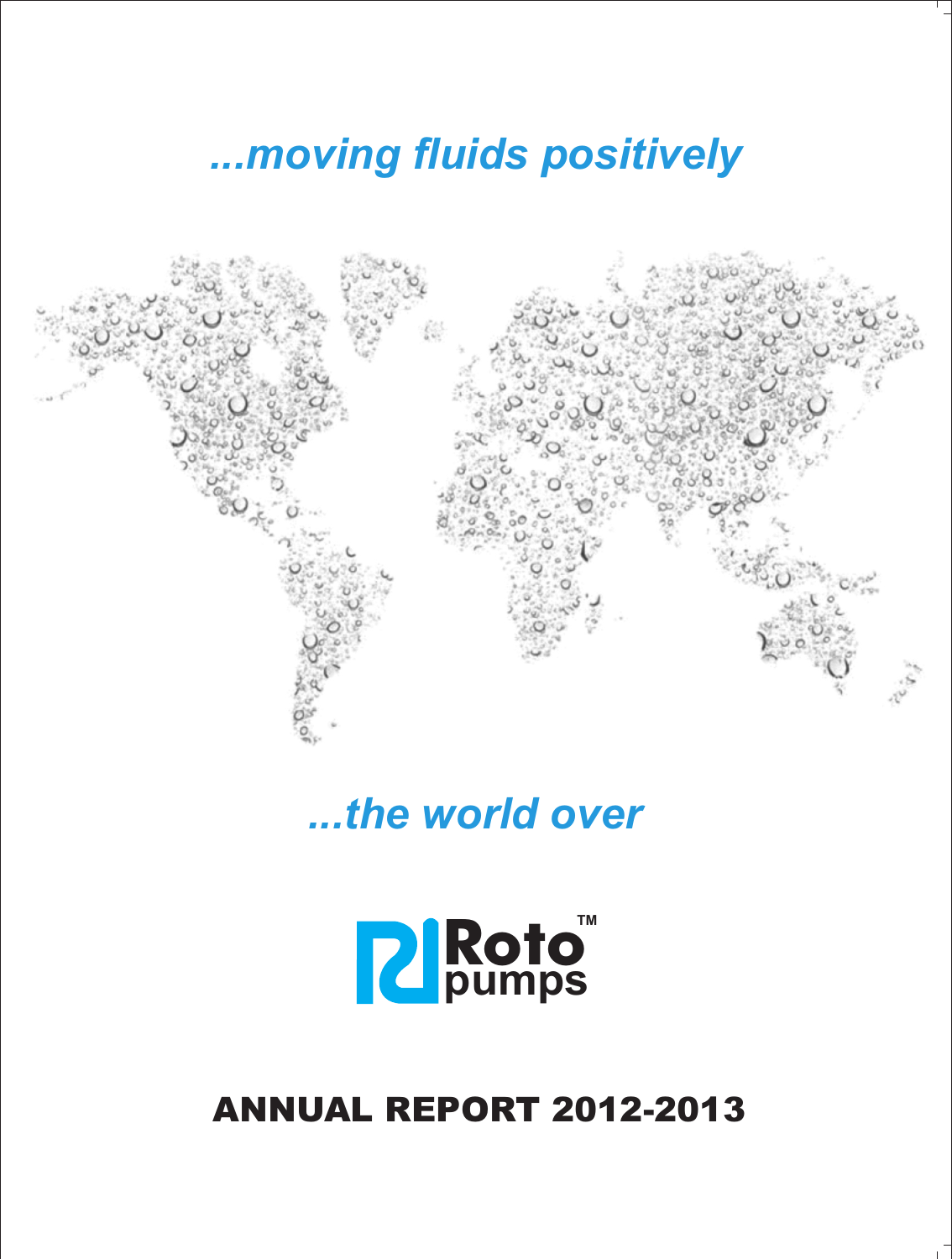## **Corporate Information**

| <b>BOARD OF DIRECTORS</b>                                                                                                                                            | Mr. Harish Chandra Gupta, Chairman & Managing Director<br>Mr. Anurag Gupta, Dy Managing Director<br>Mr. Arvind Veer Gupta, Wholetime Director<br>Mr. B. S. Ramaswamy, Director<br>Mrs. Asha Gupta, Director<br>Dr. Ramesh Chandra Vaish, Director<br>Mr. Anand Bordia, Director<br>Mr. Vijoy Kumar, Director                                     |                                                                           |
|----------------------------------------------------------------------------------------------------------------------------------------------------------------------|--------------------------------------------------------------------------------------------------------------------------------------------------------------------------------------------------------------------------------------------------------------------------------------------------------------------------------------------------|---------------------------------------------------------------------------|
| <b>AUDITORS</b>                                                                                                                                                      | M/S A KAY MEHRA & CO.<br><b>Chartered Accountants</b><br>114 (Basement), Mall Road,<br>Kingsway Camp, Delhi - 110 009                                                                                                                                                                                                                            |                                                                           |
| <b>COST AUDITORS</b>                                                                                                                                                 | M/S CHANDRA WADHWA & CO.<br><b>Cost Accountants</b><br>204, Krishna House<br>4805/24, Bharat Ram Road<br>Darya Ganj New Delhi-110 002                                                                                                                                                                                                            |                                                                           |
| <b>COMPANY SECRETARY</b>                                                                                                                                             | Mr. Ashwani K. Verma                                                                                                                                                                                                                                                                                                                             |                                                                           |
| <b>BANKERS</b>                                                                                                                                                       | Bank of India<br>Citibank                                                                                                                                                                                                                                                                                                                        |                                                                           |
| <b>WORKS</b>                                                                                                                                                         | B - 14 & 15, Phase II Extension, Noida - 201305 U.P. India<br>Roto House, NSEZ, Noida - 201305 U.P. India                                                                                                                                                                                                                                        |                                                                           |
| <b>REGISTERED OFFICE AND</b><br><b>MARKETING HEAD OFFICE</b>                                                                                                         | Roto House, Noida Special Economic Zone,<br>l Noida – 201305 U.P. India                                                                                                                                                                                                                                                                          |                                                                           |
| <b>OVERSEAS BRANCHES</b>                                                                                                                                             | Melbourne - Australia<br>Manchester - United Kingdom                                                                                                                                                                                                                                                                                             |                                                                           |
| <b>REGISTRAR AND SHARE</b><br><b>TRANSFER AGENT</b>                                                                                                                  | <b>Contents</b>                                                                                                                                                                                                                                                                                                                                  | Page No.                                                                  |
| <b>RCMC Share Registry Pvt. Limited</b><br>$B - 106$ , Sector 2<br>Noida - 201305 U. P.<br>Tel.: 0120 - 4015880<br>Fax.: 0120 - 2444346<br>Email: info@rcmcdelhi.com | Performance at a glance<br>Notice of Annual General Meeting<br>Directors' Report<br>Management Discussion & Analysis<br>Corporate Governance Report<br>Auditor's Report<br><b>Balance Sheet</b><br>Statement of Profit and Loss Account<br><b>Cash Flow Statement</b><br><b>Significant Accounting Policies</b><br>Notes on Financial Statements | 1.<br>$\overline{c}$<br>5<br>10<br>12<br>20<br>23<br>24<br>25<br>26<br>28 |

Consolidated Financial Statements 43 Accounts of Subsidiary Company 63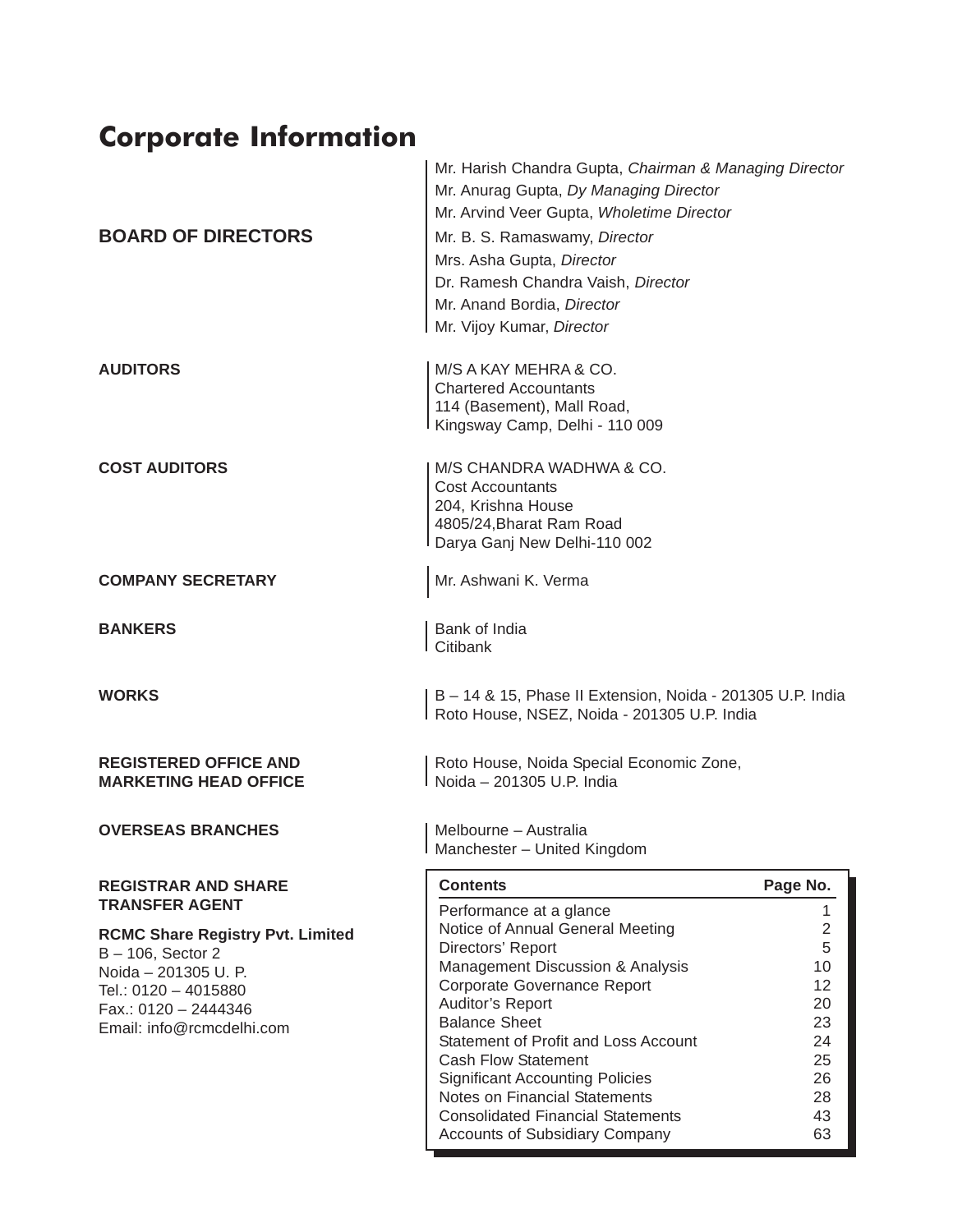

# Performance at a Glance...









Earning Per Share



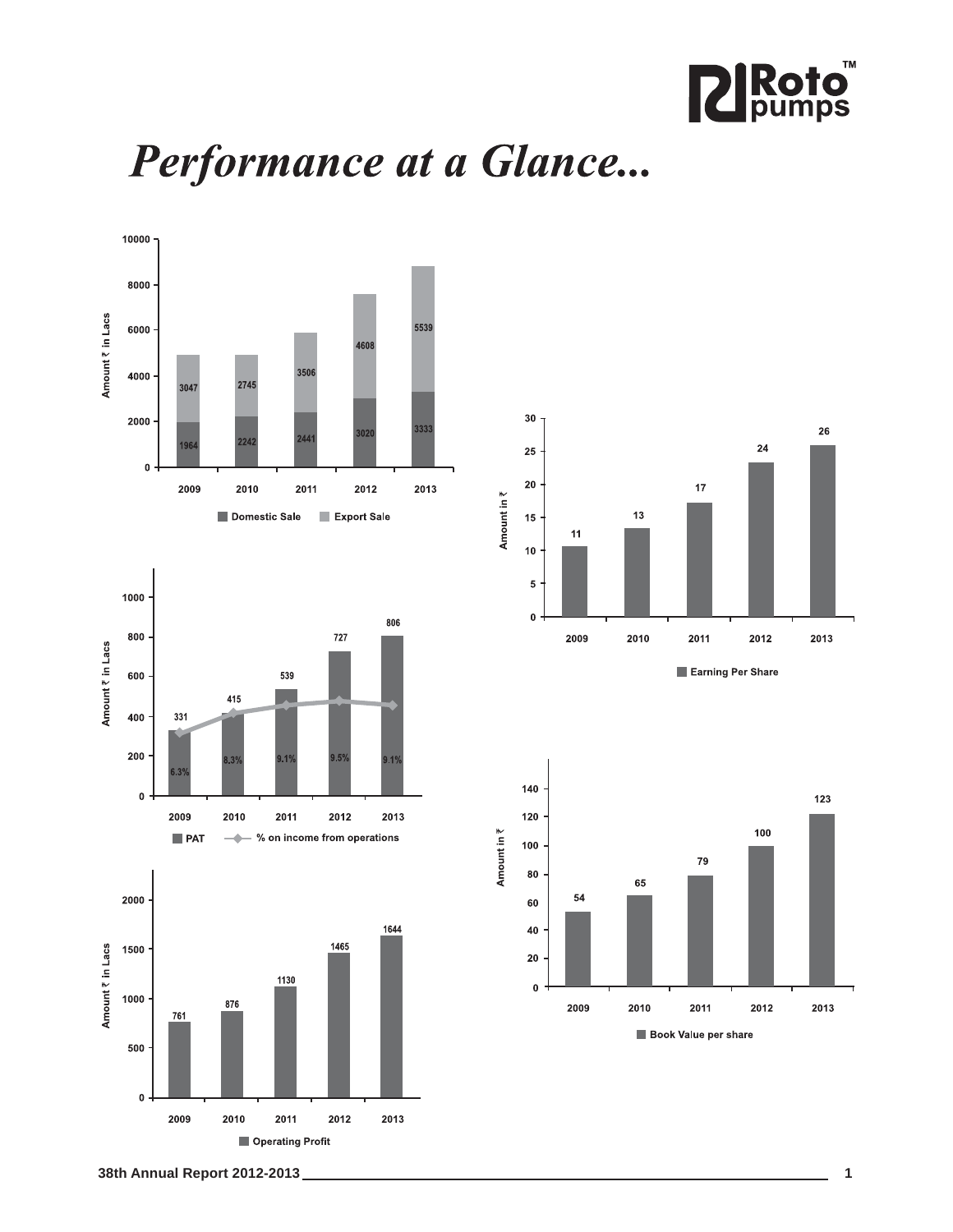## **NOTICE**

Notice is hereby given that the Thirty Eighth Annual General Meeting of the Members of ROTO PUMPS LIMITED will be held on Saturday the 28th September, 2013 at 11.30 A.M. at the Registered Office of the Company at Roto House, Noida Special Economic Zone, Noida – 201305 U. P. to transact the following business:

## **ORDINARY BUSINESS**

- 1. To receive, consider and adopt the Profit & Loss Account for the financial year ended 31st March, 2013 and the Balance Sheet as at that date together with the Reports of Auditors and Directors thereon.
- 2. To declare a dividend on Equity Shares.
- 3. To appoint a director in place of Dr. Ramesh Chandra Vaish, who retires by rotation and being eligible, offers himself for re-appointment.
- 4. To appoint a director in place of Mr. Vijoy Kumar, who retires by rotation and being eligible, offers himself for re-appointment.
- 5. To appoint Auditors to hold office from the conclusion of this Annual General Meeting until the conclusion of the next Annual General Meeting of the Members of the Company and to fix their remuneration.

### **SPECIAL BUSINESS**

- 6. To consider, and if thought fit, to pass, with or without modification(s), the following resolutions as Ordinary Resolutions:
- A. "RESOLVED THAT pursuant to the provisions of Section 228 and other applicable provisions, if any, of the Companies Act, 1956, M/s G C Perry & Co., Certified Practicing Accountant, Australia, the retiring Branch Auditors of the Warehouse and Marketing Office in Australia, be and are hereby re-appointed as the Branch Auditors to hold office from the conclusion of this Annual General Meeting until the conclusion of the next Annual General Meeting of the Members of the Company to examine and audit the books of accounts of the Warehouse and Marketing Office of the Company in Australia for the financial year 2013-14 on such remuneration as may be decided by the Board of Directors of the Company in consultation with them."
- B. "RESOLVED THAT pursuant to the provisions of Section 228 and other applicable provisions, if any, of the Companies Act, 1956, M/s Layton Lee, Chartered Accountants, U.K., the retiring Branch Auditors of the Warehouse and Marketing Office in U. K., be and are hereby re-appointed as the Branch Auditors to hold office from the conclusion of this Annual General Meeting until the conclusion of the next Annual General Meeting of the Members of the Company to examine and audit the books of accounts of the Warehouse and Marketing Office of the Company in U.K. for the financial year 2013-14 on such remuneration as may be decided by the Board of Directors of the Company in consultation with them."

By Order of the Board

**Registered Office:** Roto House, Noida Special Economic Zone, Solid Control of the Solid Control of the Solid Control of Solid Control of Solid Noida - 201305 Ashwani K. Verma Dated : 08.08.2013 Company Secretary

### **NOTES:**

1. **A MEMBER ENTITLED TO ATTEND AND VOTE AT THE MEETING IS ENTITLED TO APPOINT A PROXY TO ATTEND AND ON A POLL TO VOTE INSTEAD OF HIMSELF / HERSELF. THE PROXY NEED NOT BE A MEMBER OF THE COMPANY.**

**Proxy in order to be effective must be deposited at the Registered Office of the Company not less than forty-eight hours before the time fixed for the Annual General Meeting.**

- 2. An Explanatory statement pursuant to the provisions of Section 173 (2) of the Companies Act, 1956 in respect of the business under item no. 6 is annexed hereto.
- 3. The Register of Members and Share Transfer Books of the Company shall remain closed from Friday the 20th September, 2013 to Saturday the 28th September, 2013 (both days inclusive).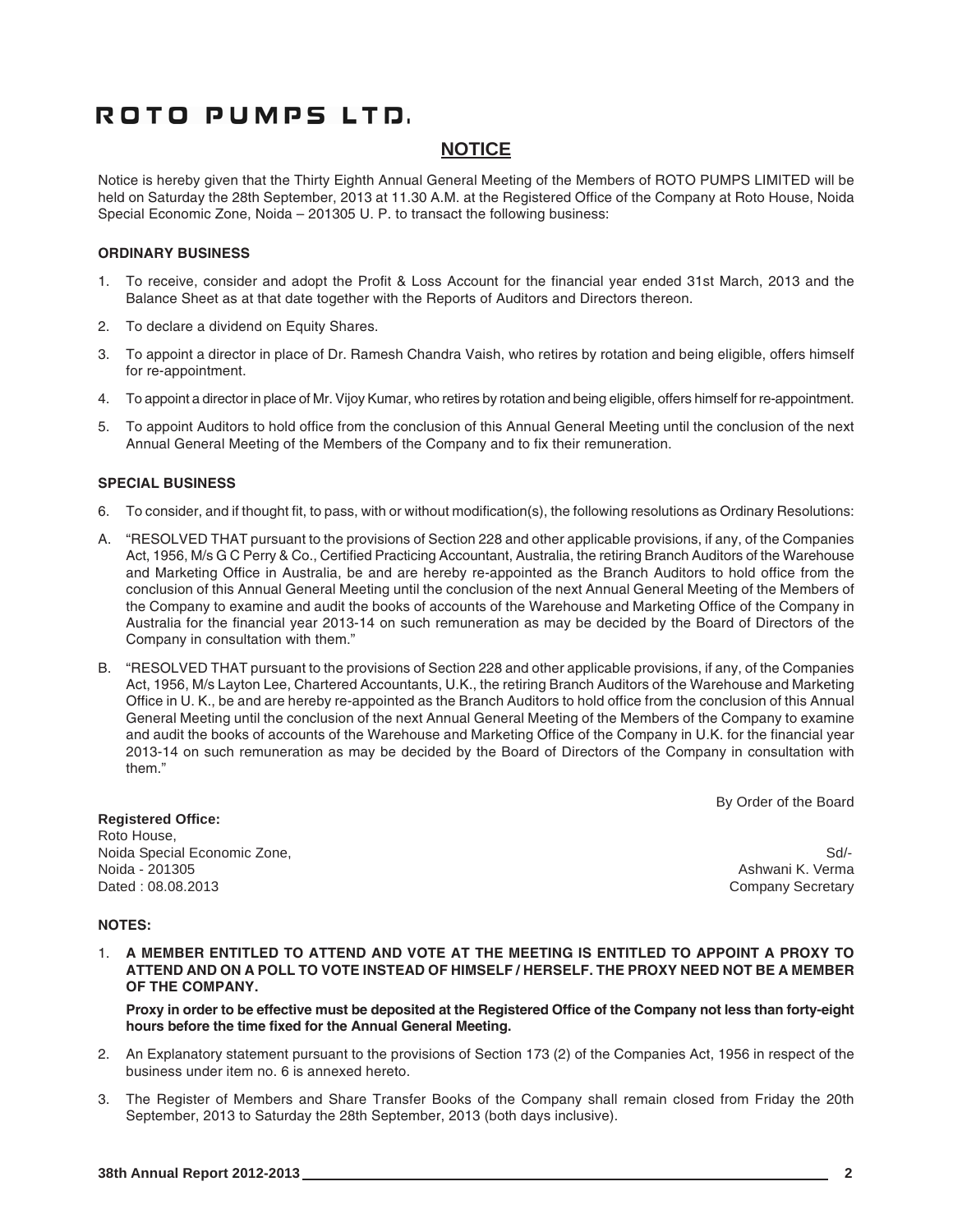

- 4. The relevant details pursuant to Clause 49 of the Listing Agreement in respect of item no. 3 and 4 are annexed hereto.
- 5. In terms of the provisions of Section 109A of the Companies Act, 1956, Shareholders holding shares in physical form may file nomination forms in respect of their shareholdings. Any such Shareholder willing to avail of this facility may submit to the Company, the prescribed Form 2B or write to the Company for assistance.
- 6. Relevant documents referred to in the notice of the Annual General Meeting are open for inspection by the members at the Registered Office of the Company on all working days during business hours upto the date of Annual General Meeting
- 7. Members / Proxies attending the Meeting are requested to bring the attendance slip duly filled in and their copy of the Annual Report for reference at the Meeting.
- 8. Members seeking any information relating to Accounts are requested to write to the Company at least 10 days before the date fixed for the Annual General Meeting so as to enable the Management to keep the information ready.

### **EXPLANATORY STATEMENT**

### **Pursuant to the provisions of Section 173 (2) of the Companies Act, 1956**

#### **Item no. 6**

- A. The Company had setup a Warehouse and Marketing Office in Australia in February 2001. M/s G C Perry & Co., Certified Practicing Accountants were appointed as the Branch Auditors for the Financial Year 2012-13. It is proposed to re-appoint M/s G C Perry & Co., Certified Practicing Accountant the Branch Auditors for Warehouse and Marketing Office in Australia for the Financial Year 2013-14.
- B. The Company had also setup a Warehouse and Marketing Office in U.K. in October 2004. M/s Layton Lee, Chartered Accountants, U.K. were appointed as the Branch Auditors for the Financial Year 2012-13. It is proposed to re-appoint Layton Lee, Chartered Accountants, the Branch Auditors for Warehouse and Marketing Office in U.K. for the Financial Year 2013-14.

None of the Directors of the Company may be considered concerned or interested in the resolutions. The Board recommends the resolutions for your approval.

By Order of the Board

**Registered Office:** Roto House, Noida Special Economic Zone, Sollary and School and School and School and School and School and School and School and School and School and School and School and School and School and School and School and School and Schoo Noida - 201305 Ashwani K. Verma

Company Secretary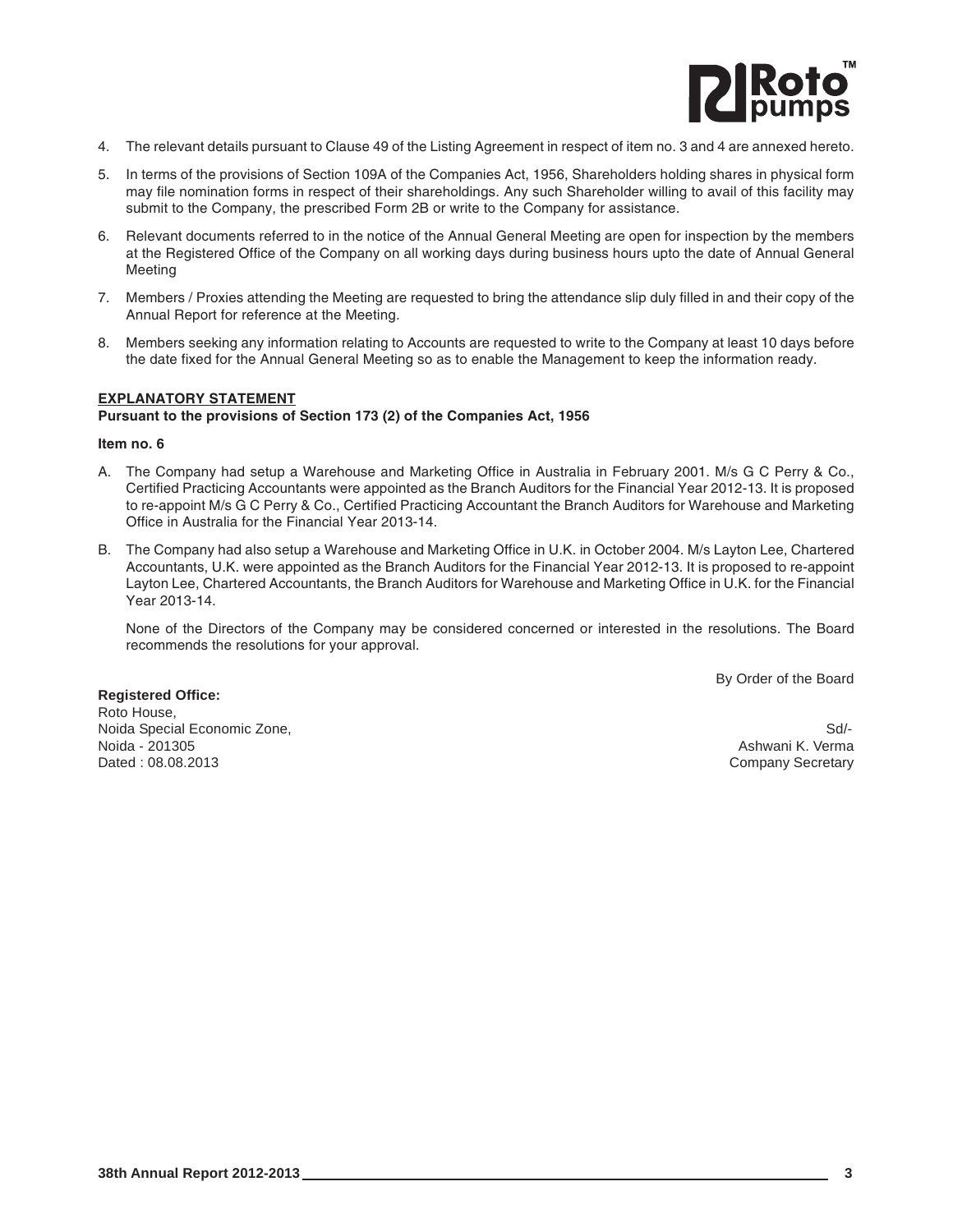## **ANNEXURE**

Referred to in the Notes to the Notice regarding information pursuant to Clause 49 of the Listing Agreement for reappointment of Directors.

| Name                                | Dr. Ramesh Chandra Vaish                                                                                                                                                                                                                                                                                                                                                                                                                                                                                                                                                                                                                                                                                                                                                                                                                                                              |                                                                                                                                                                                                                                                                                                                                                                                                                                                                                                                                                                                                           |                              |                                                                |
|-------------------------------------|---------------------------------------------------------------------------------------------------------------------------------------------------------------------------------------------------------------------------------------------------------------------------------------------------------------------------------------------------------------------------------------------------------------------------------------------------------------------------------------------------------------------------------------------------------------------------------------------------------------------------------------------------------------------------------------------------------------------------------------------------------------------------------------------------------------------------------------------------------------------------------------|-----------------------------------------------------------------------------------------------------------------------------------------------------------------------------------------------------------------------------------------------------------------------------------------------------------------------------------------------------------------------------------------------------------------------------------------------------------------------------------------------------------------------------------------------------------------------------------------------------------|------------------------------|----------------------------------------------------------------|
| <b>Brief profile</b>                | Dr. Vaish aged 72 years holds degree in M.A., M. Com, LLB, Ph.D in Economics<br>from University of Florida USA and is a Fellow Member of the Institute of Chartered<br>Accountants of India. Dr. Vaish is an eminent practicing Chartered Accountant having<br>over 44 years of rich and varied experience with specialization in international taxation<br>and finance, tax planning and off-shore investment. Dr. Vaish has an outstanding<br>academic record and after teaching at University of Florida, USA, has worked with<br>Coopers and Lybrand in New York, Singapore, London and New Delhi. Dr. Vaish<br>has been a Senior Counsel, Tax and Business Advisory Services at Pricewaterhouse<br>Coopers, New Delhi, besides being a member of the Company Law Advisory<br>Committee, Regional Tax Advisory Committee, and various fiscal committees of<br>FICCI and ASSOCHAM. |                                                                                                                                                                                                                                                                                                                                                                                                                                                                                                                                                                                                           |                              |                                                                |
| Directorship in Other Companies     | <b>SI</b><br>No.                                                                                                                                                                                                                                                                                                                                                                                                                                                                                                                                                                                                                                                                                                                                                                                                                                                                      | <b>Name of Company</b>                                                                                                                                                                                                                                                                                                                                                                                                                                                                                                                                                                                    | Nature of<br>interest        | Chairmanship/<br>Membership of<br><b>Committees</b>            |
|                                     | 1                                                                                                                                                                                                                                                                                                                                                                                                                                                                                                                                                                                                                                                                                                                                                                                                                                                                                     | Ansal Properties &<br>Infrastructure Ltd                                                                                                                                                                                                                                                                                                                                                                                                                                                                                                                                                                  | <b>Director</b>              | Member - Audit<br>Committee                                    |
|                                     | $\overline{2}$                                                                                                                                                                                                                                                                                                                                                                                                                                                                                                                                                                                                                                                                                                                                                                                                                                                                        | <b>Express News Papers Ltd</b>                                                                                                                                                                                                                                                                                                                                                                                                                                                                                                                                                                            | Director                     |                                                                |
|                                     | 3                                                                                                                                                                                                                                                                                                                                                                                                                                                                                                                                                                                                                                                                                                                                                                                                                                                                                     | Jaiprakash Power Ventures Ltd                                                                                                                                                                                                                                                                                                                                                                                                                                                                                                                                                                             | <b>Director</b>              |                                                                |
|                                     | 4                                                                                                                                                                                                                                                                                                                                                                                                                                                                                                                                                                                                                                                                                                                                                                                                                                                                                     | Jaypee Infratech Ltd                                                                                                                                                                                                                                                                                                                                                                                                                                                                                                                                                                                      | Director                     |                                                                |
|                                     | 5                                                                                                                                                                                                                                                                                                                                                                                                                                                                                                                                                                                                                                                                                                                                                                                                                                                                                     | Omax Autos Ltd                                                                                                                                                                                                                                                                                                                                                                                                                                                                                                                                                                                            | <b>Director</b>              | Chairman-<br>Remuneration Committee,<br><b>Audit Committee</b> |
|                                     | 6                                                                                                                                                                                                                                                                                                                                                                                                                                                                                                                                                                                                                                                                                                                                                                                                                                                                                     | OCL India Ltd                                                                                                                                                                                                                                                                                                                                                                                                                                                                                                                                                                                             | <b>Director</b>              | Member-Audit Committee                                         |
|                                     | 7                                                                                                                                                                                                                                                                                                                                                                                                                                                                                                                                                                                                                                                                                                                                                                                                                                                                                     | <b>GI Power Ltd</b>                                                                                                                                                                                                                                                                                                                                                                                                                                                                                                                                                                                       | <b>Director</b>              |                                                                |
|                                     | 8                                                                                                                                                                                                                                                                                                                                                                                                                                                                                                                                                                                                                                                                                                                                                                                                                                                                                     | Atos Ananda Pte Ltd                                                                                                                                                                                                                                                                                                                                                                                                                                                                                                                                                                                       | <b>Director</b>              |                                                                |
|                                     | 9                                                                                                                                                                                                                                                                                                                                                                                                                                                                                                                                                                                                                                                                                                                                                                                                                                                                                     | <b>Bharat Consultants Pvt Ltd</b>                                                                                                                                                                                                                                                                                                                                                                                                                                                                                                                                                                         | <b>Director</b>              |                                                                |
| Shareholding in the Company<br>Name |                                                                                                                                                                                                                                                                                                                                                                                                                                                                                                                                                                                                                                                                                                                                                                                                                                                                                       | : Dr. Ramesh Chandra Vaish did not hold any shares in the Company as on 31.03.2013<br>: Mr. Vijoy Kumar                                                                                                                                                                                                                                                                                                                                                                                                                                                                                                   |                              |                                                                |
| <b>Brief profile</b>                |                                                                                                                                                                                                                                                                                                                                                                                                                                                                                                                                                                                                                                                                                                                                                                                                                                                                                       | Mr. Vijoy Kumar aged 69 years, retired Chairman of U.P. Electricity Regulatory<br>Commission, holds degree in B. Sc. Engineering (Electrical) from BIT, Sindri, Bihar.<br>Mr. Vijoy Kumar has worked in Central Electricity Authority from 1965 to 2003 and<br>held prestigious positions such as Secretary Central Electricity Authority, Member<br>Secretary, Western Regional Electricity Board, Member Secretary, Northern Regional<br>Electricity Board, Member Secretary, North Eastern Electricity Board, Advisor Power,<br>North Eastern Council, Director, North Eastern Electric Power Company. |                              |                                                                |
| Directorship in Other Companies     | <b>SI</b><br>No.                                                                                                                                                                                                                                                                                                                                                                                                                                                                                                                                                                                                                                                                                                                                                                                                                                                                      | <b>Name of Company</b>                                                                                                                                                                                                                                                                                                                                                                                                                                                                                                                                                                                    | <b>Nature of</b><br>interest | Chairmanship/<br>Membership of<br><b>Committees</b>            |
|                                     | 1                                                                                                                                                                                                                                                                                                                                                                                                                                                                                                                                                                                                                                                                                                                                                                                                                                                                                     | <b>KLG Systel Ltd</b>                                                                                                                                                                                                                                                                                                                                                                                                                                                                                                                                                                                     | Director                     | Member-Audit Committee                                         |
|                                     | $\mathbf{2}^{\prime}$                                                                                                                                                                                                                                                                                                                                                                                                                                                                                                                                                                                                                                                                                                                                                                                                                                                                 | <b>Energy Development</b><br>Company Ltd                                                                                                                                                                                                                                                                                                                                                                                                                                                                                                                                                                  | Director                     |                                                                |
|                                     | 3                                                                                                                                                                                                                                                                                                                                                                                                                                                                                                                                                                                                                                                                                                                                                                                                                                                                                     | Lanco Mandakini<br>Hydro Energy Pvt Ltd                                                                                                                                                                                                                                                                                                                                                                                                                                                                                                                                                                   | Director                     |                                                                |
| Shareholding in the Company         | Mr. Vijoy Kumar did not hold any shares in the Company as on 31.03.2013                                                                                                                                                                                                                                                                                                                                                                                                                                                                                                                                                                                                                                                                                                                                                                                                               |                                                                                                                                                                                                                                                                                                                                                                                                                                                                                                                                                                                                           |                              |                                                                |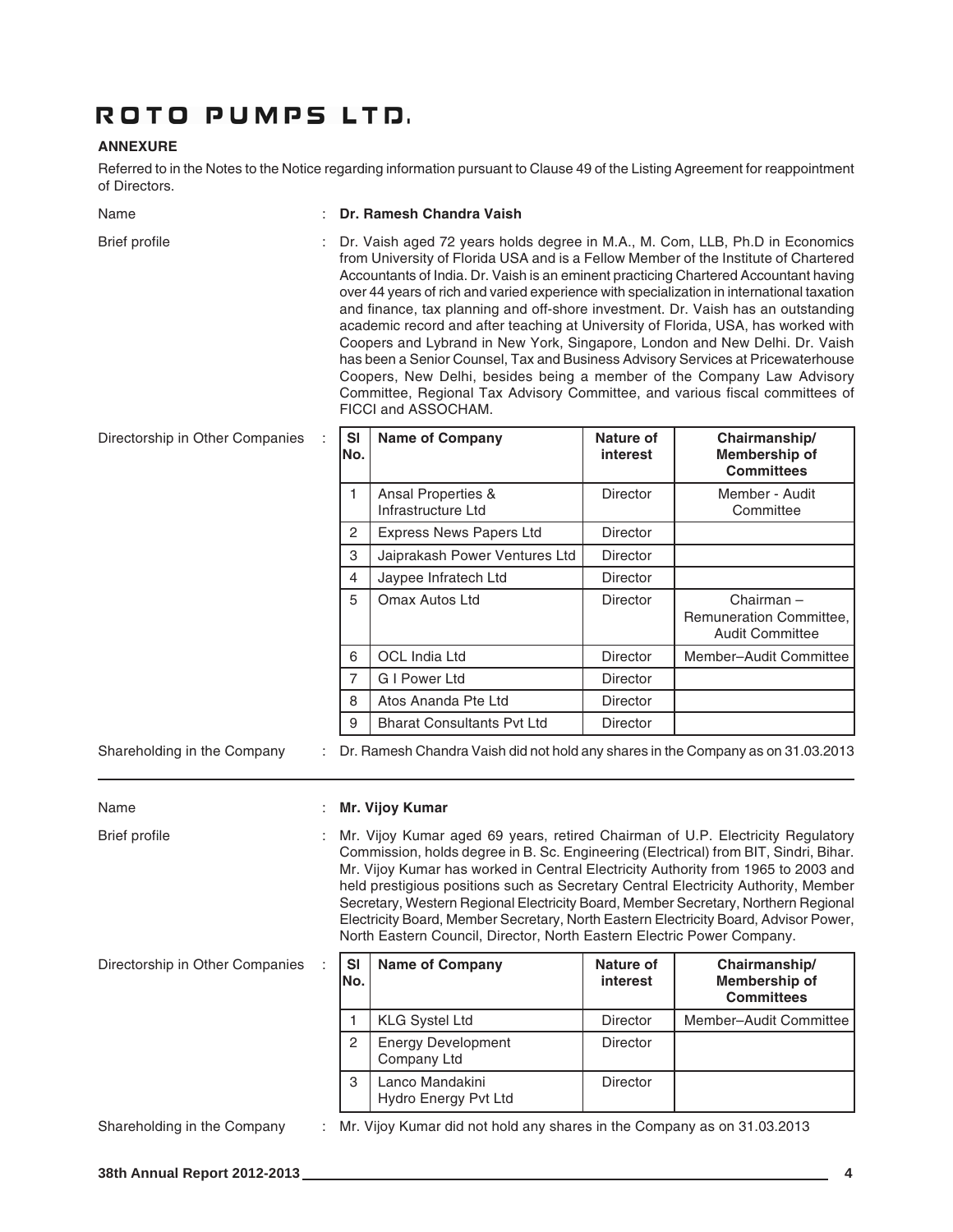

## **DIRECTORS' REPORT**

#### To the Members of **ROTO PUMPS LIMITED**

Your Directors have pleasure in presenting herewith the Thirty Eighth Annual Report and Audited Statement of Accounts of the Company for the Financial Year ended 31st March, 2013.

## **FINANCIAL RESULTS**

The summarized financial performance of the Company for the financial year ended 31st March, 2013 as compared to the previous year is as under: Amount  $\bar{\tau}$  in lacs

| <b>Particulars</b>                                       | <b>Financial Year Ended</b> |                  |
|----------------------------------------------------------|-----------------------------|------------------|
|                                                          | 31st March, 2013            | 31st March, 2012 |
| Revenue from Operations                                  | 8,871.49                    | 7,627.92         |
| Other Income                                             | 40.56                       | 73.73            |
| Profit/(loss) before interest, depreciation and taxation | 1,644.17                    | 1,464.51         |
| Interest                                                 | 187.45                      | 193.31           |
| Depreciation                                             | 253.87                      | 195.95           |
| <b>Profit before Taxation</b>                            | 1,202.85                    | 1,075.25         |
| Taxation                                                 | 397.09                      | 347.78           |
| Profit after tax                                         | 805.76                      | 727.47           |
| Profit brought forward                                   | 1,983.62                    | 1,421.05         |
| Profit available for appropriation                       | 2,789.38                    | 2,148.52         |
| Appropriations:                                          |                             |                  |
| Proposed Dividend                                        | 77.27                       | 77.27            |
| Dividend Distribution Tax                                | 12.53                       | 12.53            |
| <b>Transfer to General Reserve</b>                       | 82.00                       | 75.10            |
| Surplus carried to Balance Sheet                         | 2,617.58                    | 1,983.62         |

### **Dividend**

Your Directors are pleased to recommend a dividend of  $\bar{\tau}$  2.50 per share of  $\bar{\tau}$  10/- each i.e. 25% for the financial year ended 31st March, 2013, which if approved by the members at the forthcoming Annual General Meeting will be paid out of the profits of the Company for the said year. The payout of Dividend will involve cash outflow of  $\bar{z}$  89.80 lacs including dividend tax.

## **Transfer to the Investor Education and Protection Fund**

In terms of Section 205C of the Companies Act, 1956 the unclaimed dividend relating to the financial year 2004-05 has been remitted to the Investor Education and Protection Fund established by the Central Government. Further, the unclaimed dividend relating to the financial year 2005-06 is becoming due for remittance on 4th November, 2013 to the said Investor Education and Protection Fund.

### **Year in retrospect**

Your Company has registered the highest ever income from operations of  $\bar{\tau}$  8,871.49 Lacs representing an increase of 16.30% over previous year's turnover of  $\bar{\tau}$  7,627.92 lacs. The Export turnover during the year was  $\bar{\tau}$  5,538.69 lacs as compared to  $\bar{\tau}$  4,607.58 lacs in the preceding year, this amounts to an increase of 20.20% over last year. Export Sales constitutes 62.73% of total sales.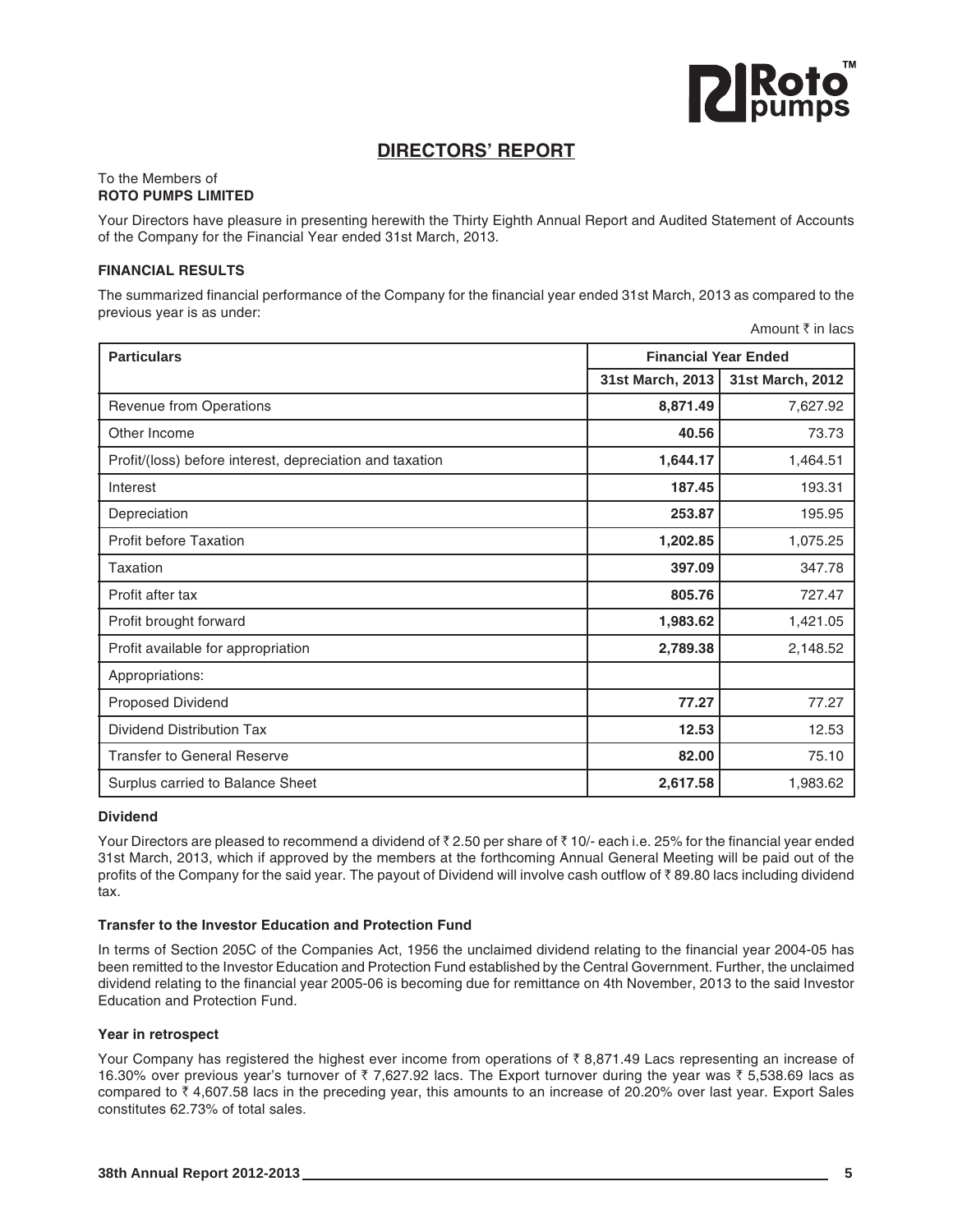## **Outlook**

Your Company's operations are showing consistent improvements. However, time ahead looks challenging. Indian Economy is expected to grow by 5.50% in 2013-14. There are concerns of Government's policy decision fronts, which is compounding the severity of the adverse situations. Unless, Government comes out with concrete policy decisions paving the way for infrastructure and industrial development, growth expectation would be minimal.

On the International front, the scenario is also not looking promising in emerging economies; however there is silver lining as the U S economy is showing signs of improvements. Your Company would continue to grow its export sales mainly in U S and middle east markets as well as through its Warehouse and Marketing Offices in U.K. and Australia.

Subject to unforeseen circumstances, the Company is expected to register an improved performance in 2013-14.

Construction work at Greater Noida Project is in full swing. The Project is scheduled to be functional in the fourth quarter of the current financial year. This would enhance the Company's ability to service the Customers' more efficiently and cater to market of the higher capacity pumps as well.

## **Fixed deposits**

Your Company has not accepted any fixed deposits during the year.

### **Subsidiary Company**

Your Company had setup a wholly owned subsidiary in Germany in the name and style 'Roto Pumpen GmbH. The subsidiary company has yet not started its business activities and the same may be stared during the later part of the current year. Annual accounts of the subsidiary company in terms of the provisions of section 212 (1) read with section 212 (2) a (ii) of the Companies Act, 1956 are annexed. A statement pursuant to the provisions of Section 212 (3) and Section 212 (5) of the Companies Act, 1956 in respect of the subsidiary company is also annexed. The Consolidated Financial Statements include financial results of the subsidiary company.

### **Listing of Shares**

The Equity Shares of your Company are presently listed at the BSE Ltd, Phiroze Jeejeebhoy Towers, Dalal Street, Mumbai – 400001, The Delhi Stock Exchange Association Ltd., DSE House, 3/1, Asaf Ali Road, New Delhi – 110 002 and The U. P. Stock Exchange Association Ltd., Padam Towers, 14/113, Civil Lines, Kanpur – 208 001. The Annual Listing fee for the year has been fully paid.

### **Directors**

Pursuant to the provisions of the Companies Act, 1956 read with the Articles of Association of the Company, Dr. Ramesh Chandra Vaish and Mr. Vijoy Kumar, Directors are due to retire from the Board by rotation, and are eligible for reappointment.

### **Auditors**

The term of the present Auditors of the Company, M/s A. Kay Mehra & Co., Chartered Accountants, New Delhi, will expire at the conclusion of the ensuing Annual General Meeting. They are eligible for re-appointment.

The observation of the Auditors in their report read with notes to the accounts are self-explanatory and do not call for any further information/clarification.

### **Branch Auditors**

The term of the Branch Auditors of the Warehouse and Marketing Offices of the Company in Australia and U.K., M/s G C Perry & Co., Certified Practicing Accountant, Australia and M/s Layton Lee, Chartered Accountants, U.K., respectively, will expire at the conclusion of the ensuing Annual General Meeting and they are eligible for re-appointment.

## **Cost Auditor**

M/s Chandra Wadhwa & Co., Cost Accountants, New Delhi were appointed as the Cost Auditor of the Company pursuant to an order made under section 233 B of the Companies Act, 1956 for conducting audit of the cost accounts maintained by the Company for the financial year ended 31st March, 2013. Cost Audit Report for 2011-12 was filed on 18th January 2013. The due date for filing of the same was 28th February 2013

### **Conservation of Energy, Technology Absorption and Foreign Exchange Earnings and Out Go**

Particulars with respect to conservation of energy etc. as required under Section 217 (1) (e) of the Companies Act, 1956 read with Companies (Disclosure of Particulars in the report of Board of Directors) Rules, 1988 are as under: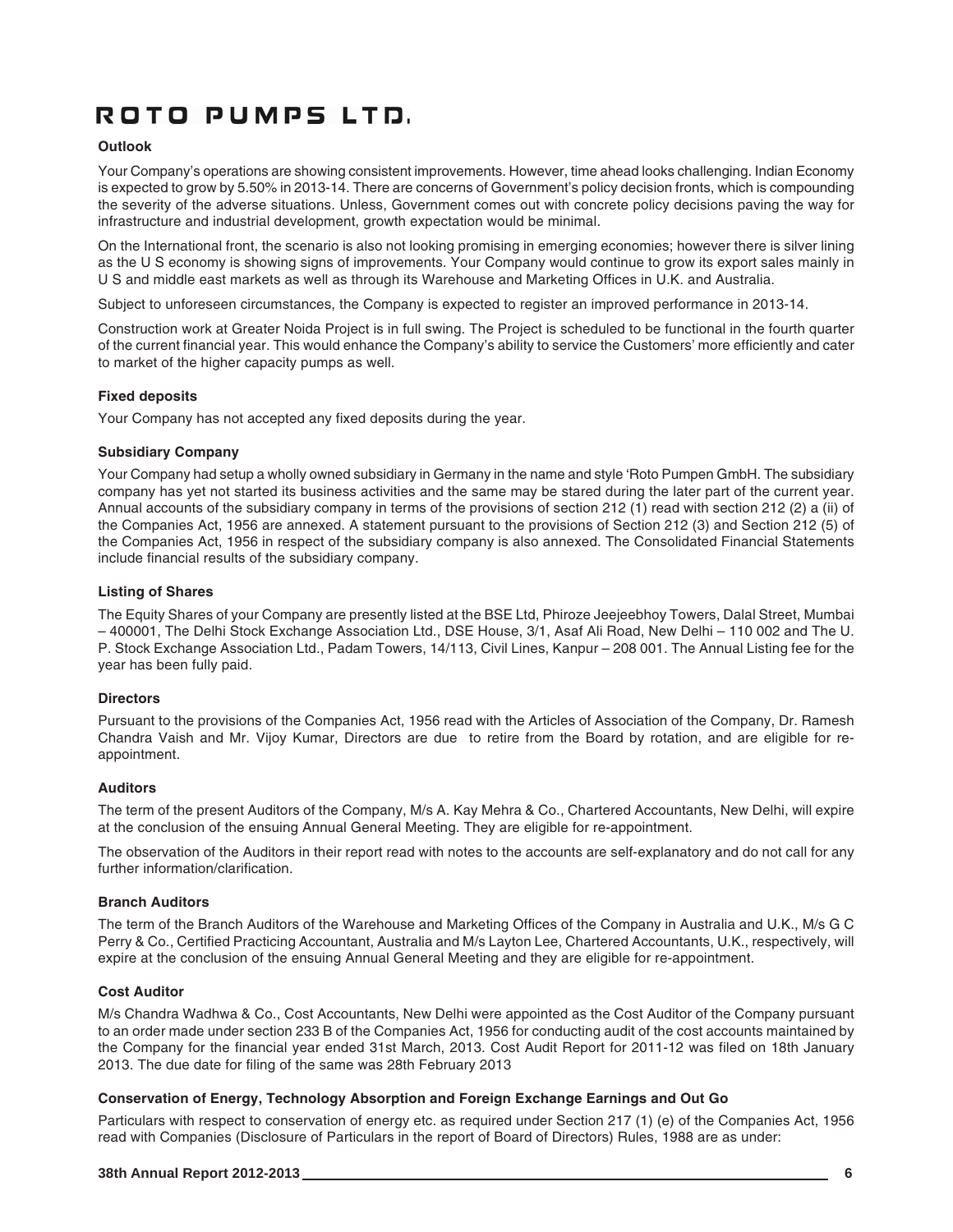

#### **Conservation of Energy:**

Although the Company's operations involve low energy consumption, due attention was paid to optimise the use of energy by improved operational methods. The efforts to conserve and optimise the use of energy by improved operational methods and other means will continue.

The Efforts to conserve and optimise the use of energy have an impact of reducing energy consumption and thereby reducing cost of production of goods.

#### **Technology Absorption, Adaptation and Innovation:**

The Company made further progress in the product development work for complete range of pumps as well as developing other cost effective pumps. The Company is constantly exploring the possibility of diversification/alliance by contacting leading overseas manufacturers of fluid engineering equipment.

#### **Foreign Exchange Earnings and Outgo:**

Particulars with respect to Foreign Exchange Earnings and Outgo etc. as required under Section 217 (1) (e) of the Companies Act, 1956 and the Companies (Disclosure of Particulars in the Report of Board of Directors) Rules, 1988 for the financial year ended 31st March, 2013 are annexed and marked as Annexure-1 which forms part of this report.

#### **Personnel**

The Board places on record its appreciation of the hard work and dedicated efforts put in by all the employees of the Company. The relations between the management and the employees continue to be cordial. Information as per Section 217 (2A) of the Companies Act, 1956 read with Companies (Particulars of Employees) Rules, 1975 for the financial year ended 31st March, 2013 are annexed and marked as Annexure-2, which forms part of this report.

#### **Corporate Governance**

As required by Clause 49 of the Listing Agreement with the Stock Exchanges, Management Discussion & Analysis Report and Corporate Governance Report as well as the Auditor's Certificate regarding compliance of the conditions of Corporate Governance, form part of this Report.

#### **Directors' responsibility statement**

Pursuant to the requirement under Section 217 (2AA) of the Companies Act, 1956 your Directors, based on the representations received from the operating management, confirm that:

- a. In the preparation of the annual accounts, the applicable accounting standards have been followed alongwith proper explanation relating to material departures, if any.
- b. They have selected such accounting policies and applied them consistently and made judgments and estimates which are reasonable and prudent so as to give a true and fair view of the state of affairs of the Company as at 31st March, 2013 and of the profit of the Company for the financial year ended on that date.
- c. They have taken proper and sufficient care for the maintenance of adequate accounting records in accordance with the provisions of the Companies Act, 1956 for safeguarding the assets of the Company and for preventing and detecting fraud and other irregularities.
- d. They have prepared the annual accounts on a going concern basis.

#### **Acknowledgements**

Your Directors wish to place on record their deep sense of appreciation of the co-operation, support and assistance extended by Government Departments, Banks, Business Associates and are especially grateful to all the Shareholders for their support and the confidence reposed in the Company, which has been a source of immense strength to the Company.

For and on behalf of the Board

Sd/- Place : Noida **Harish Chandra Gupta** Harish Chandra Gupta<br>Dated : 08.08.2013 **Alternative Chandra Gupta** Chairman & Managing Director Chairman & Managing Director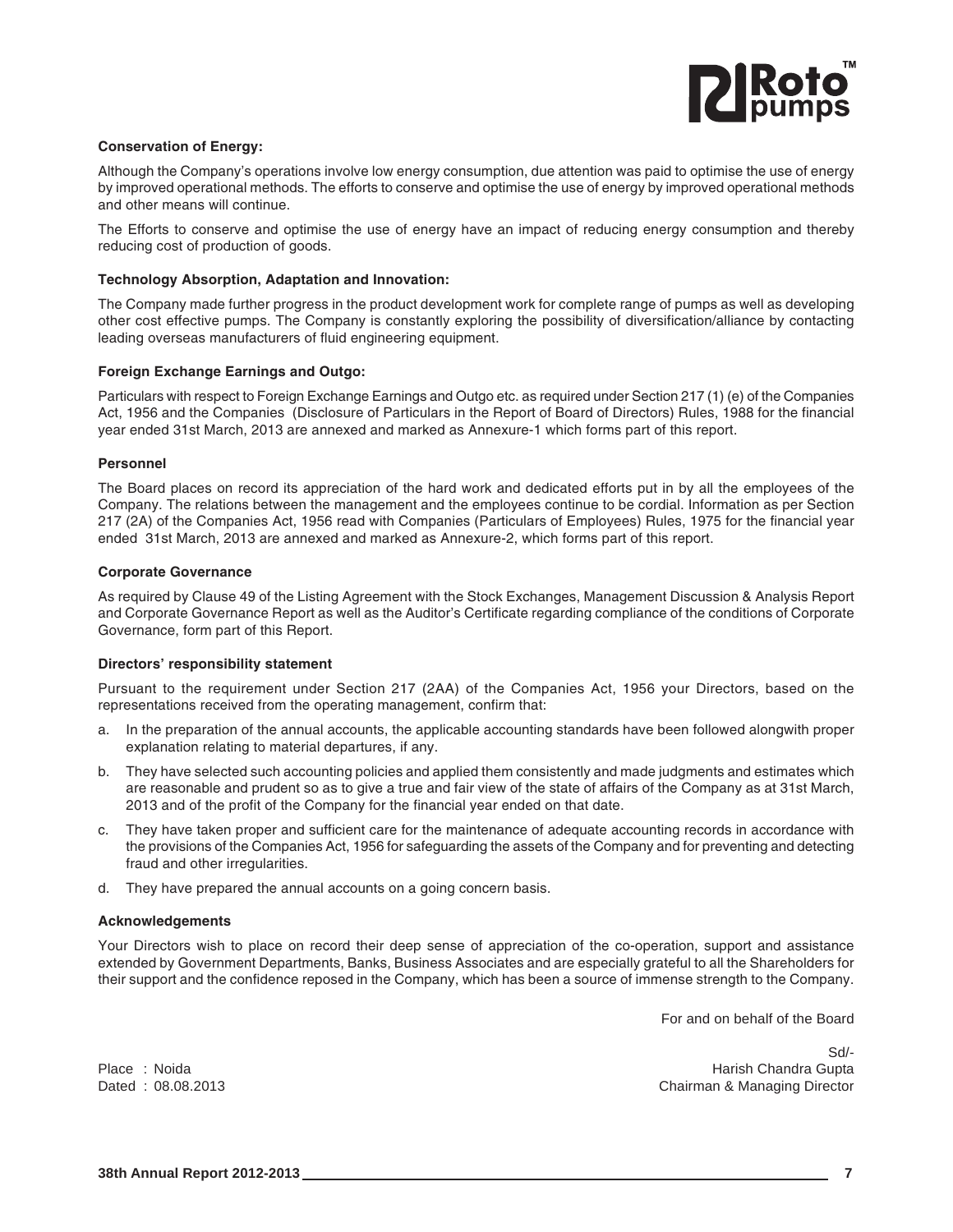## **Annexure to the Directors' Report**

## **ANNEXURE - 1**

Statement pursuant to the provisions of Section 217 (1) (e) of the Companies Act, 1956 and the Companies (Disclosure of Particulars in the Report of Board of Directors) Rules, 1988 referred to in the Directors' Report for the year ended 31st March, 2013 and forming part thereof:

## **Activities relating to export**

Company's export activities consist of exports of its products e.g. pumps and spare parts of pumps.

### **Initiative taken to increase exports**

The Company has further strengthened its Supply Chain System to service the existing markets more effectively and also penetrate into other existing markets.

The establishment of a wholly owned subsidiary company in Germany is another step in this effort. The subsidiary would commence its business activities in the later part of the current year.

### **Development of new export markets for products**

The Company continued to pursue its objective of developing new markets in North America, Middle East and Africa and has been able to make its presence felt in U S and Middle Eastern markets.

### **Export plans**

The Company plans to increase its market share in the developed markets by improving service levels and market support activities. It would continue to focus its attention on carrying out Market Development activities in other major markets like South America in addition to other identified markets in the North America, Middle East/Gulf and Africa.

### **The foreign exchange earnings and outgo during the financial year ended 31st March, 2013 as compared to previous year were as under:**

Amount  $\bar{\tau}$  in lacs

| <b>Particulars</b>            | <b>Financial Year Ended</b>         |          |
|-------------------------------|-------------------------------------|----------|
|                               | 31st March, 2013   31st March, 2012 |          |
| Total Foreign Exchange earned | 5.471.88                            | 4,583.34 |
| Total Foreign Exchange used   | 2,023.80                            | 2.101.32 |

**Note:** Current year's foreign exchange used includes expenses of ₹ 1,780.74 Lacs (Previous year ₹ 1,389.50 Lacs) at Company's Overseas Warehouse and Marketing Offices.

For and on behalf of the Board

Sd/- Place : Noida **Harish Chandra Gupta** Harish Chandra Gupta Dated : 08.08.2013 Chairman & Managing Director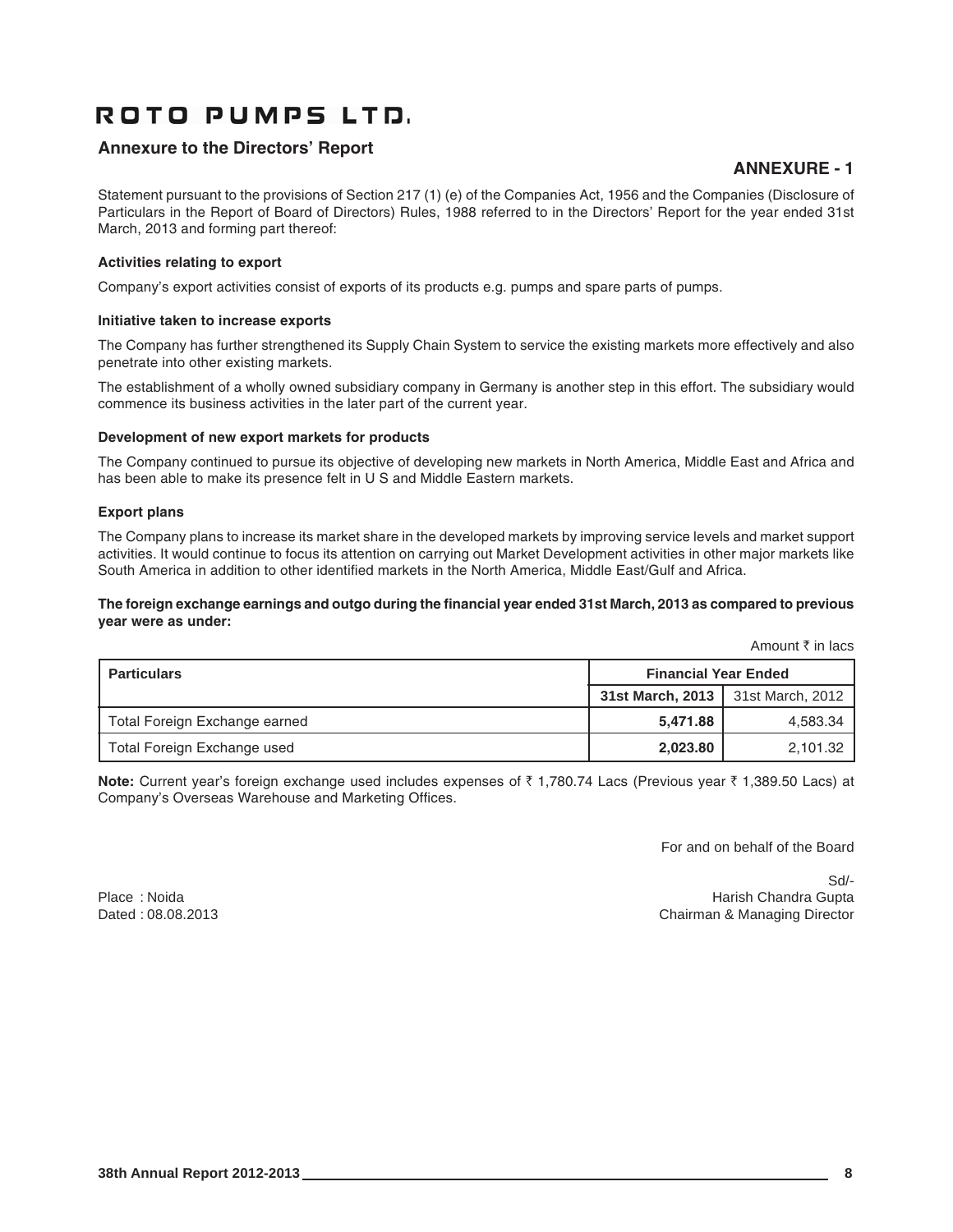# **PIRoto**

## **Annexure to the Directors' Report**

## **ANNEXURE – 2**

Statement pursuant to Section 217 (2A) of the Companies Act,1956 and the Companies (Particulars of Employees) Rules, 1975 referred to in the Directors' Report for the year ended 31st March, 2013 and forming part thereof:

| SI             | <b>Name of Employee</b>      | Age (Yrs) | Qualification                                        | <b>Designation</b>                 | Remuneration                  | Date of Joining        | <b>Experience</b> | <b>Last Employment held</b>                              |
|----------------|------------------------------|-----------|------------------------------------------------------|------------------------------------|-------------------------------|------------------------|-------------------|----------------------------------------------------------|
|                | Mr. Harish Chandra<br>Gupta  | 66        | B.Sc.                                                | Chairman &<br>Managing<br>Director | ₹77,46,179/-                  | Since<br>incorporation | 44 years          | Own business                                             |
| $\overline{2}$ | Mr. David Roy Bent           | 52        | Diploma<br>Engineer                                  | General<br>Manager                 | ₹ 61,92,765/-<br>GBP 86.977   | 15.10.2004             | 33 Years          | Orbit Pumps Ltd as<br>Director                           |
| 3              | Mr. David Michael<br>Frendin | 48        | Associate<br>Diploma in<br>Mechanical<br>Engineering | General<br>Manager                 | ₹ 68,22,579/-<br>AUD 1,74,601 | 27.02.2012             | 31 Years          | Siemens Ltd as<br><b>Business Development</b><br>Manager |
|                |                              |           | Certificate in<br>Mechanical<br>Technology           |                                    |                               |                        |                   |                                                          |

Employed throughout the year and were in receipt of remuneration for the financial year in aggregate of not less than  $\bar{\tau}$  60,00,000/- p.a.

**Notes:**

1. Remuneration comprises of salary, allowances, company's contribution to superannuation fund and monetary value of perquisites.

2. Mr. David Bent Roy is posted at Company's Warehouse and Marketing Office in U.K. and Mr. David Michael Frendin was posted at Company's Warehouse and Marketing Office in Australia. They are not related to the Directors of the Company and are in permanent employment.

For and on behalf of the Board

Sd/- Place : Noida **Harish Chandra Gupta Access 1999** Marish Chandra Gupta Harish Chandra Gupta **Harish Chandra Gupta** Dated : 08.08.2013 Chairman & Managing Director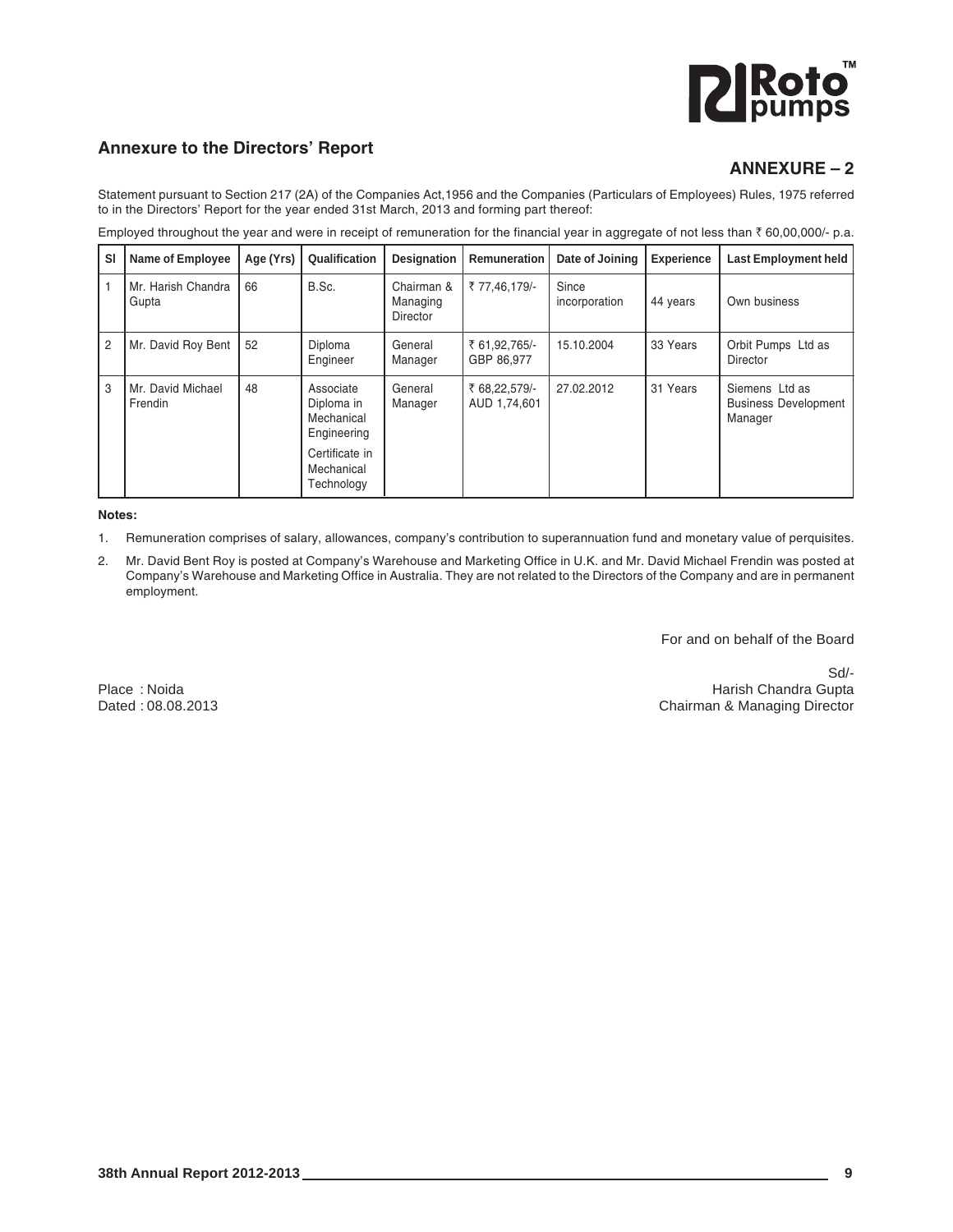## **MANAGEMENT DISCUSSION AND ANALYSIS**

The Pump Industry holds a prominent position in Capital Engineering Goods segment, which are needed by wide spectrum of industries. Its growth is directly linked to industrialization. The Pump Industry is growing in India at a healthy rate keeping pace with GDP growth. India is also gaining grounds in export markets.

### **Financial Statements**

The Financial Statements of the Company have been prepared in compliance with the requirement of the Companies Act, 1956 and Generally Accepted Accounting Principles in India. There is no material departure from the prescribed accounting standards in the adoption of the accounting standards. The management of Roto accepts responsibility for the integrity and objectivity of these financial statements, as well as for various estimates, provisions and judgments used therein, which have been made on prudent and reasonable basis, in order that the same reflect a true and fair view of the affairs of the Company.

### **Resources Allocation**

## **Fixed Assets**

The Gross Fixed Assets as at 31st March, 2013 were  $\bar{\zeta}$  3,843.22 lacs as compared to  $\bar{\zeta}$  3,518.45 lacs on 31st March, 2012 indicating a net increase of 9.23%. The net increase was mainly on account of purchase of plant & machinery, computers & software, furniture & fixtures and office equipment.

## **Current Assets**

Current assets as at 31st March, 2013 were  $\bar{\tau}$  5,127.28 lacs, which were greater by  $\bar{\tau}$  613.22 lacs than the previous year. The increase was mainly on account of increase in Inventories by  $\bar{\tau}$  245.12 lacs and Short-term loans & advances by ₹ 274.73 lacs and increased cash and cash equivalents by ₹ 103.65 lacs. Increase in Inventories was mainly due to increase in sales. Trade receivables outstanding for more than six months amounted to  $\bar{\tau}$  168.89 lacs as compared to ₹105.58 lacs in the previous year. The management has recognised Trade receivables of ₹21.04 lacs, Previous year ₹3.54 lacs as bad debts and as not recoverable.

### **Non-current Liabilities**

Non-current liabilities as at 31st March, 2013 were  $\bar{\tau}$  551.29 lacs as compared to  $\bar{\tau}$  244.72 as at 31st March, 2012. The increase in non-current assets was due to availing of buyer's credit from Bank for imported machines.

### **Current Liabilities**

Current liabilities as at 31st March, 2013 were  $\bar{x}$  3,411.39 lacs, which were lower by  $\bar{x}$  88.82 lacs than the previous year.

The management believes that the Company's liquidity and capital resources would be adequate to meet its expected working capital needs and other anticipated cash requirements.

### **Financial performance**

Revenue of Roto Pumps is generated principally from the sale of pumps and its spares. The Company has a rich heritage in manufacturing technology. The company offers comprehensive range of progressive cavity (single screw and multiple screws) pumps for various applications.

The Company's revenue during the year 2012-13 has grown to  $\bar{\zeta}$  8918.92 lacs from  $\bar{\zeta}$  7,701.65 lacs during 2011-12. Domestic sales during the year have been  $\bar{x}$  3,332.80 lacs against  $\bar{x}$  3,020.34 lacs during 2011-12 representing an increase of 10.35% over last year. Export sales during the year were  $\bar{\tau}$  5.534.62 lacs as compared to  $\bar{\tau}$  4.595.90 lacs during 2011-12. Growth in Export Sales from Warehouse and Marketing Offices in Australia and U.K. was 33.43%.

The Company earned a profit after tax of  $\bar{z}$  805.76 lacs against  $\bar{z}$  727.47 lacs in 2011-12 and recommended a dividend of 25% for 2012-13 at the same rate as was in the previous year. The payment of dividend would involve total cash outflow of ₹89.80 lacs including tax on dividend.

### **Greater Noida Project**

The construction of the state of art Manufacturing Facility at the Greater Noida is in full swing. The Facility is scheduled to be functional in the fouth quarter of the Current year. The Project is named ROTO 500. This would enable your Company to service its customers more efficiently and to cater to the market of bigger sizes pumps as well.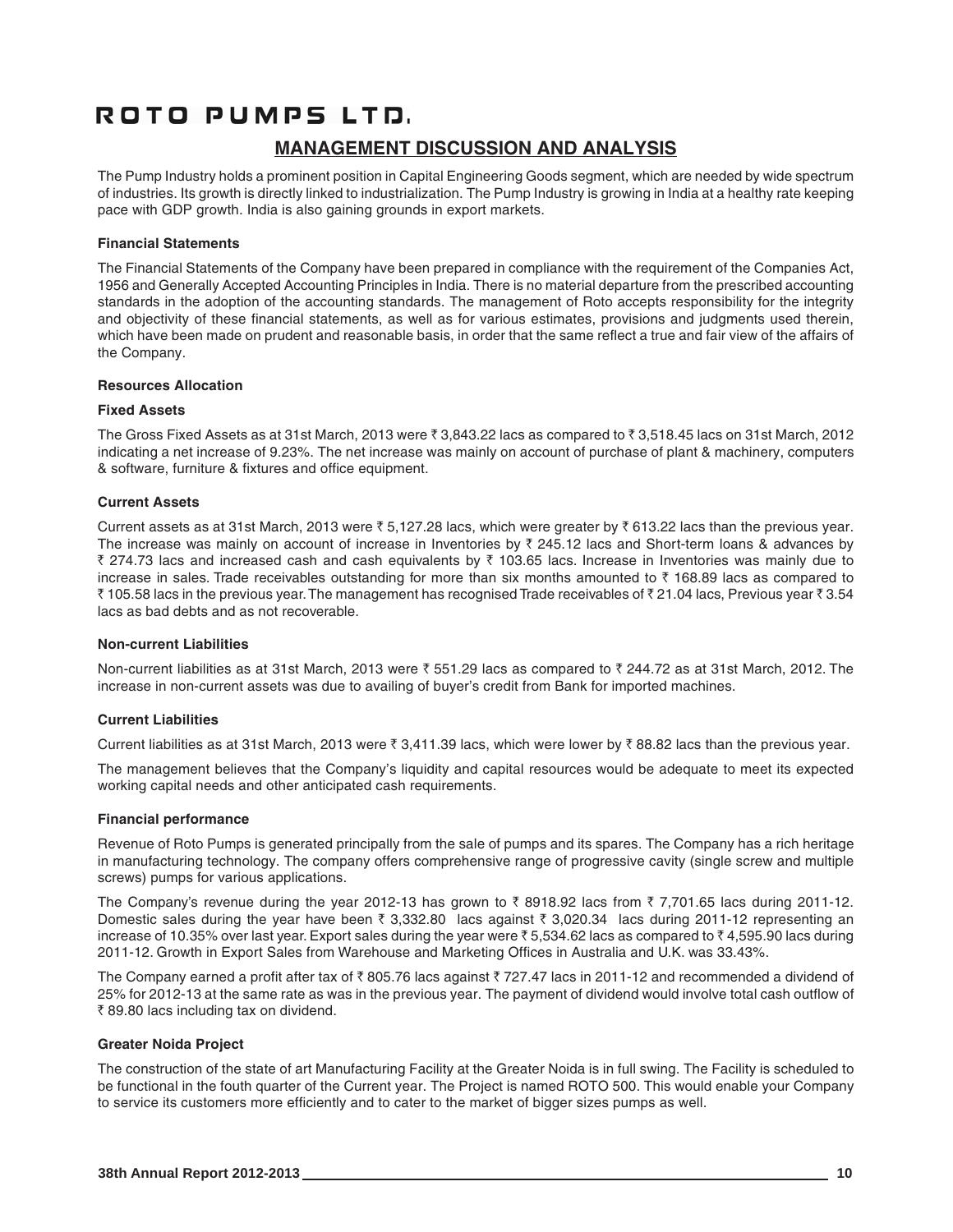

## **Opportunities and Threats**

### **Opportunities**

The company has made significant inroads in few key markets globally. Roto brand is getting good acceptance. This would provide lot of opportunities in export markets.

Modernization & Expansion project, which is slated to commission by the end of the current Financial Year, would enhance company's manufacturing capabilities and infrastructure. This will enable the Company to meet increased demands of its products and would also provide significant opportunities to enter Mining Industry in Australia and other major industries such as oil & gas Offshore & Marine, etc.

New product launches as planned backed by strong R&D would significantly compliment the current product lines and enable the Company to enter new markets and establish itself as a complete Positive Displacement pump package provider. This would strengthen the Company's position in all its major markets.

### **Threats**

There is significant presence of local players in the domestic market, who are trying to take away the market for simple & easy application base in its main product line. They offer lower prices and flexible commercial terms to win over the customers. Further, the Indian market is becoming more and more attractive to global players. Two such major players have started operations and have plans to strengthen their base. This would make the market more competitive posing higher pressure on margins.

#### **Risk and Concerns**

There is going to be pressure on margins due to steep increase in input costs & Interest rates and increased competition. The Government approach to rein in the Inflation is having a dampening effect on the growth of the economy and sluggishness towards reforms is hampering the inflow of Foreign Investments. Cheap Imports backed by favorable commercial terms from China pose a definite risk to the Domestic industry.

#### **Internal control systems and their adequacy:**

The Company has an adequate system of internal controls implemented by the management towards achieving higher efficiency in all areas of operations. These controls have been designed to provide a reasonable assurance with regard to maintenance of proper accounting controls, monitoring of operations, protecting assets from unauthorized use or losses, compliances with regulations and for ensuring reliability of financial reporting.

The Audit Committee of the Board of Directors regularly reviews the adequacy of internal controls and takes the necessary corrective actions, wherever required.

### **Human Resources/Industrial relations**

We believe that in order to sustain growth in the domestic as well as in global markets under competitive conditions, the Human Capital of the company should have high level of motivation and knowledge.

The Company continues to focus and invest in human resources development to provide an open work culture and rewarding career opportunities to all its employees.

For your company the key challenge for the year 2012-13 was recruitment of professional engineers, managers & staff at various levels. HR successfully recruited 89 people in response to various business needs during the year. Manpower strength as at 31.03.2013 was 433 people as compare to 345 people in the previous year.

The overall employee relations were peaceful and harmonious throughout the year. The Company continued to create conducive work environment with opportunities for growth and learning by implementing robust and comprehensive HR policies.

### **Future Outlook**

The Company's strength is its in-house technology and committed manpower. The Company has undertaken an expansion and modernization of Project "ROTO 500" to augment the expected increased demand, which would result in improved performance of the Company.

### **Cautionary Statement**

Statements in the Management Discussion Analysis describing the Company's objectives, expectations or predictions may be forward looking within the meaning of applicable securities law and regulations. Actual results may differ from those expressed in the statement. Important factors that could influence the Company's operations include changes in Government regulations, tax laws, economic development within and outside the Country and such other factors.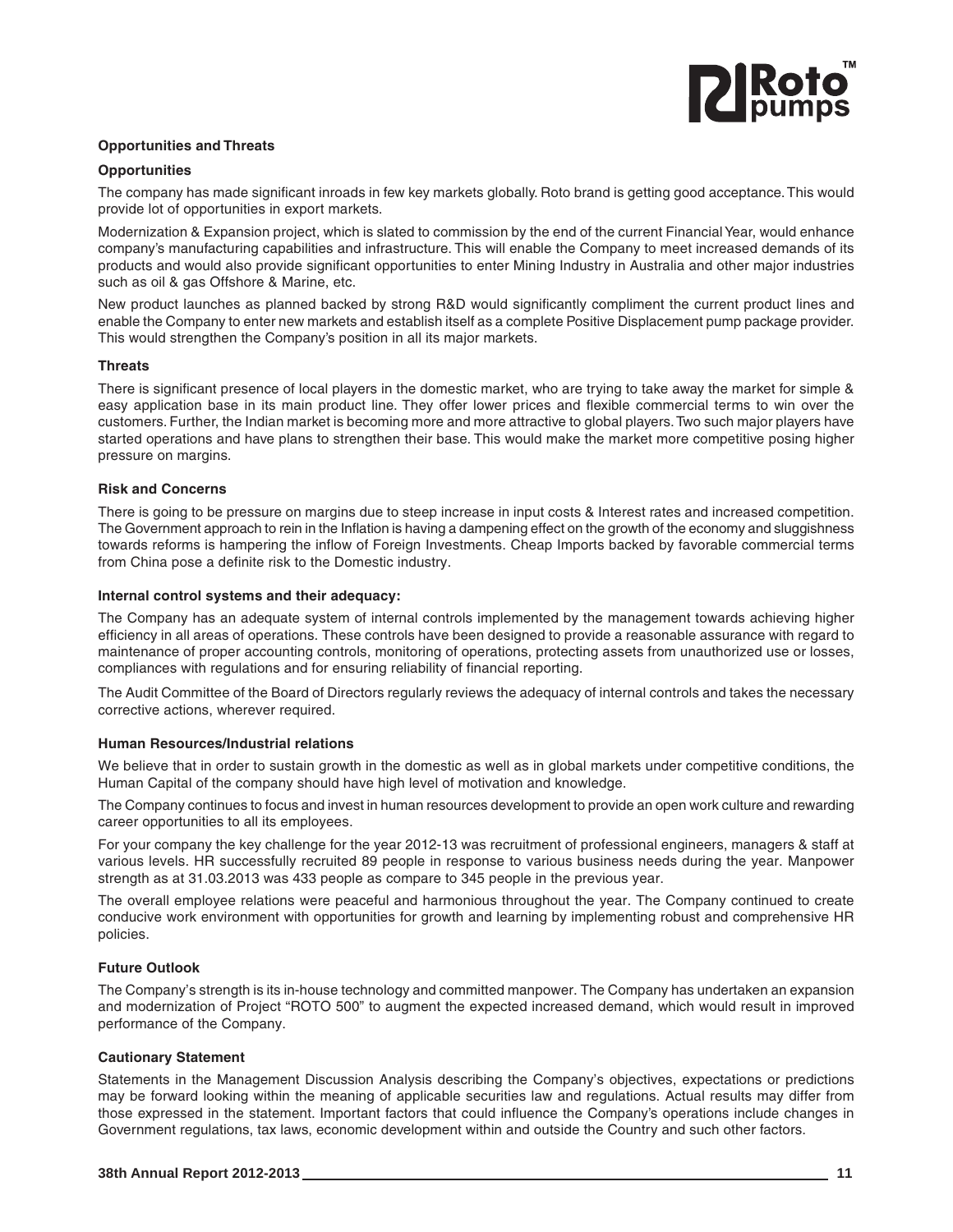## ROTO PUMPS LTD. **CORPORATE GOVERNANCE**

Corporate Governance aims at safeguarding and value addition to the interest of the various stakeholders of an enterprise. Corporate Governance acts in a transparent manner.

## **BOARD OF DIRECTORS**

## **Composition of Board**

The Board is an apex body, responsible for playing a significant role in the proper and efficient functioning of the Company. The Company's Board has an appropriate mix of Executive, Non-executive and Independent Directors. During the year 2012-13, composition of the Company's Board and details of Directorship and Membership of Board Committees in other Companies has been as under:

| S.No. | <b>Name</b>                 | Category                             | Number of<br><b>Directorship</b> | <b>Position in</b><br><b>Committees</b> |          |
|-------|-----------------------------|--------------------------------------|----------------------------------|-----------------------------------------|----------|
|       |                             |                                      | in other<br><b>Companies</b>     | <b>Member</b>                           | Chairman |
|       | Mr. Harish Chandra<br>Gupta | Promoter / Executive Chairman        |                                  |                                         |          |
| 2     | Mr. Anurag Gupta            | Promoter / Executive Director        |                                  |                                         |          |
| 3     | Mr. Arvind Veer Gupta       | Promoter / Executive Director        |                                  |                                         |          |
| 4     | Mrs. Asha Gupta             | Promoter / Non-executive Director    |                                  |                                         |          |
| 5     | Mr. B. S. Ramaswamy         | Independent / Non-executive Director |                                  |                                         |          |
| 6     | Dr. Ramesh Chandra<br>Vaish | Independent / Non-executive Director | 9                                | 2                                       | 2        |
| 7     | Mr. Anand Bordia            | Independent / Non-executive Director | 4                                | 2                                       |          |
| 8     | Mr. Vijoy Kumar             | Independent / Non-executive Director | 3                                |                                         |          |

### **Non-Executive Directors' compensation and disclosure**

All fees/compensation paid to the non-executive directors are fixed by the Board and has the approval of the shareholders of the Company.

### **Other provisions of the Board**

During the year 2012-13, four meetings of the Board of Directors of the Company were held on 28.05.2012, 13.08.2012, 10.11.2012, and 11.02.2013. All relevant information were placed before the Board. The attendance record of the Directors at the Meetings of the Board and Members held during the financial year 2012-13 was as under,

| S.No. | <b>Name</b>              | No. of Meetings attended | <b>Attended last AGM</b> |
|-------|--------------------------|--------------------------|--------------------------|
|       | Mr. Harish Chandra Gupta | 4                        | Yes                      |
| 2     | Mr. Anurag Gupta         | 4                        | Yes                      |
| 3     | Mr. Arvind Veer Gupta    | 4                        | Yes                      |
| 4     | Mrs. Asha Gupta          | 3                        | Yes                      |
| 5     | Mr. B. S. Ramaswamy      | 4                        | No.                      |
| 6     | Dr. Ramesh Chandra Vaish | 4                        | <b>No</b>                |
| 7     | Mr. Anand Bordia         | 3                        | <b>No</b>                |
| 8     | Mr. Vijoy Kumar          | 4                        | Yes                      |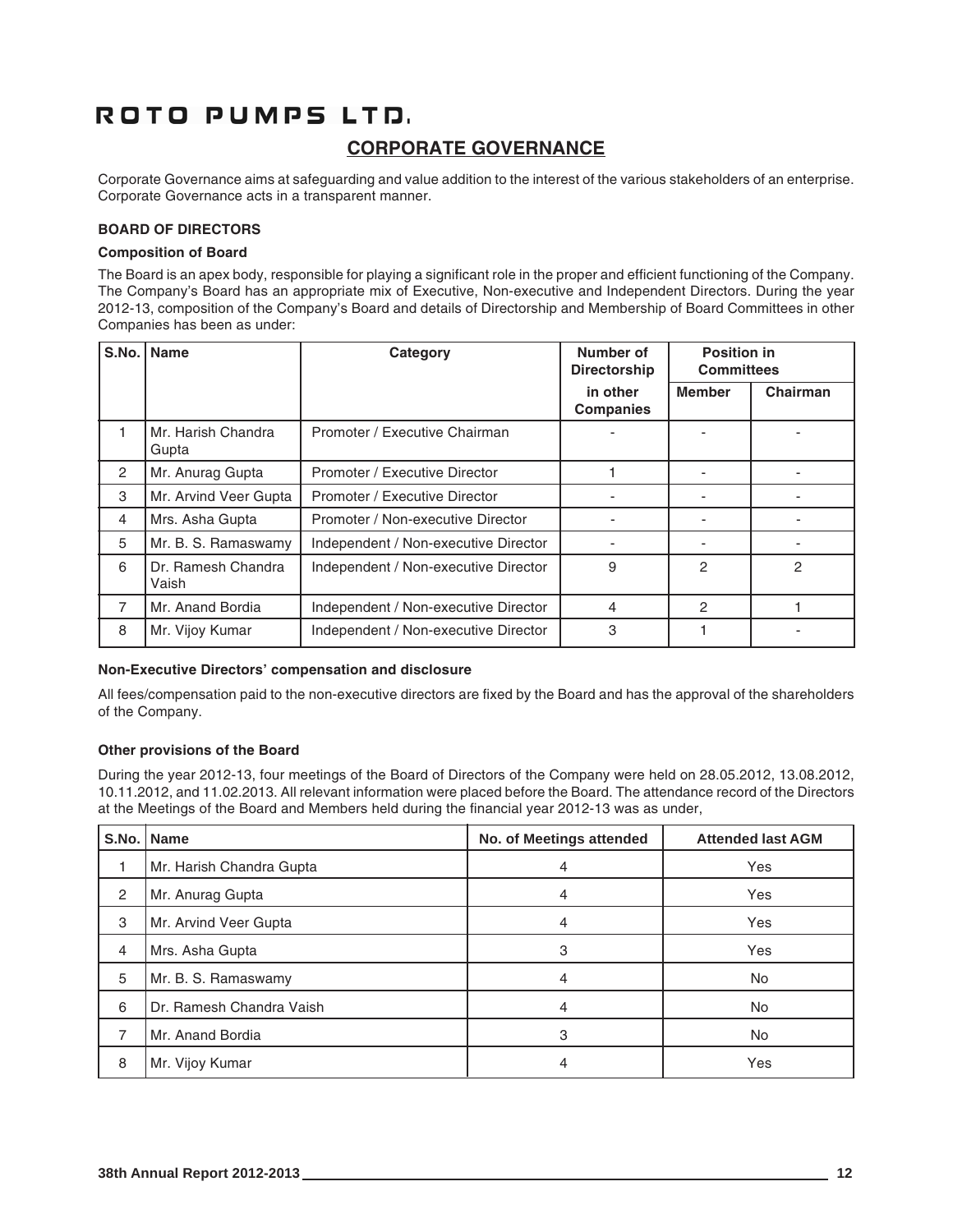

#### **Details of remuneration to Directors**

The aggregate value of salary and perquisites paid to the Chairman & Managing Director, Dy Managing Director and Wholetime Director during the year is as follows: Mr. Harish Chandra Gupta, Chairman & Managing Director ₹77,46,179/-, Mr. Anurag Gupta, Dy Managing Director ₹ 47,91,932/- and Mr. Arvind Veer Gupta, Wholetime Director ₹ 46,87,282/-. In addition, the Chairman & Managing Director, Dy Managing Director and Wholetime Director are also entitled to Gratuity and leave encashment at the end of the tenure as per rules of the Company. They are also entitled to the use of a Chauffer driven Car for Company's business and Telephones at the residence.

The Company paid sitting fee to all Non-executive Directors at the rate of  $\bar{c}$  5000/- for attending each meeting of the Board and/or Committee thereof. The sitting fees paid during the year to the Directors are as follows: Mr. B.S. Ramaswamy ` 45,000/-, Mrs. Asha Gupta ` 30,000/-, Dr. Ramesh Chandra Vaish ` 60,000/-, Mr. Anand Bordia ` 35,000/- and Mr. Vijoy Kumar ₹ 45,000/-.

The Company has not granted any stock options to its Directors.

#### **Code of Conduct**

The Board has laid down a code of conduct applicable to all Board members and senior executives of the Company. All the Board members and senior executives have confirmed compliance of the code of conduct. The code of conduct is also placed on the website of the Company.

The CEO of the Company has given the certificate as below as per the requirement of clause 49 of the listing agreement:

I hereby confirm that the Company has obtained from all the members of the Board and Senior Management affirmation that they have complied with the code of conduct for Directors and Senior Management in respect of the financial year 2012–13.

#### *Harish Chandra Gupta Chairman & Managing Director*

#### **Audit Committee**

#### **Composition**

The Audit Committee of the Board comprises of four members all of whom are Non-executive Independent Directors, except Smt. Asha Gupta who is a Non-executive promoter Director. The Committee functions under the Chairmanship of Mr. B.S. Ramaswamy, who is an Independent Director. Mr. B.S. Ramaswamy is a B.Sc., B.Com. Graduate Engineer, FCMA, and a retired Officer of the Indian Audit & Accounts Service. Mr. Ashwani K. Verma, Company Secretary acts as Secretary of the Committee. During the year, four meetings of the Audit Committee were held on 28.05.2012, 13.08.2012, 10.11.2012, and 11.02.2013.

The composition of the Audit Committee and the number of the meetings attended by the Members are given below.

| S.No.   Name                 | <b>Position</b> | No. of meetings attended |
|------------------------------|-----------------|--------------------------|
| Mr. B. S Ramaswamy           | Chairman        |                          |
| l Mr. Anand Bordia           | Member          |                          |
| Smt. Asha Gupta              | Member          |                          |
| l Dr. Ramesh Chandra Vaish I | Member          |                          |

#### **TERMS OF REFERENCE**

The role and terms of reference of the Audit Committee covers the matters specified for Audit committee under Clause 49 of the Listing Agreement and Section 292A of the Companies Act, 1956 which interalia include overseeing the company's financial reporting process, reviewing periodical financial results, financial statements, internal control and internal audit systems, accounting policies and practices related party transactions and performance of internal and external auditors.

#### **SUBSIDIARY COMPANIES**

Your Company had setup a wholly owned subsidiary company in Germany to carry on the sales and marketing activities in the German region to cater to the customers more effectively in that region. The subsidiary Company is yet to start its business activities and the same may be started in the later part of the current year.

#### **DISCLOSURES**

#### **Related party transactions**

The Notes to Accounts has a detailed summary of all related party transactions of the Company under Accounting Standard 18 – none of which is materially significant. Details of related party transactions are placed before the Audit Committee once in a year.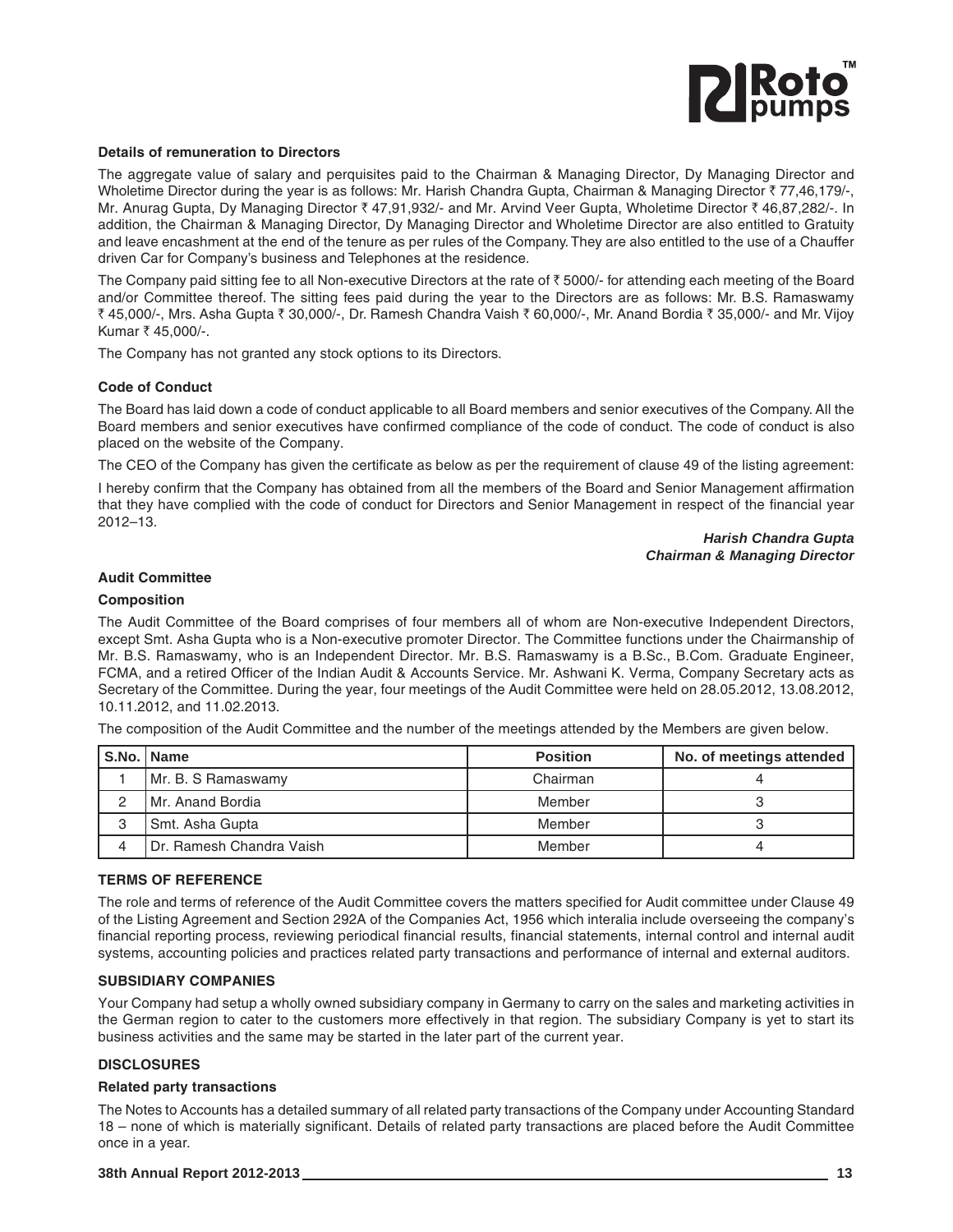## **Disclosure of accounting treatment**

Your Company has followed all relevant Accounting standards while preparing the financial statements.

#### **Risk Management.**

The Company has a procedure to inform the Board about the risk assessment and minimization procedure. The Company has also formed a Risk Management Committee comprising of a Dy Managing Director and Executives of the Company to assess the risk and minimization procedures and report the same to the Chairman & Managing Director, who in turn shall report to the Board at the meetings.

#### **Proceeds from public issues, right issues, preferential issues etc**

Your Company has not raised any money through public issue, rights issue or preferential issue after 1994-95.

#### **Management**

The Management Discussion and Analysis Report forms part of the Annual Report and is in compliance with the requirement.

During the year under review, there were no materially significant related party transactions with its promoters, directors and management that had a potential conflict with the interest of the Company.

## **Shareholders**

The Company has provided all the details of the Directors seeking re-appointment in the Notice of the Annual General Meeting attached with this Annual Report.

The Company has not made any presentation to equity analysts. Quarterly results are submitted to the Stock Exchanges in the prescribed format.

### **Shareholders' Grievance Redressal Committee**

#### **Composition**

|   | S.No.   Name                     | <b>Position</b> | No. of meetings attended |
|---|----------------------------------|-----------------|--------------------------|
|   | <b>IDr. Ramesh Chandra Vaish</b> | Chairman        |                          |
|   | Mr. Vijoy Kumar                  | Member          |                          |
| 3 | Mr. Anurag Gupta                 | Member          |                          |

Total 9 complaints were received from the Shareholders during the year and the same were resolved.

## **SHARE TRANSFER & TRANSMISSION COMMITTEE**

### **Composition**

|   | S.No.   Name             | <b>Position</b> |
|---|--------------------------|-----------------|
|   | Mr. Harish Chandra Gupta | Chairman        |
| っ | Mr. Anurag Gupta         | Member          |
| 3 | Mr. Arvind Veer Gupta    | Member          |

### **TERMS OF REFERENCE**

The terms of reference of the Share Transfer Committee interalia include approval of the transfer of shares, issue of duplicate share certificates, dematerialization and dematerialization of shares.

During the year, the Share Transfer Committee approved transfer, transmission and dematerialization of shares on a fortnightly basis. No shares were pending for transfer as on 31.03.2013.

### **CEO/CFO CERTIFICATION**

The CEO and CFO certification of the financial statements and the cash flow statement for 2012-13 is enclosed at the end of this report.

## **REPORT ON CORPORATE GOVERNANCE**

A separate section on Corporate Governance forms part of the Annual Report. Certificate from the Statutory Auditors confirming compliance with all the conditions of the corporate governance as stipulated in clause 49 of the listing agreement of the Stock Exchanges forms part of this report.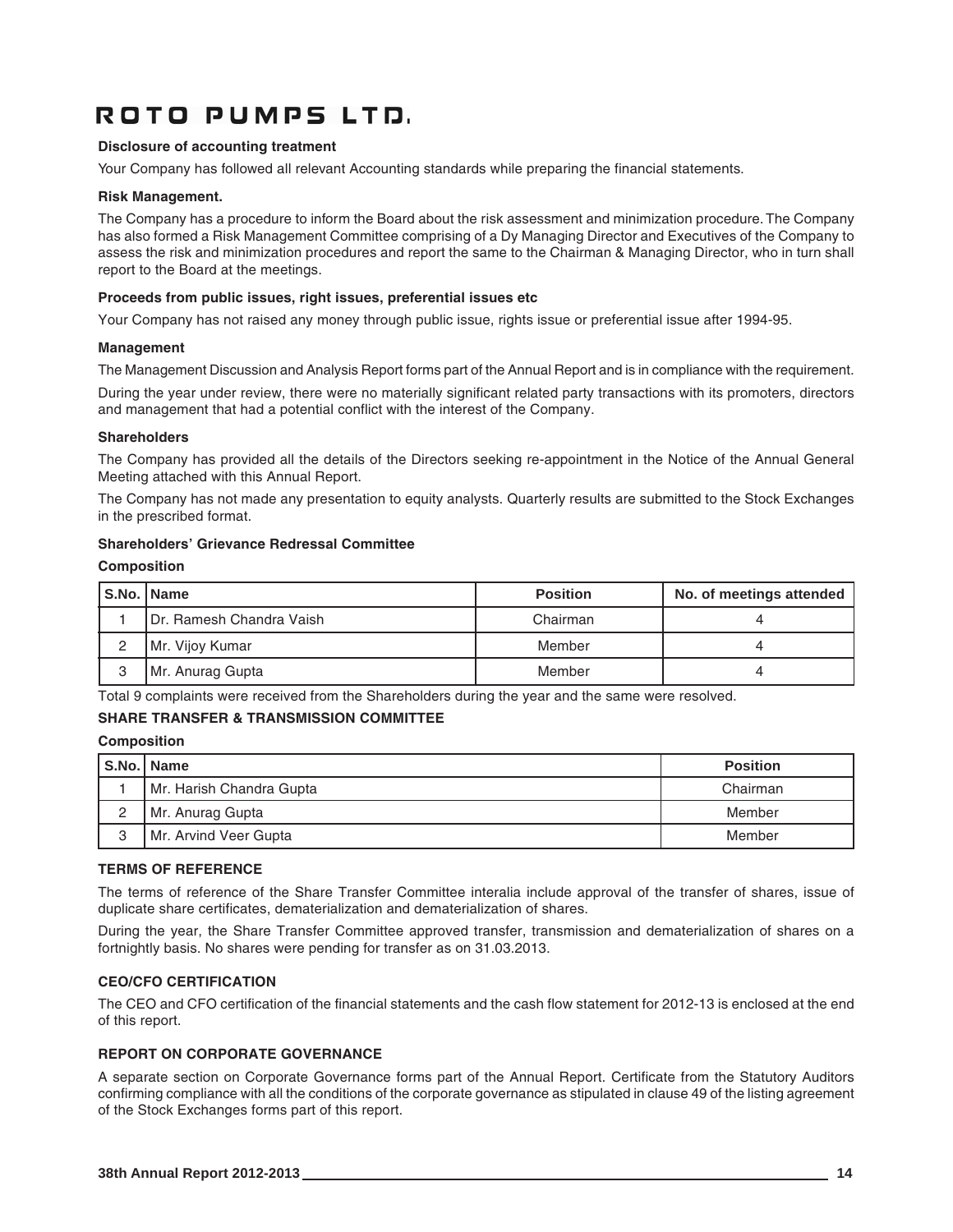

## **REMUNERATION COMMITTEE**

#### **Composition**

|   | S.No.   Name       | <b>Position</b> |
|---|--------------------|-----------------|
|   | Mr. B.S. Ramaswamy | Chairman        |
| ⌒ | l Mr. Anand Bordia | Member          |
| ₽ | Mr. Vijoy Kumar    | Member          |

The Remuneration Committee is constituted to review and approve the remuneration package of the Chairman & Managing Director, Dy Managing Director and Wholetime Director based on performance and defined criteria. Company's remuneration policy is in consonance with the existing industry practices.

During the year, one meeting of the Remuneration Committee was held on 13th August, 2012. All the members were present at the meeting.

### **COMPLIANCE WITH THE MANDATORY REQUIREMENTS**

The Company has complied with all the mandatory requirements of clause 49 of the listing agreement with the Stock Exchanges. Among the non-mandatory requirements, the Company has constituted a Remuneration Committee.

### **General Body meetings**

a. Location and time of the General Meetings held in the last 3 years

| Year | Type | Date       | Venue                    | Time         |
|------|------|------------|--------------------------|--------------|
| 2012 | AGM  | 22.09.2012 | <b>Registered Office</b> | $11.30$ A.M. |
| 2011 | AGM  | 19.09.2011 | <b>Registered Office</b> | $11.30$ A.M. |
| 2010 | AGM  | 28.09.2010 | <b>Registered Office</b> | 11.00 A.M.   |

| <b>MEANS OF COMMUNICATION</b> |                                                                                     |  |      |  |
|-------------------------------|-------------------------------------------------------------------------------------|--|------|--|
| f.                            | Procedure for postal ballot                                                         |  | - NA |  |
|                               | e. Whether any special resolution is proposed to be conducted through postal ballot |  | - No |  |
|                               | d. Person who conducted postal ballot exercise                                      |  | - NA |  |
|                               | c. Whether any special resolution passed last year through postal ballot            |  | - No |  |
|                               | b. Whether Special Resolutions passed in the previous three Annual General Meetings |  | Yes  |  |

| Half yearly report sent to each household of shareholders          | No. The results of the Company are published in<br>the newspapers |
|--------------------------------------------------------------------|-------------------------------------------------------------------|
| Quarterly results normally published in which newspaper            | The Economic Times and Nav Bharat Times                           |
| Any website where displayed                                        | Provided to the Stock Exchanges in the<br>prescribed format       |
| The presentation made to the Institutional Investor<br>and Analyst | No.                                                               |

## **GENERAL INFORMATION**

### **Annual General Meeting**

The ensuing Annual General Meeting is scheduled to be held on Saturday the 28th September, 2013 at 11.30 A.M at the Registered Office of the Company at Roto House, Noida Special Economic Zone, Noida – 201305.

### **Financial Calendar**

The Company follows April – March financial year. The un-audited financial results for first, second (half yearly) and third quarter would be published in July/August, October/November and January/February, respectively. Annual audited financial results would be published in May.

#### **Book Closure**

The Share transfer books and Register of Members will be closed from Friday the 20th September, 2013 to Saturday the 28th September, 2013 (both days inclusive) for the purpose of payment of dividend and Thirty Eighth Annual General Meeting.

#### **Dividend payment date**

Dividend will be paid within thirty days from the date of the Annual General Meeting.

#### **38th Annual Report 2012-2013 15**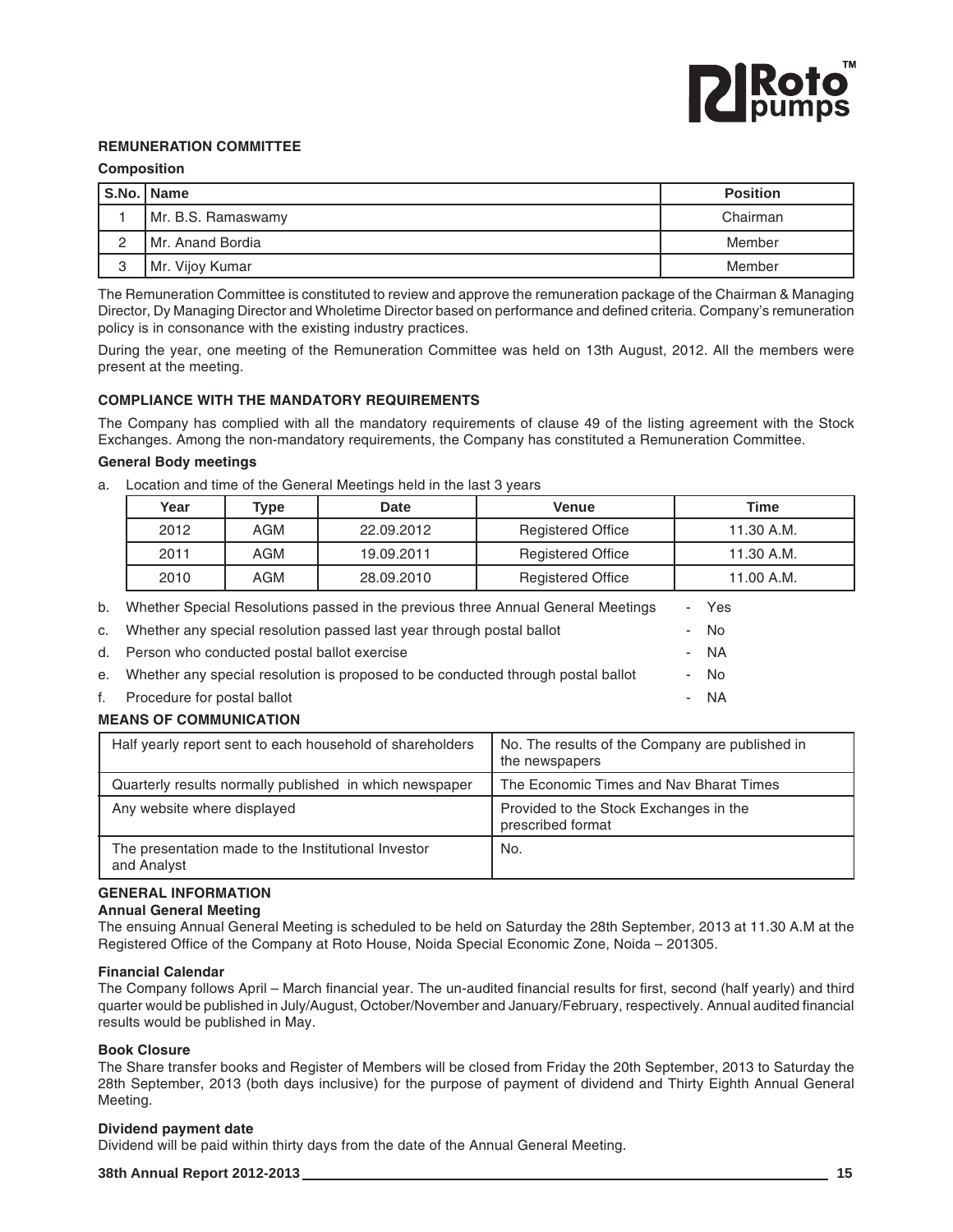## **The Stock Exchanges on which the Company's Shares are listed**

| S.No. | Name of the Stock Exchange                                                                     | <b>Security Code</b> |
|-------|------------------------------------------------------------------------------------------------|----------------------|
|       | BSE Ltd., (BSE) Phiroze Jeejeebhoy Towers,<br>Dalal Street, Mumbai - 400001                    | 517500               |
| 2     | The U.P. Stock Exchange Association Ltd, Padam Towers,<br>14/113, Civil Lines, Kanpur - 208001 | <b>ROTO</b>          |
| 3     | The Delhi Stock Exchange Association Ltd,<br>DSE House, 3/1, Asaf Ali Road, New Delhi - 110002 | 7707                 |

#### **ISIN Number**

ISIN number of the Company for NSDL and CDSL is INE535D01011

#### **Market Price Data and Performance in comparison to BSE Sensex**

The performance of the Company's share on BSE as compared to the BSE Sensex during the year 2012-13 was as under.

| <b>Month</b>    | <b>BSE Sensex</b> |          |        | <b>Roto Share</b> |  |
|-----------------|-------------------|----------|--------|-------------------|--|
|                 | <b>High</b>       | Low      | High   | Low               |  |
| April, 2012     | 17664.10          | 17010.16 | 94.00  | 75.00             |  |
| May, 2012       | 17432.33          | 15809.71 | 107.50 | 83.15             |  |
| June, 2012      | 17448.48          | 15748.98 | 118.50 | 93.50             |  |
| July, 2012      | 17631.19          | 16598.48 | 112.00 | 102.00            |  |
| August, 2012    | 17972.54          | 17026.97 | 108.00 | 84.00             |  |
| September, 2012 | 18869.94          | 17250.80 | 119.50 | 87.00             |  |
| October, 2012   | 19137.29          | 18393.42 | 135.90 | 116.05            |  |
| November, 2012  | 19372.70          | 18255.69 | 156.30 | 122.75            |  |
| December, 2012  | 19612.18          | 19149.03 | 149.00 | 136.65            |  |
| January, 2013   | 20203.66          | 19508.93 | 148.95 | 122.15            |  |
| February, 2013  | 19966.69          | 18793.97 | 133.00 | 106.10            |  |
| March, 2013     | 19754.66          | 18568.43 | 115.00 | 90.60             |  |

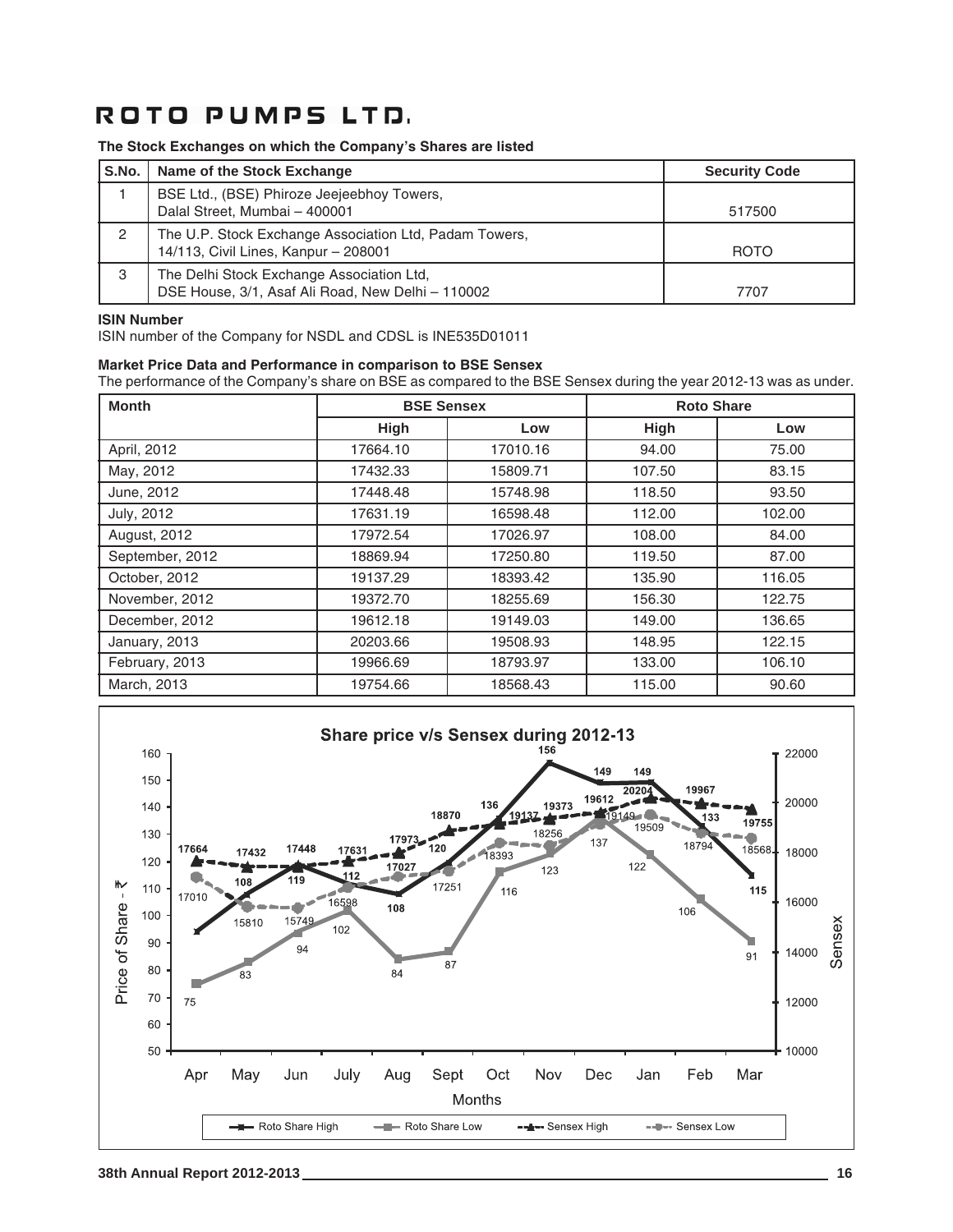

## **Registrar and Share Transfer Agent**

The Company has appointed M/s RCMC Share Registry (P) Limited as Registrars & Share Transfer Agent. Shareholders are advised to approach them at the following address for any share and demat related query and problems.

## **RCMC Share Registry Pvt. Limited**

B – 106, Sector 2 Noida – 201305 U. P. Tel.: 0120 – 4015880 Fax.: 0120 – 2444346 Email: info@rcmcdelhi.com

## **Share Transfer System**

All physical share transfers are processed by Share Transfer Agent, M/s RCMC Share Registry (P) Limited and approved by the Share Transfer Committee of the Company. The transferee is required to furnish the transfer deed duly completed in all respects together with the share certificates to M/s RCMC Share Registry (P) Limited at the above said address in order to enable M/s RCMC Share Registry (P) Limited to process the transfer.

As regards transfer of dematerialised shares, the same can be effected through the demat accounts of the transferor(s) and transferee(s) maintained with Depository Participants.

### **Shareholding pattern**

The broad shareholding pattern of the Company as on 31st March, 2013 as compared to 31st March, 2012 was as follows;

| <b>Category of Shareholders</b> | <b>As on 31st March, 2013</b> |            | As on 31st March, 2012 |            |
|---------------------------------|-------------------------------|------------|------------------------|------------|
|                                 | No. of shares                 | Percentage | No. of shares          | Percentage |
| Promoters                       | 2154724                       | 69.71      | 2157424                | 69.80      |
| <b>Mutual Funds and Banks</b>   | 1400                          | 0.05       | 1600                   | 0.05       |
| Private Bodies Corporate        | 73205                         | 2.37       | 83192                  | 2.69       |
| NRIs and OCBs                   | 82235                         | 2.66       | 83110                  | 2.69       |
| Resident Individuals and others | 779197                        | 25.21      | 765435                 | 24.77      |
| <b>Total</b>                    | 3090761                       | 100.00     | 3090761                | 100.00     |

## **Distribution of Shareholding**

The distribution of shareholding of the Company as on 31st March, 2013 was as follows

| Shareholding of value of ₹ | <b>Shareholders</b> |            | <b>Shares</b> |            |
|----------------------------|---------------------|------------|---------------|------------|
|                            | <b>Number</b>       | percentage | <b>Number</b> | percentage |
| 1-5000                     | 2635                | 92.29      | 323378        | 10.46      |
| $5001 - 10000$             | 106                 | 3.71       | 75366         | 2.44       |
| $10001 - 20000$            | 46                  | 1.61       | 69173         | 2.24       |
| $20001 - 30000$            | 16                  | 0.56       | 37919         | 1.23       |
| $30001 - 40000$            | 5                   | 0.17       | 17214         | 0.56       |
| $40001 - 50000$            | 9                   | 0.32       | 42834         | 1.38       |
| $50001 - 100000$           | 19                  | 0.67       | 143471        | 4.64       |
| $100000 - and above$       | 19                  | 0.67       | 2381406       | 77.05      |
| Total                      | 2855                | 100.00     | 3090761       | 100.00     |

### **Dematerialisation of Shares and liquidity**

2891185 Equity shares out of the total 3090761 Equity shares have been dematerialised upto 31.03.2013. The Company has entered into agreements with National Securities Depository Limited (NSDL) and Central Depository Services Limited (CDSL) whereby shareholders have option to dematerialise their shares with either depository. Equity shares are actively traded in BSE.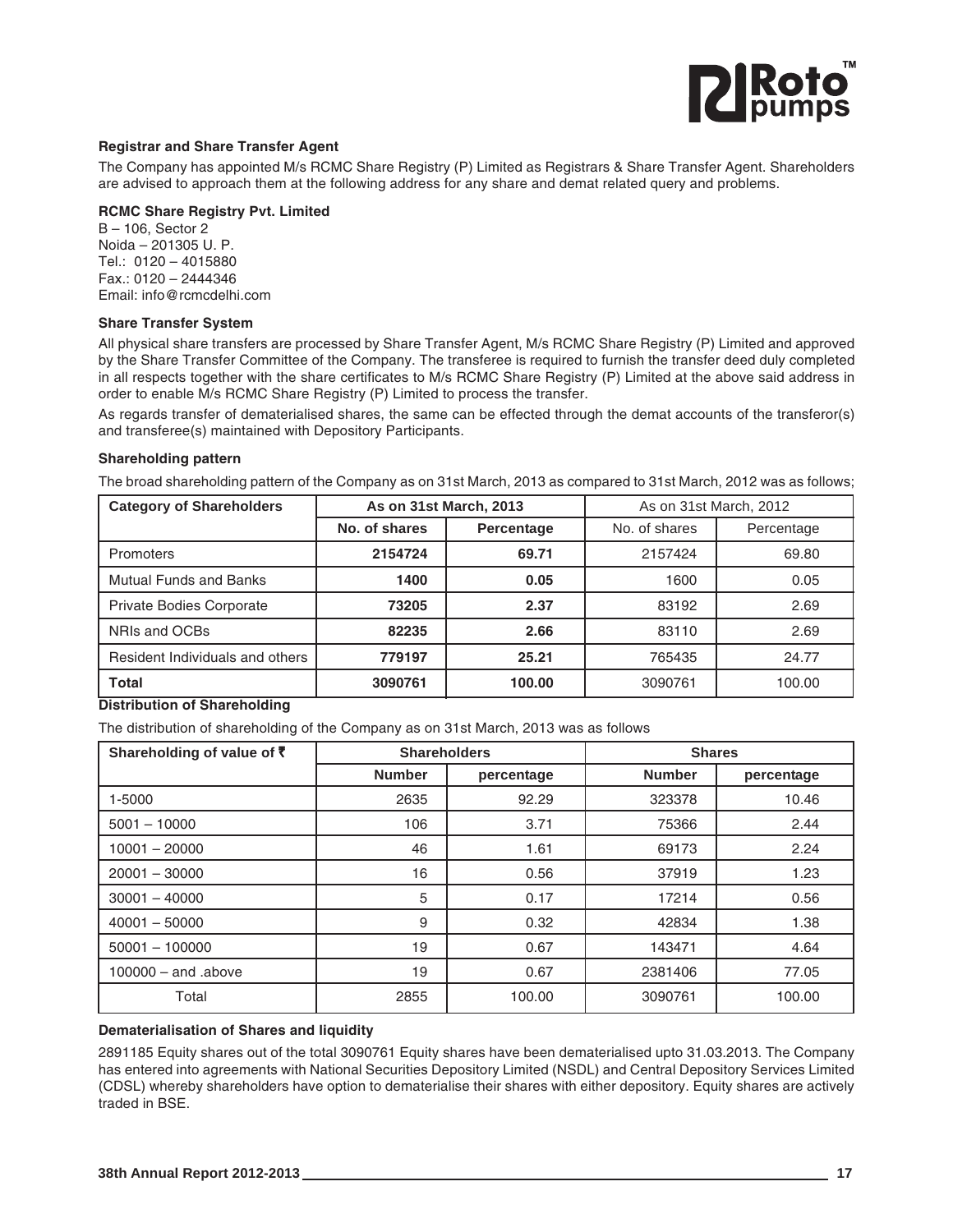## **Secretarial Audit Report**

As stipulated by the Securities and Exchange Board of India a qualified practicing company secretary carries out the secretarial audit to reconcile the total admitted capital with National Securities Limited and Central Depository Services Limited and the total issued and listed capital. The audit is carried out every quarter and the report is submitted to the Stock Exchanges and is also placed before the Board.

## **Outstanding GDRs/ADRs/Warrants or any convertible instruments, conversion date and likely impact on equity**

The Company has not issued any GDRs/ADRs/Warrants or any other convertible instruments.

## **Plant Locations**

- 1. B -14 & 15, Phase II Extension Noida 201305, Uttar Pradesh, India
- 2. 13, Roto House, Noida Special Economic Zone, Noida 201305, Uttar Pradesh, India

## **Address for correspondence**

Shareholders are requested to direct all share related correspondence to M/s RCMC Share Registry (P) Limited and only the non-share related correspondence and complaints regarding M/s RCMC Share Registry (P) Limited to –

The Company Secretary Roto Pumps Limited Roto House, Noida Special Economic Zone, Noida – 201305 U. P. India Ph.: +91 – 120 – 3043901, 2, 3, 4 Fax: +91 – 120 – 3043928 Email: investors@rotopumps.com Website: www.rotopumps.com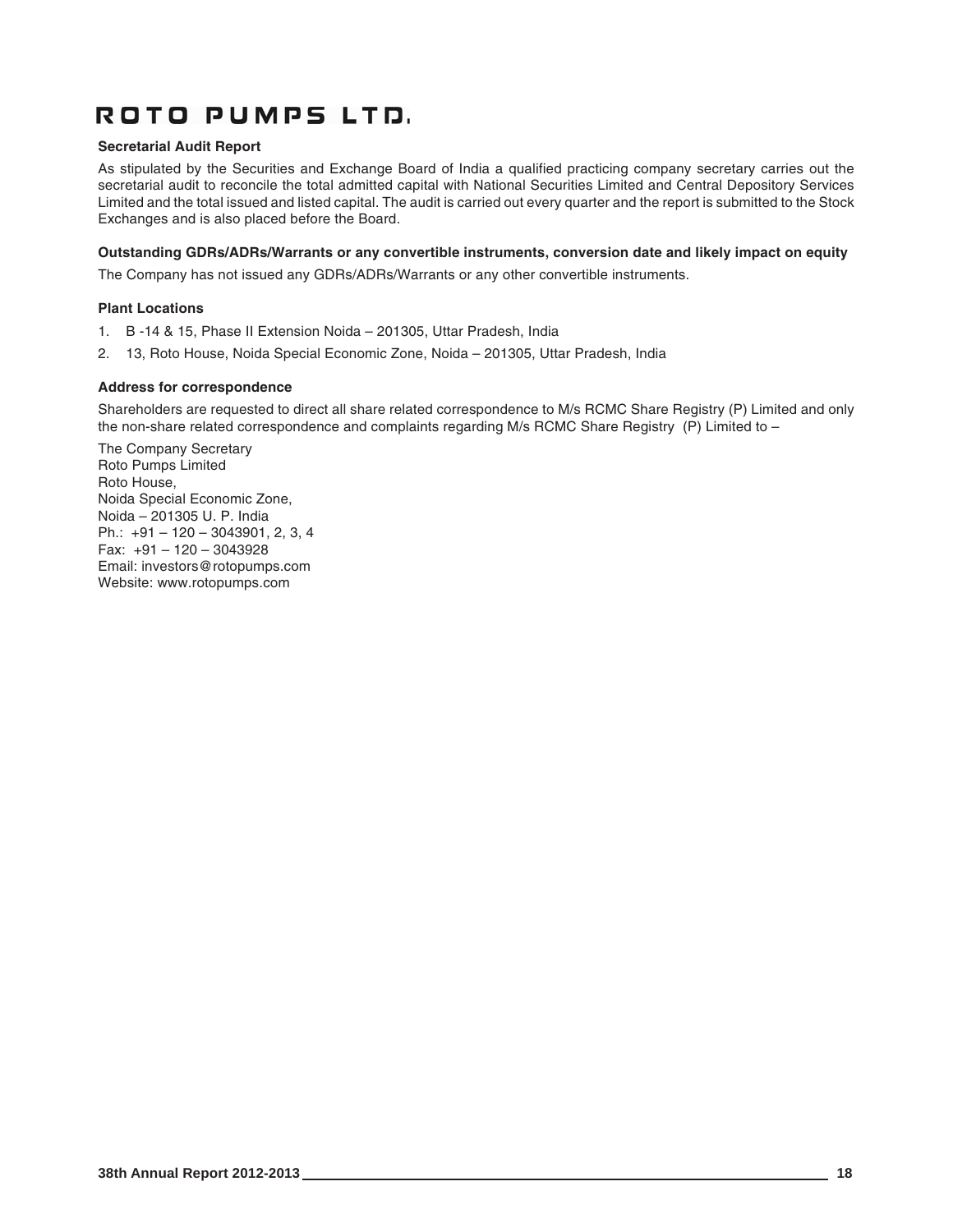# **PIRoto**

## **CEO / CFO CERTIFICATION**

The Board of Directors Roto Pumps Limited Roto House Noida Special Economic Zone NOIDA – 201305

Sir,

We, Harish Chandra Gupta, Managing Director and D.K. Suri, Dy General Manager (Finance & Accounts), of Roto Pumps Limited, to the best of our knowledge and belief certify that –

- 1. We have reviewed financial statements and cash flow statement for the year ended 31.03.2013 and that:
	- a. Based on our knowledge and information, these statements do not contain any untrue statement of material fact or omit any material fact or contain statements that might be misleading;
	- b. These statements together present a true and fair view of the Company's affairs and are in compliance with existing accounting standards, applicable laws and regulations.
- 2. We also certify that to the best of our knowledge and belief, no transactions were entered into by the company during the year, which are fraudulent, illegal or in violation of the Company's code of conduct.
- 3. We are responsible for establishing and maintaining internal controls in the company pertaining to financial reporting and have evaluated the effectiveness of these procedures of the Company pertaining to financial reporting and we have disclosed to the auditors and the Audit Committee, deficiencies in the design or operation of such internal controls, if any, of which we are aware and the steps we have taken or propose to rectify these deficiencies.
- 4. We have indicated to the auditors and the Audit Committee:
	- a. Significant changes in the internal control over financial reporting during the year.
	- b. Significant changes in accounting policies, if any, during the year and that the same have been disclosed in the notes to the financial statements; and
	- c. Instances of significant fraud of which we have become aware and the involvement therein, if any, of the management or an employee having a significant role in the Company's internal control system over financial reporting.

| Place: Noida      | D.K. Suri | <b>Harish Chandra Gupta</b>                           |
|-------------------|-----------|-------------------------------------------------------|
| Dated: 30.05.2013 |           | Dy General Manager (F&A) Chairman & Managing Director |

## **AUDITOR'S CERTIFICATE ON CORPORATE GOVERNANCE**

To the Members of

Roto Pumps Limited

- 1. We have examined the compliance of conditions of Corporate Governance by Roto Pumps Limited, for the year ended 31st March, 2013, as stipulated in Clause 49 of the Listing Agreement of the said Company with the Stock Exchanges.
- 2. The compliance of conditions of Corporate Governance is the responsibility of the Management. Our examination has been limited to a review of procedures and implementations thereof, adopted by the Company for ensuring compliance with the conditions of Corporate Governance as stipulated in the said Clause. It is neither an audit nor an expression of opinion on the financial statements of the Company.
- 3. In our opinion and to the best of our information and according to the explanations given to us, and based on the representations made by the Directors and the Management, we certify that the Company has complied with the conditions of Corporate Governance as stipulated in clause 49 of the above mentioned Listing Agreement.
- 4. We further state that such compliance is neither an assurance as to the future viability of the Company nor the efficiency or effectiveness with which the Management has conducted the affairs of the Company.

For **A. KAY. MEHRA & CO.** Chartered Accountants (Registration No. 050004C)

Sd/- Place : NOIDA **(A. KAY. MEHRA)** Dated : 08.08.2013 PARTNER Membership No. 9963

**38th Annual Report 2012-2013 19**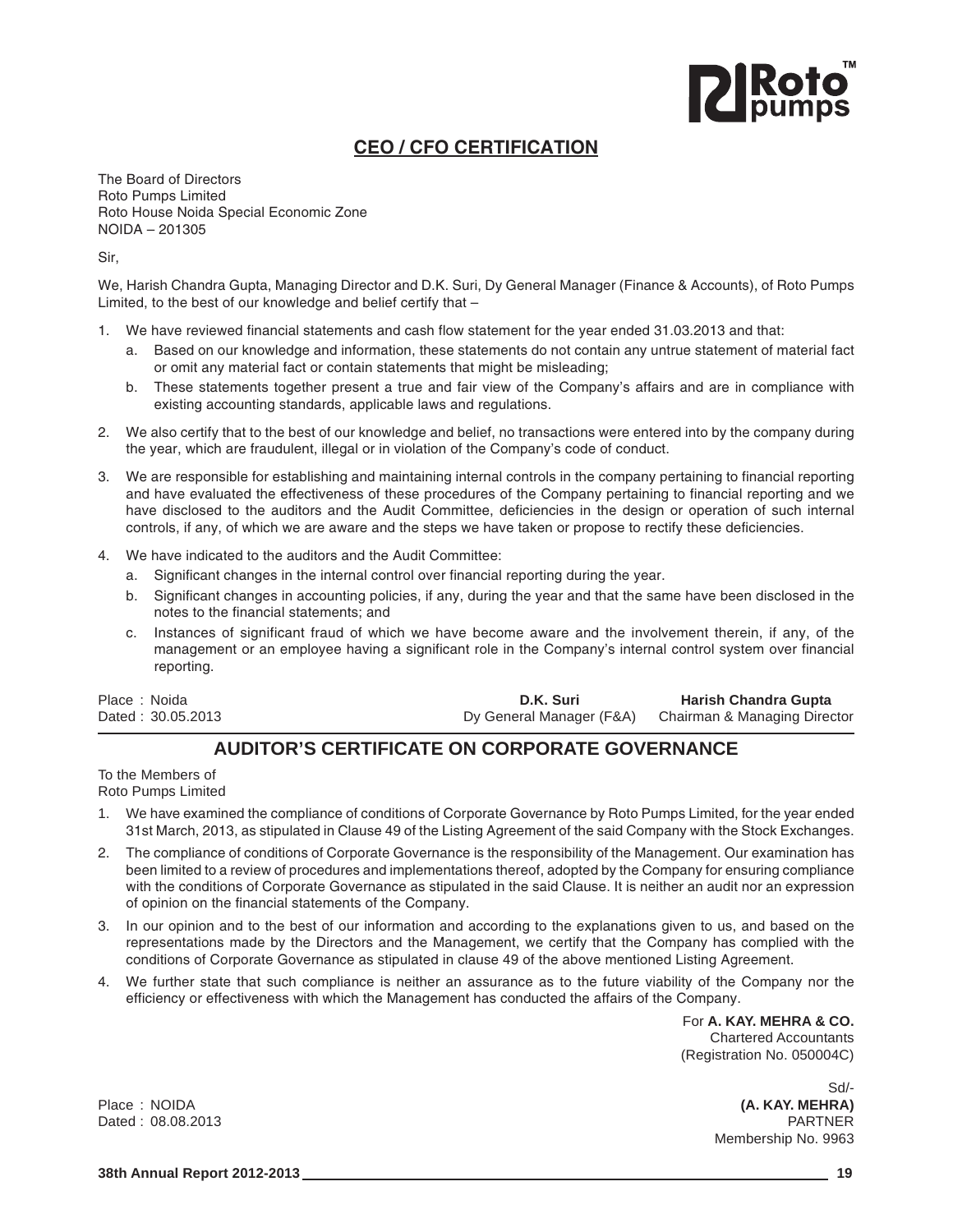## **AUDITOR'S REPORT**

To the Members of ROTO PUMPS LIMITED

## **Report on the Financial Statements**

We have audited the accompanying financial statements of Roto Pumps Limited ("the Company"), which comprise the Balance Sheet as at 31st March, 2013, the Statement of Profit and Loss and the Cash Flow Statement for the year then ended, and a summary of the significant accounting policies and other explanatory information.

### **Management's Responsibility for the Financial Statements**

The Company's Management is responsible for the preparation of these financial statements that give a true and fair view of the financial position, financial performance and cash flows of the Company in accordance with the Accounting Standards referred to in sub-section (3C) of section 211 of the Companies Act, 1956 ("the Act"). This responsibility includes the design, implementation and maintenance of internal control relevant to the preparation and presentation of the financial statements that give a true and fair view and are free from material misstatement, whether due to fraud or error.

## **Auditor's Responsibility**

Our responsibility is to express an opinion on these financial statements based on our audit. We conducted our audit in accordance with the Standards on Auditing issued by the Institute of Chartered Accountants of India. Those Standards require that we comply with the ethical requirements and plan and perform the audit to obtain reasonable assurance about whether the financial statements are free from material misstatement.

An audit involves performing procedures to obtain audit evidence about the amounts and the disclosures in the financial statements. The procedures selected depend on the auditor's judgment, including the assessment of the risks of material misstatement of the financial statements, whether due to fraud or error. In making those risk assessments, the auditor considers the internal control relevant to the Company's preparation and fair presentation of the financial statements in order to design audit procedures that are appropriate in the circumstances. An audit also includes evaluating the appropriateness of accounting policies used and the reasonableness of the accounting estimates made by the Management, as well as evaluating the overall presentation of the financial statements.

We believe that the audit evidence we have obtained is sufficient and appropriate to provide a basis for our audit opinion.

## **Opinion**

In our opinion and to the best of our information and according to the explanations given to us, the financial statements give the information required by the Act in the manner so required and give a true and fair view in conformity with the accounting principles generally accepted in India:

- (a) in the case of the Balance Sheet, of the state of affairs of the Company as at 31st March, 2013;
- (b) in the case of the Statement of Profit and Loss, of the profit of the Company for the year ended on that date; and
- (c) in the case of the Cash Flow Statement, of the cash flows of the Company for the year ended on that date.

## **Report on Other Legal and Regulatory Requirements**

- 1. As required by the Companies (Auditor's Report) Order, 2003("the Order") issued by the Central Government of India in terms of sub-section (4A) of section 227 of the Act, we give in the Annexure, a statement on the matters specified in paragraphs 4 and 5 of the Order.
- 2. As required by Section 227(3) of the Act, we report that:
	- (a) We have obtained all the information and explanations which to the best of our knowledge and belief were necessary for the purposes of our audit;
	- (b) In our opinion, proper books of account as required by law have been kept by the Company so far as it appears from our examination of those books, except in the case of Company's Foreign Branches where we have relied on the reports of the Branch Auditors;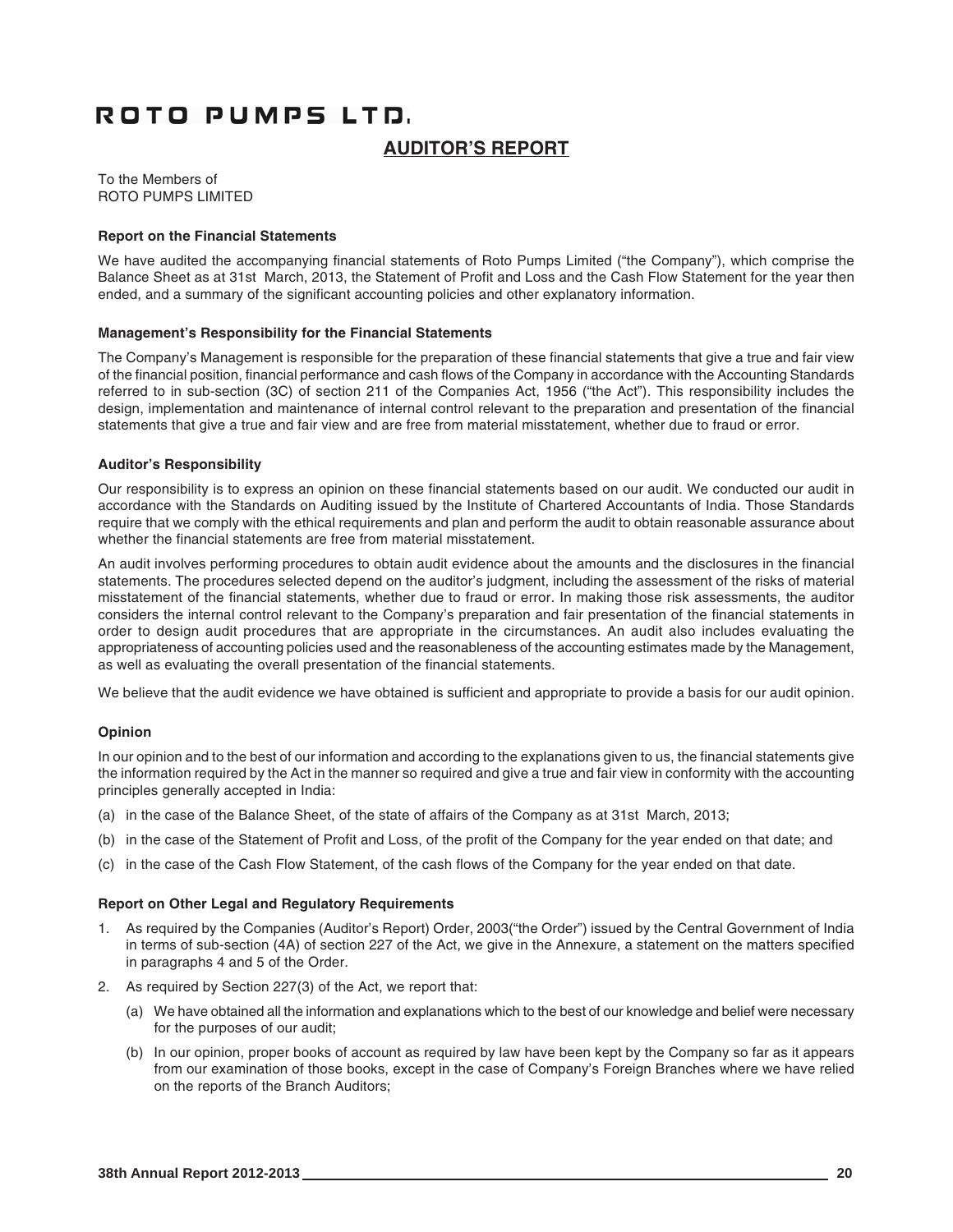

- (c) The Balance Sheet, Statement of Profit and Loss, and the Cash Flow Statement dealt with by this Report are in agreement with the books of account;
- (d) In our opinion, the Balance Sheet, Statement of Profit and Loss, and the Cash Flow Statement comply with the Accounting Standards referred to in sub-section (3C) of section 211 of the Act;
- (e) On the basis of the written representations received from the directors as on 31st March, 2013 taken on record by the Board of Directors, none of the directors is disqualified as on 31st March, 2013 from being appointed as a director in terms of clause (g) of sub-section (1) of section 274 of the Act.

For **A. KAY. MEHRA & CO.** Chartered Accountants (Registration No. 050004C)

Place : NOIDA **(A. KAY. MEHRA)** Dated : 30.05.2013 PARTNER Membership No. 9963

## **ANNEXURE TO THE AUDITOR'S REPORT**

### **The Annexure referred to in our Report of even date to the members of Roto Pumps Limited ('the company') for the year ended 31st March, 2013.**

On the basis of such checks as we considered appropriate and according to the information and explanation given to us during the course of our audit, we report that:

- i) In respect of its fixed assets:
	- (a) The Company has maintained proper records to show full particulars including quantitative details and situation of its fixed assets on the basis of available information;
	- (b) As explained to us, all the fixed assets of the Company have been physically verified by the management during the year in phased periodical manner, which in our opinion is reasonable, having regard to the size of the company and nature of its assets. No material discrepancies were noticed on such physical verification;
	- (c) In our opinion, the Company has not disposed of substantial part of fixed assets during the year and the going concern status of the Company is not affected.
- ii) In respect of its inventories:
	- (a) The Inventories of the Company have been physically verified by the management at reasonable intervals during the year;
	- (b) In our opinion, the procedures of physical verification of inventory followed by the management are reasonable and adequate in relation to the size of the Company and nature of its business;
	- (c) The Company has maintained proper records of inventory. The discrepancies between physical stocks and the book stocks, which have been properly dealt with, were not material.
- iii) In respect of Loans
	- (a) The Company has not granted any loan, secured or unsecured to companies, firms or other parties covered in the register u/s 301 of the Companies Act, 1956;
	- (b) The Company has not taken any loan, secured or unsecured from companies, firms or other parties covered in the register u/s 301 of the Companies Act, 1956.
- iv) In our opinion and according to the information and explanations given to us, there are adequate internal control systems commensurate with the size of the Company and the nature of its business with regard to purchase of inventory, fixed assets and also for the sale of goods and services. During the course of our audit we have not observed any major weaknesses in internal control system.
- v) In respect of transactions covered under section 301 of the Companies Act, 1956:
	- (a) In our opinion, the particulars of contracts or arrangements, referred to in Section 301 of the Companies Act, 1956 have been entered in the register required to be maintained under that section; and.
	- (b) In our opinion, the transactions made in pursuance of such contracts or arrangements have been made at prices which are reasonable having regard to the prevailing market prices at the relevant time.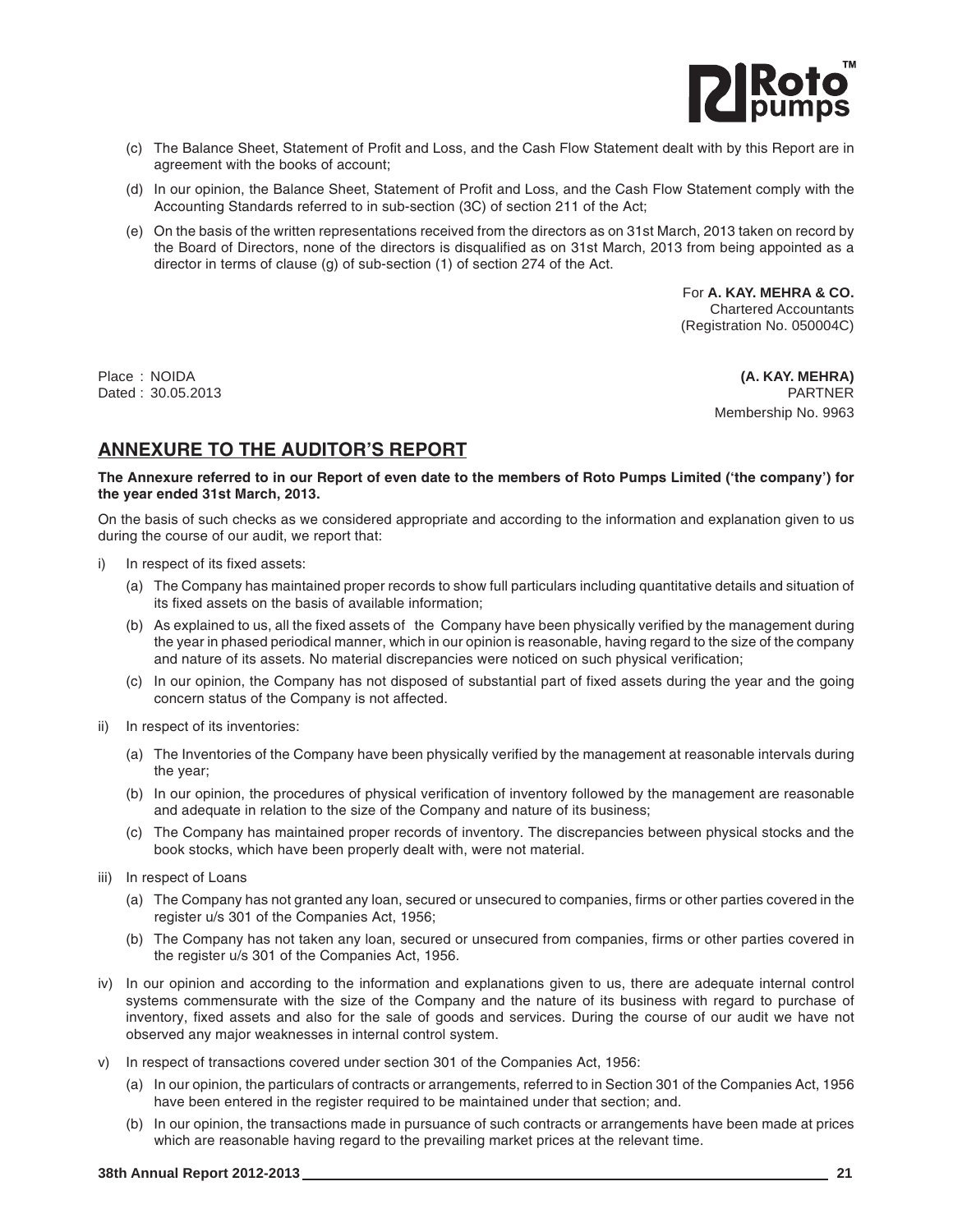- vi) As per information given to us, the Company has not accepted deposits within the meaning of Section 58A, 58AA or any other relevant provisions of the Companies Act, 1956.
- vii) The Company has an adequate Internal Audit System commensurate with the size and nature of its business.
- viii) We are of the opinion that, prima facie, the cost records & accounts prescribed by the Central Government u/s 209 (1)(d) of the Companies Act, 1956 have been maintained. We have not, however, carried out any detailed examination of such accounts and records.
- ix) In respect of statutory dues:
	- (a) According to the records of the Company, the Company is regular in depositing undisputed statutory dues including provident fund, Investor Education and Protection Fund, Employee's State Insurance, Income-tax, Vat, Wealth Tax, Service tax, Custom Duty, Excise Duty, Cess and other Statutory dues with the appropriate authorities;
	- (b) According to the information and explanations given to us, no undisputed amounts payable in respect of the aforesaid dues were outstanding, as at 31st March, 2013 for a period of more than six months from the date of becoming payable;
	- (c) The disputed statutory dues aggregating to Rs.50.55 lacs that have not been deposited on account of matters pending before appropriate authorities are as under;

| SI.<br>No. | Name of the<br><b>Statute</b> | Nature of<br>the Dues | l Forum where<br><b>Dispute Pending</b> | Amount<br>₹ Lacs |
|------------|-------------------------------|-----------------------|-----------------------------------------|------------------|
|            | Income Tax Act. 1961          | Income Tax            | High Court-Allahabad                    | 46.11            |
|            | Income Tax Act. 1961          | Income Tax            | Commissioner-Appeals Kanpur (UP)        | 4.44             |

- x) The Company has no accumulated losses and has not incurred any cash losses during the financial year covered by our audit or in the immediately preceding financial year.
- xi) Based on our audit procedures and according to the information and explanation given to us, we are of the opinion that the Company has not defaulted in repayment of dues to financial institutions or banks.
- xii) In our opinion and according to the information and explanations given to us, no loans and advances have been granted by the company on the basis of security by way of pledge of shares, debentures and other securities.
- xiii) In our opinion, the company is not a chit fund or a nidhi/mutual benefit fund/ society. Therefore, the clause 4(xiii) of the Companies (Auditors Report) Order, 2003 is not applicable to the Company.
- xiv) As the company is not dealing or trading in shares, securities, debentures and other investments, the provision of paragraph IV (xiv) of the Companies (Auditor's Report) Order, 2003 does not apply.
- xv) In our opinion, the Company has not given any guarantees for loans taken by others from banks or financial institutions.
- xvi) In our opinion and according to the information and explanations given to us, the term loans have been applied for the purpose for which they were raised.
- xvii) According to the information and explanations given to us and on an overall examination of the Balance Sheet of the company, we are of the opinion that no funds raised on short-term basis have been used for long-term investments.
- xviii) During the year, the Company has not made any preferential allotment of shares to parties and companies covered in the register maintained u/s 301 of the Companies Act, 1956.
- xix) According to the information and explanations given to us the Company has not issued any debentures during the period covered by our audit report.
- xx) The Company has not raised any money by way of public issue during the year.
- xxi) In our opinion, no fraud on or by the Company has been noticed or reported during the period covered by our audit report.

For **A. KAY. MEHRA & CO.** Chartered Accountants (Registration No. 050004C)

Place : NOIDA **(A. KAY. MEHRA)** Dated : 30.05.2013 PARTNER Membership No. 9963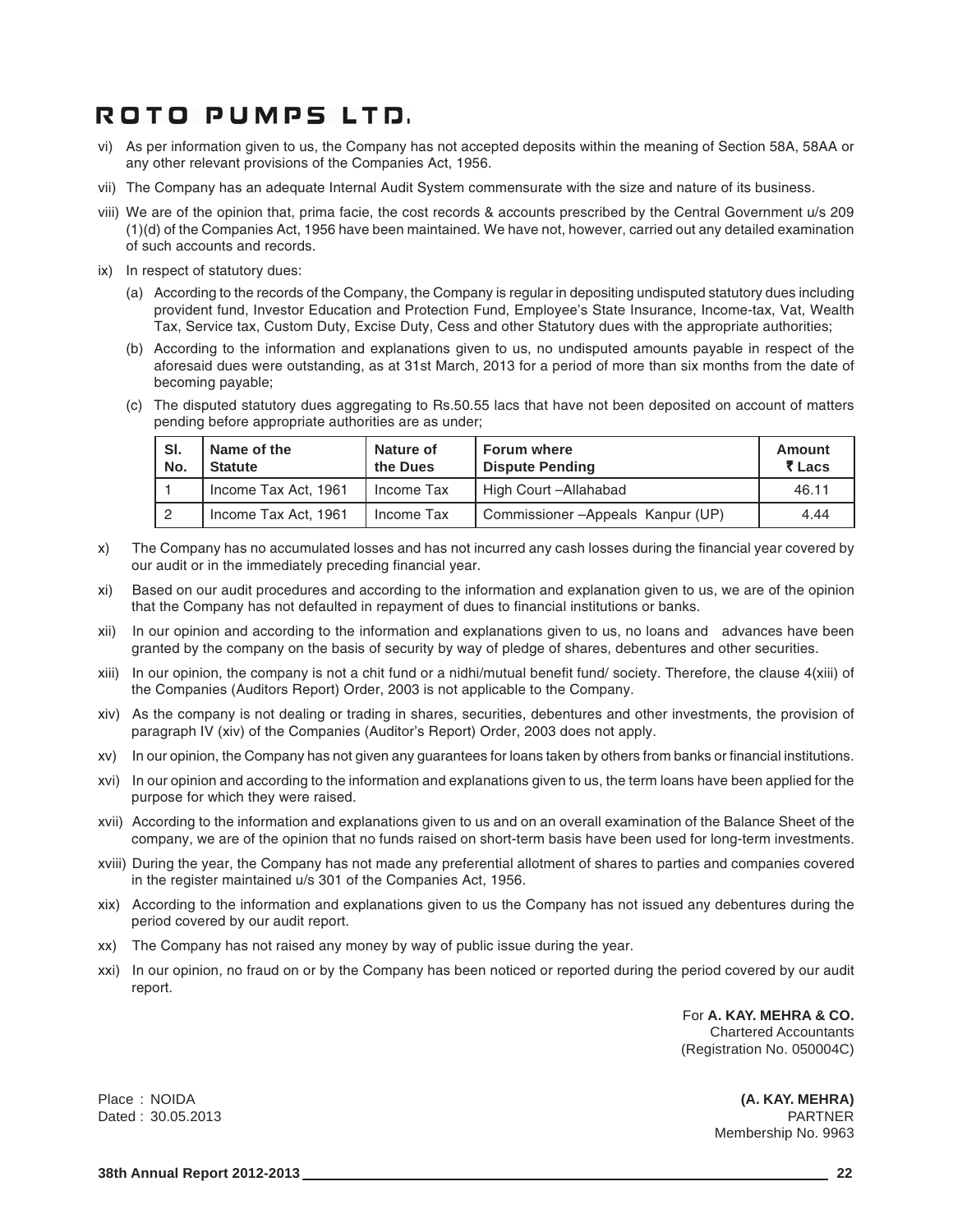

## **BALANCE SHEET AS AT 31ST MARCH, 2013**

|                                                                                      |                    |                        |                                |                     | (Amount in ₹)               |
|--------------------------------------------------------------------------------------|--------------------|------------------------|--------------------------------|---------------------|-----------------------------|
| <b>PARTICULARS</b>                                                                   | <b>Note</b><br>No. |                        | As At<br>31st March, 2013      |                     | As At<br>31st March, 2012   |
| <b>EQUITY AND LIABILITIES</b>                                                        |                    |                        |                                |                     |                             |
| <b>Shareholders' Funds</b>                                                           |                    |                        |                                |                     |                             |
| Share Capital                                                                        | 1                  | 3,09,07,610            |                                | 3,09,07,610         |                             |
| Reserves & Surplus                                                                   | 2                  | 34,96,09,324           | 38,05,16,934                   | 27,81,35,827        | 30,90,43,437                |
| <b>Non-Current Liabilities</b>                                                       |                    |                        |                                |                     |                             |
| Long Term Borrowings                                                                 | 3                  |                        | 4,88,47,584                    |                     | 1,67,52,559                 |
| Deferred Tax Liabilities (Net)                                                       |                    |                        | 18,61,457                      |                     | 26,60,119                   |
| Long Term Provisions                                                                 | 4                  |                        | 44,19,984                      |                     | 50,59,385                   |
| <b>Current Liabilities</b>                                                           |                    |                        |                                |                     |                             |
| <b>Short Term Borrowings</b>                                                         | 5                  | 14,71,98,288           |                                | 13,43,30,839        |                             |
| <b>Trade Payables</b>                                                                |                    | 8,51,43,882            |                                | 7,77,25,941         |                             |
| <b>Other Current Liabilities</b>                                                     | 6                  | 5, 13, 38, 997         |                                | 9,17,22,816         |                             |
| <b>Short Term Provisions</b>                                                         | 7                  | 5,74,57,521            | 34, 11, 38, 688                |                     | 4,62,41,718 35,00,21,314    |
| <b>TOTAL</b>                                                                         |                    |                        | 77,67,84,647                   |                     | 68, 35, 36, 814             |
| <b>ASSETS</b><br><b>Non-Current Assets</b>                                           |                    |                        |                                |                     |                             |
| <b>Fixed Assets</b>                                                                  |                    |                        |                                |                     |                             |
| i) Tangible Assets                                                                   | 8                  | 24,22,38,552           |                                | 22,32,24,040        |                             |
| ii) Intangible Assets                                                                | 8                  | 45,28,322              |                                | 34,56,061           |                             |
| iii) Capital Work in Progress                                                        | 8                  | 1,34,77,611            | 26,02,44,485                   |                     | 16, 38, 274 22, 83, 18, 375 |
| Non-Current Investments                                                              | 9                  |                        | 8,12,500                       |                     | 8,12,500                    |
| <b>Current Assets</b>                                                                |                    |                        |                                |                     |                             |
| Inventories                                                                          | 10                 | 18,27,82,209           |                                | 15,82,70,451        |                             |
| <b>Trade Receivables</b>                                                             | 11                 | 21,51,86,367           |                                | 21,60,81,672        |                             |
| Cash and Cash Equivalents                                                            | 12                 | 3,54,80,765            |                                | 2,51,15,500         |                             |
| Short Term Loans and Advances                                                        | 13                 | 8,22,68,235            |                                | 5,47,95,316         |                             |
| <b>Other Current Assets</b>                                                          | 14                 | 10,086                 | 51, 57, 27, 662                | 1,43,000            | 45,44,05,939                |
| <b>TOTAL</b>                                                                         |                    |                        | 77,67,84,647                   |                     | 68, 35, 36, 814             |
| <b>Significant Accounting Policies and Notes</b><br>on Financial Statements          | 1 to 47            |                        |                                |                     |                             |
| As per our Report of even date.                                                      |                    |                        |                                |                     |                             |
|                                                                                      |                    |                        | For and on behalf of the Board |                     |                             |
| For A.Kay.Mehra & Co.,<br><b>Chartered Accountants</b><br>(Registration No. 050004C) |                    |                        |                                |                     |                             |
| (A. KAY. MEHRA)                                                                      |                    | (HARISH CHANDRA GUPTA) |                                | (ARVIND VEER GUPTA) |                             |

Membership No. 009963

Partner Chairman & Managing Director Chairman & Managing Director Chairman & Managing Director

(DGM-Finance & Accounts)

**(D.K. SURI) (ASHWANI K VERMA)**<br>
Finance & Accounts) Company Secretary

Place : Noida Date : 30th May, 2013

**38th Annual Report 2012-2013 23**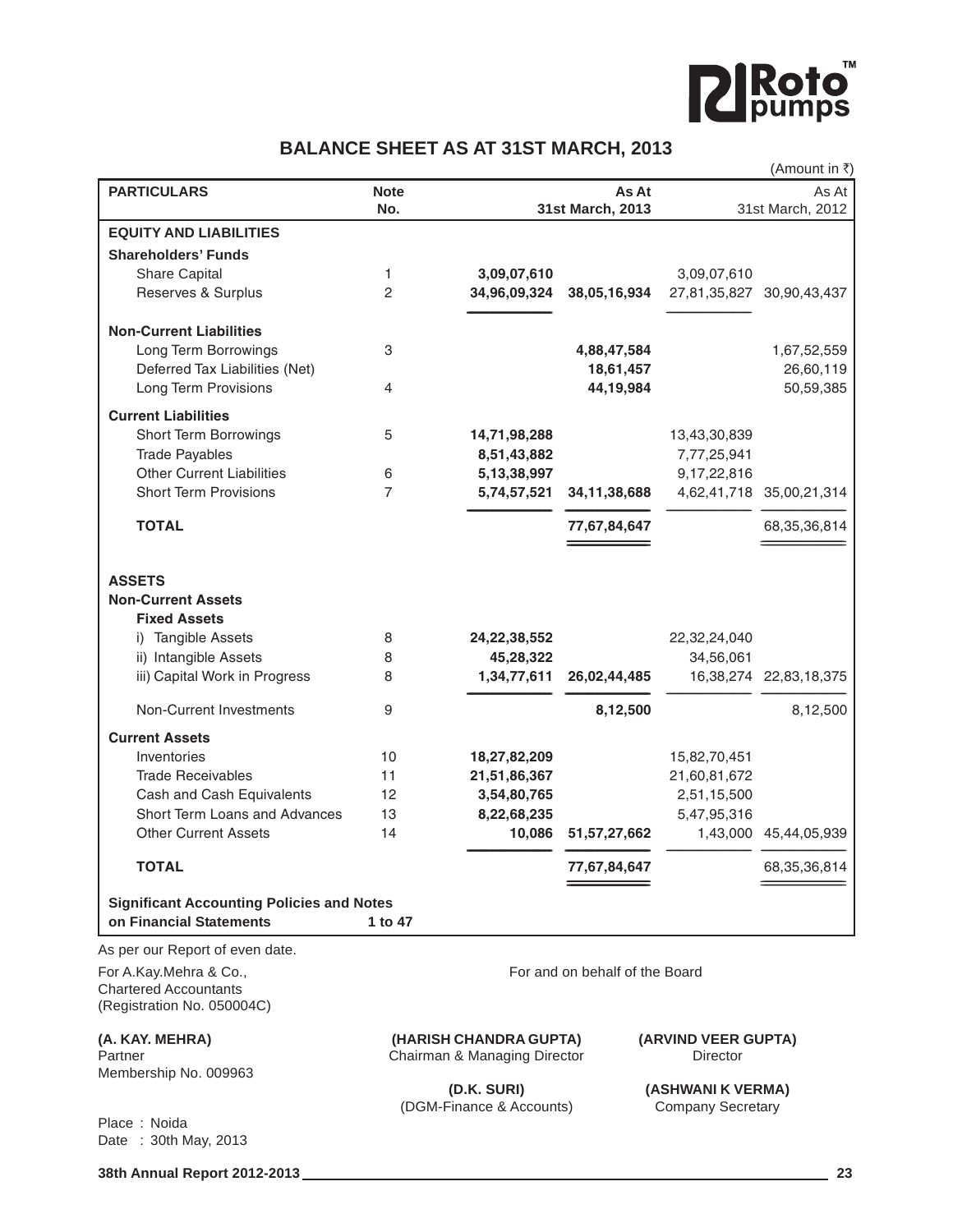## **STATEMENT OF PROFIT AND LOSS ACCOUNT FOR THE YEAR ENDED 31ST MARCH, 2013**

|                                                                             |                    |                                       | (Amount in ₹)                  |
|-----------------------------------------------------------------------------|--------------------|---------------------------------------|--------------------------------|
| <b>PARTICULARS</b>                                                          | <b>Note</b><br>No. | <b>Year Ended</b><br>31st March, 2013 | Year Ended<br>31st March, 2012 |
| <b>INCOME</b>                                                               |                    |                                       |                                |
| Revenue from Operations                                                     | 15                 | 88,71,49,095                          | 76,27,92,101                   |
| Other Income                                                                | 16                 | 47,33,595                             | 73,73,101                      |
| <b>TOTAL REVENUE</b>                                                        |                    | 89,18,82,690                          | 77,01,65,202                   |
| <b>EXPENSES</b>                                                             |                    |                                       |                                |
| Cost of Materials consumed                                                  | 17                 | 35, 18, 18, 091                       | 31,26,26,451                   |
| Change in Inventories of Finished goods and<br>Work in Progress             | 18                 | (1,68,13,070)                         | (11, 72, 897)                  |
| <b>Employee Benefits Expense</b>                                            | 19                 | 20,22,57,028                          | 16,38,60,033                   |
| <b>Finance Costs</b>                                                        | 20                 | 1,87,44,767                           | 1,93,31,242                    |
| Depreciation & Amortisation Expense                                         | 21                 | 2,53,87,357                           | 1,95,94,531                    |
| Other Expenses                                                              | 22                 | 19,02,03,642                          | 14,84,01,068                   |
| <b>TOTAL EXPENSES</b>                                                       |                    | 77, 15, 97, 815                       | 66,26,40,428                   |
| <b>Profit Before Tax</b>                                                    |                    | 12,02,84,875                          | 10,75,24,774                   |
| Tax expenses                                                                |                    |                                       |                                |
| Current tax                                                                 |                    | 4,04,80,137                           | 3, 11, 24, 984                 |
| Deferred Tax                                                                |                    | (7,98,662)                            | 37,01,922                      |
| Short/(Excess) Provisions- earlier years                                    |                    | 27,406                                | (49, 343)                      |
| <b>Profit After Tax</b>                                                     |                    | 8,05,75,994                           | 7,27,47,211                    |
| Earning Per Share (₹)                                                       |                    | 26.07                                 | 23.54                          |
| (Basic & Diluted)                                                           |                    |                                       |                                |
| <b>Significant Accounting Policies and Notes</b><br>on Financial Statements | 1 to 47            |                                       |                                |
| As per our Report of even date.                                             |                    |                                       |                                |
| For A.Kay.Mehra & Co.,<br><b>Chartered Accountants</b>                      |                    | For and on behalf of the Board        |                                |

**(A. KAY. MEHRA) (HARISH CHANDRA GUPTA) (ARVIND VEER GUPTA)**

Chairman & Managing Director

(DGM-Finance & Accounts)

**(D.K. SURI) (ASHWANI K VERMA)**<br>
Finance & Accounts) Company Secretary

Place : Noida Date : 30th May, 2013

Membership No. 009963

(Registration No. 050004C)

**38th Annual Report 2012-2013 24**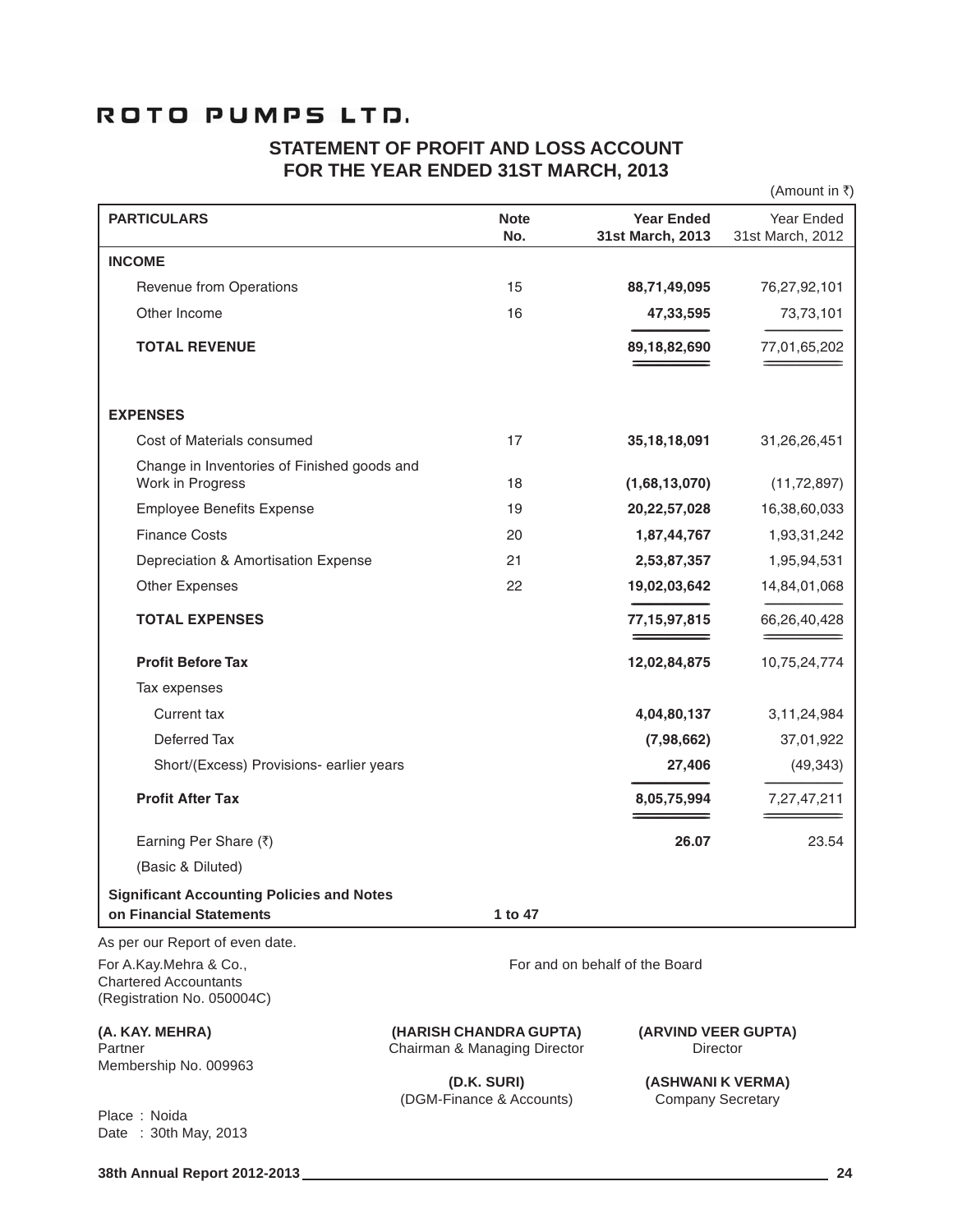

## **CASH FLOW STATEMENT FOR THE YEAR ENDED 31ST MARCH, 2013**

|                                                                 |                   | (Amount in ₹)    |
|-----------------------------------------------------------------|-------------------|------------------|
| <b>PARTICULARS</b>                                              | <b>Year Ended</b> | Year Ended       |
|                                                                 | 31st March, 2013  | 31st March, 2012 |
| (A) CASH FLOW FROM OPERATING ACTIVITIES:                        |                   |                  |
| Net Profit/(Loss) before tax and extra ordinary items           | 12,02,84,875      | 10,75,24,774     |
| <b>Adjusted for:</b>                                            |                   |                  |
| Depreciation<br>1.                                              | 2,53,87,357       | 1,95,94,531      |
| <b>Interest Paid</b><br>2.                                      | 1,87,44,767       | 1,93,31,242      |
| Interest received<br>З.                                         | (7, 40, 409)      | (7,07,483)       |
| 4. Loss/(Profit) on sale of fixed assets                        | (5, 10, 766)      | (7, 33, 188)     |
| <b>Operating Profit / (Loss) before Working Capital Changes</b> | 16,31,65,824      | 14,50,09,876     |
| 1. Adjusted for:                                                |                   |                  |
| a. Trade and Other Receivables                                  | (14, 68, 857)     | (8,81,51,176)    |
| b. Inventories                                                  | (2,45,11,758)     | (47, 87, 250)    |
| c. Trade and Other Payables                                     | 31,05,743         | 2,85,09,001      |
| <b>Cash Generated from Operations</b><br>2.                     | 14,02,90,952      | 8,05,80,451      |
| Direct Taxes Paid & Previous year adjustments<br>З.             | (4, 17, 23, 588)  | (3,06,33,817)    |
| <b>Direct Taxes Refund Received</b><br>4.                       |                   |                  |
| Cash Flow before Extra Ordinary Items<br>5.                     | 9,85,67,364       | 4,99,46,634      |
| 6. Extra Ordinary Items                                         |                   |                  |
| <b>Net Cash from Operating Activities</b>                       | 9,85,67,364       | 4,99,46,634      |
| (B) CASH FLOW FROM INVESTING ACTIVITIES:                        |                   |                  |
| 1. Purchase of Fixed Assets                                     | (10, 93, 93, 704) | (3,50,73,397)    |
| 2. Proceeds on sale of Fixed Assets                             | 32,13,887         | 19,12,372        |
| <b>Investment in Subsidiary</b><br>3.                           |                   | (8, 12, 500)     |
| 4. Interest Received                                            | 7,40,409          | 7,07,483         |
| <b>Net Cash used in Investing Activities</b>                    | (10, 54, 39, 408) | (3,32,66,042)    |
| (C) CASH FLOW FROM FINANCING ACTIVITIES:                        |                   |                  |
| 1. Proceeds from Long Term borrowings                           | 4,88,11,342       | 1,21,91,094      |
| 2. Repayment of Long Term borrowings                            | (1,67,16,315)     | (2, 15, 45, 135) |
| 4. Short Term Borrowings(Net)                                   | 1,28,67,449       | 2,08,58,646      |
| <b>Interest Paid</b><br>5.                                      | (1,87,44,767)     | (1,93,31,242)    |
| Dividend & Dividend tax Paid<br>6.                              | (89, 80, 400)     | (90, 10, 245)    |
| <b>Net Cash used in Financing Activities</b>                    | 1,72,37,309       | (1,68,36,882)    |
| Net increase in Cash and Cash Equivalents (A+B+C)               | 1,03,65,265       | (1,56,290)       |
| Cash and Cash Equivalents as at the begining of the year        | 2,51,15,500       | 2,52,71,790      |
| Cash and Cash Equivalents as at the end of the year             | 3,54,80,765       | 2,51,15,500      |
|                                                                 |                   |                  |

As per our Report of even date.

For A.Kay.Mehra & Co., The Co., For and on behalf of the Board Chartered Accountants (Registration No. 050004C)

Membership No. 009963

**(A. KAY. MEHRA) (HARISH CHANDRA GUPTA) (ARVIND VEER GUPTA)** Partner **Chairman & Managing Director** Director **Director** Director

(DGM-Finance & Accounts) Company Secretary

**(D.K. SURI) (ASHWANI K VERMA)**

Place : Noida Date : 30th May, 2013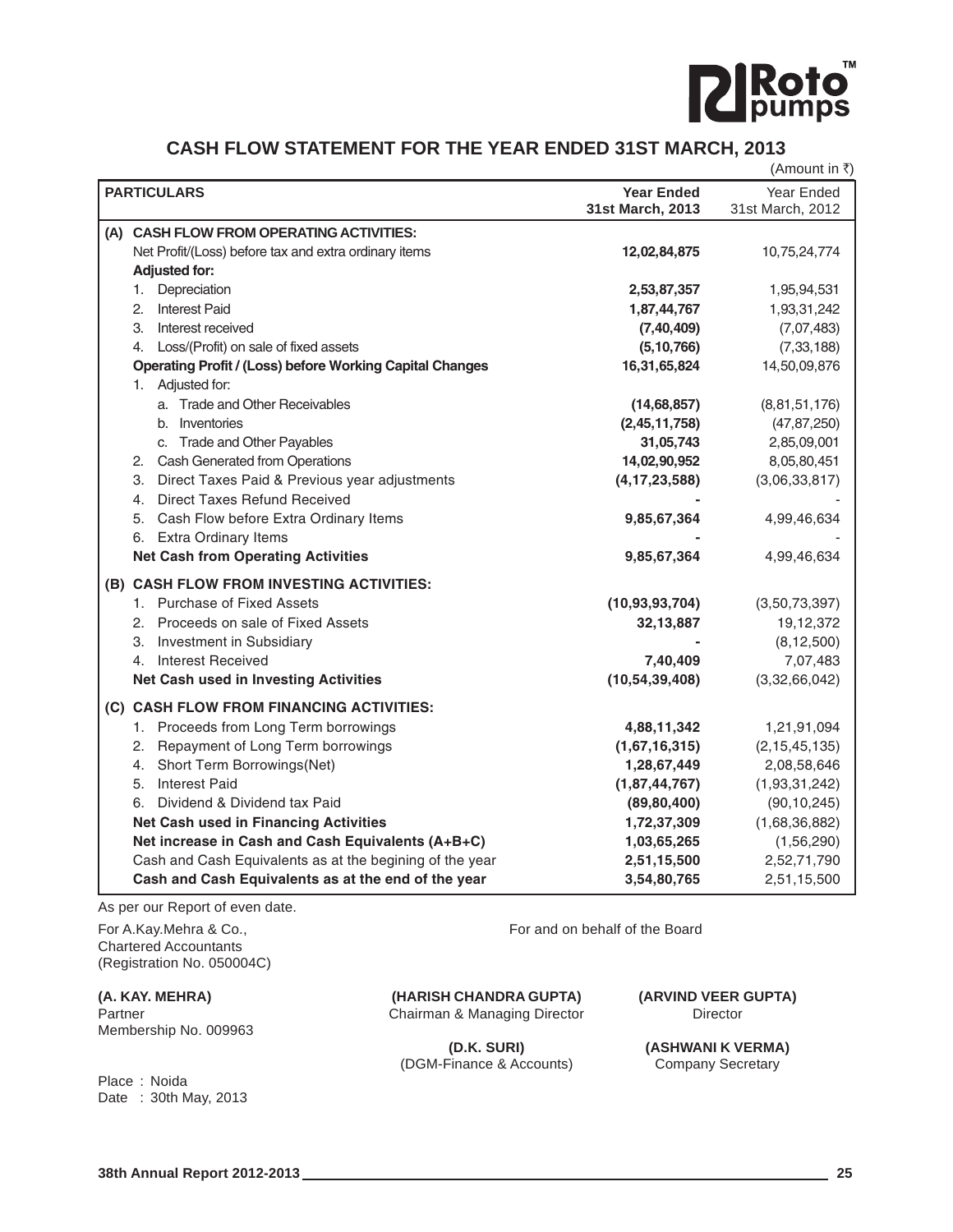## **SIGNIFICANT ACCOUNTING POLICIES**

## **1. System of Accounting**

Unless otherwise stated hereunder the financial accounts of the Company have been drawn up on historical cost convention and on accrual basis.

## **2. Use of Estimates**

The preparation of financial statement requires management to make certain estimates and assumptions that affect the amounts reported in the financial statements and notes thereto. Differences between actual results and estimates are recognised in the period in which they are materialise.

## **3. Sales**

Sales are net of taxes and sales returns but inclusive of excise duty and exchange rates fluctuations.

## **4. Fixed Assets**

Fixed Assets are capitalised at cost of acquisition and subsequent improvements thereto including taxes, duties etc other than Cenvat credit wherever applicable. Freight & other incidental expenses related to acquisition and installation are added to cost. In case of write-up due to revaluation are shown at such higher amount.

## **5. Depreciation**

Depreciation on all assets has been charged by written down value method in accordance with the rates and manner specified in Schedule XIV to the Companies Act, 1956.

In respect of revalued assets, the incremental depreciation attributable to the Revaluation is transferred to Revaluation Reserve.

## **6. Inventories**

Inventories have been valued as follows -

| <b>Raw Materials</b>            | : At cost $*$                                                 |
|---------------------------------|---------------------------------------------------------------|
| <b>Finished Goods</b>           | $\therefore$ At lower of the cost and net realisable value ** |
| Work in Progress                | : At cost $*$                                                 |
| Stores, Tools & Other Materials | $:$ At cost $*$                                               |
|                                 |                                                               |

\* The cost has been arrived at by using 'FIFO' method.

\*\* The cost of finished goods has been determined by considering standard conversion cost.

### **7. Impairment of Assets**

The Company determines whether there is any indication of impairment of the carrying amount of the company's assets. The recoverable amount of such assets are estimated , if any indication exists, and impairment losses recognised wherever the carrying amount of the assets exceeds its recoverable amount.

## **8. Employees' Benefits**

- Company's contribution to Provident Fund and Family Pension Fund are charged to profit & loss account.
- Provision for Gratuity and Leave Encashment benefits, in respect of employees governed by Indian rules and regualtions is made on the basis of actuarial valuation as at the end of the year in confirmity with the Acccoutning standard-15 (Revised) issued by the Institute of Chartered Accountants of India and the provision for leave encashment (including long term leave) in respect of employees at foreign branches is made as per law prevalent in foreign country.
- Contribution to Employee Group Gratuity Trust for the current year are charged to Profit & Loss account and for the past years are adjusted in the Provision for Gratuity a/c.

## **9. Foreign Currency Transactions**

Transactions in foreign currency are accounted for at the exchange rates prevailing at the date of transaction. Gains and losses resulting from the settlement of such transactions and from the translation of monetary assets and liabilities denominated in foreign currency are recognised in the profit and loss account. Exchange differences arising on account of monetary liabilities related to fixed assets are adjusted in the cost of assets. Bank Guarantee in foreign currency are translated at the exchange rate prevailing at the year end.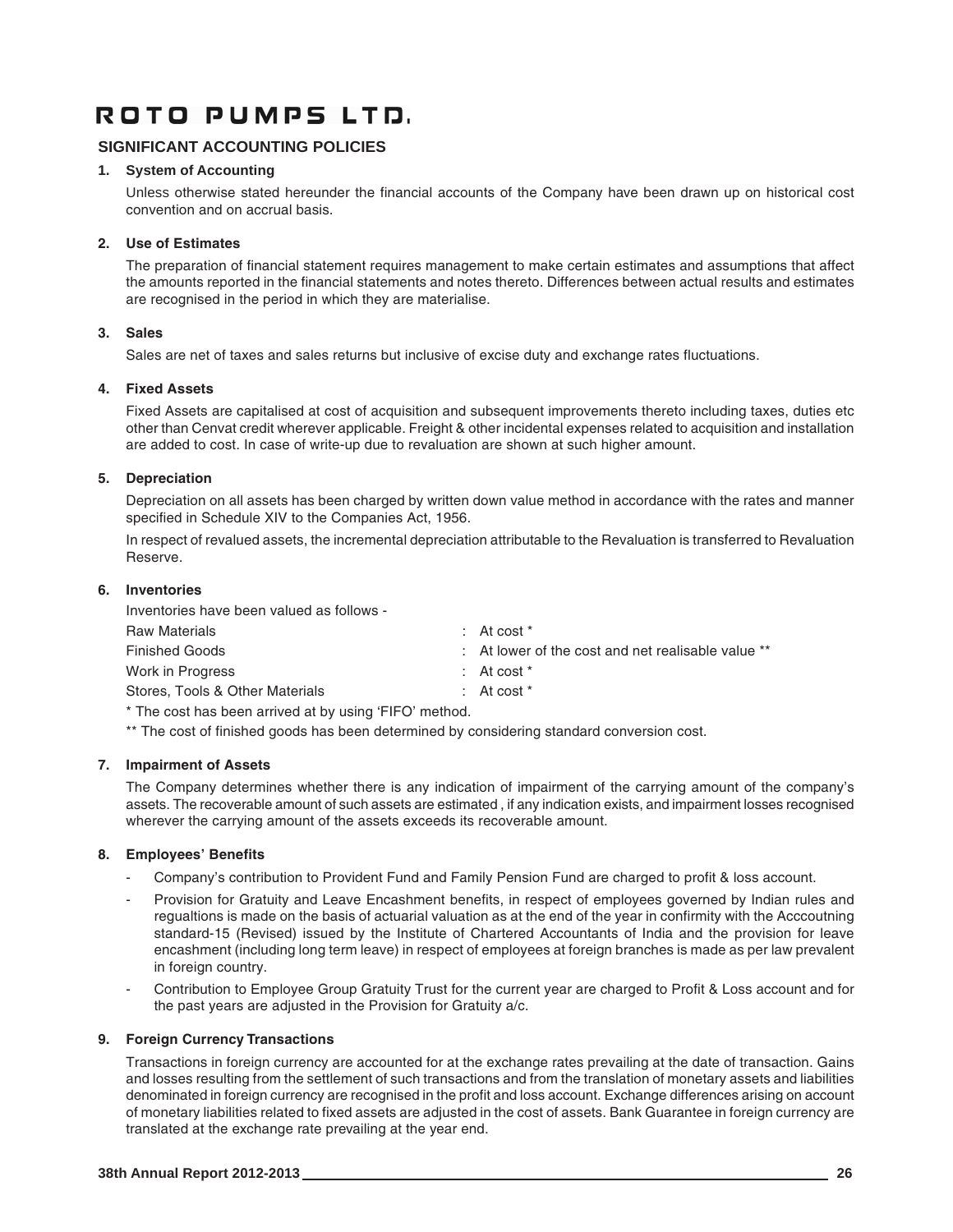

#### **10. Foreign Branch Operation's Translations**

The activities of the Foreign Branches are an integral part of the operations of the company and hence the foreign branch financial statements are translated in accordance with accounting standard applicable to Integral Foreign Operation as given under:

Income & Expenditure items by applying to the foreign currency amount, the exchange rate at the date of transaction. The rate used is an average rate for calendar month and used for all transaction occurring during that calendar month.

Fixed Assets are recorded at the exchange rate prevailing on the date of transaction.

Depreciation on the fixed assets in Indian rupees, which are reported using the exchange rate at the date of transaction.

Inventories related to stocks transfer from reporting enterprise are shown at the cost of reporting enterprises plus expenses incurred to bring the material at the shelf of foreign branch's warehouse and local bought out inventories are translated at the exchange rate prevailing at year end.

Other current assets and liabilities are converted at the exchange rates prevailing at the year end.

The exchange difference on translation of Foreign Branch financial statements are recognised in profit & loss account.

#### **11. Research & Development**

Revenue expenditure pertaining to research and development is charged to revenue in the year in which it is incurred. Capital Expenditure is treated as forming part of Fixed Assets.

#### **12. Government Grants**

- i) Revenue grants are accounted for in Profit & Loss Account.
- ii) Capital grants other than relating to specific fixed assets are credited to Capital Reserve.

#### **13. Miscellaneous Expenditure**

Public Issue Expense, Deferred Revenue Expenses & other expenses on intangible assets are recognised & amortised as per the Accounting Standard no. 26 on Intangible Assets issued by the Institute of Chartered Accountants of India.

### **14. Borrowing Cost**

Interest and other costs in connection with borrowing of funds to the extent related/attributed to the acquisition/ construction of qualifying fixed assets are capitalised upto the date when such assets are ready for its intended use and other borrowing cost are charged to Profit and Loss Account.

### **15. Provision for Deferred and Current tax**

Provision for current tax is made after taking into consideration benefits admissible under the provisions of the Income Tax Act,1961. Deferred Tax resulting from "timing difference" between book and taxable profit is accounted for using the tax rates and laws that have been enacted or substantively enacted as on the balance sheet date. The deferred tax asset is recognised and carried forward only to the extent that there is a reasonable certainty that the assets will be realised in future.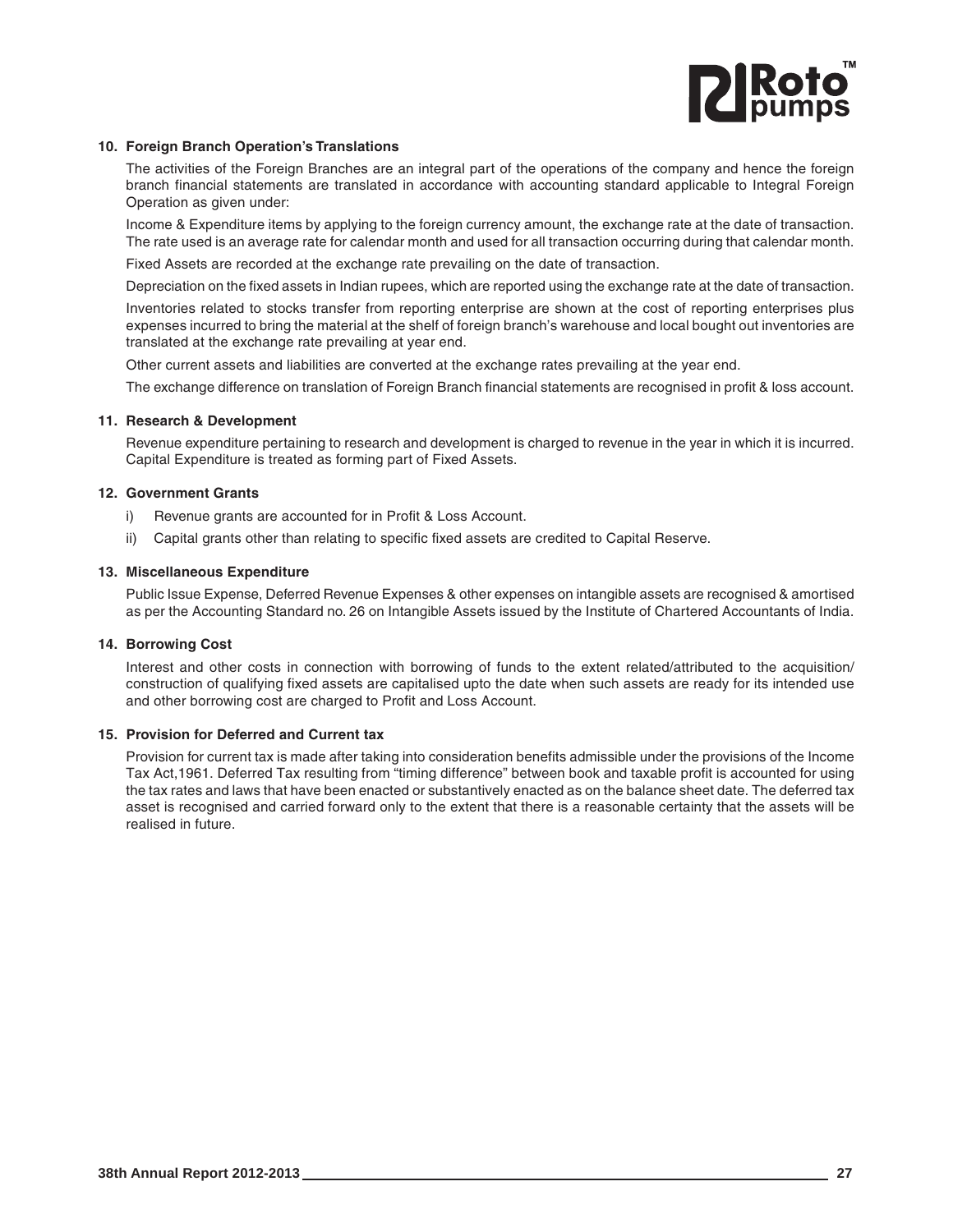## **NOTES ON FINANCIAL STATEMENTS FOR THE YEAR ENDED 31ST MARCH, 2013**

## **1** SHARE CAPITAL (Amount in ₹)

| As At            |                  |
|------------------|------------------|
|                  | As At            |
| 31st March, 2013 | 31st March, 2012 |
|                  |                  |
| 10,00,00,000     | 10,00,00,000     |
|                  |                  |
|                  |                  |
| 3,10,00,610      | 3,10,00,610      |
|                  |                  |
|                  |                  |
| 3,09,07,610      | 3,09,07,610      |
|                  |                  |
|                  |                  |

## **1.1 DETAILS OF SHAREHOLDER HOLDING MORE THAN 5% SHARES**

| <b>Name of Shareholder</b> | <b>As At 31st March, 2013</b>                        |        | As At 31st March, 2012                               |        |
|----------------------------|------------------------------------------------------|--------|------------------------------------------------------|--------|
|                            | Number of<br><b>Shares held</b><br>in the<br>Company | % Held | Number of<br><b>Shares held</b><br>in the<br>Company | % Held |
| Anurag Gupta               | 2,17,067                                             | 7.02   | 2,17,067                                             | 7.02   |
| Nand Kishore Gupta HUF     | 2,97,732                                             | 9.63   | 2,97,732                                             | 9.63   |
| <b>Arvind Gupta</b>        | 2,42,067                                             | 7.83   | 2,42,067                                             | 7.83   |
| Asha Gupta                 | 4,99,933                                             | 16.18  | 4,99,933                                             | 16.18  |
| Harish Chandra Gupta       | 3,94,739                                             | 12.77  | 3,94,739                                             | 12.77  |
| Harish Chandra Gupta HUF   | 2,14,220                                             | 6.93   | 2,14,220                                             | 6.93   |
| Neera Gupta                | 1,69,715                                             | 5.49   | 1,69,715                                             | 5.49   |

**1.2** Application Money on 9,300 Equity Shares @ ₹ 10/- per Share alongwith premium @ ₹ 45/- per share aggregating to ₹5,11,500/- allotted on 11.11.1994 has not yet been realised as the same was paid by an applicant through a forged stock invest which has been dishonoured by the bankers.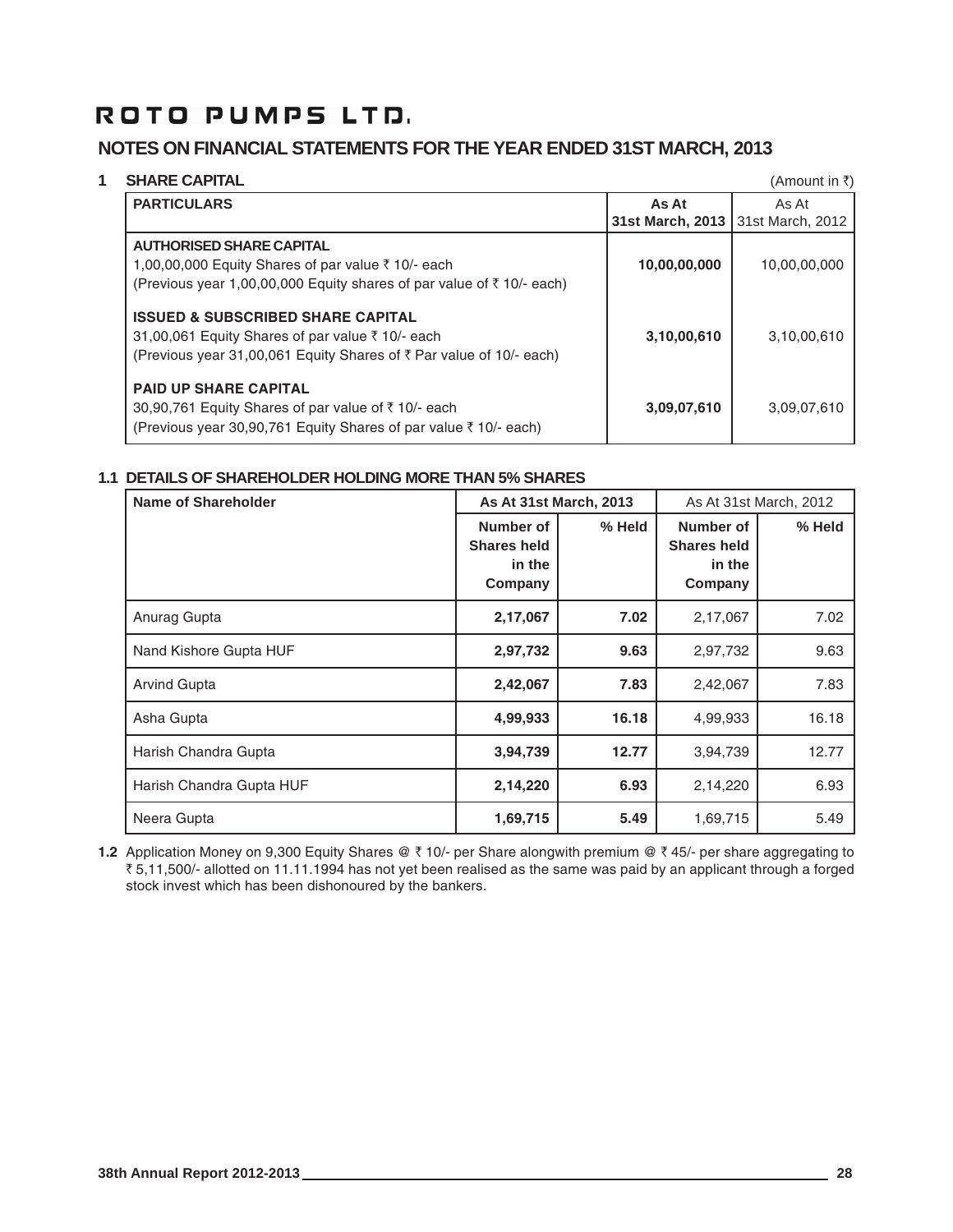

## **NOTES ON FINANCIAL STATEMENTS FOR THE YEAR ENDED 31ST MARCH, 2013**

## **2. RESERVES & SURPLUS** (Amount in  $\bar{x}$ )

**Particulars As At 31st March, 2013** As At 31st March, 2013 As At 31st March, 2012 **CAPITAL RESERVE:** As per last Balance Sheet **14,13,245** 14,13,245 14,13,245 **REVALUATION RESERVE:** As per last Balance Sheet **11,65,019** 12,99,877 Less: Written back during the year Depreciation **1,06,740** 1,06,740 1,22,374<br>Sale of Fixed Assets 15,357 10.42.922 12.484 Sale of Fixed Assets **15,357** 10,42,922 12,484 11,65,019<br>**GENERAL RESERVE:** As per last Balance Sheet **2,99,89,316** 2,24,79,316 Add: Transferred during the year **82,00,000** 3,81,89,316 75,10,000 2,99,89,316<br> **SHARE PREMIUM ACCOUNT :** As per last Balance Sheet 4,72,06,555 As per last Balance Sheet **PROFIT AND LOSS ACCOUNT** As per last Balance Sheet **19,83,61,692** 14,21,04,881 Add: Profit for the year **8,05,75,994** 7,27,47,211 **-----------------------------------------------------------** ------------------------------------------------------------ **27,89,37,686** 21,48,52,092 Less: Appropriations Transferred to General Reserve **82,00,000** 75,10,000 Proposed Dividend **77,26,903** 77,26,903 (Dividend per share  $\bar{\tau}$  2.50, Previous year  $\bar{\tau}$  2.50) Tax on Dividend<br>
TOTAL<br>
TOTAL<br>
TOTAL<br>
TOTAL<br>
TOTAL<br>
TOTAL<br>
TOTAL<br>
TOTAL<br>
TOTAL<br>
TOTAL<br>
TOTAL<br>
TOTAL<br>
TOTAL<br>
TOTAL<br>
TOTAL<br>
TOTAL<br>
TOTAL<br>
TOTAL<br>
TOTAL<br>
TOTAL<br>
TOTAL<br>
TOTAL<br>
TOTAL<br>
TOTAL<br>
TOTAL<br>
TOTAL<br>
TOTAL<br>
TOTAL<br>
TOTAL<br>
T

## **3 LONG-TERM BORROWINGS** (Amount in  $\bar{z}$ )

| As At                               | As At       |
|-------------------------------------|-------------|
| 31st March, 2013   31st March, 2012 |             |
|                                     |             |
| 37,83,879                           | 34,48,094   |
| 99,11,705                           | 33,36,465   |
|                                     | 99,68,000   |
| 3,51,52,000                         |             |
| 4,88,47,584                         | 1,67,52,559 |
|                                     |             |

**3.1** Term Loan from Banks and Buyer's Credit from Bank consist of Plant and Machinery loans secured against hypothecation of respective Plant and Machinery and guaranteed by the Chairman and Managing Director, Dy. Mananging Director and collaterly secured by:

a) Equitable Mortgage of Factory Land and Building, Plant and Machinery located at Roto House, 14 NEPZ, Noida.

b) Equitable Mortgage of Factory Land and Building located at B-14, Phase-II, Extension, Noida.

c) Negative Lien( Pledge of shares of Housing Society) on Company's Flat no 54, 5th Floor, Ajai Deep, Nariman Street, Mumbai,

**3.2** Term Loan from Others is secured by hypothecation of respective Vechiles. Deferred Payment liabilities consists of facility form Greater Noida Authority in respect of Industial land which is secured buy same land.

## **3.2 Terms of Repayment:**

- a) Term Loan from bank is repayable in 20 equal quarterly instalments of  $\bar{z}$  750000/-each
- b) Term Loans from others consists of vehicle loans repayable in 36 monthly equal installments.
- c) Deferred Payment liabilities consists of facility from Greater Noida Authority in respect of Industial land financing of  $\bar{\tau}$  4,98,40,000/- repayable in 10 half yearly installments of  $\bar{\tau}$  49,84,000/- alongwith interest theron at 11%.
- d) The company has availed Buyer' Credit from Bank of India of USD 650000 which is due for payment in June,14 and the same shall be paid through Rupee term loan from Bank of India of equivalent Rupee amount in June,14. The same has not been hedged by any derivative instrument as the company has substantial export contribution to its total turnover.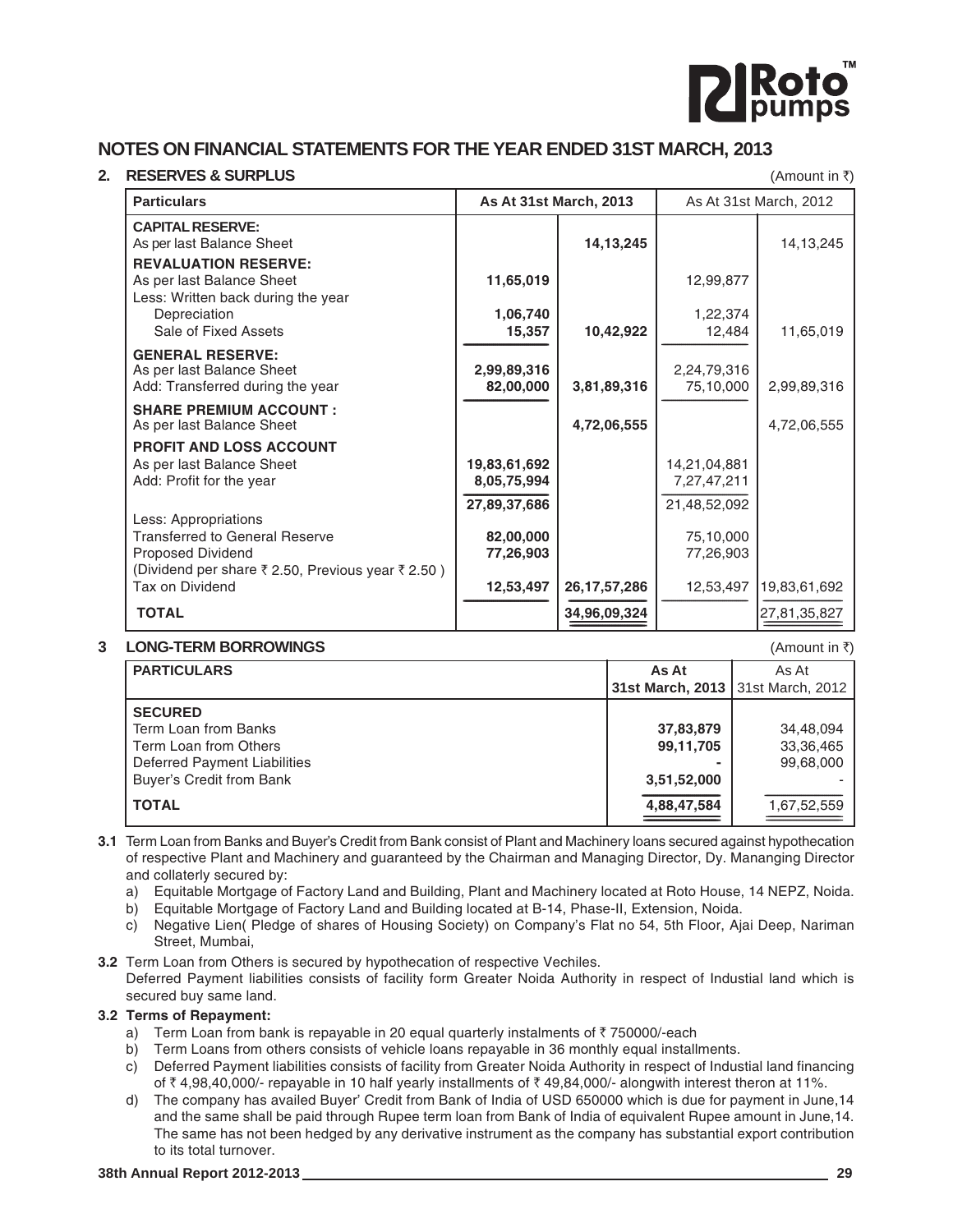## **NOTES ON FINANCIAL STATEMENTS FOR THE YEAR ENDED 31ST MARCH, 2013**

## **4. LONG TERM PROVISIONS** (Amount in  $\bar{x}$ )

| <b>PARTICULARS</b>                              | As At                               | As At     |
|-------------------------------------------------|-------------------------------------|-----------|
|                                                 | 31st March, 2013   31st March, 2012 |           |
| <b>Provision for Employee Benefits</b>          |                                     |           |
| - Superannuation, Gratuity and Un-availed Leave | 44,19,984                           | 50,59,385 |
| <b>TOTAL</b>                                    | 44,19,984                           | 50,59,385 |
|                                                 |                                     |           |

## **5. SHORT-TERM BORROWINGS** (Amount in  $\bar{x}$ )

| <u>UIUINTILINII DUINNUINUU</u>                     |                                     | $\sqrt{ }$   |
|----------------------------------------------------|-------------------------------------|--------------|
| <b>PARTICULARS</b>                                 | As At                               | As At        |
|                                                    | 31st March, 2013   31st March, 2012 |              |
| <b>SECURED</b><br><b>LOANS REPAYABLE ON DEMAND</b> |                                     |              |
| Working Capital Loans from Banks                   | 14,71,98,288                        | 13,43,30,839 |
| <b>TOTAL</b>                                       | 14,71,98,288                        | 13,43,30,839 |

5.1 The working Capital loans are secured against hypothecation of stocks and book debts and guaranteed by the Chairman and Managing Director, Dy. Mananging Director and collaterly secured by:

a) Equitable Mortgage of Factory Land and Building, Plant and Machinery located at Roto House, 14 NEPZ, Noida.

b) Equitable Mortgage of Factory Land and Building located at B-14, Phase-II, Extension, Noida.

c) Negative Lien (Pledge of shares of Housing Society) on Company's Flat no 54, 5th Floor, Ajai Deep, Nariman Street, Mumbai.

## **6 OTHER CURRRENT LIABILITIES** (Amount in  $\bar{x}$ )

| <b>PARTICULARS</b>                          | As At<br>31st March, 2013 | As At<br>31st March, 2012 |
|---------------------------------------------|---------------------------|---------------------------|
| Current Liabilities of Long Term Borrowings | 1,44,99,742               | 1,84,87,203               |
| Interest accrued but not due on borrowings  | 4,75,007                  | 5,48,240                  |
| interest accrued and due on borrowings      |                           | 1,01,139                  |
| Un-paid/ Unclaimed Dividend                 | 9,83,105                  | 8,88,330                  |
| Sales Tax Payable                           | 4,25,915                  | 19,53,493                 |
| <b>Excise Duty Payable</b>                  | 11,26,270                 | 10,17,563                 |
| <b>Other Payables</b>                       | 3,38,28,958               | 6,87,26,848               |
| <b>TOTAL</b>                                | 5, 13, 38, 997            | 9,17,22,816               |

6.1 Other payable includes  $\bar{t}$  10,51,229/- for Capital liability (Previous year  $\bar{t}$  3,58,92,367/-) and  $\bar{t}$  78,72,662/- on account of advance from customers (Previous year  $\bar{\tau}$  1,01,62,769/-and balance on account of other expenses payable.

| <b>SHORT TERM PROVISIONS</b>                                                       |                                     | (Amount in ₹)  |
|------------------------------------------------------------------------------------|-------------------------------------|----------------|
| <b>PARTICULARS</b>                                                                 | As At                               | As At          |
|                                                                                    | 31st March, 2013   31st March, 2012 |                |
| Provision for Employee Benefits<br>- Superannuation, Gratuity and Un-availed Leave | 79,55,583                           | 60,85,696      |
| Provision for Dividends (including dividend tax)                                   | 89,80,400                           | 89,80,400      |
| Provision for Income tax                                                           | 4,04,56,472                         | 3, 11, 24, 984 |
| Provision for Wealth Tax                                                           | 65,066                              | 50,638         |
| <b>TOTAL</b>                                                                       | 5,74,57,521                         | 4,62,41,718    |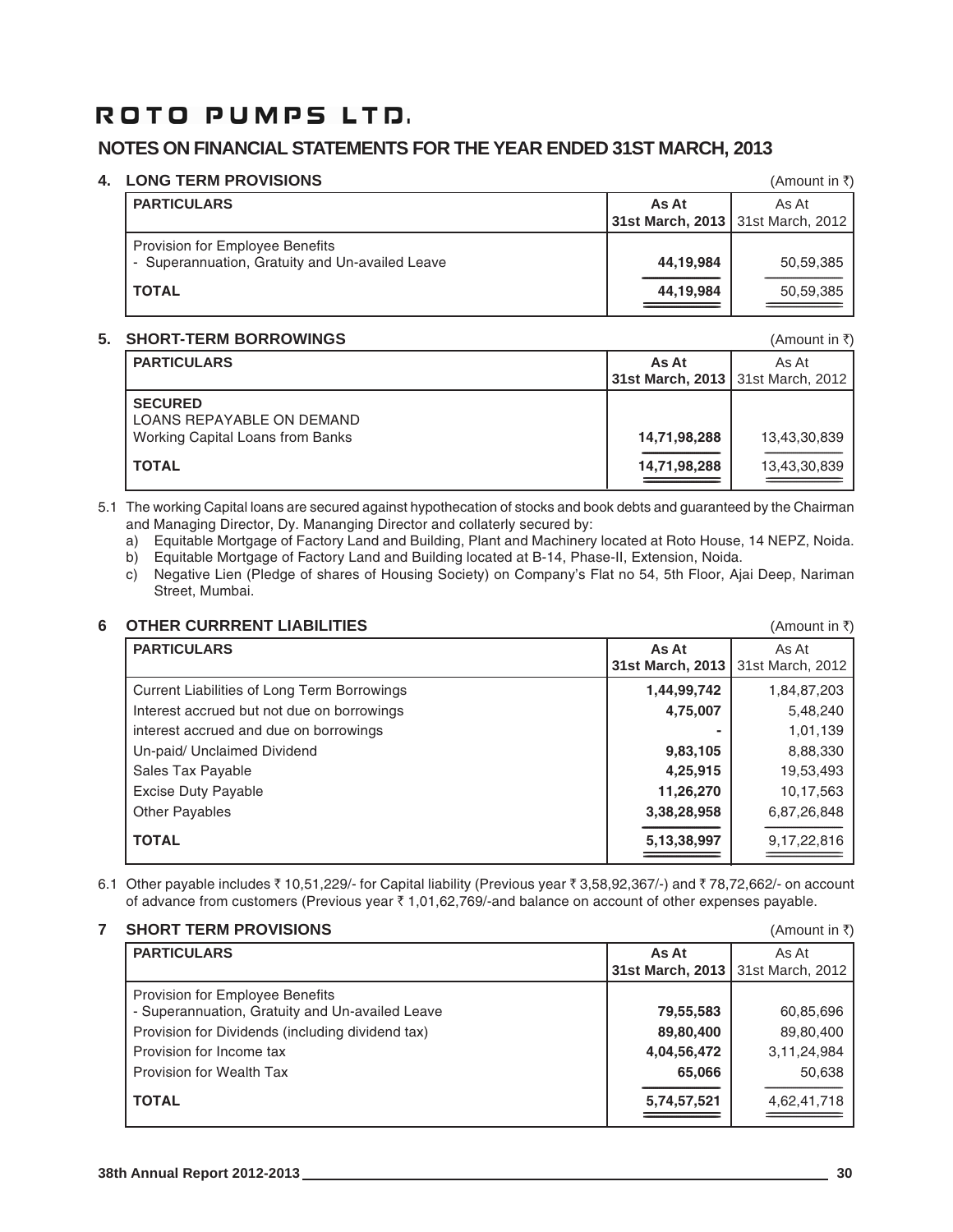| ֧֧ׅ֧֪֧֪֪֪֪֪֪֪֪֪֪֧֚֚֚֚֚֚֚֚֚֚֚֚֚֚֚֚֚֚֚֚֚֚֚֚֬֡֡֡֡֡֡֡֬֝֬֜֓֓֝֓֝֬ |
|-------------------------------------------------------------|
|                                                             |
| Í                                                           |
|                                                             |
|                                                             |
|                                                             |
|                                                             |
|                                                             |
|                                                             |
|                                                             |
|                                                             |
|                                                             |
|                                                             |
| c CLCIAL C <l\ l\<="" td=""></l\>                           |
|                                                             |
|                                                             |
|                                                             |
|                                                             |
|                                                             |
|                                                             |
|                                                             |
|                                                             |
|                                                             |
|                                                             |
|                                                             |
|                                                             |
|                                                             |
| i                                                           |
|                                                             |
|                                                             |
|                                                             |
|                                                             |
|                                                             |
|                                                             |
| i<br>I                                                      |
|                                                             |
|                                                             |
|                                                             |
|                                                             |
|                                                             |
| י                                                           |
|                                                             |
|                                                             |
|                                                             |
|                                                             |
|                                                             |
| ļ                                                           |
|                                                             |
|                                                             |
|                                                             |
| $\overline{\phantom{a}}$<br>I                               |

| FIXED ASSETS<br>ထံ                                                                                                                                                                                                                                                                                                                                                                                                                                                                                                                                                                                                      |                     |                                                 |                                  |                              |                    |                                |                                                 |                             |                     | (Amount in 7)       |
|-------------------------------------------------------------------------------------------------------------------------------------------------------------------------------------------------------------------------------------------------------------------------------------------------------------------------------------------------------------------------------------------------------------------------------------------------------------------------------------------------------------------------------------------------------------------------------------------------------------------------|---------------------|-------------------------------------------------|----------------------------------|------------------------------|--------------------|--------------------------------|-------------------------------------------------|-----------------------------|---------------------|---------------------|
|                                                                                                                                                                                                                                                                                                                                                                                                                                                                                                                                                                                                                         |                     | GROSS BLOCK                                     |                                  |                              |                    |                                | DEPRECIATION / AMORTISATION                     |                             | NET BLOCK           |                     |
| Particulars                                                                                                                                                                                                                                                                                                                                                                                                                                                                                                                                                                                                             | 01.04.2012<br>As At | Adjustments<br>during<br>Additions/<br>the year | during the<br>Deductions<br>year | 31.03.2013<br>As At<br>Total | Upto<br>31.03.2012 | Provided<br>during the<br>year | Adjustments<br>during<br>the year<br>Deduction/ | Upto<br>31.03.2013<br>Total | As At<br>31.03.2013 | As At<br>31.03.2012 |
| TANGIBLE ASSETS                                                                                                                                                                                                                                                                                                                                                                                                                                                                                                                                                                                                         |                     |                                                 |                                  |                              |                    |                                |                                                 |                             |                     |                     |
| <b>OWN ASSETS</b>                                                                                                                                                                                                                                                                                                                                                                                                                                                                                                                                                                                                       |                     |                                                 |                                  |                              |                    |                                |                                                 |                             |                     |                     |
| Leasehold Land                                                                                                                                                                                                                                                                                                                                                                                                                                                                                                                                                                                                          | 9,25,35,016         |                                                 |                                  | 9,25,35,016                  |                    |                                |                                                 |                             | 9,25,35,016         | 92535016            |
| Factory Buildings                                                                                                                                                                                                                                                                                                                                                                                                                                                                                                                                                                                                       | 4,78,13,586         | 35,47,560                                       |                                  | 5,13,61,146                  | 2,86,67,085        | 21,13,265                      |                                                 | 3,07,80,350                 | 2,05,80,796         | 19146502            |
| Other Buildings                                                                                                                                                                                                                                                                                                                                                                                                                                                                                                                                                                                                         | 26,74,436           |                                                 |                                  | 26,74,436                    | 16,43,360          | 51,554                         |                                                 | 16,94,914                   | 9,79,522            | 1031077             |
| Plant & Machinery                                                                                                                                                                                                                                                                                                                                                                                                                                                                                                                                                                                                       | 14,46,07,692        | 20,39,198<br>2,                                 | 67,67,247                        | 15,98,79,643                 | 6,03,31,683        | 1,28,46,085                    | 60,26,957                                       | 6,71,50,811                 | 9,27,28,832         | 84276009            |
| Furniture & Fixtures                                                                                                                                                                                                                                                                                                                                                                                                                                                                                                                                                                                                    | 83,08,978           | 21,78,897                                       |                                  | 1,04,87,875                  | 52,79,930          | 8,90,074                       |                                                 | 61,70,004                   | 43,17,871           | 3029049             |
| Office Equipments                                                                                                                                                                                                                                                                                                                                                                                                                                                                                                                                                                                                       | 63,44,851           | 15,75,231                                       |                                  | 79,20,082                    | 26,40,910          | 7,34,930                       |                                                 | 33,75,840                   | 45,44,242           | 3703942             |
| Vehicles                                                                                                                                                                                                                                                                                                                                                                                                                                                                                                                                                                                                                | 2,92,36,526         | 1,30,20,009                                     | 78,67,130                        | 3,43,89,405                  | 1,37,05,564        | 48,68,460                      | 58,91,532                                       | 1,26,82,492                 | 2,17,06,913         | 15530962            |
| Computers                                                                                                                                                                                                                                                                                                                                                                                                                                                                                                                                                                                                               | 1,39,65,738         | 30,58,543                                       | 4,41,157                         | 1,65,83,123                  | 99,94,254          | 21,82,077                      | 4,38,567                                        | 1,17,37,764                 | 48,45,360           | 3971483             |
| TOTAL                                                                                                                                                                                                                                                                                                                                                                                                                                                                                                                                                                                                                   | 34,54,86,823        | 4,54,19,437                                     | ,50,75,534                       | 37,58,30,726                 | 12,22,62,786       | 2,36,86,445                    | 1,23,57,057                                     | 13,35,92,175                | 24,22,38,552        | 223224040           |
| INTANGIBLE ASSETS                                                                                                                                                                                                                                                                                                                                                                                                                                                                                                                                                                                                       |                     |                                                 |                                  |                              |                    |                                |                                                 |                             |                     |                     |
| Software                                                                                                                                                                                                                                                                                                                                                                                                                                                                                                                                                                                                                | 52,88,333           | 28,79,913                                       |                                  | 81,68,246                    | 27, 16, 148        | 16,84,705                      | ٠                                               | 44,00,853                   | 37,67,393           | 2572185             |
| Technical Design & Drawings                                                                                                                                                                                                                                                                                                                                                                                                                                                                                                                                                                                             | 10,70,334           |                                                 |                                  | 10,70,334                    | 186,458            | 1,22,947                       |                                                 | 3,09,405                    | 7,60,929            | 883876              |
| <b>TOTAL</b>                                                                                                                                                                                                                                                                                                                                                                                                                                                                                                                                                                                                            | 63,58,667           | 28,79,913                                       |                                  | 92,38,580                    | 29,02,606          | 18,07,652                      |                                                 | 47,10,258                   | 45,28,322           | 3456061             |
| Capital Work-In-Progress                                                                                                                                                                                                                                                                                                                                                                                                                                                                                                                                                                                                |                     |                                                 |                                  |                              |                    |                                |                                                 |                             | 1,34,77,611         | 1638274             |
| <b>GRAND TOTAL</b>                                                                                                                                                                                                                                                                                                                                                                                                                                                                                                                                                                                                      | 35, 18, 45, 490     | 4,82,99,350                                     | 1,50,75,534                      | 38,50,69,306                 | 12,51,65,392       | 2,54,94,097                    | 1,23,57,057                                     | 13,83,02,433                | 26,02,44,485        | 228318375           |
| PREVIOUS YEAR                                                                                                                                                                                                                                                                                                                                                                                                                                                                                                                                                                                                           | 29, 19, 34, 070     | 6,54,01,147                                     | 54,89,730                        | 35,18,45,490                 | 10,97,46,545       | 1,97,16,905                    | 42,98,061                                       | 12,51,65,389                | 23,21,05,430        | 183469858           |
| ₹23,49,535 has been capitalised to the cost of Fixed Assets for Foreign Exchange difference on account of Buyers Credit for Plant & Machinery. The aforesaid amounts so capitalised are being depreciated<br>Net Block of Fixed Assets as on 31st March, 2013 includes fixed assets held at Foreign Branches of the company - ₹ 51,68,775/-(Previous Year ₹ 47,69,437/-)<br>Net Block of Fixed Assets as on 31st March, 2013 includes ₹ 11,07,205/- towards assets revalued on 31st March, 1993 by an approved valuer.<br>over the remaining useful life of the Fixed Assets<br>NOTE:<br>$\widehat{=}$<br>$\Rightarrow$ |                     |                                                 |                                  |                              |                    |                                |                                                 |                             |                     |                     |

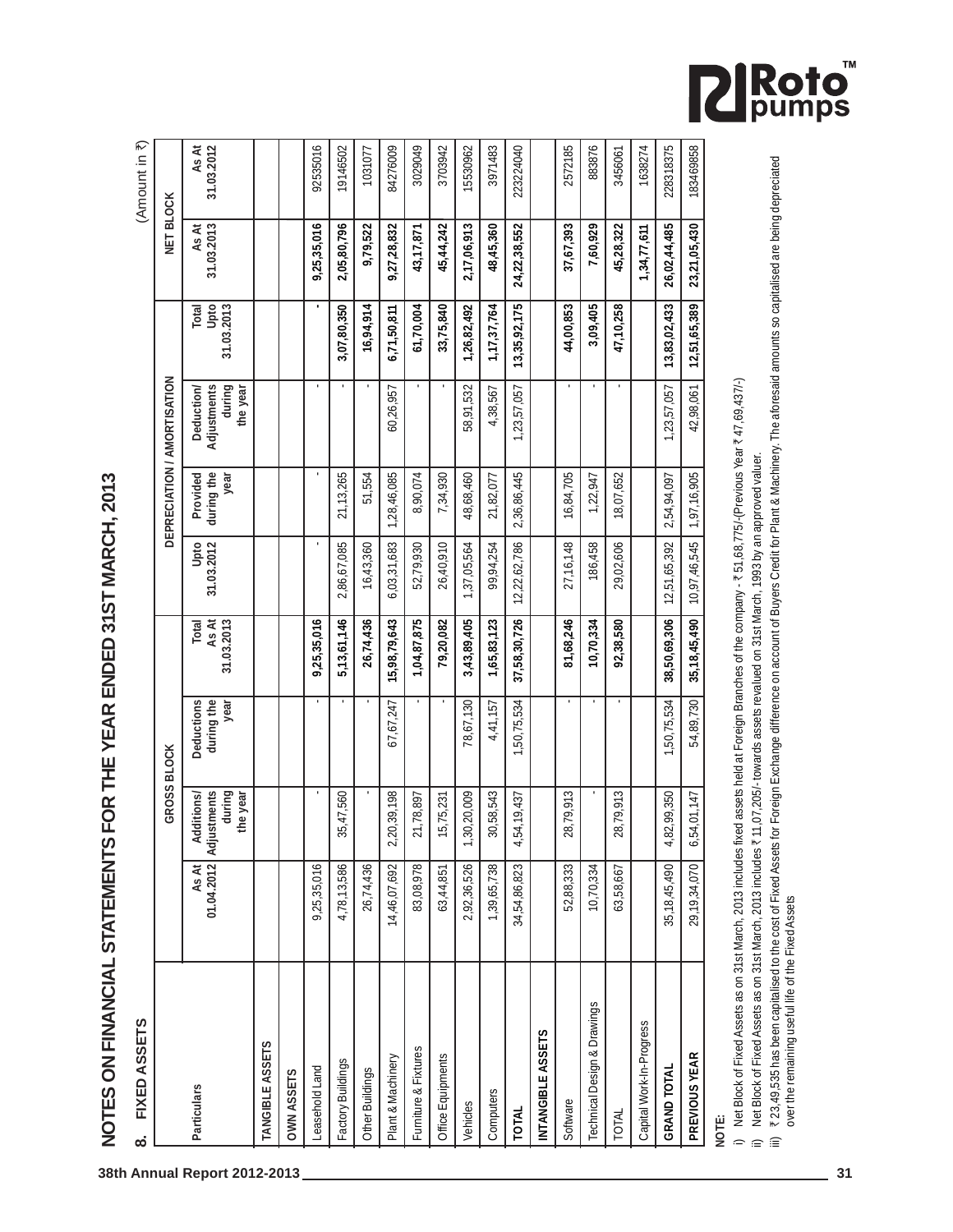## **NOTES ON FINANCIAL STATEMENTS FOR THE YEAR ENDED 31ST MARCH, 2013**

## **9 NON-CURRENT INVESTMENTS** (Amount in ₹)

| <b>PARTICULARS</b>                                                                                                        | As At<br>31st March, 2013   31st March, 2012 | As At                |
|---------------------------------------------------------------------------------------------------------------------------|----------------------------------------------|----------------------|
| Trade Investment in Equity Shares - Fully paid up and unquoted<br>12,500 Equity Shares of Euro 1 each in Roto Pumpen-GmbH |                                              |                      |
| (Wholly Owned Subsidiary)<br><b>TOTAL</b>                                                                                 | 8,12,500<br>8,12,500                         | 8,12,500<br>8,12,500 |

## **10 INVENTORIES** (Amount in  $\bar{x}$ )

| <b>Particulars</b>            |             | <b>As At 31st March, 2013</b> |             | As At 31st March, 2012 |
|-------------------------------|-------------|-------------------------------|-------------|------------------------|
| a) Raw Materials-In stock     | 5,47,54,683 |                               | 4,74,35,662 |                        |
| b) Work in Process-In stock   | 1,35,76,003 |                               | 1,02,14,642 |                        |
| c) Finished Goods-In stock    | 9,52,21,692 |                               | 8,91,24,793 |                        |
| d) Finished Goods-In Transit  | 1,32,78,704 |                               | 59,23,499   |                        |
| e) Stores & Spares            | 21,34,043   |                               | 22,35,041   |                        |
| Loose Tools<br>f)             | 22,46,674   |                               | 17,60,352   |                        |
| <b>Packing Material</b><br>g) | 14,53,006   |                               | 14,58,663   |                        |
| h) Scrap and Wastage          | 1,17,404    | 18,27,82,209                  | 1,17,799    | 15,82,70,451           |
| <b>TOTAL</b>                  |             | 18,27,82,209                  |             | 15,82,70,451           |

## **11 TRADE RECEIVABLES** (Amount in ₹)

**Particulars As At 31st March, 2013** As At 31st March, 2012 As At 31st March, 2012 (Unsecured and considered good) a) Trade receivables due for a period exceeding six months **1,68,88,682** 1,68,89,682 1,05,57,581 b) Others **19,82,97,685 21,51,86,367** 20,55,24,091 21,60,81,672 **------------------------------------------------------ ------------------------------------------------------** ------------------------------------------------------ ------------------------------------------------------ **TOTAL** 21,51,86,367 21,51,86,367 21,51,80,367 21,51,80,81,672 **=================================** ==================================

## **12 CASH & CASH EQUIVALENT** (Amount in ₹)

| <b>Particulars</b>                                                                                  | <b>As At 31st March, 2013</b> |             |             | As At 31st March, 2012 |
|-----------------------------------------------------------------------------------------------------|-------------------------------|-------------|-------------|------------------------|
| a) Cash in Hand                                                                                     |                               | 10,62,464   |             | 6,27,809               |
| Balance with Scheduled Banks In:<br>b)<br>- Current Accounts<br>- Term Deposit(Restricted) - Margin | 2,35,27,919                   |             | 1,21,33,346 |                        |
| Money against guarantees                                                                            | 37,21,415                     |             | 1,14,66,014 |                        |
| - Earmarked Balances with Bank-Unclaimed<br>dividend a/c                                            | 9,83,106                      | 2,82,32,440 | 8,88,331    | 2,44,87,691            |
| <b>Remittance in Transit</b><br>C)                                                                  |                               | 61,85,861   |             |                        |
| <b>TOTAL</b>                                                                                        |                               | 3,54,80,765 |             | 2,51,15,500            |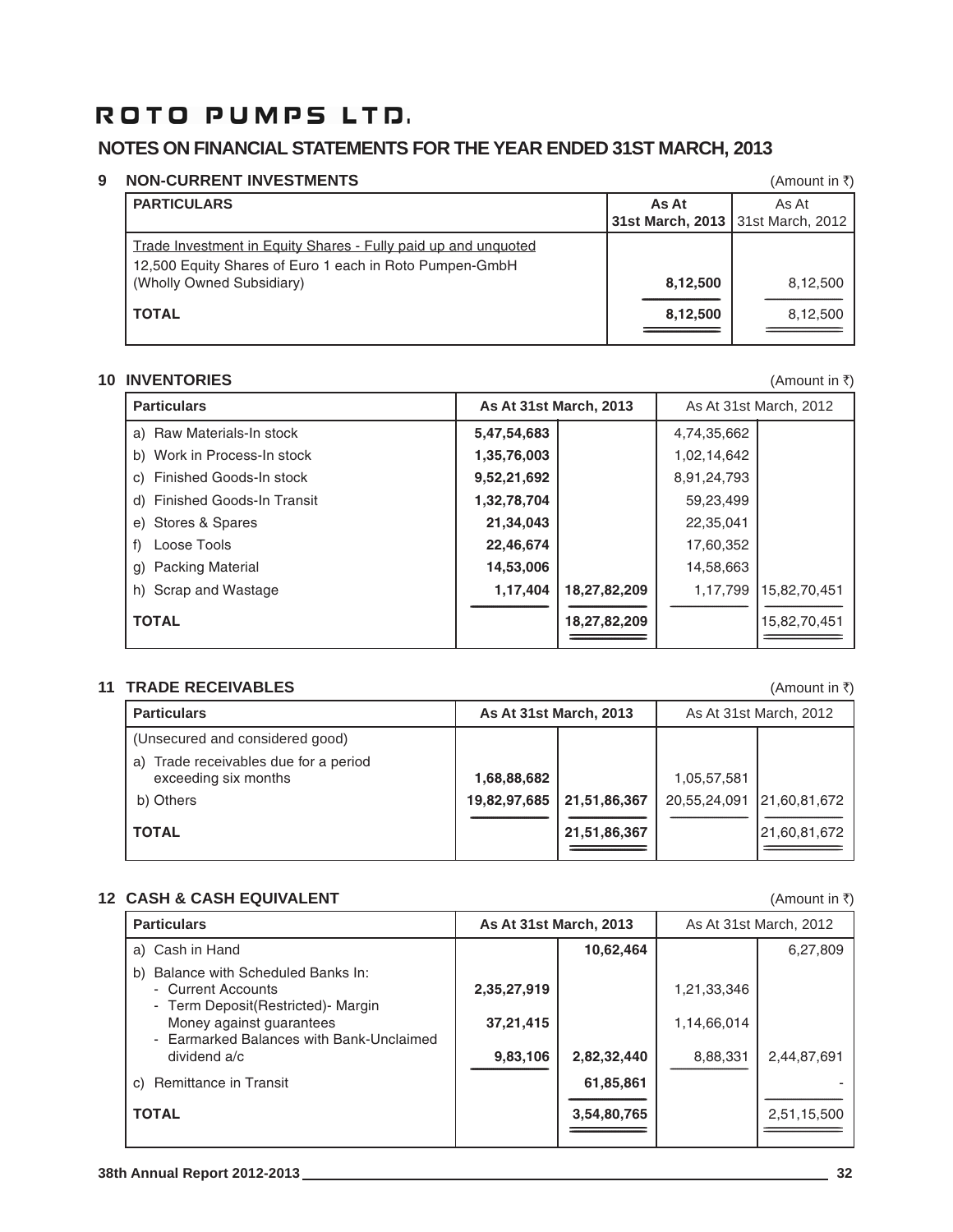

## **NOTES ON FINANCIAL STATEMENTS FOR THE YEAR ENDED 31ST MARCH, 2013**

## 13 SHORT-TERM LOANS & ADVANCES **13 SHORT-TERM LOANS & ADVANCES** (Amount in  $\bar{x}$ )

| <b>Particulars</b>                             | <b>As At 31st March, 2013</b> |             |             | As At 31st March, 2012 |
|------------------------------------------------|-------------------------------|-------------|-------------|------------------------|
| (Unsecured, Unconfirmed and considered good)   |                               |             |             |                        |
| a) Capital Advances                            | 1,82,00,934                   |             | 37,87,055   |                        |
| <b>Prepaid Expenses</b><br>b)                  | 62,38,158                     |             | 57,25,269   |                        |
| <b>Security Deposits</b><br>C)                 | 76,28,894                     |             | 76,34,795   |                        |
| Deposit with Excise & Other Authorities<br>d   | 1,12,18,894                   |             | 99,29,981   |                        |
| e) Advance Income Tax & Tax Deducted at Source | 3,33,05,221                   |             | 2,27,43,261 |                        |
| Staff Loans<br>f)                              | 7,70,368                      |             | 9,01,300    |                        |
| <b>Other Receivables</b><br>g)                 | 49,05,766                     | 8,22,68,235 | 40,73,655   | 5,47,95,316            |
| <b>TOTAL</b>                                   |                               | 8,22,68,235 |             | 5,47,95,316            |

## **14. OTHER CURRENT ASSETS 10. In the set of the set of the set of the set of the set of the set of the set of the set of the set of the set of the set of the set of the set of the set of the set of the set of the set of**

| <b>PARTICULARS</b>                | As At<br>31st March, 2013 31st March, 2012 | As At    |
|-----------------------------------|--------------------------------------------|----------|
| Interest accrued on Bank deposits | 10.086                                     | 1,43,000 |
| <b>TOTAL</b>                      | 10.086                                     | 1,43,000 |
|                                   |                                            |          |

## **15. REVENUE FROM OPERATIONS 15. REVENUE FROM OPERATIONS 15.**

| <b>PARTICULARS</b>                   | <b>Year Ended</b><br>31st March, 2013 | Year Ended<br>31st March, 2012 |
|--------------------------------------|---------------------------------------|--------------------------------|
| Sale of Products                     | 91,66,07,008                          | 78,58,95,083                   |
| Sale of Services                     | 17,58,707                             | 23,87,363                      |
| <b>Other Operating Revenue</b>       | 49,14,609                             | 29,10,348                      |
|                                      | 92,32,80,324                          | 79,11,92,794                   |
| Less: Excise Duty                    | 3,61,31,229                           | 2,84,00,693                    |
| <b>Total Revenue from Operations</b> | 88,71,49,095                          | 76,27,92,101                   |

## **16. OTHER INCOME** (Amount in ₹)

| <b>Particulars</b>                                 |          | <b>As At 31st March, 2013</b> |          | As At 31st March, 2012 |
|----------------------------------------------------|----------|-------------------------------|----------|------------------------|
| Interest Income                                    |          |                               |          |                        |
| On Bank Deposits                                   | 7,37,366 |                               | 6,78,881 |                        |
| <b>Others</b>                                      | 3,043    | 7,40,409                      | 28,602   | 7,07,483               |
| (Tax Deducted at Source ₹ 126117/-                 |          |                               |          |                        |
| Previous Year- ₹ 67890/-)                          |          |                               |          |                        |
| Misc. Credit Balances Written Off                  |          | 2,61,799                      |          |                        |
| Foreign Exchange Diff.-Foreign Operations & Others |          | 29,64,988                     |          | 59,31,350              |
| Profit on Sale/Impairment of Fixed Assets          |          | 5,10,766                      |          | 7,33,188               |
| Miscellaneous Receipts                             |          | 2,55,633                      |          | 1,080                  |
| <b>TOTAL</b>                                       |          | 47,33,595                     |          | 73,73,101              |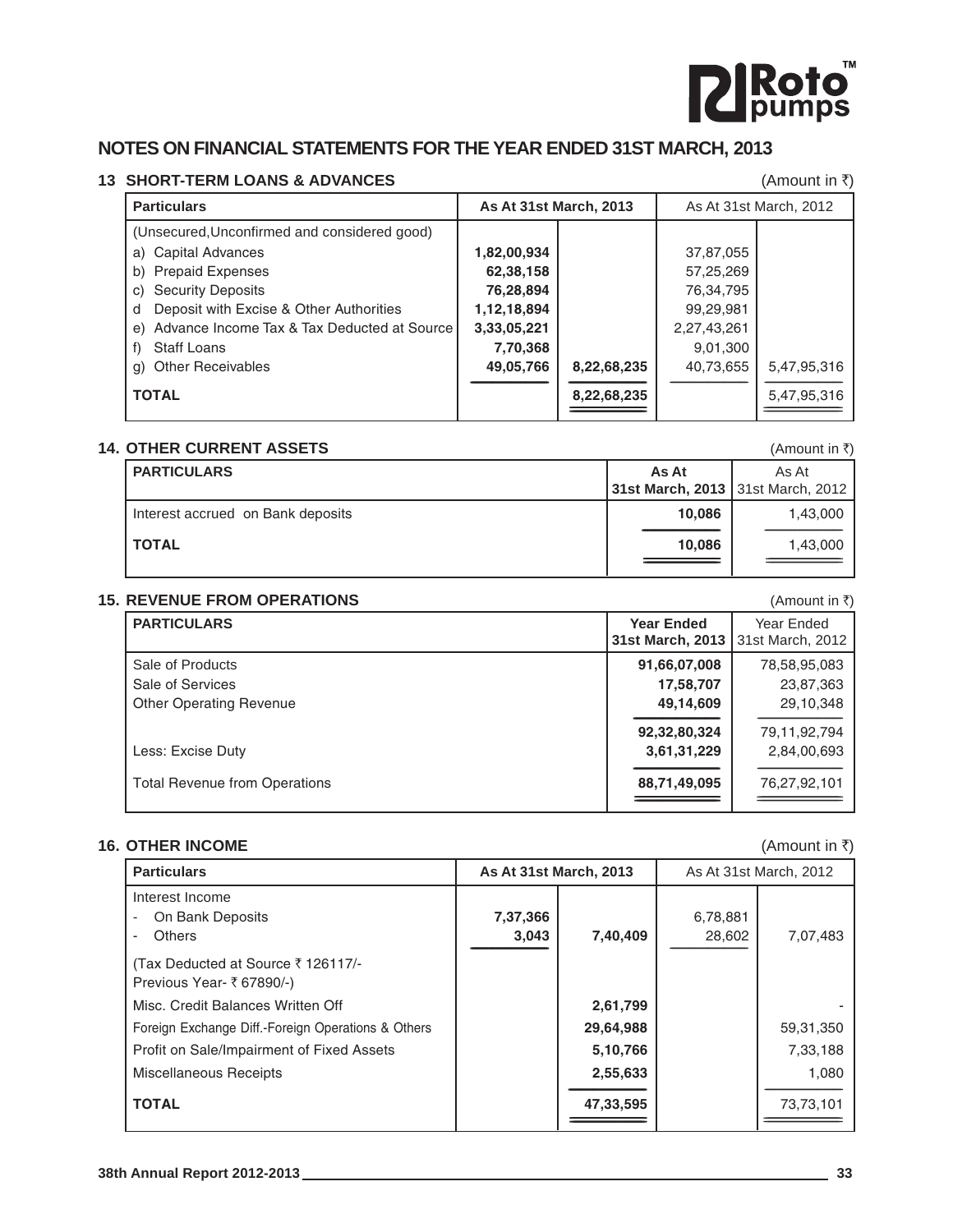## **NOTES ON FINANCIAL STATEMENTS FOR THE YEAR ENDED 31ST MARCH, 2013**

## **17. COST OF MATERIALS CONSUMED** (Amount in ₹)

| <b>Particulars</b>                                                                                                       | 31st March, 2013                              | <b>Year Ended</b>              |                                            | Year Ended<br>31st March, 2012 |
|--------------------------------------------------------------------------------------------------------------------------|-----------------------------------------------|--------------------------------|--------------------------------------------|--------------------------------|
| <b>RAW MATERIALS CONSUMED</b><br>i)<br>Opening Stock<br>Add: Purchases& Expenses thereon<br>Less: Closing Stock          | 1,90,11,534<br>15, 14, 51, 835<br>1,95,46,897 | 15,09,16,472                   | 1,99,50,738<br>12,51,64,635<br>1,90,11,534 | 12,61,03,839                   |
| <b>BOUGHT OUT COMPONENTS CONSUMED</b><br>ii)<br>Opening Stock<br>Add: Purchases& Expenses thereon<br>Less: Closing Stock | 2,84,24,128<br>19,43,21,400<br>3,52,07,786    | 18,75,37,742                   | 2,58,19,871<br>18,29,11,663<br>2,84,24,128 | 18,03,07,406                   |
| <b>iii) CONSUMABLE STORES AND SPARES</b><br>Opening Stock<br>Add: Purchases<br>Less: Closing Stock<br><b>TOTAL</b>       | 11,19,468<br>1,32,83,348<br>10,38,939         | 1,33,63,877<br>35, 18, 18, 091 | 5,26,172<br>68,08,502<br>11,19,468         | 62,15,206<br>31,26,26,451      |
|                                                                                                                          |                                               |                                |                                            |                                |

## **18. CHANGE IN INVENTORIES** (Amount in ₹)

| <b>Particulars</b>                                                       |                             | <b>Year Ended</b><br>31st March, 2013 |                            | Year Ended<br>31st March, 2012 |
|--------------------------------------------------------------------------|-----------------------------|---------------------------------------|----------------------------|--------------------------------|
| <b>OPENING STOCK:</b>                                                    |                             |                                       |                            |                                |
| <b>Finished Goods</b>                                                    | 9,50,48,293                 |                                       | 9,09,27,221                |                                |
| Work in Progress                                                         | 1,02,14,641                 |                                       | 1,31,64,116                |                                |
| Scrap & Wastage                                                          | 1,17,799                    | 10,53,80,733                          | 1,16,499                   | 10,42,07,836                   |
| <b>LESS: CLOSING STOCK:</b><br><b>Finished Goods</b><br>Work in Progress | 10,85,00,396<br>1,35,76,003 |                                       | 9,50,48,292<br>1,02,14,642 |                                |
| Scrap & Wastage                                                          | 1,17,404                    | 12,21,93,803                          | 1,17,799                   | 10,53,80,733                   |
| <b>Net Change in Inventories</b>                                         |                             | (1,68,13,070)                         |                            | (11, 72, 897)                  |

## **19. EMPLOYEE BENEFITS EXPENSE** (Amount in ₹)

|  | <b>PARTICULARS</b>                               | <b>Year Ended</b><br>31st March, 2013   31st March, 2012 | Year Ended   |
|--|--------------------------------------------------|----------------------------------------------------------|--------------|
|  | Wages, Salary, Bonus Gratuity & Other Allowances | 16,78,92,364                                             | 13,29,32,288 |
|  | Contribution to Provident & Other Funds          | 1,23,61,596                                              | 1,12,23,913  |
|  | Directors' Remuneration                          | 1,58,65,104                                              | 1,51,51,828  |
|  | Workmen & Staff Welfare                          | 61,37,964                                                | 45,52,004    |
|  | <b>TOTAL</b>                                     | 20,22,57,028                                             | 16,38,60,033 |
|  |                                                  |                                                          |              |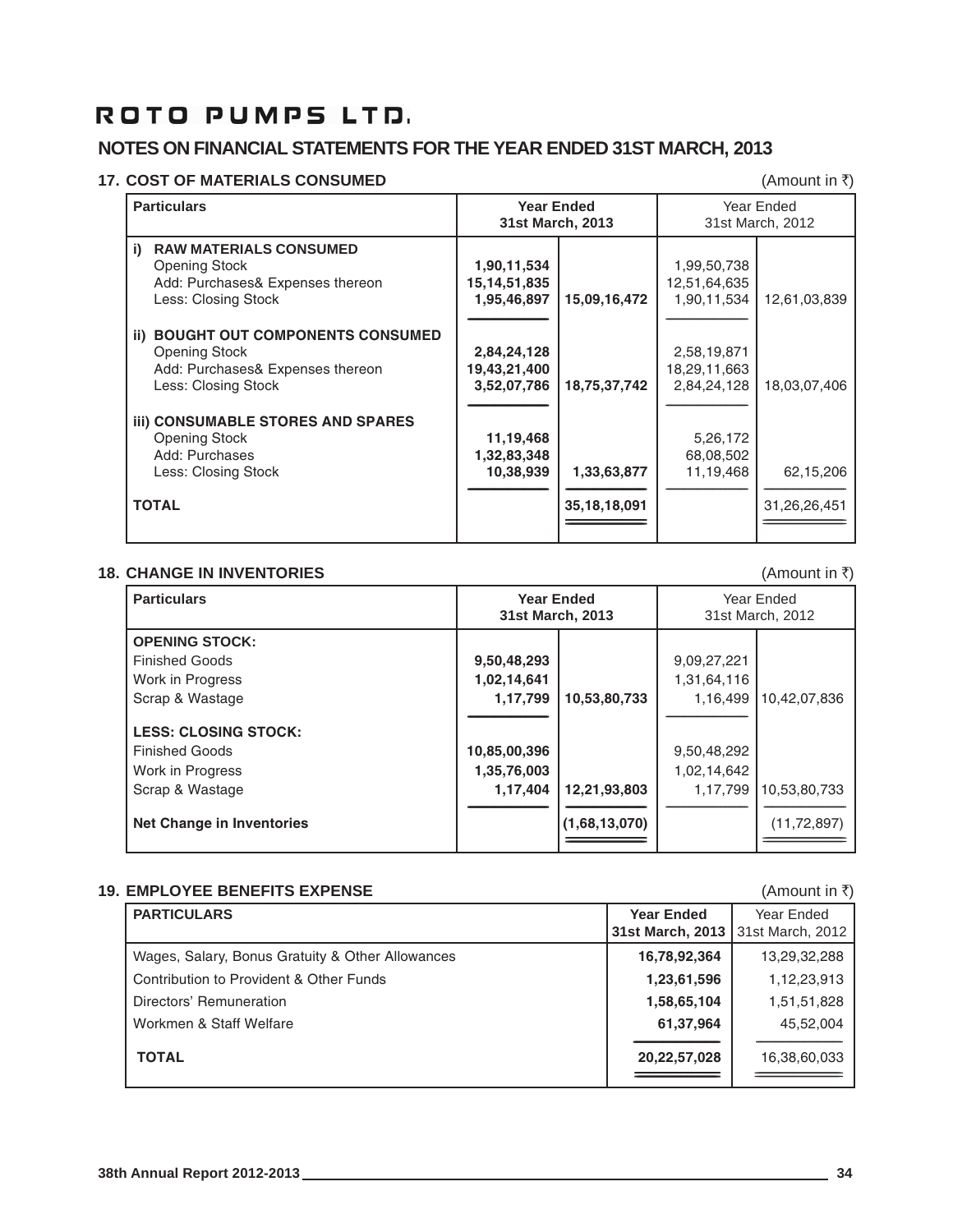

## **NOTES ON FINANCIAL STATEMENTS FOR THE YEAR ENDED 31ST MARCH, 2013**

## **20. FINANCE COST** (Amount in ₹)

| <b>PARTICULARS</b> | <b>Year Ended</b> | Year Ended                          |
|--------------------|-------------------|-------------------------------------|
|                    |                   | 31st March, 2013   31st March, 2012 |
| <b>INTEREST:</b>   |                   |                                     |
| On Term Loans      | 35,75,223         | 48,67,669                           |
| On Others          | 1,51,69,544       | 1,44,63,573                         |
| <b>TOTAL</b>       | 1,87,44,767       | 1,93,31,242                         |
|                    |                   |                                     |

## **21. DEPRECIATION & AMORTISATION EXPENSE** (Amount in ₹)

| <b>PARTICULARS</b>                                       | <b>Year Ended</b><br>31st March, 2013   31st March, 2012 | Year Ended              |
|----------------------------------------------------------|----------------------------------------------------------|-------------------------|
| For the year<br>Less: Transferred to Revaluation Reserve | 2,54,94,097<br>1,06,740                                  | 1,97,16,905<br>1,22,374 |
| <b>TOTAL</b>                                             | 2,53,87,357                                              | 1,95,94,531             |

## **22. OTHER EXPENSES** (Amount in ₹)

| <b>Particulars</b>                                                                                                                                                                            |                                                              | <b>Year Ended</b><br>31st March, 2013                                                                   |                                                              | Year Ended<br>31st March, 2012                                                                       |
|-----------------------------------------------------------------------------------------------------------------------------------------------------------------------------------------------|--------------------------------------------------------------|---------------------------------------------------------------------------------------------------------|--------------------------------------------------------------|------------------------------------------------------------------------------------------------------|
| Power & Fuel<br>Machining & Electroplating<br>Tools                                                                                                                                           |                                                              | 1,52,14,723<br>1,74,49,799<br>84,07,362                                                                 |                                                              | 1,25,66,297<br>1,36,39,011<br>50,95,193                                                              |
| Repairs:<br><b>Building</b><br>Plant & Machinery<br><b>Others</b>                                                                                                                             | 61,40,423<br>61,79,349<br>33,37,966                          | 1,56,57,738                                                                                             | 24,16,965<br>35,98,604<br>17,52,510                          | 77,68,079                                                                                            |
| <b>Insurance Charges</b><br>Travelling & Conveyance<br>Postage & Telephone<br>Professional & Consultancy<br>Vehicle Running & Maintenance<br>Rent<br>Rates & Taxes<br>Directors' Sitting Fees |                                                              | 11,72,191<br>2,94,65,742<br>52,80,843<br>20,13,141<br>44,63,464<br>1,02,35,228<br>19,69,957<br>2,15,000 |                                                              | 8,82,190<br>2,58,59,463<br>46,26,974<br>20,27,331<br>43,06,419<br>86,35,917<br>20,00,012<br>1,85,000 |
| Payment to Auditors :<br><b>Audit Fee</b><br><b>Tax Audit Fee</b><br><b>Taxation Matters</b><br>Foreign Branch Audit Fee<br>Cost Audit Fee<br>Out of Pocket Expenses                          | 1,75,000<br>50,000<br>25,000<br>6,17,104<br>40,000<br>25,000 | 9,32,104                                                                                                | 1,75,000<br>50,000<br>25,000<br>5,72,489<br>30,000<br>19,500 | 8,71,989                                                                                             |
| Packing & Forwarding Exp.<br><b>Commission &amp; Discount</b><br><b>Advertisement &amp; Publicity</b><br><b>Bad Debts</b><br>Miscellaneous Expenses                                           |                                                              | 4,07,80,173<br>16,34,314<br>66,33,816<br>21,03,967<br>2,65,74,080                                       |                                                              | 2,99,61,531<br>6,31,072<br>67, 17, 747<br>3,54,491<br>2,22,72,352                                    |
| <b>TOTAL</b>                                                                                                                                                                                  |                                                              | 19,02,03,642                                                                                            |                                                              | 14,84,01,068                                                                                         |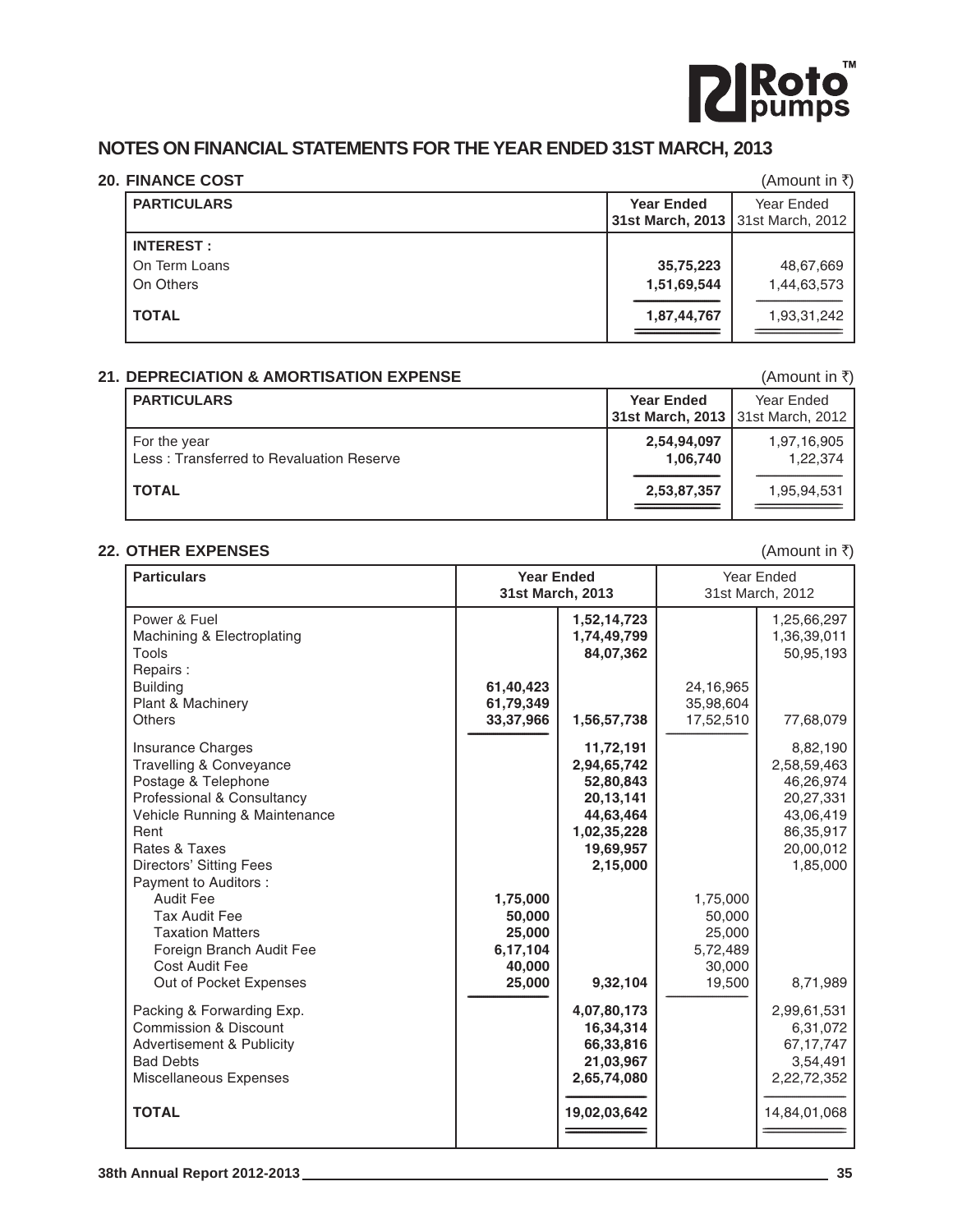## **NOTES ON FINANCIAL STATEMENTS FOR THE YEAR ENDED 31ST MARCH, 2013**

## **23 CONTINGENT LIABILITIES & COMMITMENTS**

## **23.1 Contingent Liabilities** (Amount in ₹)

|      |                                       |             | $(1 \text{ m})$ $\cup$ $\cup$ $\cup$ $\cup$ $\cup$ $\cup$ |
|------|---------------------------------------|-------------|-----------------------------------------------------------|
|      | <b>PARTICULARS</b>                    | 2012-13     | 2011-12                                                   |
|      | Disputed Sales Tax (appeals pending)  | ٠           | 403.642                                                   |
| ii)  | Disputed Income Tax (appeals pending) | 50.54.838   | 50,54,838                                                 |
| iii) | <b>Bank Guarantee</b>                 | 2,16,53,193 | 2,33,42,385                                               |
| iv)  | Labour Cases                          | 43,82,214   | 35,74,214                                                 |

### **23.2 Commitments**

Estimated amount of contracts remaining to be executed on capital account and not provided for,  $\bar{\tau}$  9,32,29,992/-(Previous year ₹ 2,428,769/-)

- **24** Revaluation of all the fixed assets (except Building under construction upto 31.03.1993) was carried out by an approved valuer as on 31st March, 1993, which resulted in an increase in the Gross Value of assets over original cost by  $\bar{\tau}$ 2,50,17,478/-. The net increase in the value, resulting from the revaluation amounting to  $\bar{z}$  2,50,17,478/- has been credited to Revaluation Reserve, created during the year ended 31.03.1993. Of this Revaluation reserve, a sum of  $\bar{\tau}$ 2,39,74,556/- has been adjusted on account of depreciation/sale of revalued assets till 31st March, 2013.
- **25** Depreciation for the year, on write up of assets due to revaluation as on 31.03.1993, has been recouped out of Revaluation Reserve.
- **26** Term Deposits with Bank of India, Janpath Branch amounting to  $\bar{x}$  37,21,415/- (Prev. year  $\bar{x}$  89,24,823/-) are pledged with Bank of India as Margin on Bank Guarantees, Letter of Credit and Foreign biils purchased by them.

| <b>Key Managerial Personnel</b> |                              |                                           | (Amount in ₹) |  |
|---------------------------------|------------------------------|-------------------------------------------|---------------|--|
| <b>Name</b>                     | <b>Designation</b>           | <b>Nature of Transaction-Gross Salary</b> |               |  |
|                                 |                              | 2012-13                                   | 2011-2012     |  |
| Mr. Harish Chandra Gupta        | Chairman & Managing Director | 77,46,179                                 | 72,90,680     |  |
| Mr. Anurag Gupta                | Dy. Managing Director        | 47.91.932                                 | 45,83,293     |  |
| Mr. Arvind Veer Gupta           | Whole Time Director          | 46,87,282                                 | 45,86,301     |  |

## **27. Related Party Disclosure**

## **Relatives of Key Managerial Personnel**

### **Mr. H.C. Gupta HUF**

Mr. H.C. Gupta, Chairman & Managing Director of the Company is the Karta of H.C. Gupta HUF and the Company had taken on lease a residential accommodation from H.C. Gupta HUF and paid ₹ Nil towards rent during the year (Prev year ₹ 4,65,000/-)

### **Mr. N.K Gupta HUF**

Mr. Anurag Gupta, Dy. Managing Director of the Company is the karta of N.K. Gupta HUF and the Company has taken on lease a residential accommodation from N.K. Gupta HUF and paid  $\bar{\tau}$  14,16,000/- towards rent during the year (Prev. year ₹ 14,16,000/-)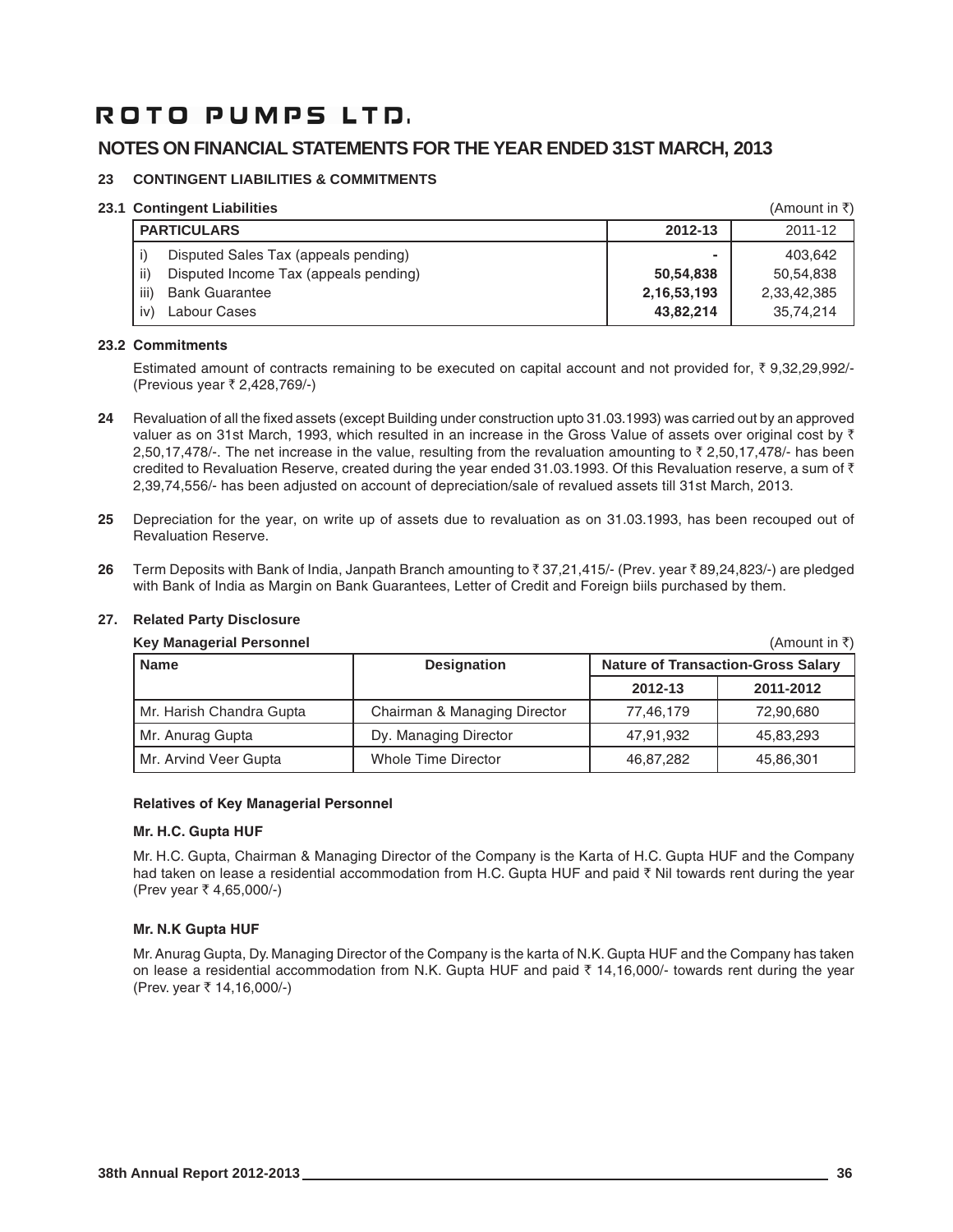

 $(\Delta$ mount in  $\bar{x}$ )

## **NOTES ON FINANCIAL STATEMENTS FOR THE YEAR ENDED 31ST MARCH, 2013**

## **28 Remuneration to Chairman & Managing Director, Dy. Managing Director and Whole Time Director.**

|                                                                     |                                       | $\mathcal{U}$ will would not $\mathcal{U}$ |
|---------------------------------------------------------------------|---------------------------------------|--------------------------------------------|
| <b>Particulars</b>                                                  | Year<br>2012-13                       | Year<br>2011-12                            |
| Salary<br>l Contribution to P.F. & Other Funds<br>Other Perquisites | 1,09,62,000<br>13,15,440<br>49,47,953 | 1,05,46,500<br>12,65,580<br>46,48,194      |
|                                                                     | 1,72,25,393                           | 1,64,60,274                                |

- **29** Income/(Loss) on difference in exchange rates on account of foreign currency transactions relating to Export Sales amounting to  $\bar{\tau}$  34,42,735/- (Previous Year - ( $\bar{\tau}$  38,91,826/-)) has been grouped with Export Sale.
- **30** Excise duty payable on finished goods/Scrap Stock lying in stock at factory amounting to ₹11,11,553/- (Prev. year ₹ 5,61,602/-) has been included in the value of the closing stock after creating suitable provision for liability.
- **31** In the opinion of the Board, the Current Assets, Loans and Advances are stated at a value, considered realisable in the ordinary course of business.
- **32** The Company's operations predominantly comprises of only one segment-Pumps & spares, therefore segment reporting does not apply.

## **33 Deferred Tax**

Deferred Tax assets and liabilities are being offset as they relate to taxes on income levied by the same governing laws.

Breakup of deferred tax assets/liabilities and reconciliation of current year deferred tax credit/charge.

|                                                                                                   |                                                        |                                        | (Amount in ₹)                                          |
|---------------------------------------------------------------------------------------------------|--------------------------------------------------------|----------------------------------------|--------------------------------------------------------|
| <b>Particulars</b>                                                                                | Deferred Tax Asset/<br>(Liability) as on<br>31.03.2012 | <b>Current Year</b><br>Credit/(Charge) | Deferred Tax Asset/<br>(Liability) as on<br>31.03.2013 |
| Difference in carrying amount of<br>fixed assets in financial statements<br>and income tax return | (56, 90, 503)                                          | 1,96,583                               | (54, 93, 920)                                          |
| <b>Provision for Gratuity</b>                                                                     | 9,30,258                                               | 9,10,956                               | 18,41,214                                              |
| Provision for Leave encashment                                                                    | 26,85,764                                              | (5, 11, 726)                           | 21,74,038                                              |
| Others                                                                                            | (5,85,638)                                             | 2,02,847                               | (3,82,789)                                             |
| <b>Total</b>                                                                                      | (26, 60, 119)                                          | 7,98,662                               | (18, 61, 457)                                          |

**Note:** The Company has recognised the Deferred Tax Assets of ₹7,98,662/- (Previous year Deferred Tax Charge ₹ 37,01,921/-) during the year and debited to Profit & Loss Account.

## **34 Earning per share** (Amount in  $\bar{x}$ )

| <b>Larring por share</b>             |             | $\mathcal{U}$ will would us $\mathcal{U}$ |
|--------------------------------------|-------------|-------------------------------------------|
| <b>Particulars</b>                   | 2012-13     | 2011-12                                   |
| Net profit after taxes for the year  | 8,05,75,994 | 7,27,47,211                               |
| Number of Equity Shares              | 30,90,761   | 30,90,761                                 |
| Basic and Diluted Earning per Shares | 26.07       | 23.54                                     |
| Face Value per Share                 | 10          | 10                                        |

**35** The disclosure required under Accounting Standard 15-"Employee Benefits" notified in the Companies( Accounting Standards) Rules 2006, are given below: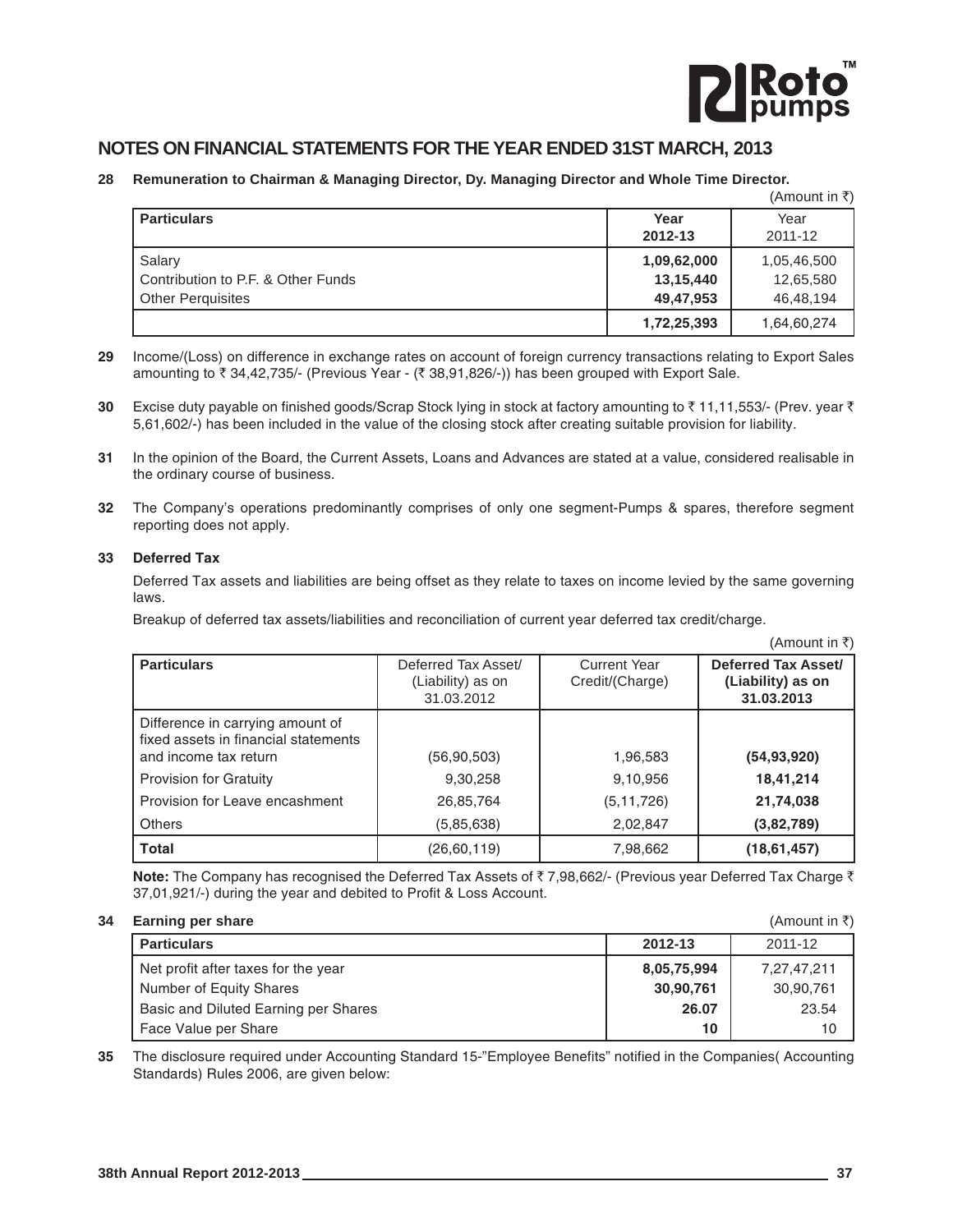## **NOTES ON FINANCIAL STATEMENTS FOR THE YEAR ENDED 31ST MARCH, 2013**

## **DEFINED CONTRIBUTION PLAN**

| Contribution to Defined Contribution Plan, recognised are charged off for the year are as under: | (Amount in ₹) |
|--------------------------------------------------------------------------------------------------|---------------|
|                                                                                                  |               |

| <b>Particulars</b>                                                | 2012-13   | 2011-12   |
|-------------------------------------------------------------------|-----------|-----------|
| Employer's Contribution to Provident fund                         | 41,54,990 | 51,86,298 |
| Employer's Contribution to Superannuation/NIC at foreign branches | 56,95,121 | 49,59,571 |

## **DEFINED BENEFIT PLAN**

The Employees' gratuity fund scheme managed by Reliance Life Insurance Company Ltd. is a defined benefit plan. The present value of obligation for gratuity and leave encashment is determined on the basis of Acturial Valuation Report made at the year end.

## **In respect of Employees in India**

| <b>Particulars</b>                                                                                                                                                                                                                                                                                                                                                                                | <b>Gratuity Funded</b>                                                                     |                                                                               | Leave encashment                                                            |                                                                            |
|---------------------------------------------------------------------------------------------------------------------------------------------------------------------------------------------------------------------------------------------------------------------------------------------------------------------------------------------------------------------------------------------------|--------------------------------------------------------------------------------------------|-------------------------------------------------------------------------------|-----------------------------------------------------------------------------|----------------------------------------------------------------------------|
|                                                                                                                                                                                                                                                                                                                                                                                                   | 2012-13<br>Amount (₹)                                                                      | 2011-12<br>Amount (₹)                                                         | 2012-13<br>Amount (₹)                                                       | 2011-12<br>Amount (₹)                                                      |
| The principle assumptions used in actuarial valuation<br>Discount rate<br>- Expected rate on return of assets (per annum)<br>Expected rate of future salary increase<br>Change in Present value of Obligation<br>- Present value of obligation as at the<br>begining of the year<br>- Interest Costs<br><b>Current Service Cost</b><br>Past Service Cost( vested benefit)<br><b>Benefits Paid</b> | 8.50%<br>8.50%<br>6.25%<br>1,16,50,355<br>9,90,280<br>16,41,026<br>(40, 788)<br>(3,53,250) | 8.25%<br>8.25%<br>5.75%<br>1,09,39,069<br>9,02,473<br>15,30,505<br>(8,66,712) | 8.25%<br>N.A<br>5.75%<br>42,37,398<br>3,48,628<br>6,69,371<br>(36, 84, 506) | 8.3%<br>N.A<br>5.75%<br>43,48,950<br>3,58,788<br>7,07,434<br>(25, 69, 546) |
| - Actuarial (Gain)/Loss on obligations                                                                                                                                                                                                                                                                                                                                                            | (5, 32, 476)                                                                               | (8,54,980)                                                                    | 14,50,899                                                                   | 13,91,772                                                                  |
| - Present value of obligation as at the end of the year<br>Change in fair value of Plan Assets<br>Fair Value of Plan Assets at the beginning of the year<br><b>Expected Return on Plan Assets</b><br>Contributions<br><b>Benefit Paid</b><br>Actuarial Gain/(Loss) on Plan Assets<br>Fair Value of Plan Assets at the end of the year                                                             | 1,33,55,147<br>88,23,958<br>7,50,036<br>(3,94,038)<br>68,364<br>92,48,320                  | 1,16,50,355<br>89,11,080<br>7,35,164<br>(9,07,506)<br>44,427<br>88,23,958     | 30,21,790                                                                   | 42,37,398                                                                  |
| Actual Return on Plan Assets                                                                                                                                                                                                                                                                                                                                                                      | 6,00,840                                                                                   | 8,99,406                                                                      |                                                                             |                                                                            |
| Liability Recognised in balance Sheet<br>- Present value of obligation as at the<br>begining of the year<br>- Fair value of plan assets as at the end of the year<br>Unfunded status<br>Unrecognised Actuarial (Gain)/Loss                                                                                                                                                                        | 1,33,55,147<br>92,48,320<br>41,06,827                                                      | 1,16,50,355<br>87,83,170<br>28,67,185                                         | 30,21,790<br>30,21,790                                                      | 42,37,398<br>42,37,398                                                     |
| Net (Assets)/Liability recognised in Balance Sheet                                                                                                                                                                                                                                                                                                                                                | 41,06,827                                                                                  | 28,67,185                                                                     | 30,21,790                                                                   | 42,37,398                                                                  |
| Expenses recognised in Profit and Loss Account<br>- Current Service Cost<br>- Interest Costs<br>Expected Return on Plan assets<br>- Past Service Cost( vested benefit) Recognised<br>- Net Actuarial (Gain)/Loss recognised during the year                                                                                                                                                       | 16,41,026<br>9,90,280<br>(7,50,036)<br>(40, 788)<br>(6,00,840)                             | 15,30,505<br>9,02,473<br>(7, 35, 164)<br>(8,58,619)                           | 6,69,371<br>3,48,628<br>14,50,899                                           | 7,07,434<br>2,98,408<br>13,91,772                                          |
| Total Expenses recognised in Profit and Loss a/c                                                                                                                                                                                                                                                                                                                                                  | 12,39,642                                                                                  | 8,39,195                                                                      | 24,68,898                                                                   | 23,97,614                                                                  |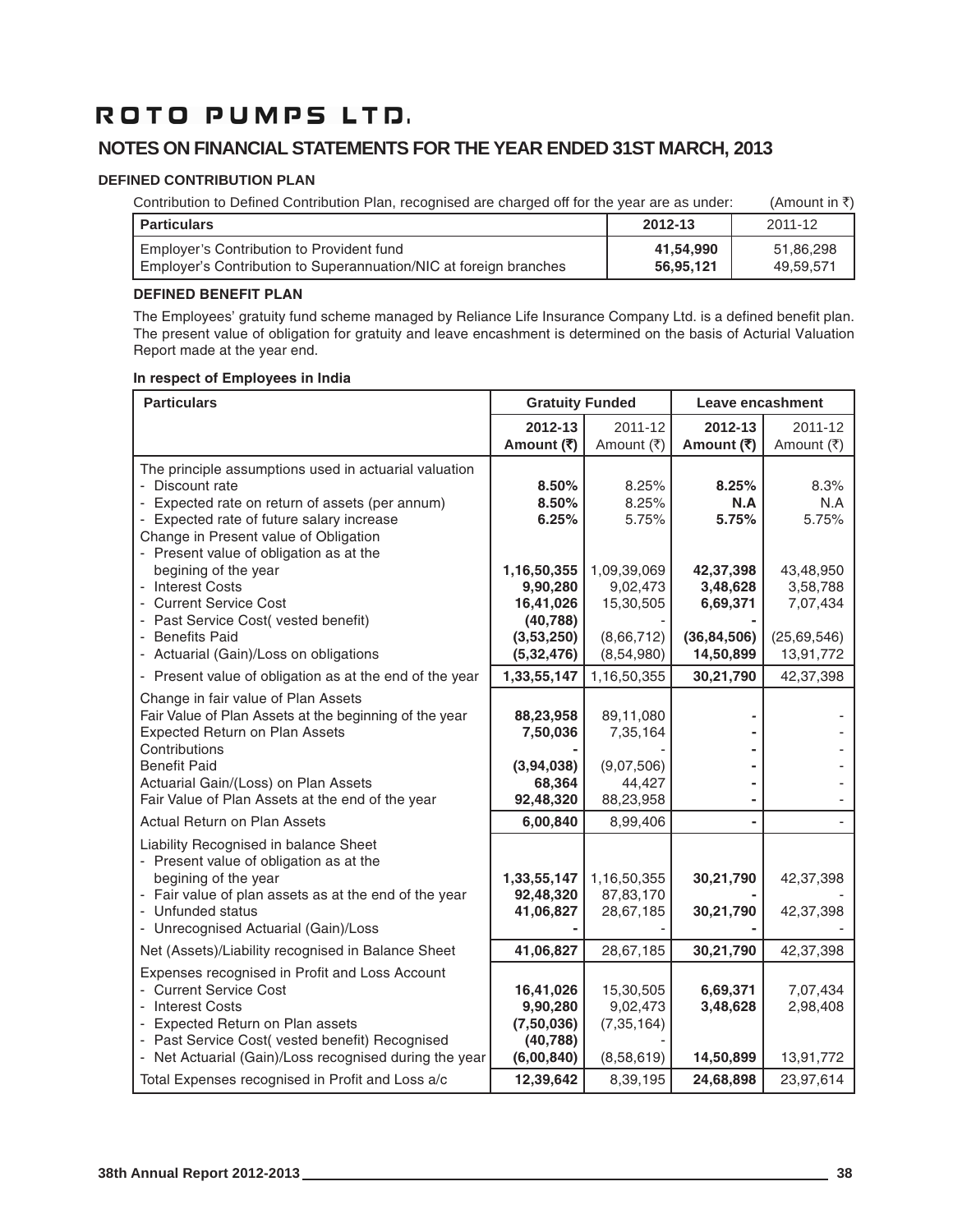

## **NOTES ON FINANCIAL STATEMENTS FOR THE YEAR ENDED 31ST MARCH, 2013**

| <b>Particulars</b>                                                                                                                                                                                                                                 | <b>Gratuity Funded</b> |                       | Leave encashment                  |                        |
|----------------------------------------------------------------------------------------------------------------------------------------------------------------------------------------------------------------------------------------------------|------------------------|-----------------------|-----------------------------------|------------------------|
|                                                                                                                                                                                                                                                    | 2012-13<br>Amount (₹)  | 2011-12<br>Amount (₹) | 2012-13<br>Amount (₹)             | 2011-12<br>Amount (₹)  |
| In respect of employees at Foreign branches<br>Change in Present value of Obligation<br>- Present value of obligation as at the begining                                                                                                           |                        |                       |                                   |                        |
| of the year<br><b>Interest Costs</b>                                                                                                                                                                                                               |                        |                       | 40,39,853<br>3,54,439             |                        |
| - Current Service Cost<br>- Past Service Cost(Vested benefit)<br><b>Benefits Paid</b>                                                                                                                                                              |                        |                       | 17,71,856<br>(19,68,990)          |                        |
| - Acturarial (Gain)/Loss on obligations                                                                                                                                                                                                            |                        |                       | 10,49,791                         |                        |
| - Present Value of obligation as at the end of the year                                                                                                                                                                                            |                        |                       | 52,46,949                         |                        |
| Change in fair value of Plan Assets<br>Fair Value of Plan Assets at the beginning of the year<br>Expected Return on Plan Assets<br>Contributions<br><b>Benefit Paid</b><br>Actuarial Gain/(Loss) on Plan Assets                                    |                        |                       |                                   |                        |
| Fair Value of Plan Assets at the end of the year<br>Actual Return on Plan Assets                                                                                                                                                                   |                        |                       |                                   |                        |
| Liability Recognised in balance Sheet<br>- Present value of obligation as at the end of the year<br>Fair value of plan assets as at the end of the year<br>- Unfunded status<br>- Unrecongnised Actuarial (Gain)/Loss                              |                        |                       | 52,46,949<br>52,46,949            | 40,39,853<br>40,39,853 |
| Net (Assets)/Liability recognised in Balance Sheet                                                                                                                                                                                                 |                        |                       | 52,46,949                         | 40,39,853              |
| Expenses recongnised in Profit and Loss Account<br><b>Current Service Cost</b><br><b>Interest Cost</b><br>Expected Return on Plan assets<br>Past Service Cost(vested benefit) Recognised<br>- Net Actuarial (Gain)/Loss recognised during the year |                        |                       | 17,71,856<br>3,54,439<br>7,81,423 |                        |
| Total Expenses recognised in Profit and Loss a/c                                                                                                                                                                                                   |                        |                       | 29,07,718                         | 3,62,887               |

**36.** Taxation provisions for current year and previous year tax adjustments includes interest thereon.

**37.** The Company has not received information from vendors regarding their status under the Micro, Small and Medium Enterprises Development Act, 2006 and hence disclosure relating to amounts unpaid as at the year end together with interest paid/payable under this Act have not been given.

## **38. Raw Material and Components Consumed 1988 1999 12. Amount in 3.** (Amount in 3)

|              | 2011-12      |
|--------------|--------------|
| 21,15,948    | 5,48,989     |
| 7,00,01,618  | 6,03,31,130  |
| 3,80,22,561  | 2,85,41,031  |
| 2,24,83,840  | 2,02,17,744  |
| 1,36,89,740  | 1,28,40,547  |
| 18,75,37,743 | 18,03,07,405 |
| 46,02,764    | 36,24,399    |
| 33,84,54,214 | 30,64,11,245 |
|              | 2012-13      |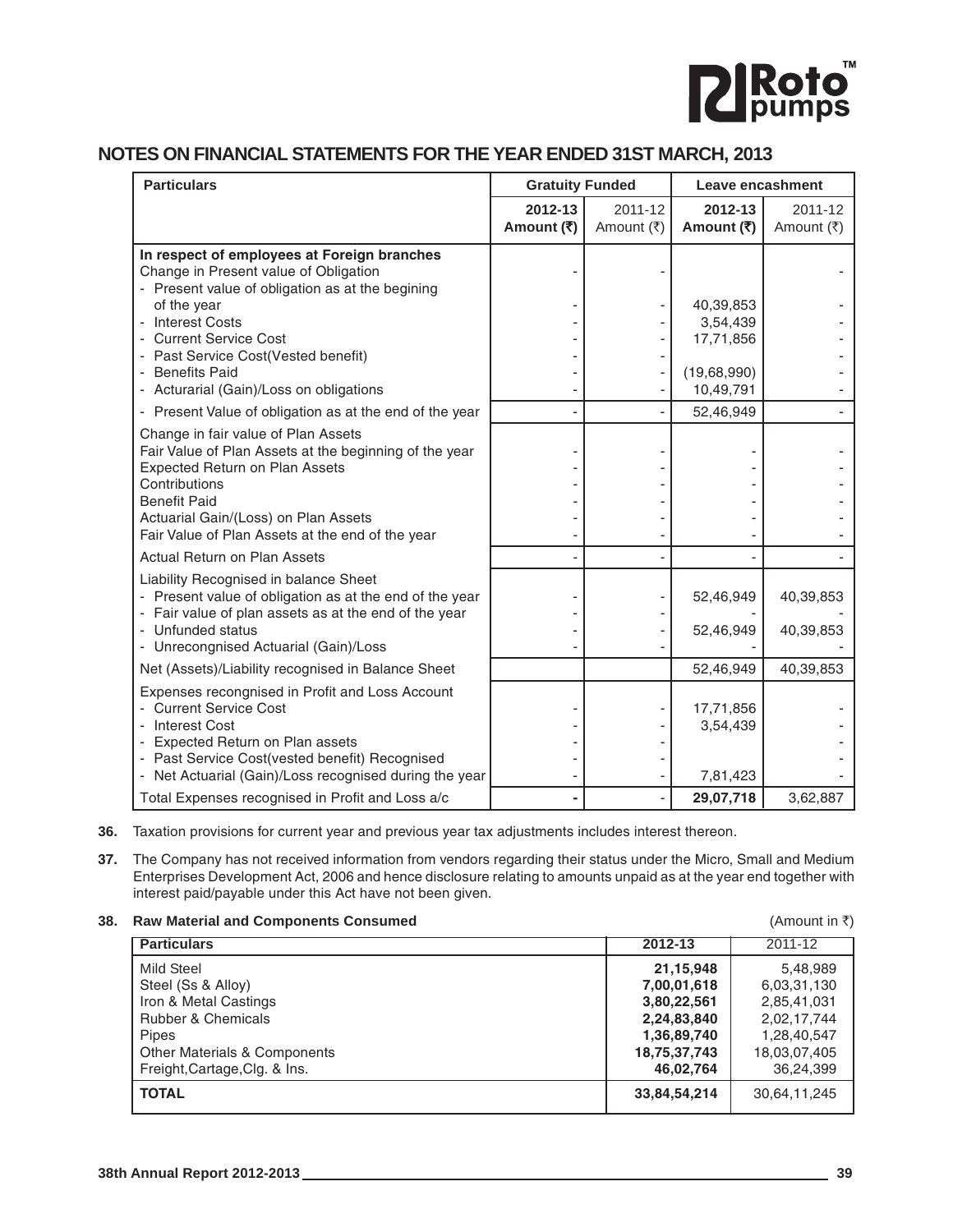## **NOTES ON FINANCIAL STATEMENTS FOR THE YEAR ENDED 31ST MARCH, 2013**

## **39. Consumable Material** and **Amount in ₹)** and *Amount in ₹***) and** *Amount in ₹***) and** *Amount in ₹*

| <b>Particulars</b> | 2012-13     | 2011-12   |
|--------------------|-------------|-----------|
| Stores Consumbales | 1,33,63,877 | 62,15,206 |
| <b>TOTAL</b>       | 1,33,63,877 | 62,15,206 |

## **40. Particulars of Revenue from Operations** (Amount in ₹)

| <b>Particulars</b>                                                             | 2012-13                            |                                                | 2011-12                      |                                           |
|--------------------------------------------------------------------------------|------------------------------------|------------------------------------------------|------------------------------|-------------------------------------------|
|                                                                                | Amount (₹)                         |                                                |                              | Amount (र)                                |
| <b>Domestic</b><br>Sales of Products<br>- Pumps<br>- Spares                    | 19,96,47,539<br>12,78,89,093       | 32,75,36,632                                   | 18,51,03,557<br>11,30,70,859 | 29,81,74,416                              |
| Sales of Services<br><b>Other Operating Revenue</b>                            |                                    | 13,51,223<br>43,92,021                         |                              | 12,19,466<br>26,40,369                    |
| <b>Export</b><br>Sales of products<br>- Pumps<br>- Spares<br>Sales of Services | 24, 20, 75, 408<br>31, 13, 86, 327 | 33, 32, 79, 876<br>55, 34, 61, 735<br>4,07,484 | 22,90,91,063<br>23,04,98,890 | 30,20,34,251<br>45,95,89,953<br>11,67,897 |
|                                                                                |                                    | 55,38,69,219                                   |                              | 46,07,57,850                              |
| <b>TOTAL</b>                                                                   |                                    | 88,71,49,095                                   |                              | 76,27,92,101                              |

## **41. Earnings in Foreign Currency**

| <b>Particulars</b>     | 2012-13           |                  | 2011-12           |                  |
|------------------------|-------------------|------------------|-------------------|------------------|
|                        | <b>Bill Value</b> | <b>FOB Value</b> | <b>Bill Value</b> | <b>FOB Value</b> |
|                        | (3)               | (₹)              | (₹)               | (₹)              |
| <b>Export of Goods</b> |                   |                  |                   |                  |
| <b>Pumps</b>           | 24, 20, 75, 408   | 23,99,43,854     | 22,90,91,063      | 22,84,62,680     |
| <b>Spares</b>          | 31, 13, 86, 327   | 30,68,33,299     | 23,04,98,890      | 22,87,28,780     |
| <b>Others</b>          |                   |                  |                   |                  |
| Service Charges        | 4,07,484          | 4,07,484         | 11,67,897         | 11,67,897        |
| Interest Income        | 3,043             | 3,043            | 25,724            | 25,724           |
| <b>TOTAL</b>           | 55,38,72,262      | 54,71,87,679     | 46,07,83,574      | 45,83,85,081     |

**Note :** Export of goods includes sales at Foreign Branches ₹ 36,75,14,645/- (Prev. Year ₹ 27,54,42,238/-) Service Charges includes charges at Foreign Branches ₹ 4,07,484/- (Prev. Year ₹ 11,67,897/-) Interest Income includes interest at Foreign Branches ₹ 3,043/- (Prev. Year ₹ 25,724/-)

### **42. Expenditure in Foreign Currency** (Amount in ₹)

| <b>Experience in Foreign Carlency</b> |              | $\left(\bigcap_{i=1}^{n} \left[1\right]\right)$ |
|---------------------------------------|--------------|-------------------------------------------------|
| <b>Particulars</b>                    | 2012-13      | 2011-12                                         |
| <b>Travelling Expenses</b>            | 77,16,239    | 53,13,263                                       |
| Expenses at Foreign Branch            | 10,99,79,891 | 8,58,57,391                                     |
| <b>Other Expenses</b>                 | 21.15.919    | 24,93,744                                       |
| <b>TOTAL</b>                          | 11,98,12,049 | 9,36,64,398                                     |

**Note :** Expenses of Foreign Branch includes Capital goods (net of sales) installed and used at Foreign Branch ₹ 17,71,128/- (Prev. Year ₹ 4,13,795/-)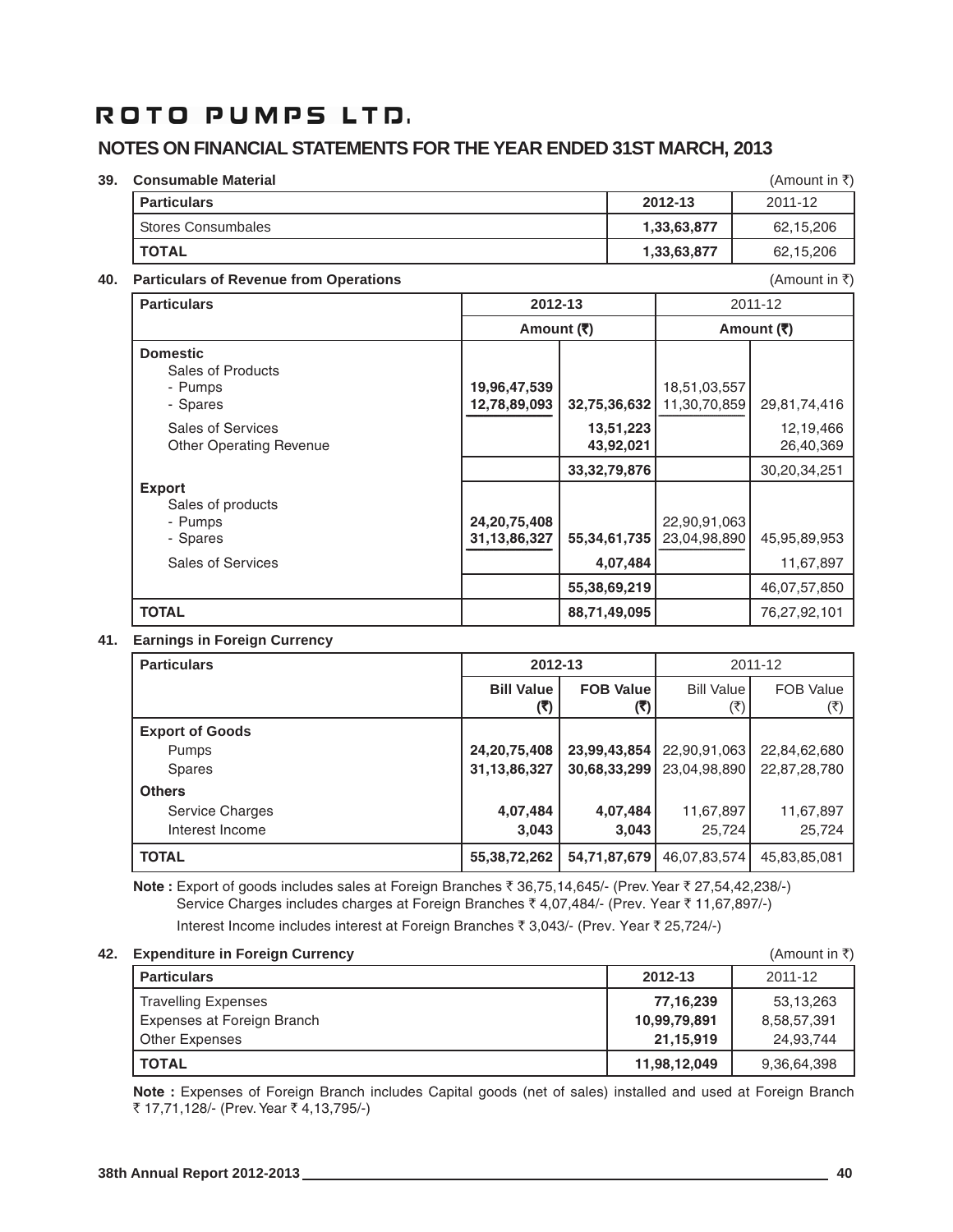

## **NOTES ON FINANCIAL STATEMENTS FOR THE YEAR ENDED 31ST MARCH, 2013**

**43.** Remittance in foreign currency towards Dividend for 2011-12 to Ms. Debra Pauly, U.K. of ₹ 1,91,000/- on 76400 Equity Shares (Previous Year ` 1,91,000/-)

### **44. Value of Imports (Calculated on CIF basis)** (Amount in ₹)

| <b>Particulars</b>         | 2012-13                  | 2011-12                  |
|----------------------------|--------------------------|--------------------------|
| Materials<br>Capital Goods | 1,18,90,095<br>23,92,860 | 2,32,96,037<br>39,89,283 |
| <b>TOTAL</b>               | 1,42,82,955              | 2,72,85,320              |

### **45. Consumption of Indigenous/Imported Materials**

|                                                                                                                                             | 2012-13                     |                 | 2011-12                            |                  |  |
|---------------------------------------------------------------------------------------------------------------------------------------------|-----------------------------|-----------------|------------------------------------|------------------|--|
|                                                                                                                                             | Amount (र)                  | $\frac{0}{0}$   | Amount (₹)                         | $\frac{0}{0}$    |  |
| a) Raw Materials and components<br>Indigenous<br>Imported                                                                                   | 27,92,40,921<br>7,25,77,169 | $20.63\%$       | 79.37% 24,51,86,393<br>6,12,24,852 | 80.02%<br>19.98% |  |
| <b>TOTAL</b>                                                                                                                                | 35, 18, 18, 090             |                 | 100% 30,64,11,245                  | 100%             |  |
| <b>Note:</b> Imported Raw Material and Components includes ₹6,73,06,981/-(Previous Year ₹5,46,63,044/-) consumption<br>at foreign branches. |                             |                 |                                    |                  |  |
| b) Consumable Stores<br>Indigenous<br>Imported                                                                                              | 1,25,76,865<br>7,87,012     | 94.11%<br>5.89% | 53,70,645<br>8,44,561              | 86.41%<br>13.59% |  |
| <b>TOTAL</b>                                                                                                                                | 1,33,63,877                 | 100%            | 62,15,206                          | 100%             |  |
| Note: Imported Consumables includes ₹7,87,012/- (Previous Year ₹8,44,561/-) consumption at foreign branches.                                |                             |                 |                                    |                  |  |

**46.** Previous Year's figures have been re-grouped/re-arranged wherever necessary to render them comparable with the current year's figures.

**47.** Figures have been rounded off to the nearest rupee.

As per our Report of even date.

For A.Kay.Mehra & Co., The Co., For and on behalf of the Board Chartered Accountants (Registration No. 050004C)

Membership No. 009963

Place : Noida Date : 30th May, 2013

**(A. KAY. MEHRA) (HARISH CHANDRA GUPTA) (ARVIND VEER GUPTA)** Partner **Chairman & Managing Director** Director **Director** Director

(DGM-Finance & Accounts) Company Secretary

**(D.K. SURI) (ASHWANI K VERMA)**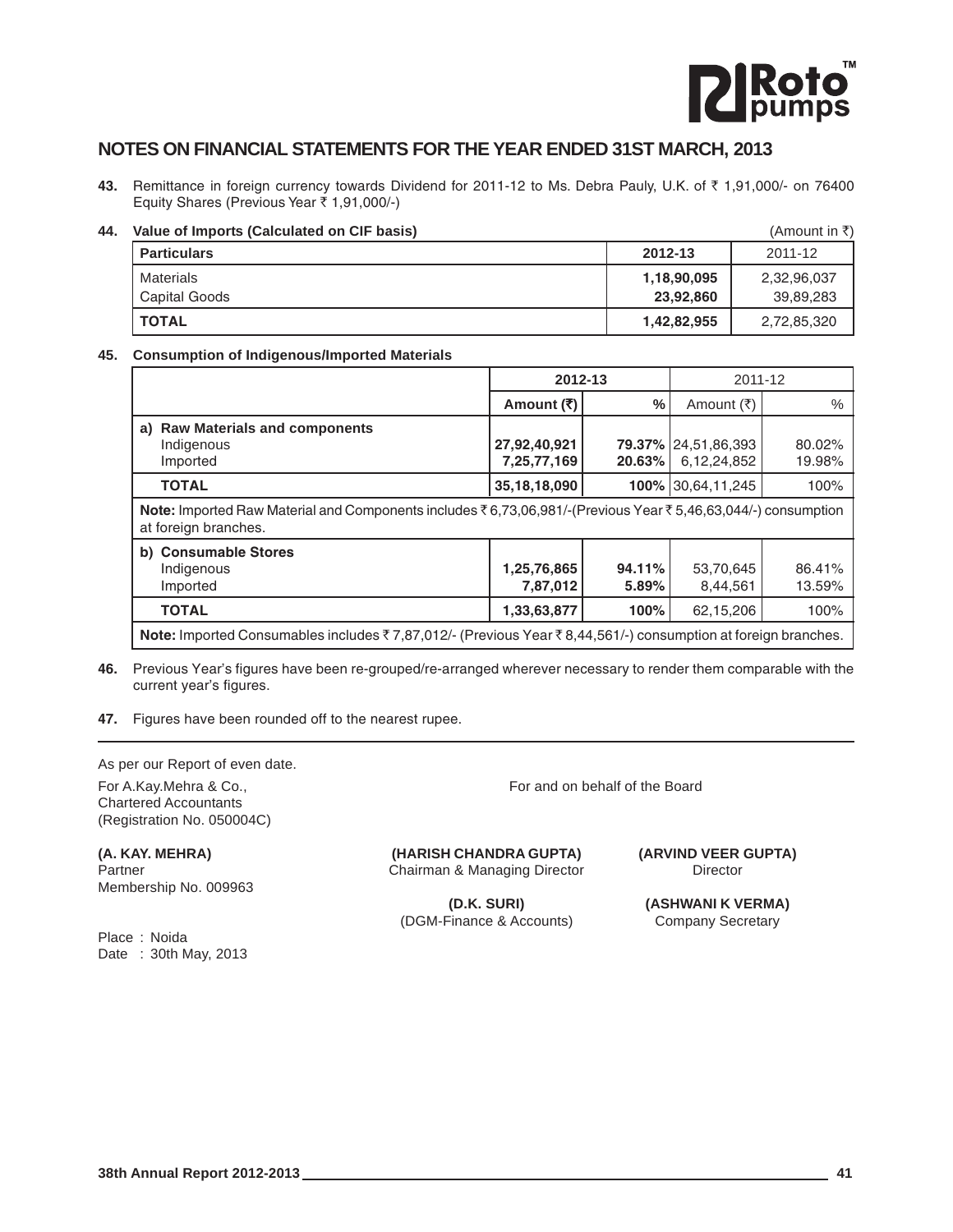## **Statement pursuant to the provisions of 212 of the Companies Act, 1956 relating to Subsidiary Company**

| 1. |    | Name of the Subsidiary Company                                                                                           | : Roto Pumpen GmbH                     |
|----|----|--------------------------------------------------------------------------------------------------------------------------|----------------------------------------|
| 2. |    | Financial year ended of the subsidiary company                                                                           | : 31st March, 2013                     |
| 3. |    | Shares of the subsidiary held by Roto Pumps<br>on the above date                                                         |                                        |
|    | a. | Number of shares and face value                                                                                          | : 12500 equity shares of Euro 1/- each |
|    | b. | Extent of holding                                                                                                        | $: 100\%$                              |
| 4. |    | Net aggregate amount of profit / (loss) of the<br>subsidiary company not dealt within the holding<br>company's accounts. |                                        |
|    | a. | For the current financial year                                                                                           | $(0.88$ Lacs)                          |
|    | b. | For the previous financial years                                                                                         | : $(3.16$ Lacs)                        |
| 5. |    | Net aggregate amount of profit / (loss) of the<br>subsidiary company dealt within the holding<br>company's accounts.     |                                        |
|    | a. | For the current financial year                                                                                           | : Nil                                  |
|    | b. | For the previous financial years                                                                                         | : Not applicable                       |
|    |    |                                                                                                                          |                                        |

For and on behalf of the Board

**(HARISH CHANDRA GUPTA) (ARVIND VEER GUPTA)** Chairman & Managing Director **Director** Director

Place : Noida **(D.K. Suri) (D.K. Suri)** (ASHWANI K VERMA) (Date : 30th May, 2013 (ASHWANI K VERMA) (DGM-Finance & Accounts) Company Secretary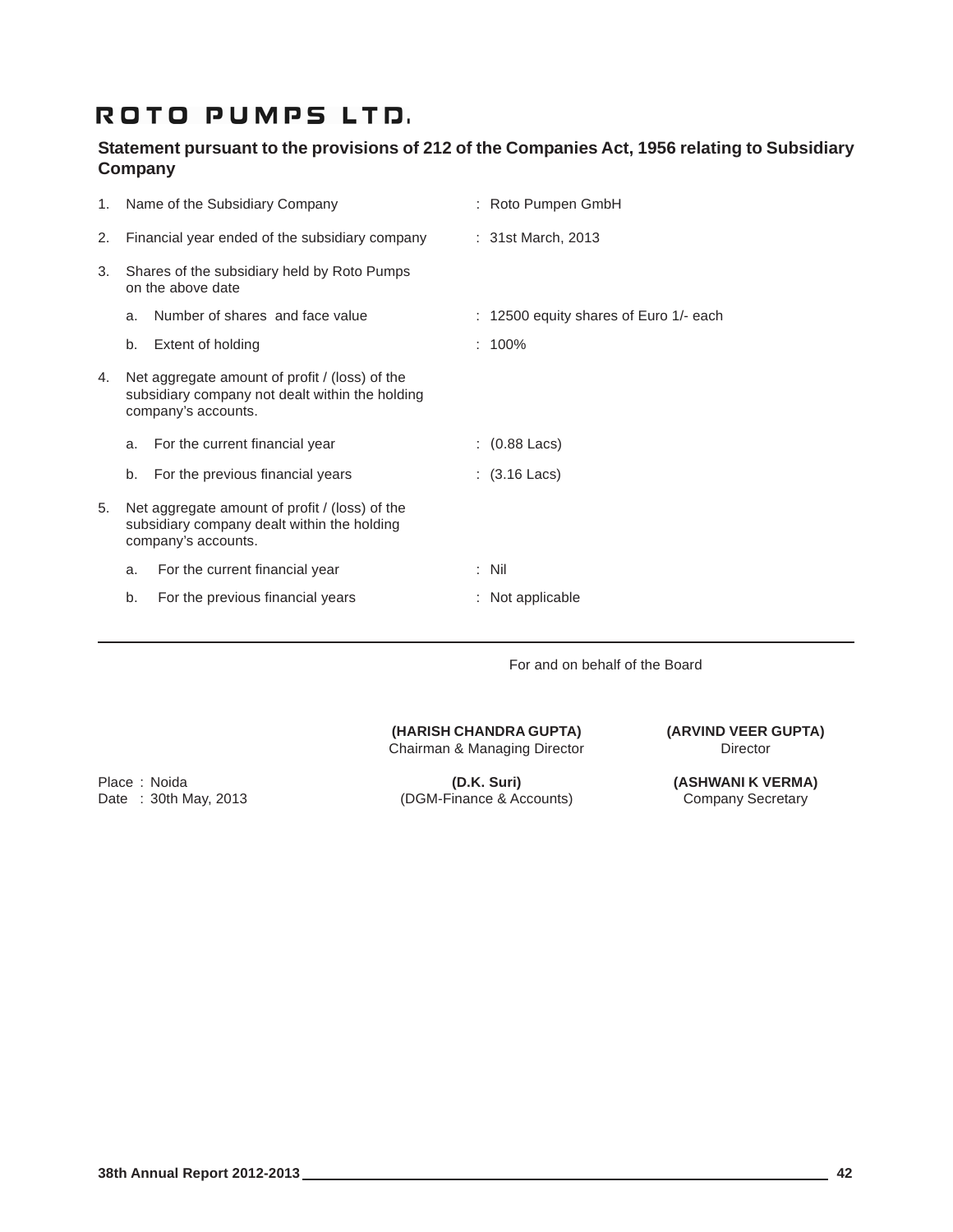

## **AUDITOR'S REPORT ON CONSOLIDATED FINANCIAL STATEMENTS**

#### TO THE BOARD OF DIRECTORS, **ROTO PUMPS LIMITED**

We have audited the attached Consolidated Balance Sheet of ROTO PUMPS LIMITED (the Company) and its subsidiary, Roto Pumpen GmbH (collectively referred to as "the Group") as at 31st March, 2013, the Consolidated Statement of Profit and Loss and the Consolidated Cash Flow Statement for the year ended on that date annexed thereto. These financial statements are the responsibility of the Company's management and have been prepared by the Management on the basis of separate financial statements and other financial information regarding the Group. Our responsibility is to express an opinion on these financial statements based on our audit.

We conducted our audit in accordance with the auditing standards generally accepted in India. Those Standards require that we plan and perform the audit to obtain reasonable assurance about whether the financial statements are free of material misstatement. An audit includes examining, on a test basis, evidence supporting the amounts and disclosures in the financial statements. An audit also includes assessing the accounting principles used and significant estimates made by Management, as well as evaluating the overall financial statement presentation. We believe that our audit provides a reasonable basis for our opinion.

- 1. We have relied on the financial statements of the subsidiary company. These financial statements as approved by the Board of Directors of the subsidiary company have been furnished to us by the Management and our report in so far as it relates to the amounts included in respect of the subsidiary company is based solely on such approved financial statements.
- 2. We report that the consolidated financial statements have been prepared by the Company's management in accordance with the requirements of Accounting Standard (AS) 21, Consolidated Financial Statements, as notified by the Companies (Accounting Standards) Rules, 2006.
- 3. Based on our audit as aforesaid and on the other financial information of the companies and to the best of our information and according to the explanations given to us, we are of the opinion that the attached consolidated financial statements give a true and fair view in conformity with the accounting principles generally accepted in India:
	- (i) in the case of the Consolidated Balance Sheet, of the State of Affairs of the Group as at 31st March, 2013;
	- (ii) in the case of the Consolidated Statement of Profit and Loss, of the Profit of the Group for the year ended on that date; and
	- (iii) in the case of the Consolidated Cash Flow Statement, of the Cash Flows of the Group for the year ended on that date.

For **A. KAY. MEHRA & CO.** Chartered Accountants (Registration No. 050004C)

Place : NOIDA **(A. KAY. MEHRA)** Dated : 30.05.2013 PARTNER Membership No. 9963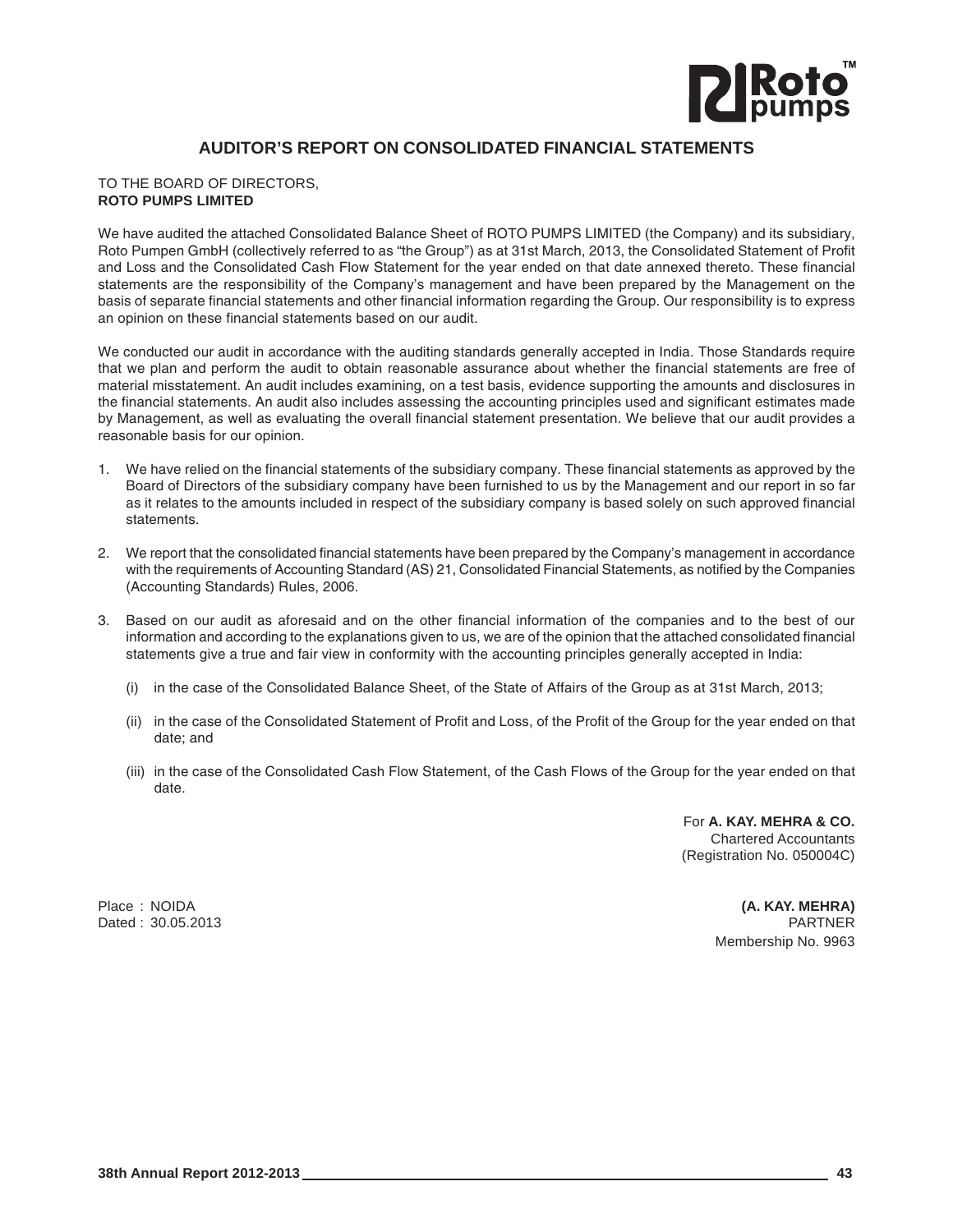## **CONSOLIDATED BALANCE SHEET AS AT 31ST MARCH, 2013**

|                                                                                                                                                   |                    |                                          |                                |                           | (Amount in ₹)             |
|---------------------------------------------------------------------------------------------------------------------------------------------------|--------------------|------------------------------------------|--------------------------------|---------------------------|---------------------------|
| <b>PARTICULARS</b>                                                                                                                                | <b>Note</b><br>No. |                                          | As At<br>31st March, 2013      |                           | As At<br>31st March, 2012 |
| <b>EQUITY AND LIABILITIES</b>                                                                                                                     |                    |                                          |                                |                           |                           |
| <b>Shareholders' Funds</b>                                                                                                                        |                    |                                          |                                |                           |                           |
| Share Capital                                                                                                                                     | 1                  | 3,09,07,610                              |                                | 3,09,07,610               |                           |
| Reserves & Surplus                                                                                                                                | 2                  | 34,92,05,418                             | 38,01,13,028                   |                           | 27,78,19,851 30,87,27,461 |
| <b>Non-current Liabilities</b>                                                                                                                    |                    |                                          |                                |                           |                           |
| Long Term Borrowings                                                                                                                              | 3                  |                                          | 4,88,47,584                    | 1,67,52,559               |                           |
| Deferred Tax Liabilities (Net)                                                                                                                    |                    |                                          | 18,61,457                      | 26,60,119                 |                           |
| Long Term Provisions                                                                                                                              | 4                  |                                          | 44,19,984                      | 50,59,385                 |                           |
| <b>Current Liabilities</b>                                                                                                                        |                    |                                          |                                |                           |                           |
| <b>Short Term Borrowings</b>                                                                                                                      | 5                  | 14,71,98,288                             |                                | 13,43,30,839              |                           |
| <b>Trade Payables</b>                                                                                                                             |                    | 8,51,43,882                              |                                | 7,77,25,941               |                           |
| <b>Other Current Liabilities</b>                                                                                                                  | 6                  | 5,13,38,997                              |                                | 9,17,22,816               |                           |
| <b>Short Term Provisions</b>                                                                                                                      | 7                  | 5,74,57,521                              | 34, 11, 38, 688                |                           | 4,62,41,718 35,00,21,314  |
| <b>TOTAL</b>                                                                                                                                      |                    |                                          | 77,63,80,741                   |                           | 68, 32, 20, 838           |
| <b>ASSETS</b><br><b>Non-current Assets</b><br><b>Fixed Assets</b><br>i) Tangible Assets<br>ii) Intangible Assets<br>iii) Capital Work in Progress | 8<br>8<br>8        | 24,22,38,552<br>45,28,322<br>1,34,77,611 | 26,02,44,485                   | 22,32,24,040<br>34,56,061 | 16,38,274 22,83,18,375    |
|                                                                                                                                                   |                    |                                          |                                |                           |                           |
| <b>Current Assets</b>                                                                                                                             |                    |                                          |                                |                           |                           |
| Inventories                                                                                                                                       | 9                  | 18,27,82,209                             |                                | 15,82,70,451              |                           |
| <b>Trade Receivables</b>                                                                                                                          | 10                 | 21,51,86,367                             |                                | 21,60,81,672              |                           |
| Cash and Cash Equivalents                                                                                                                         | 11                 | 3,58,72,947                              |                                | 2,56,12,024               |                           |
| Short Term Loans and Advances                                                                                                                     | 12                 | 8,22,84,647                              |                                | 5,47,95,316               |                           |
| <b>Other Current Assets</b>                                                                                                                       | 13                 | 10,086                                   | 51,61,36,256                   |                           | 1,43,000 45,49,02,463     |
| <b>TOTAL</b>                                                                                                                                      |                    |                                          | 77,63,80,741                   |                           | 68, 32, 20, 838           |
| <b>Significant Accounting Policies and Notes</b><br>on Financial Statements                                                                       | 1 to 46            |                                          |                                |                           |                           |
| As per our Report of even date.                                                                                                                   |                    |                                          |                                |                           |                           |
| For A.Kay.Mehra & Co.,<br><b>Chartered Accountants</b><br>(Registration No. 050004C)                                                              |                    |                                          | For and on behalf of the Board |                           |                           |

Membership No. 009963

**(A. KAY. MEHRA) (HARISH CHANDRA GUPTA) (ARVIND VEER GUPTA)** Chairman & Managing Director

(DGM-Finance & Accounts)

**(D.K. SURI) (ASHWANI K VERMA)**<br>
Finance & Accounts) Company Secretary

Place : Noida Date : 30th May, 2013

**38th Annual Report 2012-2013 44**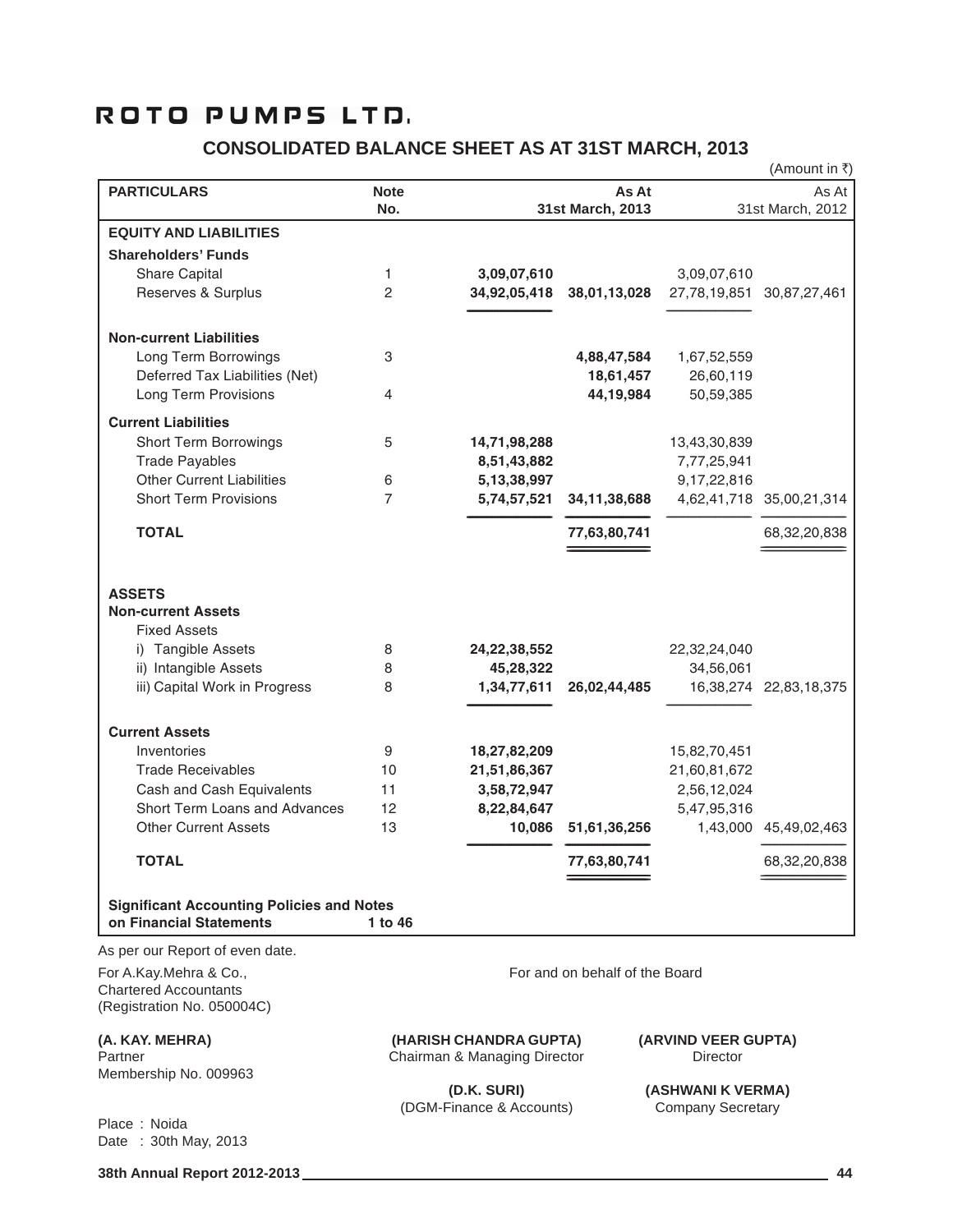

## **CONSOLIDATED STATEMENT OF PROFIT AND LOSS ACCOUNT FOR THE YEAR ENDED 31ST MARCH, 2013**

|                                                                                      |                                                        |                                       | (Amount in ₹)                  |
|--------------------------------------------------------------------------------------|--------------------------------------------------------|---------------------------------------|--------------------------------|
| <b>PARTICULARS</b>                                                                   | <b>Note</b><br>No.                                     | <b>Year Ended</b><br>31st March, 2013 | Year Ended<br>31st March, 2012 |
| <b>INCOME</b>                                                                        |                                                        |                                       |                                |
| Revenue from Operations                                                              | 14                                                     | 88,71,49,095                          | 76,27,92,101                   |
| Other Income                                                                         | 15                                                     | 47, 42, 483                           | 74,05,351                      |
| <b>TOTAL REVENUE</b>                                                                 |                                                        | 89, 18, 91, 578                       | 77,01,97,452                   |
| <b>EXPENSES</b>                                                                      |                                                        |                                       |                                |
| Cost of Materials consumed                                                           | 16                                                     | 35, 18, 18, 091                       | 31,26,26,451                   |
| Change in Inventories of Finished goods and<br>Work in Progress                      | 17                                                     | (1,68,13,070)                         | (11, 72, 897)                  |
| <b>Employee Benefits Expense</b>                                                     | 18                                                     | 20,22,57,028                          | 16,38,60,033                   |
| <b>Finance Costs</b>                                                                 | 19                                                     | 1,87,44,767                           | 1,93,31,242                    |
| Depreciation & Amortisation Expense                                                  | 20                                                     | 2,53,87,357                           | 1,95,94,531                    |
| <b>Other Expenses</b>                                                                | 21                                                     | 19,03,00,460                          | 14,87,49,294                   |
| <b>TOTAL EXPENSES</b>                                                                |                                                        | 77, 16, 94, 633                       | 66,29,88,654                   |
| <b>Profit Before Tax</b>                                                             |                                                        | 12,01,96,945                          | 10,72,08,798                   |
| Tax expenses                                                                         |                                                        |                                       |                                |
| Current tax                                                                          |                                                        | 4,04,80,137                           | 3, 11, 24, 984                 |
| Deferred Tax                                                                         |                                                        | (7,98,662)                            | 37,01,922                      |
| Short/(Excess) Provisions- earlier years                                             |                                                        | 27,406                                | (49, 343)                      |
| <b>Profit After Tax</b>                                                              |                                                        | 8,04,88,064                           | 7,24,31,235                    |
| Earning Per Share (₹)                                                                |                                                        | 26.04                                 | 23.43                          |
| (Basic & Diluted)                                                                    |                                                        |                                       |                                |
| <b>Significant Accounting Policies and Notes</b><br>on Financial Statements          | 1 to 46                                                |                                       |                                |
| As per our Report of even date.                                                      |                                                        |                                       |                                |
| For A.Kay.Mehra & Co.,<br><b>Chartered Accountants</b><br>(Registration No. 050004C) |                                                        | For and on behalf of the Board        |                                |
| (A. KAY. MEHRA)<br>Partner<br>Membership No. 009963                                  | (HARISH CHANDRA GUPTA)<br>Chairman & Managing Director | (ARVIND VEER GUPTA)<br>Director       |                                |

**(D.K. SURI) (ASHWANI K VERMA)**<br>
Finance & Accounts) Company Secretary (DGM-Finance & Accounts)

Place : Noida Date : 30th May, 2013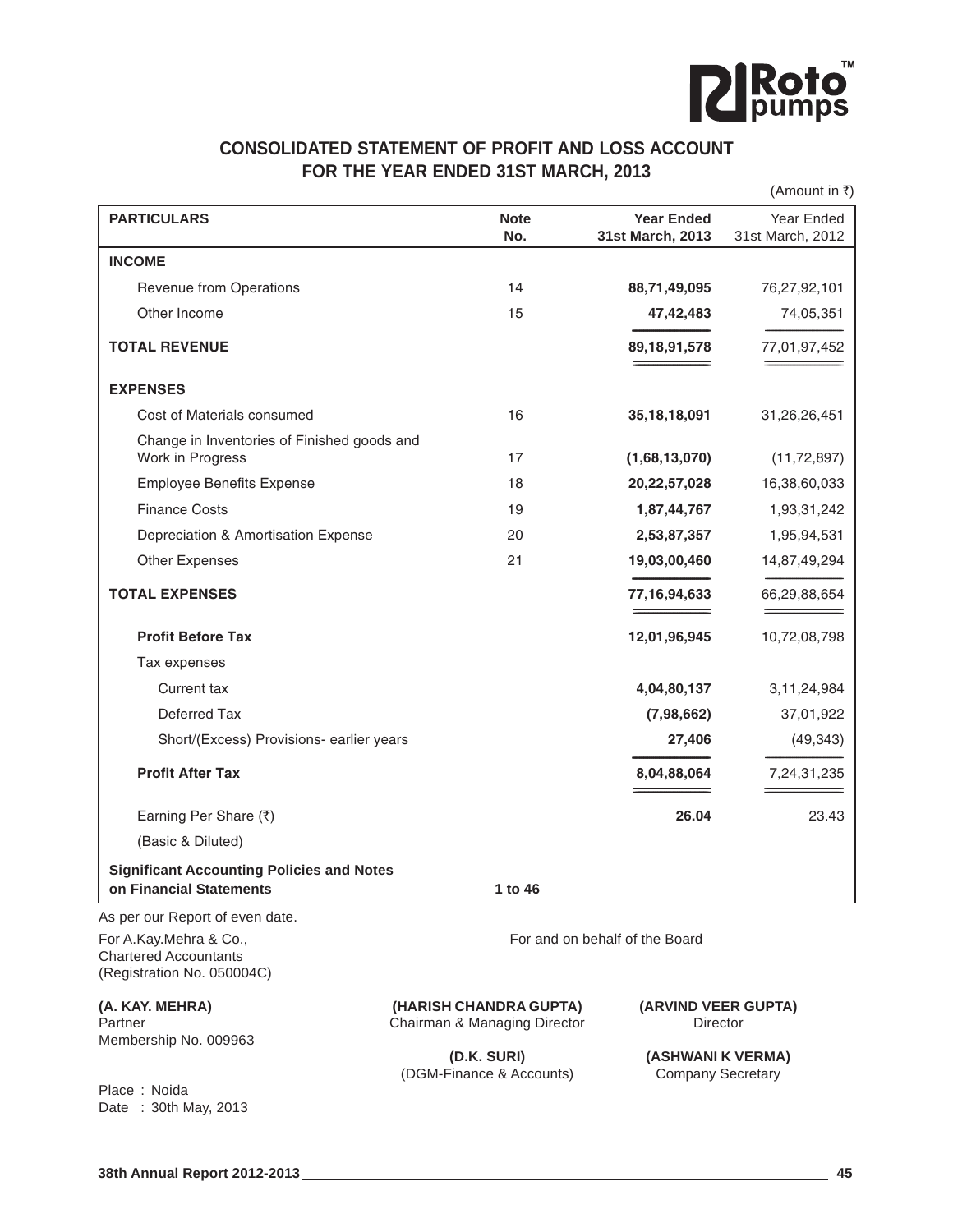## **CONSOLIDATED CASH FLOW STATEMENT FOR THE YEAR ENDED 31ST MARCH, 2013**

|                                                                 |                   | (Amount in ₹)    |
|-----------------------------------------------------------------|-------------------|------------------|
| <b>PARTICULARS</b>                                              | <b>Year Ended</b> | Year Ended       |
|                                                                 | 31st March, 2013  | 31st March, 2012 |
| (A) CASH FLOW FROM OPERATING ACTIVITIES:                        |                   |                  |
| Net Profit/(Loss) before tax and extra ordinary items           | 12,01,96,945      | 10,72,08,798     |
| <b>Adjusted for:</b>                                            |                   |                  |
| 1. Depreciation                                                 | 2,53,87,357       | 1,95,94,531      |
| <b>Interest Paid</b><br>2.                                      | 1,87,44,767       | 1,93,31,242      |
| 3.<br>Interest received                                         | (7, 40, 409)      | (7,07,483)       |
| 4. Loss/(Profit) on sale of fixed assets                        | (5, 10, 766)      | (7, 33, 188)     |
| <b>Operating Profit / (Loss) before Working Capital Changes</b> | 16,30,77,894      | 14,46,93,900     |
| 1. Adjusted for:                                                |                   |                  |
| a. Trade and Other Receivables                                  | (14, 85, 269)     | (8,81,51,176)    |
| b. Inventories                                                  | (2,45,11,758)     | (47, 87, 250)    |
| c. Trade and Other Payables                                     | 31,05,743         | 2,85,09,001      |
| 2. Cash Generated from Operations                               | 14,01,86,610      | 8,02,64,475      |
| 3. Direct Taxes Paid & Previous year adjustments                | (4, 17, 23, 588)  | (3,06,33,817)    |
| 4. Direct Taxes Refund Received                                 |                   |                  |
| 5. Cash Flow before Extra Ordinary Items                        | 9,84,63,022       | 4,96,30,658      |
| 6. Extra Ordinary Items                                         |                   |                  |
| <b>Net Cash from Operating Activities</b>                       | 9,84,63,022       | 4,96,30,658      |
| (B) CASH FLOW FROM INVESTING ACTIVITIES:                        |                   |                  |
| 1. Purchase of Fixed Assets                                     | (10, 93, 93, 704) | (3,50,73,397)    |
| 2. Proceeds on sale of Fixed Assets                             | 32, 13, 887       | 19,12,372        |
| 3. Interest Received                                            | 7,40,409          | 7,07,483         |
| Net Cash used in Investing Activities                           | (10, 54, 39, 408) | (3,24,53,542)    |
| (C) CASH FLOW FROM FINANCING ACTIVITIES:                        |                   |                  |
| 1. Proceeds from Long Term borrowings                           | 4,88,11,342       | 1,21,91,094      |
| Repayment of Long Term borrowings<br>2.                         | (1,67,16,315)     | (2, 15, 45, 135) |
| Short Term Borrowings(Net)<br>3.                                | 1,28,67,449       | 2,08,58,645      |
| <b>Interest Paid</b><br>4.                                      | (1,87,44,767)     | (1,93,31,242)    |
| Dividend & Dividend tax Paid<br>5.                              | (89, 80, 400)     | (90, 10, 245)    |
| <b>Net Cash used in Financing Activities</b>                    | 1,72,37,309       | (1,68,36,883)    |
| Net increase in Cash and Cash Equivalents (A+B+C)               | 1,02,60,923       | 3,40,233         |
| Cash and Cash Equivalents as at the begining of the year        | 2,56,12,024       | 2,52,71,790      |
| Cash and Cash Equivalents as at the end of the year             | 3,58,72,947       | 2,56,12,024      |

As per our Report of even date.

For A.Kay.Mehra & Co., **For and on behalf of the Board** For and on behalf of the Board Chartered Accountants (Registration No. 050004C)

Membership No. 009963

Date : 30th May, 2013

Place : Noida

**(A. KAY. MEHRA) (HARISH CHANDRA GUPTA) (ARVIND VEER GUPTA)** Partner **Chairman & Managing Director** Director **Director** Director

(DGM-Finance & Accounts) Company Secretary

**(D.K. SURI) (ASHWANI K VERMA)**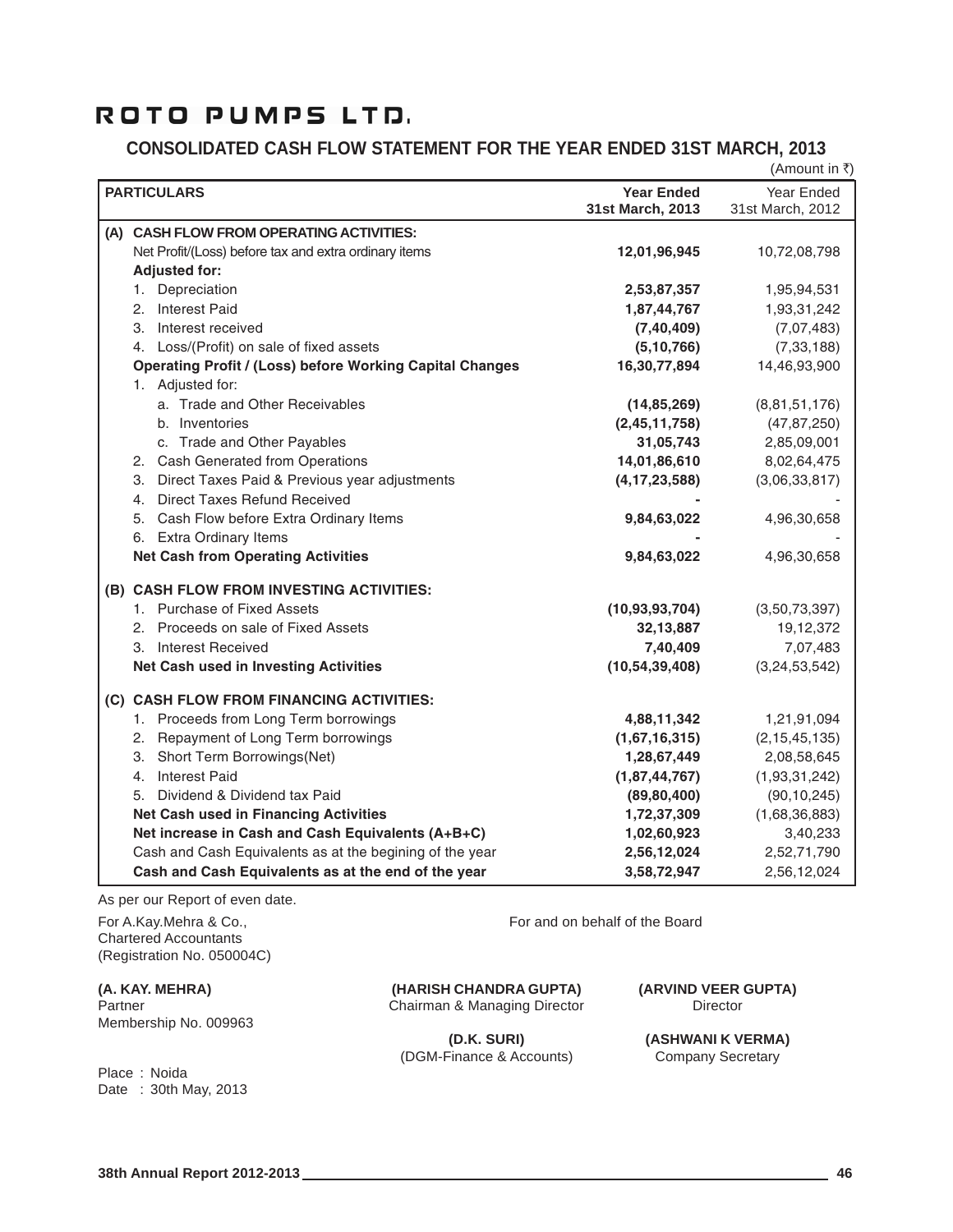

## **SIGNIFICANT ACCOUNTING POLICIES**

#### **1. System of Consolidation**

- a) The consolidated financial statements are prepared in accordance with the Accounting Standard 21 "Consolidated Financial Statements"
- b) The Consolidated Financial Statements comprise the Financial Statements of the Company and its wholly owned subsidiary company Roto Pumpen GmbH in Germany.

#### **2. System of Accounting**

Unless otherwise stated hereunder the financial accounts of the Company have been drawn up on historical cost convention and on accrual basis.

#### **3. Use of Estimates**

The preparation of financial statement requires management to make certain estimates and assumptions that affect the amounts reported in the financial statements and notes thereto. Differences between actual results and estimates are recognised in the period in which they are materialise.

### **4. Sales**

Sales are net of taxes and sales returns but inclusive of excise duty and exchange rates fluctuations.

#### **5. Fixed Assets**

Fixed Assets are capitalised at cost of acquisition and subsequent improvements thereto including taxes, duties etc other than Cenvat credit wherever applicable. Freight & other incidental expenses related to acquisition and installation are added to cost. In case of write-up due to revaluation are shown at such higher amount.

#### **6. Depreciation**

Depreciation on all assets has been charged by written down value method in accordance with the rates and manner specified in Schedule XIV to the Companies Act, 1956.

In respect of revalued assets, the incremental depreciation attributable to the Revaluation is transferred to Revaluation Reserve.

## **7. Inventories**

Inventories have been valued as follows -

| <b>Raw Materials</b>            | : At cost $*$                                      |
|---------------------------------|----------------------------------------------------|
| <b>Finished Goods</b>           | : At lower of the cost and net realisable value ** |
| Work in Progress                | : At cost $*$                                      |
| Stores. Tools & Other Materials | : At cost $*$                                      |
|                                 |                                                    |

\* The cost has been arrived at by using 'FIFO' method.

\*\* The cost of finished goods has been determined by considering standard conversion cost.

#### **8. Impairment of Assets**

The Company determines whether there is any indication of impairment of the carrying amount of the company's assets. The recoverable amount of such assets are estimated, if any indication exists , and impairment losses recognised wherever the carrying amount of the assets exceeds its recoverable amount.

### **9. Employees' Benefits**

- Company's contribution to Provident Fund and Family Pension Fund are charged to profit & loss account.
- Provision for Gratuity and Leave Encashment benefits, in respect of employees governed by Indian rules and regualtions is made on the basis of actuarial valuation as at the end of the year in confirmity with the Acccoutning standard-15 (Revised) issued by the Institute of Chartered Accountants of India and the provision for leave encashment ( including long term leave ) in respect of employees at foreign branches is made as per law prevalent in foreign country.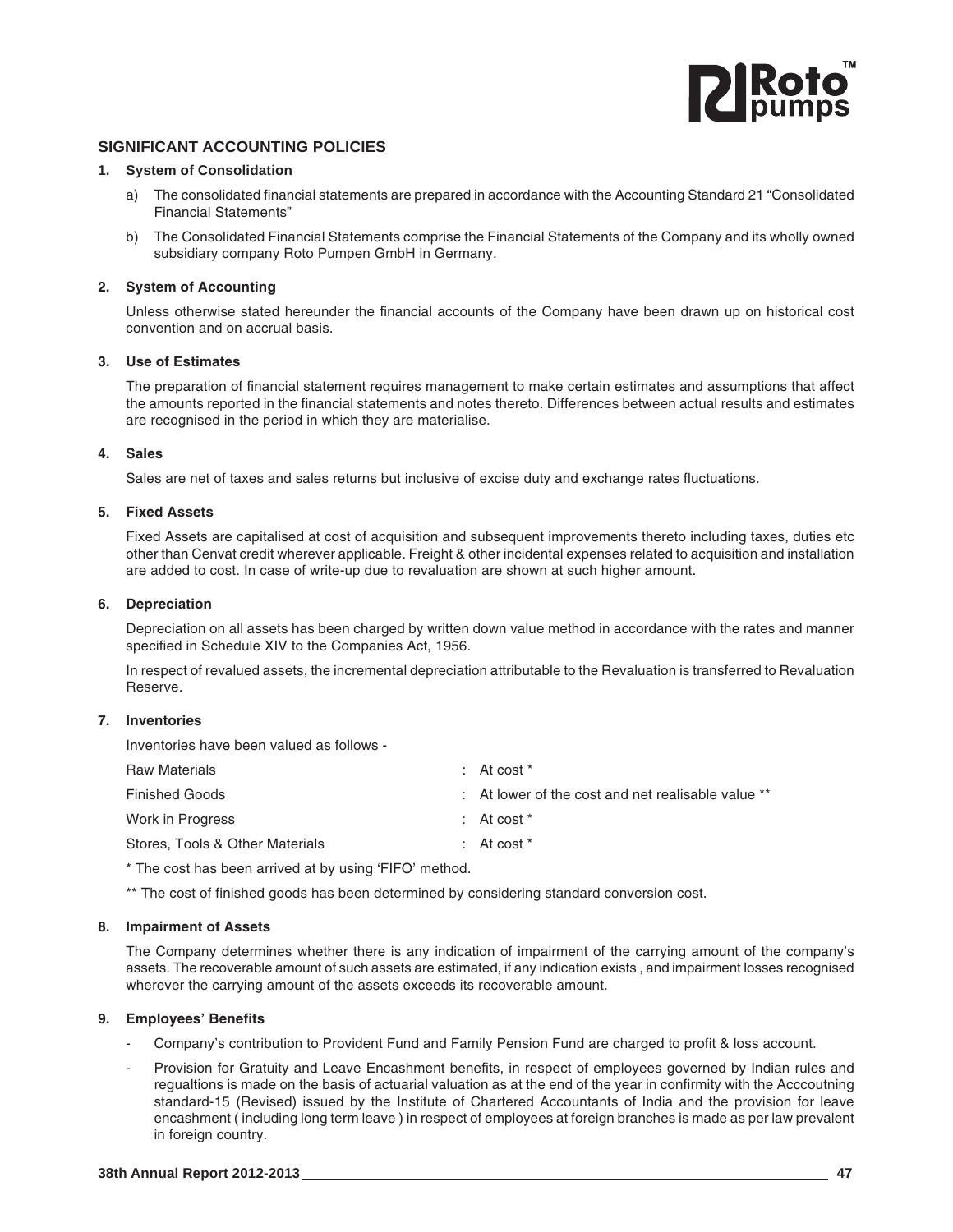Contribution to Employee Group Gratuity Trust for the current year are charged to Profit & Loss account and for the past years are adjusted in the Provision for Gratuity a/c.

## **10. Foreign Currency Transactions**

Transactions in foreign currency are accounted for at the exchange rates prevailing at the date of transaction. Gains and losses resulting from the settlement of such transactions and from the translation of monetary assets and liabilities denominated in foreign currency are recognised in the profit and loss account. Exchange differences arising on account of monetary liabilities related to fixed assets are adjusted in the cost of assets. Bank Guarantee in foreign currency are translated at the exchange rate prevailing at the year end.

### **11. Foreign Branch Operation's Translations**

The activities of the Foreign Branches are an integral part of the operations of the company and hence the foreign branch financial statements are translated in accordance with accounting standard applicable to Integral Foreign Operation as given under:

Income & Expenditure items by applying to the foreign currency amount, the exchange rate at the date of transaction. The rate used is an average rate for calendar month and used for all transaction occurring during that calendar month.

Fixed Assets are recorded at the exchange rate prevailing on the date of transaction.

Depreciation on the fixed assets in Indian rupees, which are reported using the exchange rate at the date of transaction.

Inventories related to stocks transfer from reporting enterprise are shown at the cost of reporting enterprises plus expenses incurred to bring the material at the shelf of foreign branch's warehouse and local bought out inventories are translated at the exchange rate prevailing at year end.

Other current assets and liabilities are converted at the exchange rates prevailing at the year end.

The exchange difference on translation of Foreign Branch financial statements are recognised in profit & loss account.

#### **12. Research & Development**

Revenue expenditure pertaining to research and development is charged to revenue in the year in which it is incurred. Capital Expenditure is treated as forming part of Fixed Assets.

### **13. Government Grants**

- i) Revenue grants are accounted for in Profit & Loss Account.
- ii) Capital grants other than relating to specific fixed assets are credited to Capital Reserve.

### **14. Miscellaneous Expenditure**

Public Issue Expense, Deferred Revenue Expenses & other expenses on intangible assets are recognised & amortised as per the Accounting Standard no. 26 on Intangible Assets issued by the Institute of Chartered Accountants of India.

### **15. Borrowing Cost**

Interest and other costs in connection with borrowing of funds to the extent related / attributed to the acquisition / construction of qualifying fixed assets are capitalised upto the date when such assets are ready for its intended use and other borrowing cost are charged to Profit and Loss Account.

### **16. Provision for Deferred and Current tax**

Provision for current tax is made after taking into consideration benefits admissible under the provisions of the Income Tax Act,1961. Deferred Tax resulting from "timing difference" between book and taxable profit is accounted for using the tax rates and laws that have been enacted or substantively enacted as on the balance sheet date. The deferred tax asset is recognised and carried forward only to the extent that there is a reasonable certainty that the assets will be realised in future.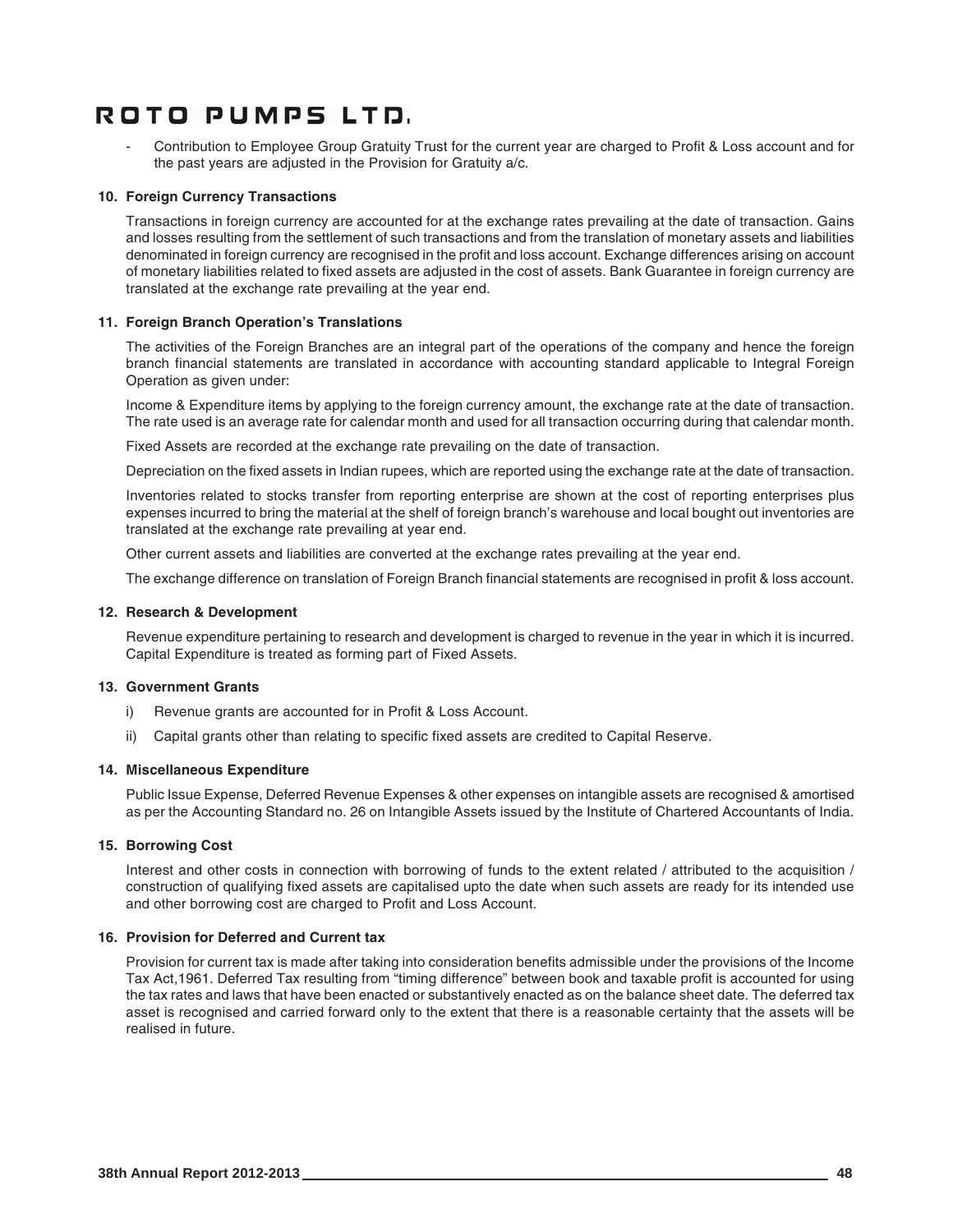

## **NOTES ON CONSOLIDATED FINANCIAL STATEMENTS FOR THE YEAR ENDED 31ST MARCH, 2013**

|                                                                                                                                                                                                                                                                                                                                                                                                                                                                                                                                                                        | (Amount in ₹)    |
|------------------------------------------------------------------------------------------------------------------------------------------------------------------------------------------------------------------------------------------------------------------------------------------------------------------------------------------------------------------------------------------------------------------------------------------------------------------------------------------------------------------------------------------------------------------------|------------------|
| As At                                                                                                                                                                                                                                                                                                                                                                                                                                                                                                                                                                  | As At            |
| 31st March, 2013                                                                                                                                                                                                                                                                                                                                                                                                                                                                                                                                                       | 31st March, 2012 |
|                                                                                                                                                                                                                                                                                                                                                                                                                                                                                                                                                                        |                  |
| 10,00,00,000                                                                                                                                                                                                                                                                                                                                                                                                                                                                                                                                                           | 10,00,00,000     |
|                                                                                                                                                                                                                                                                                                                                                                                                                                                                                                                                                                        |                  |
|                                                                                                                                                                                                                                                                                                                                                                                                                                                                                                                                                                        |                  |
| 3,10,00,610                                                                                                                                                                                                                                                                                                                                                                                                                                                                                                                                                            | 3,10,00,610      |
|                                                                                                                                                                                                                                                                                                                                                                                                                                                                                                                                                                        |                  |
|                                                                                                                                                                                                                                                                                                                                                                                                                                                                                                                                                                        |                  |
| 3,09,07,610                                                                                                                                                                                                                                                                                                                                                                                                                                                                                                                                                            | 3,09,07,610      |
|                                                                                                                                                                                                                                                                                                                                                                                                                                                                                                                                                                        |                  |
| <b>SHARE CAPITAL</b><br><b>PARTICULARS</b><br><b>AUTHORISED SHARE CAPITAL</b><br>1,00,00,000 Equity Shares of par value ₹ 10/- each<br>(Previous year 1,00,00,000 Equity shares of par value of ₹10/- each)<br><b>ISSUED &amp; SUBSCRIBED SHARE CAPITAL</b><br>31,00,061 Equity Shares of par value ₹ 10/- each<br>(Previous year 31,00,061 Equity Shares of $\bar{\tau}$ par value of 10/- each)<br><b>PAID UP SHARE CAPITAL</b><br>30,90,761 Equity Shares of par value of ₹10/- each<br>(Previous year 30,90,761 Equity Shares of par value $\bar{\tau}$ 10/- each) |                  |

## **1.1 DETAILS OF SHAREHOLDER HOLDING MORE THAN 5% SHARES**

| <b>Name of Shareholder</b> | <b>As At 31st March, 2013</b>                        |        | As At 31st March, 2012                               |        |
|----------------------------|------------------------------------------------------|--------|------------------------------------------------------|--------|
|                            | Number of<br><b>Shares held</b><br>in the<br>Company | % Held | Number of<br><b>Shares held</b><br>in the<br>Company | % Held |
| Anurag Gupta               | 2,17,067                                             | 7.02   | 2,17,067                                             | 7.02   |
| Nand Kishore Gupta HUF     | 2,97,732                                             | 9.63   | 2,97,732                                             | 9.63   |
| <b>Arvind Gupta</b>        | 2,42,067                                             | 7.83   | 2,42,067                                             | 7.83   |
| Asha Gupta                 | 4,99,933                                             | 16.18  | 4,99,933                                             | 16.18  |
| Harish Chandra Gupta       | 3,94,739                                             | 12.77  | 3,94,739                                             | 12.77  |
| Harish Chandra Gupta HUF   | 2,14,220                                             | 6.93   | 2,14,220                                             | 6.93   |
| Neera Gupta                | 1,69,715                                             | 5.49   | 1,69,715                                             | 5.49   |

1.2 Application Money on 9,300 Equity Shares @ ₹ 10/- per Share alongwith premium @ ₹ 45/- per share aggregating to ` 5,11,500/- allotted on 11.11.1994 has not yet been realised as the same was paid by an applicant through a forged stock invest which has been dishonoured by the bankers.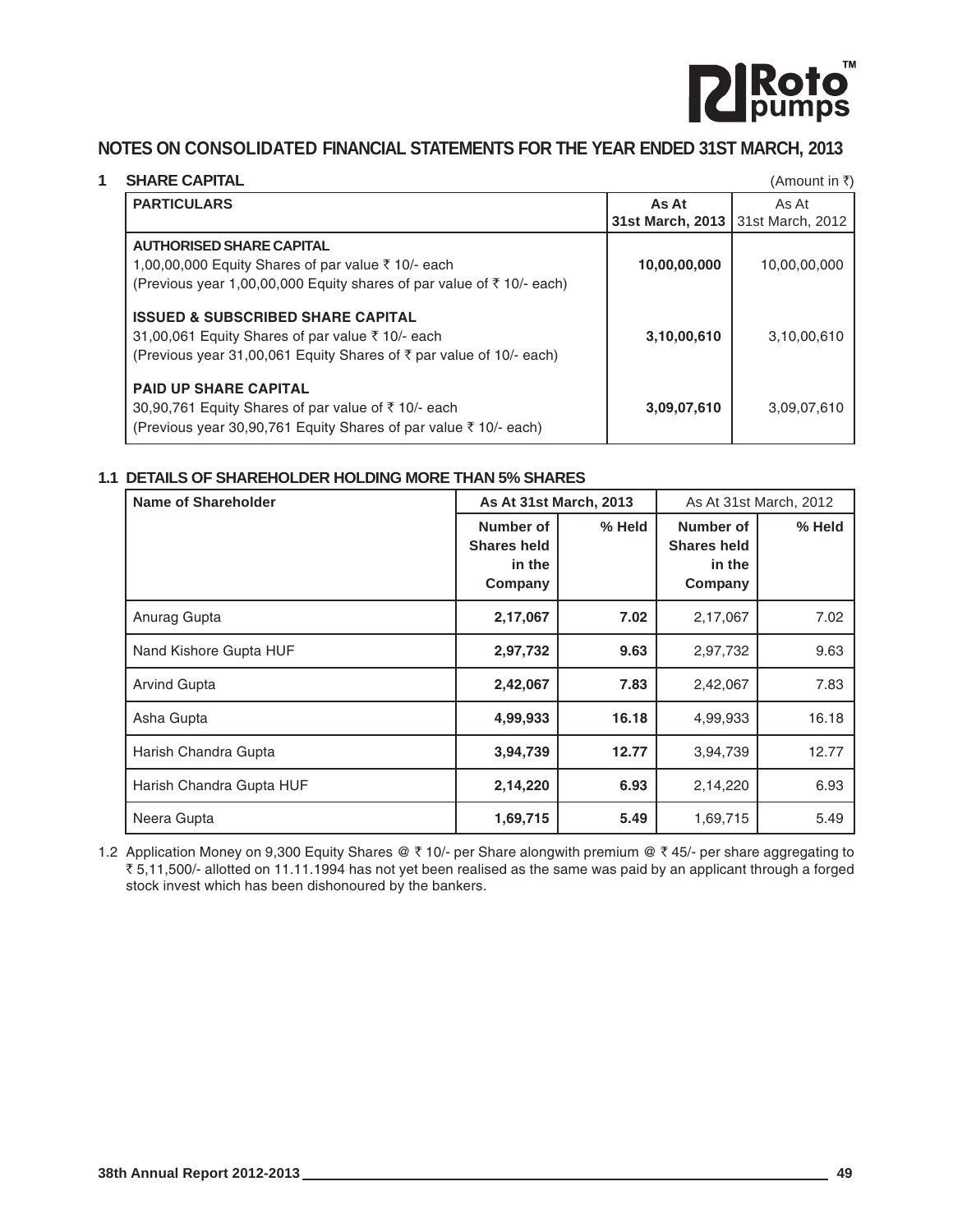## **NOTES ON CONSOLIDATED FINANCIAL STATEMENTS FOR THE YEAR ENDED 31ST MARCH, 2013**

## **2. RESERVES & SURPLUS** (Amount in ₹)

| <b>Particulars</b>                                                                                                                      |                                             | As At 31st March, 2013 | As At 31st March, 2012                      |              |
|-----------------------------------------------------------------------------------------------------------------------------------------|---------------------------------------------|------------------------|---------------------------------------------|--------------|
| <b>CAPITAL RESERVE:</b><br>As per last Balance Sheet                                                                                    |                                             | 14, 13, 245            |                                             | 14, 13, 245  |
| <b>REVALUATION RESERVE:</b><br>As per last Balance Sheet<br>Less: Written back during the year                                          | 11,65,019                                   |                        | 12,99,877                                   |              |
| Depreciation<br>Sale of Fixed Assets                                                                                                    | 1,06,740<br>15,357                          | 10,42,922              | 1,22,374<br>12,484                          | 11,65,019    |
| <b>GENERAL RESERVE:</b><br>As per last Balance Sheet<br>Add: Transferred during the year                                                | 2,99,89,316<br>82,00,000                    | 3,81,89,316            | 2,24,79,316<br>75,10,000                    | 2,99,89,316  |
| <b>SHARE PREMIUM ACCOUNT:</b><br>As per last Balance Sheet                                                                              |                                             | 4,72,06,555            |                                             | 4,72,06,555  |
| <b>PROFIT AND LOSS ACCOUNT</b><br>As per last Balance Sheet<br>Add: Profit for the year                                                 | 19,80,45,716<br>8,04,88,064<br>27,85,33,780 |                        | 14,21,04,881<br>7,24,31,235<br>21,45,36,116 |              |
| Less: Appropriations<br><b>Transferred to General Reserve</b><br>Proposed Dividend<br>(Dividend per share ₹ 2.50, Previous year ₹ 2.50) | 82,00,000<br>77,26,903                      |                        | 75,10,000<br>77,26,903                      |              |
| Tax on Dividend                                                                                                                         | 12,53,497                                   | 26, 13, 53, 380        | 12,53,497                                   | 19,80,45,716 |
| <b>TOTAL</b>                                                                                                                            |                                             | 34,92,05,418           |                                             | 27,78,19,851 |

## **3 LONG-TERM BORROWINGS** (Amount in  $\bar{x}$ )

**PARTICULARS** As At As At As At As At As At As At As At As At As At As At As At As At As At As At As At As At As At As At As At As At As At As At As At As At As At As At As At As At As At As At As At As At As At As At As A **31st March, 2013** 31st March, 2012 **SECURED** Term Loan from Banks **37,83,879** 34,48,094<br>
Term Loan from Others **37,88,485** 33,36.465 Term Loan from Others **199,11,705** 33,36,465<br>Deferred Payment Liabilities **199,11,705** 33,36,465 Deferred Payment Liabilities **-** 99,68,000 **Buyer's Credit from Bank TOTAL**  $\frac{4,88,47,584}{\frac{4,88,47,584}{\frac{1,67,52,559}{\frac{1,67,52,559}{\frac{1,67,52,559}{\frac{1,67,52,559}{\frac{1,67,52,559}{\frac{1,67,52,559}{\frac{1,67,52,559}{\frac{1,67,52,559}{\frac{1,67,52,559}{\frac{1,67,52,559}{\frac{1,67,52,559}{\frac{1,67,52,559}{\frac$ 

**3.1** Term Loan from Banks and Buyer's credit from Bank consist of Plant and Machinery loans secured against hypothecation of respective Plant and Machinery and guaranteed by the Chairman and Managing Director, Dy. Mananging Director and collaterly secured by:

a) Equitable Mortgage of Factory Land and Building, Plant and Machinery located at Roto House, 14 NEPZ, Noida.

b) Equitable Mortgage of Factory Land and Building located at B-14, Phase-II, Extension, Noida.

c) Negative Lien (Pledge of shares of Housing Society) on Company's Flat no 54, 5th Floor, Ajai Deep, Nariman Street, Mumbai.

**3.2** Term Loan from Others is secured by hypothecation of respective Vechiles. Deferred Payment liabilities consists of facility form Greater Noida Authority in respect of Industial land which is secured buy same land.

## **3.3 Terms of Repayment:**

- a) Term Loan from bank is repayable in 20 equal quarterly instalments of  $\bar{z}$  7,50,000/-each
- b) Term Loans from others consists of vehicle loans repayable in 36 monthly equal installments.
- c) Deferred Payment liabilities consists of facility from Greater Noida Authority in respect of Industial land financing of  $\bar{\tau}$  4,98,40,000/- repayable in 10 half yearly installments of  $\bar{\tau}$  49,84,000/- alongwith interest theron at 11%.
- d) The company has availed Buyer' Credit from Bank of India of USD 650000 which is due for payment in June,14 and the same shall be paid through Rupee term loan from Bank of India of equivalent Rupee amount in June,14. The same has not been hedged by any derivative instrument as the company has substantial export contribution to its total turnover.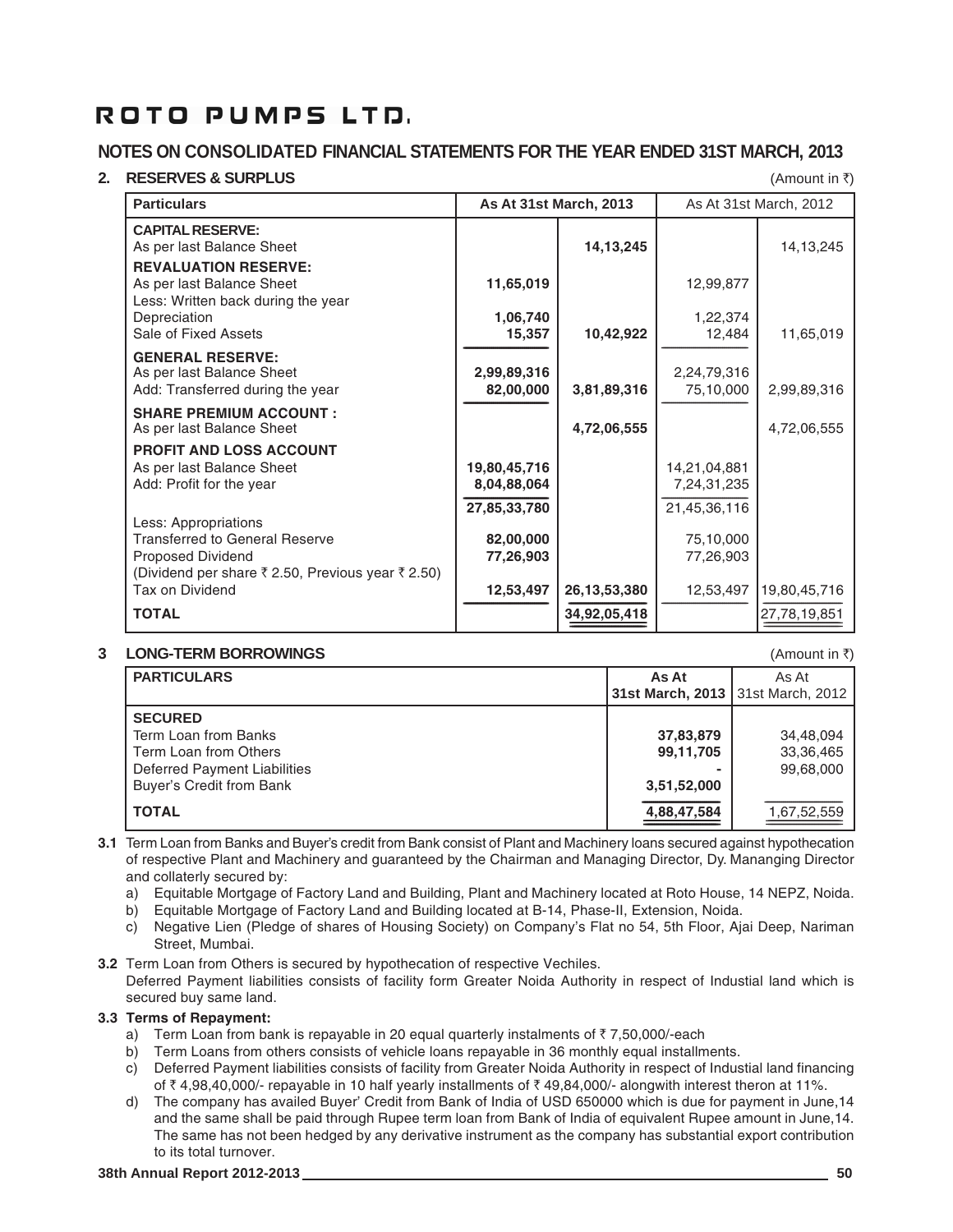

## **NOTES ON CONSOLIDATED FINANCIAL STATEMENTS FOR THE YEAR ENDED 31ST MARCH, 2013**

## **4. LONG TERM PROVISIONS** (Amount in  $\bar{x}$ )

| -----------------------                                                            |           |                                              |
|------------------------------------------------------------------------------------|-----------|----------------------------------------------|
| <b>PARTICULARS</b>                                                                 | As At     | As At<br>31st March, 2013   31st March, 2012 |
| Provision for Employee Benefits<br>- Superannuation, Gratuity and Un-availed Leave | 44,19,984 | 50,59,385                                    |
| <b>TOTAL</b>                                                                       | 44,19,984 | 50,59,385                                    |

## **5. SHORT-TERM BORROWINGS** (Amount in  $\bar{x}$ )

| UI UI I LI LI LI LI UU I I I VITTUU U                                |                                              | $(7.1110 \, \text{GHz} \, \text{Hz})$ |
|----------------------------------------------------------------------|----------------------------------------------|---------------------------------------|
| <b>PARTICULARS</b>                                                   | As At<br>31st March, 2013   31st March, 2012 | As At                                 |
| <b>SECURED</b>                                                       |                                              |                                       |
| <b>LOANS REPAYABLE ON DEMAND</b><br>Working Capital Loans from Banks | 14,71,98,288                                 | 13,43,30,839                          |
| <b>TOTAL</b>                                                         | 14,71,98,288                                 | 13,43,30,839                          |

**5.1** The working Capital loans are secured against hypothecation of stocks and book debts and guaranteed by the Chairman and Managing Director, Dy. Mananging Director and collaterly secured by:

- a) Equitable Mortgage of Factory Land and Building, Plant and Machinery located at Roto House, 14 NEPZ, Noida.
- b) Equitable Mortgage of Factory Land and Building located at B-14, Phase-II, Extension, Noida.
- c) Negative Lien (Pledge of shares of Housing Society) on Company's Flat no 54, 5th Floor, Ajai Deep, Nariman Street, Mumbai.

## **6. OTHER CURRRENT LIABILITIES** (Amount in  $\bar{x}$ )

| <b>PARTICULARS</b>                          | As At<br>31st March, 2013 | As At<br>31st March, 2012 |
|---------------------------------------------|---------------------------|---------------------------|
| Current Liabilities of Long Term Borrowings | 1,44,99,742               | 1,84,87203                |
| Interest accrued but not due on borrowings  | 4,75,007                  | 5,48,240                  |
| Interest accrued and due on borrowings      |                           | 1,01,139                  |
| Un-paid/ Unclaimed Dividend                 | 9,83,105                  | 8,88,330                  |
| Sales Tax Payable                           | 4,25,915                  | 19,53,493                 |
| <b>Excise Duty Payable</b>                  | 11,26,270                 | 10,17,563                 |
| <b>Other Payables</b>                       | 3,38,28,958               | 6,87,26,848               |
| <b>TOTAL</b>                                | 5, 13, 38, 997            | 9,17,22,816               |

**6.1** Other payable includes  $\bar{z}$  10,51,229/- for Capital liability (Previous year  $\bar{z}$  3,58,92,367/-) and  $\bar{z}$  78,72,662/- on account of advance from customers (Previous year  $\bar{x}$  1,01,62,769/-and balance on account of other expenses payable.

| As At                               |
|-------------------------------------|
| 31st March, 2013   31st March, 2012 |
|                                     |
| 79,55,583<br>60,85,696              |
| 89,80,400<br>89,80,400              |
| 3,11,24,984<br>4,04,56,472          |
| 65,066<br>50,638                    |
| 4,62,41,718<br>5,74,57,521          |
|                                     |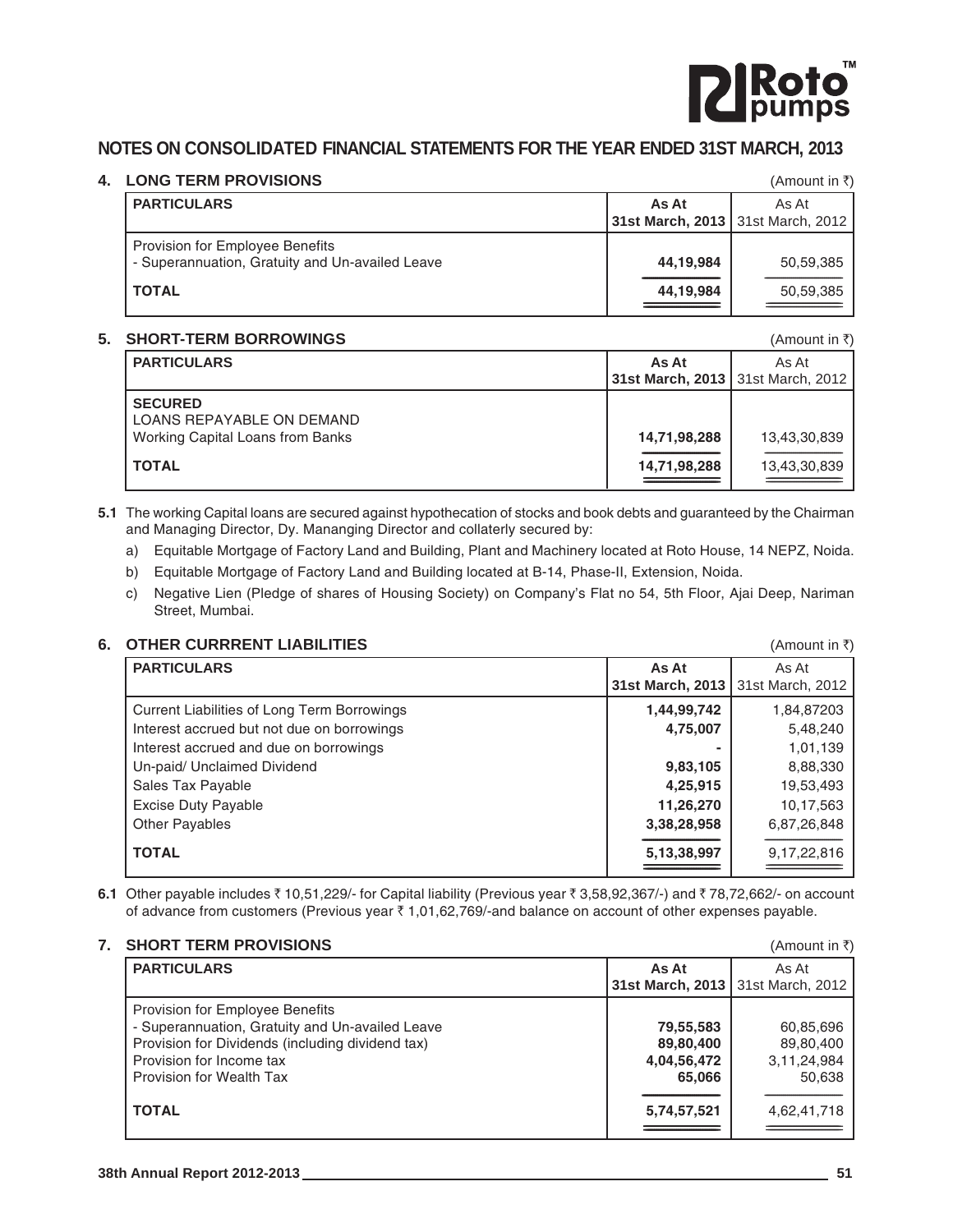| As At<br>31.03.2013<br>9,25,35,016<br>2,17,06,913<br>26,02,44,485<br>2,05,80,796<br>9,79,522<br>9,27,28,832<br>45,44,242<br>48,45,360<br>24,22,38,552<br>37,67,393<br>7,60,929<br>45,28,322<br>1,34,77,611<br>43,17,871<br>Upto<br>31.03.2013<br>33,75,840<br>13,35,92,175<br>3,09,405<br>47,10,258<br>13,83,02,433<br>16,94,914<br>1,26,82,492<br>44,00,853<br>3,07,80,350<br>6,71,50,811<br>61,70,004<br>1,17,37,764<br>Total<br>during<br>the year<br>58,91,532<br>Adjustments<br>1,23,57,057<br>Deduction<br>60,26,957<br>1,23,57,057<br>4,38,567<br>during the<br>21,13,265<br>1,28,46,085<br>2,36,86,445<br>16,84,705<br>8,90,074<br>7,34,930<br>48,68,460<br>18,07,652<br>Provided<br>1,22,947<br>2,54,94,097<br>year<br>51,554<br>21,82,077<br>Upto<br>31.03.2012<br>2,86,67,085<br>26,40,910<br>12,22,62,786<br>27,16,148<br>29,02,606<br>12,51,65,392<br>52,79,930<br>1,86,458<br>16,43,360<br>6,03,31,683<br>1,37,05,564<br>99,94,254<br>38,50,69,306<br>9,25,35,016<br>5,13,61,146<br>1,04,87,875<br>3,43,89,405<br>37,58,30,726<br>81,68,246<br>As At<br>31.03.2013<br>26,74,436<br>79,20,082<br>92,38,580<br>15,98,79,643<br>1,65,83,123<br>10,70,334<br>Total<br>1,50,75,534<br><b>Deductions</b><br>during the<br>67,67,247<br>78,67,130<br>year<br>1,50,75,534<br>4,41,157<br>28,79,913<br>ustments<br>during<br>the year<br>2,20,39,198<br>28,79,913<br>35,47,560<br>1,30,20,009<br>4,82,99,350<br>Additions/<br>21,78,897<br>30,58,543<br>4,54,19,437<br>15,75,231<br>As At<br>01.04.2012 Adju<br>9,25,35,016<br>14,46,07,692<br>2,92,36,526<br>4,78,13,586<br>26,74,436<br>83,08,978<br>1,39,65,738<br>34,54,86,823<br>52,88,333<br>35,18,45,490<br>10,70,334<br>63,58,667<br>63,44,851<br>Technical Design & Drawings<br>Capital Work-In-Progress<br>INTANGIBLE ASSETS<br><b>TANGIBLE ASSETS</b><br>Furniture & Fixtures<br>Office Equipments<br>Plant & Machinery<br>Factory Buildings<br>Leasehold Land<br><b>GRAND TOTAL</b><br>Other Buildings<br>Own Assets<br><b>Particulars</b><br>Computers<br>Software<br>Vehicles<br>TOTAL<br><b>TOTAL</b> | FIXED ASSETS<br>ထံ |              | GROSS BLOCK |           |                 |              |             | DEPRECIATION / AMORTISATION |              | <b>NET BLOCK</b> | (Amount in $\bar{z}$ ) |
|---------------------------------------------------------------------------------------------------------------------------------------------------------------------------------------------------------------------------------------------------------------------------------------------------------------------------------------------------------------------------------------------------------------------------------------------------------------------------------------------------------------------------------------------------------------------------------------------------------------------------------------------------------------------------------------------------------------------------------------------------------------------------------------------------------------------------------------------------------------------------------------------------------------------------------------------------------------------------------------------------------------------------------------------------------------------------------------------------------------------------------------------------------------------------------------------------------------------------------------------------------------------------------------------------------------------------------------------------------------------------------------------------------------------------------------------------------------------------------------------------------------------------------------------------------------------------------------------------------------------------------------------------------------------------------------------------------------------------------------------------------------------------------------------------------------------------------------------------------------------------------------------------------------------------------------------------------------------------------------------------------------------------------------------------------------------------|--------------------|--------------|-------------|-----------|-----------------|--------------|-------------|-----------------------------|--------------|------------------|------------------------|
|                                                                                                                                                                                                                                                                                                                                                                                                                                                                                                                                                                                                                                                                                                                                                                                                                                                                                                                                                                                                                                                                                                                                                                                                                                                                                                                                                                                                                                                                                                                                                                                                                                                                                                                                                                                                                                                                                                                                                                                                                                                                           |                    |              |             |           |                 |              |             |                             |              |                  | As At<br>31.03.2012    |
|                                                                                                                                                                                                                                                                                                                                                                                                                                                                                                                                                                                                                                                                                                                                                                                                                                                                                                                                                                                                                                                                                                                                                                                                                                                                                                                                                                                                                                                                                                                                                                                                                                                                                                                                                                                                                                                                                                                                                                                                                                                                           |                    |              |             |           |                 |              |             |                             |              |                  |                        |
|                                                                                                                                                                                                                                                                                                                                                                                                                                                                                                                                                                                                                                                                                                                                                                                                                                                                                                                                                                                                                                                                                                                                                                                                                                                                                                                                                                                                                                                                                                                                                                                                                                                                                                                                                                                                                                                                                                                                                                                                                                                                           |                    |              |             |           |                 |              |             |                             |              |                  |                        |
|                                                                                                                                                                                                                                                                                                                                                                                                                                                                                                                                                                                                                                                                                                                                                                                                                                                                                                                                                                                                                                                                                                                                                                                                                                                                                                                                                                                                                                                                                                                                                                                                                                                                                                                                                                                                                                                                                                                                                                                                                                                                           |                    |              |             |           |                 |              |             |                             |              |                  | 9,25,35,016            |
|                                                                                                                                                                                                                                                                                                                                                                                                                                                                                                                                                                                                                                                                                                                                                                                                                                                                                                                                                                                                                                                                                                                                                                                                                                                                                                                                                                                                                                                                                                                                                                                                                                                                                                                                                                                                                                                                                                                                                                                                                                                                           |                    |              |             |           |                 |              |             |                             |              |                  | 1,91,46,502            |
|                                                                                                                                                                                                                                                                                                                                                                                                                                                                                                                                                                                                                                                                                                                                                                                                                                                                                                                                                                                                                                                                                                                                                                                                                                                                                                                                                                                                                                                                                                                                                                                                                                                                                                                                                                                                                                                                                                                                                                                                                                                                           |                    |              |             |           |                 |              |             |                             |              |                  | 10,31,077              |
|                                                                                                                                                                                                                                                                                                                                                                                                                                                                                                                                                                                                                                                                                                                                                                                                                                                                                                                                                                                                                                                                                                                                                                                                                                                                                                                                                                                                                                                                                                                                                                                                                                                                                                                                                                                                                                                                                                                                                                                                                                                                           |                    |              |             |           |                 |              |             |                             |              |                  | 8,42,76,009            |
|                                                                                                                                                                                                                                                                                                                                                                                                                                                                                                                                                                                                                                                                                                                                                                                                                                                                                                                                                                                                                                                                                                                                                                                                                                                                                                                                                                                                                                                                                                                                                                                                                                                                                                                                                                                                                                                                                                                                                                                                                                                                           |                    |              |             |           |                 |              |             |                             |              |                  | 30,29,049              |
|                                                                                                                                                                                                                                                                                                                                                                                                                                                                                                                                                                                                                                                                                                                                                                                                                                                                                                                                                                                                                                                                                                                                                                                                                                                                                                                                                                                                                                                                                                                                                                                                                                                                                                                                                                                                                                                                                                                                                                                                                                                                           |                    |              |             |           |                 |              |             |                             |              |                  | 37,03,942              |
|                                                                                                                                                                                                                                                                                                                                                                                                                                                                                                                                                                                                                                                                                                                                                                                                                                                                                                                                                                                                                                                                                                                                                                                                                                                                                                                                                                                                                                                                                                                                                                                                                                                                                                                                                                                                                                                                                                                                                                                                                                                                           |                    |              |             |           |                 |              |             |                             |              |                  | 1,55,30,962            |
|                                                                                                                                                                                                                                                                                                                                                                                                                                                                                                                                                                                                                                                                                                                                                                                                                                                                                                                                                                                                                                                                                                                                                                                                                                                                                                                                                                                                                                                                                                                                                                                                                                                                                                                                                                                                                                                                                                                                                                                                                                                                           |                    |              |             |           |                 |              |             |                             |              |                  | 39,71,483              |
|                                                                                                                                                                                                                                                                                                                                                                                                                                                                                                                                                                                                                                                                                                                                                                                                                                                                                                                                                                                                                                                                                                                                                                                                                                                                                                                                                                                                                                                                                                                                                                                                                                                                                                                                                                                                                                                                                                                                                                                                                                                                           |                    |              |             |           |                 |              |             |                             |              |                  | 22,32,24,040           |
|                                                                                                                                                                                                                                                                                                                                                                                                                                                                                                                                                                                                                                                                                                                                                                                                                                                                                                                                                                                                                                                                                                                                                                                                                                                                                                                                                                                                                                                                                                                                                                                                                                                                                                                                                                                                                                                                                                                                                                                                                                                                           |                    |              |             |           |                 |              |             |                             |              |                  |                        |
|                                                                                                                                                                                                                                                                                                                                                                                                                                                                                                                                                                                                                                                                                                                                                                                                                                                                                                                                                                                                                                                                                                                                                                                                                                                                                                                                                                                                                                                                                                                                                                                                                                                                                                                                                                                                                                                                                                                                                                                                                                                                           |                    |              |             |           |                 |              |             |                             |              |                  | 25,72,185              |
|                                                                                                                                                                                                                                                                                                                                                                                                                                                                                                                                                                                                                                                                                                                                                                                                                                                                                                                                                                                                                                                                                                                                                                                                                                                                                                                                                                                                                                                                                                                                                                                                                                                                                                                                                                                                                                                                                                                                                                                                                                                                           |                    |              |             |           |                 |              |             |                             |              |                  | 8,83,876               |
|                                                                                                                                                                                                                                                                                                                                                                                                                                                                                                                                                                                                                                                                                                                                                                                                                                                                                                                                                                                                                                                                                                                                                                                                                                                                                                                                                                                                                                                                                                                                                                                                                                                                                                                                                                                                                                                                                                                                                                                                                                                                           |                    |              |             |           |                 |              |             |                             |              |                  | 34,56,061              |
|                                                                                                                                                                                                                                                                                                                                                                                                                                                                                                                                                                                                                                                                                                                                                                                                                                                                                                                                                                                                                                                                                                                                                                                                                                                                                                                                                                                                                                                                                                                                                                                                                                                                                                                                                                                                                                                                                                                                                                                                                                                                           |                    |              |             |           |                 |              |             |                             |              |                  | 16,38,274              |
|                                                                                                                                                                                                                                                                                                                                                                                                                                                                                                                                                                                                                                                                                                                                                                                                                                                                                                                                                                                                                                                                                                                                                                                                                                                                                                                                                                                                                                                                                                                                                                                                                                                                                                                                                                                                                                                                                                                                                                                                                                                                           |                    |              |             |           |                 |              |             |                             |              |                  | 22,83,18,375           |
|                                                                                                                                                                                                                                                                                                                                                                                                                                                                                                                                                                                                                                                                                                                                                                                                                                                                                                                                                                                                                                                                                                                                                                                                                                                                                                                                                                                                                                                                                                                                                                                                                                                                                                                                                                                                                                                                                                                                                                                                                                                                           | PREVIOUS YEAR      | 29,19,34,070 | 6,54,01,147 | 54,89,730 | 35, 18, 45, 490 | 10,97,46,545 | 1,97,16,905 | 42,98,061                   | 12,51,65,389 | 23,21,05,430     | 18,34,69,858           |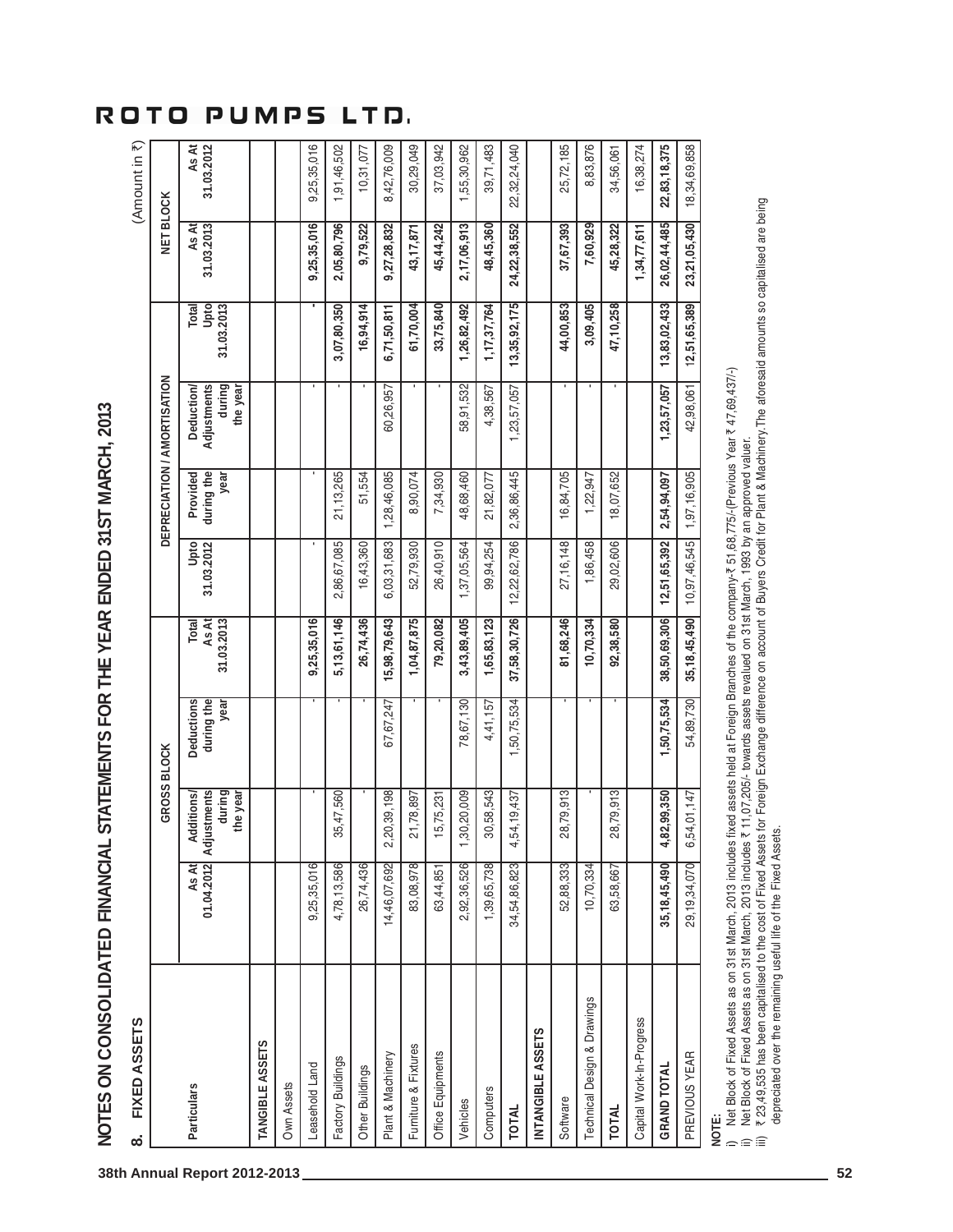

## **NOTES ON CONSOLIDATED FINANCIAL STATEMENTS FOR THE YEAR ENDED 31ST MARCH, 2013**

## **9 INVENTORIES** (Amount in ₹)

| <b>Particulars</b>            | <b>As At 31st March, 2013</b> |              |             | As At 31st March, 2012 |
|-------------------------------|-------------------------------|--------------|-------------|------------------------|
| a) Raw Materials-In stock     | 5,47,54,683                   |              | 4,74,35,662 |                        |
| b) Work in Process-In stock   | 1,35,76,003                   |              | 1,02,14,642 |                        |
| Finished Goods-In stock<br>C) | 9,52,21,692                   |              | 8,91,24,793 |                        |
| d) Finished Goods-In Transit  | 1,32,78,704                   |              | 59,23,499   |                        |
| e) Stores & Spares            | 21,34,043                     |              | 22,35,041   |                        |
| Loose Tools                   | 22,46,674                     |              | 17,60,352   |                        |
| <b>Packing Material</b><br>g) | 14,53,006                     |              | 14,58,663   |                        |
| Scrap and Wastage<br>h)       | 1,17,404                      | 18,27,82,209 | 117,799     | 15,82,70,451           |
| <b>TOTAL</b>                  |                               | 18,27,82,209 |             | 15,82,70,451           |
|                               |                               |              |             |                        |

## **10 TRADE RECEIVABLES** (Amount in  $\bar{x}$ )

| <b>Particulars</b>                                               |              | As At 31st March, 2013 |              | As At 31st March, 2012 |
|------------------------------------------------------------------|--------------|------------------------|--------------|------------------------|
| (Unsecured and considered good)                                  |              |                        |              |                        |
| Trade receivables due for a period<br>a)<br>exceeding six months | 1,68,88,682  |                        | 1,05,57,581  |                        |
| b) Others                                                        | 19,82,97,685 | 21,51,86,367           | 20,55,24,091 | 21,60,81,672           |
| <b>TOTAL</b>                                                     |              | 21,51,86,367           |              | 21,60,81,672           |

## **11 CASH & CASH EQUIVALENT** (Amount in ₹)

**Particulars As At 31st March, 2013** As At 31st March, 2012 a) Cash in Hand **10,62,464** 6,27,809 b) Balance with Scheduled Banks In: - Current Accounts **2,39,20,101** 1,26,29,870 - Term Deposit(Restricted)- Margin Money against guarantees **1988** 1,14,66,014 - Earmarked Balances with Bank-Unclaimed dividend a/c **9,83,106 2,86,24,622** 8,88,331 2,49,84,215 **------------------------------------------------------** ----------------------------------------------------- c) Remittance in Transit **61,85,861 ------------------------------------------------------** ------------------------------------------------------ **TOTAL 3,58,72,947** 2,56,12,024 **=================================** ==================================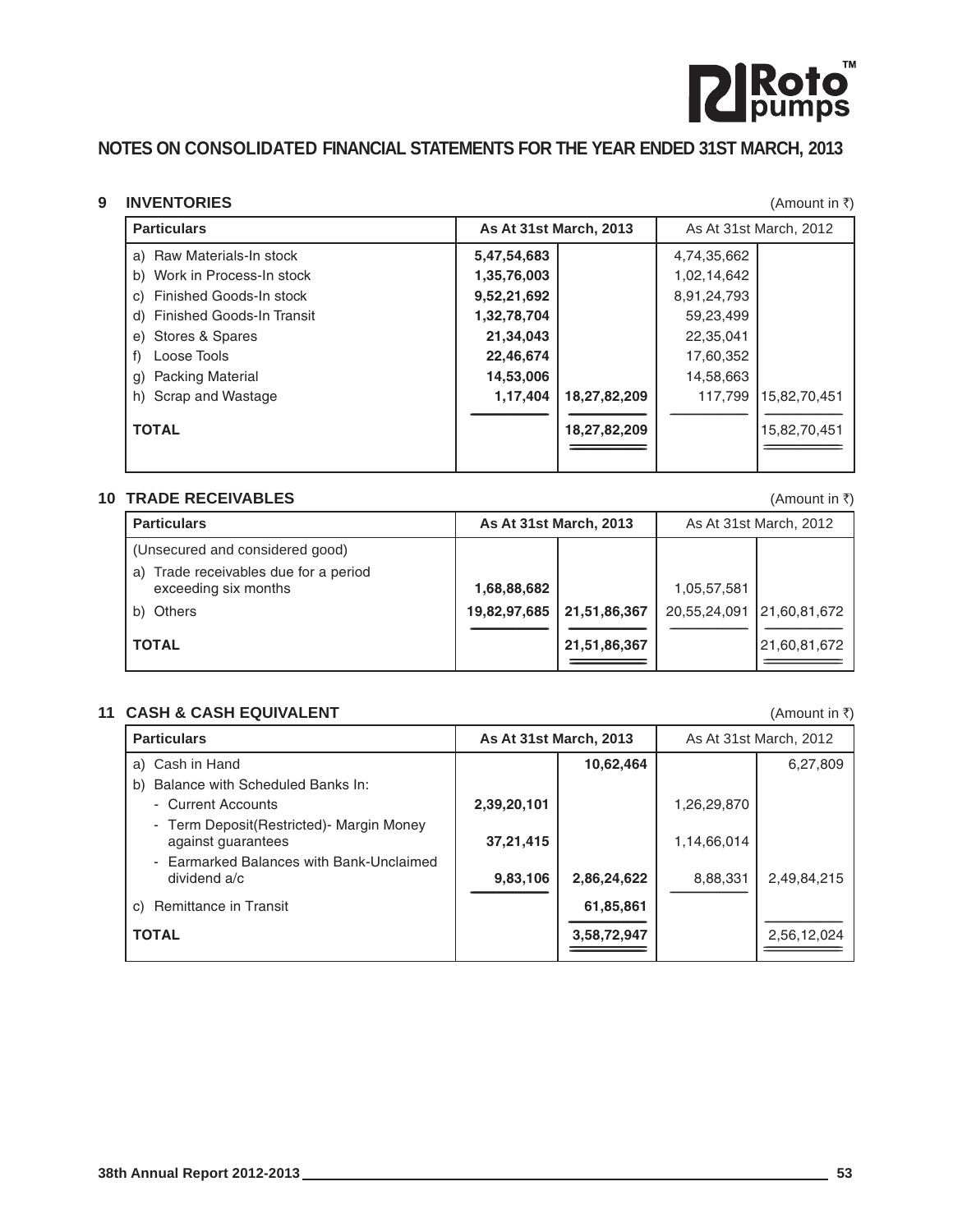## **NOTES ON CONSOLIDATED FINANCIAL STATEMENTS FOR THE YEAR ENDED 31ST MARCH, 2013**

## **12 SHORT-TERM LOANS & ADVANCES** (Amount in ₹)

| <b>Particulars</b>                             | <b>As At 31st March, 2013</b> |             |            | As At 31st March, 2012 |
|------------------------------------------------|-------------------------------|-------------|------------|------------------------|
| (Unsecured, Unconfirmed and considered good)   |                               |             |            |                        |
| a) Capital Advances                            | 1,82,00,934                   |             | 37,87,055  |                        |
| b) Prepaid Expenses                            | 62,38,158                     |             | 57,25,269  |                        |
| c) Security Deposits                           | 76,28,894                     |             | 76,34,795  |                        |
| d) Deposit with Excise & Other Authorities     | 1,12,35,304                   |             | 99,29,981  |                        |
| e) Advance Income Tax & Tax Deducted at Source | 3,33,05,221                   |             | 227,43,261 |                        |
| <b>Staff Loans</b>                             | 7,70,368                      |             | 9,01,300   |                        |
| <b>Other Receivables</b><br>g)                 | 49,05,768                     | 8,22,84,647 | 40,73,655  | 5,47,95,316            |
| <b>TOTAL</b>                                   |                               | 8,22,84,647 |            | 5,47,95,316            |

## **13. OTHER CURRENT ASSETS 12. OTHER CURRENT ASSETS**

|                                   |                                   | .        |
|-----------------------------------|-----------------------------------|----------|
| <b>PARTICULARS</b>                | As At                             | As At    |
|                                   | 31st March, 2013 31st March, 2012 |          |
| Interest accrued on Bank deposits | 10.086                            | 1,43,000 |
| <b>TOTAL</b>                      | 10,086                            | 1,43,000 |
|                                   |                                   |          |

## **14. REVENUE FROM OPERATIONS** (Amount in ₹)

| <b>PARTICULARS</b>                   | <b>Year Ended</b><br>31st March, 2013 | Year Ended<br>31st March, 2012 |
|--------------------------------------|---------------------------------------|--------------------------------|
| Sale of Products<br>Sale Of Services | 91,66,07,008<br>17,58,707             | 78,58,95,083<br>23,87,363      |
| <b>Other Operating Revenue</b>       | 49,14,609                             | 29,10,348                      |
| Less: Excise Duty                    | 92,32,80,324<br>3,61,31,229           | 79,11,92,794<br>2,84,00,693    |
| <b>Total Revenue From Operations</b> | 88,71,49,095                          | 76,27,92,101                   |

**14.1** Sale of Products includes Export Sales of ₹55,31,83,787/- (Previous Year ₹45,95,89,953/-)

## **15. OTHER INCOME** (Amount in ₹)

| <b>Particulars</b>                                              | As At 31st March, 2013 |           |                 | As At 31st March, 2012 |
|-----------------------------------------------------------------|------------------------|-----------|-----------------|------------------------|
| Interest Income                                                 |                        |           |                 |                        |
| On Bank Deposits<br><b>Others</b>                               | 7,37,366<br>3,043      | 7,40,409  | 678881<br>28602 | 7,07,483               |
| (Tax Deducted at Source ₹ 126117/-<br>(Previous Year-₹ 67890/-) |                        |           |                 |                        |
| Misc. Credit Balances Written Off                               |                        | 2,61,799  |                 |                        |
| Foreign Exchange Diff.-Foreign Operations & Others              |                        | 29,73,876 |                 | 59,63,600              |
| Profit on Sale/Impairment of Fixed Assets                       |                        | 5,10,766  |                 | 7,33,188               |
| Miscellaneous Receipts                                          |                        | 2,55,633  |                 | 1,080                  |
| <b>TOTAL</b>                                                    |                        | 47,42,483 |                 | 74,05,351              |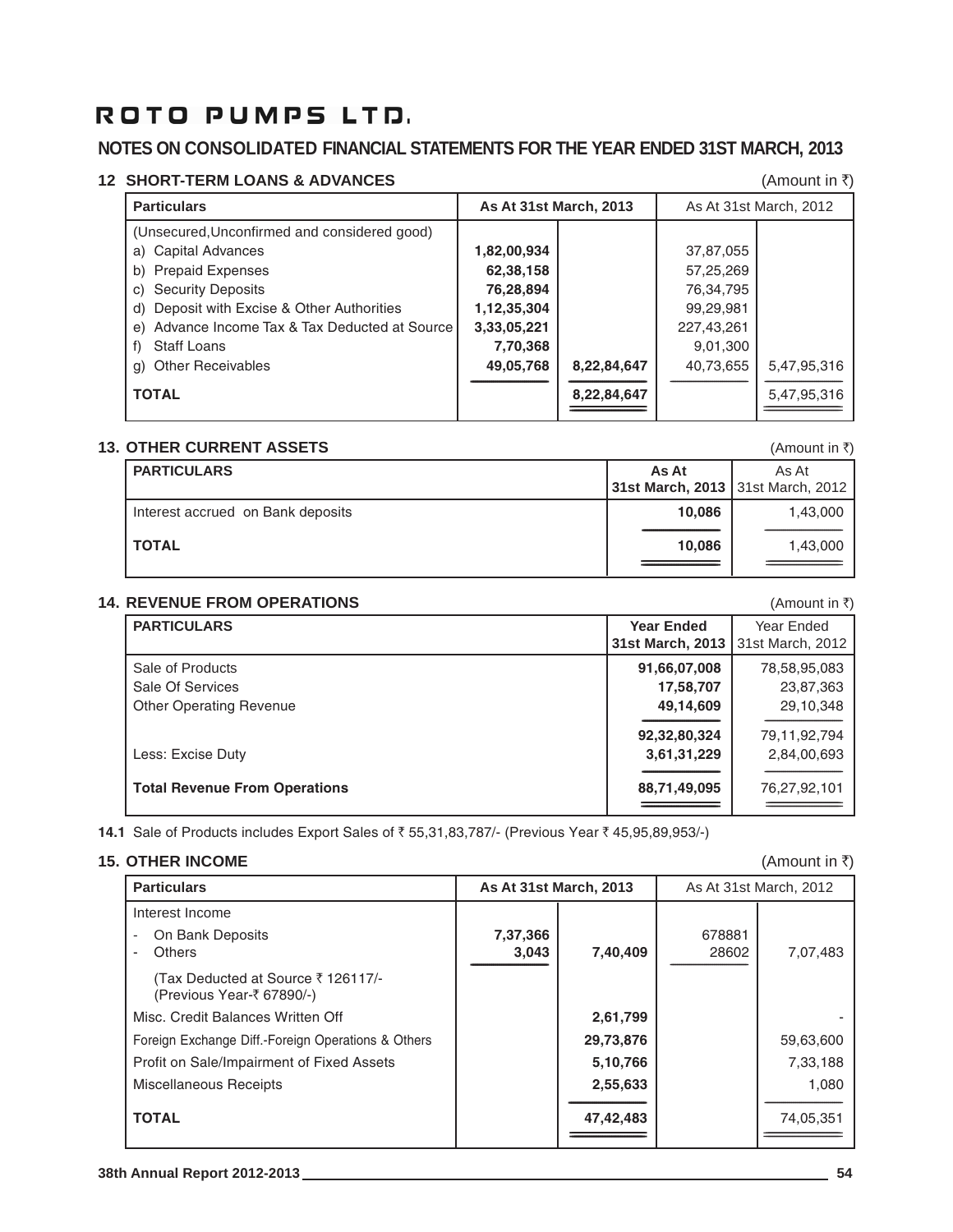

## **NOTES ON CONSOLIDATED FINANCIAL STATEMENTS FOR THE YEAR ENDED 31ST MARCH, 2013**

## **16. COST OF MATERIALS CONSUMED** (Amount in ₹)

| <b>Particulars</b>                                                                                                              | <b>Year Ended</b><br>31st March, 2013      |                                |                                            | Year Ended<br>31st March, 2012 |
|---------------------------------------------------------------------------------------------------------------------------------|--------------------------------------------|--------------------------------|--------------------------------------------|--------------------------------|
| i)<br><b>RAW MATERIALS CONSUMED</b><br><b>Opening Stock</b><br>Add: Purchases& Expenses thereon<br>Less: Closing Stock          | 1,90,11,534<br>15,14,51,835<br>1,95,46,897 | 15,09,16,472                   | 1,99,50,738<br>12,51,64,635<br>1,90,11,534 | 12,61,03,839                   |
| <b>BOUGHT OUT COMPONENTS CONSUMED</b><br>ii)<br><b>Opening Stock</b><br>Add: Purchases& Expenses thereon<br>Less: Closing Stock | 2,84,24,128<br>19,43,21,400<br>3,52,07,786 | 18,75,37,742                   | 2,58,19,871<br>18,29,11,663<br>2,84,24,128 | 18,03,07,406                   |
| <b>iii) CONSUMABLE STORES AND SPARES</b><br><b>Opening Stock</b><br>Add: Purchases<br>Less: Closing Stock<br><b>TOTAL</b>       | 11,19,468<br>1,32,83,348<br>10,38,939      | 1,33,63,877<br>35, 18, 18, 091 | 5,26,172<br>68,08,502<br>11,19,468         | 62,15,206<br>31,26,26,451      |

## **17. CHANGE IN INVENTORIES** (Amount in ₹)

| <b>Particulars</b>                                                       |                             | <b>Year Ended</b><br>31st March, 2013 |                            | Year Ended<br>31st March, 2012 |
|--------------------------------------------------------------------------|-----------------------------|---------------------------------------|----------------------------|--------------------------------|
| <b>OPENING STOCK:</b>                                                    |                             |                                       |                            |                                |
| <b>Finished Goods</b>                                                    | 9,50,48,293                 |                                       | 9,09,27,221                |                                |
| Work in Progress                                                         | 1,02,14,641                 |                                       | 1,31,64,116                |                                |
| Scrap & Wastage                                                          | 1,17,799                    | 10,53,80,733                          | 1,16,499                   | 10,42,07,836                   |
| <b>LESS: CLOSING STOCK:</b><br><b>Finished Goods</b><br>Work in Progress | 10,85,00,396<br>1,35,76,003 |                                       | 9,50,48,292<br>1,02,14,642 |                                |
| Scrap & Wastage                                                          | 1,17,404                    | 12,21,93,803                          | 1,17,799                   | 10,53,80,733                   |
| <b>Net Change in Inventories</b>                                         |                             | (1,68,13,070)                         |                            | (11, 72, 897)                  |

## **18. EMPLOYEE BENEFITS EXPENSE** (Amount in ₹)

| <b>PARTICULARS</b>                               | <b>Year Ended</b><br>31st March, 2013 | Year Ended<br>31st March, 2012 |
|--------------------------------------------------|---------------------------------------|--------------------------------|
| Wages, Salary, Bonus Gratuity & Other Allowances | 16,78,92,364                          | 13,29,32,288                   |
| Contribution to Provident & Other Funds          | 1,23,61,596                           | 1,12,23,913                    |
| Directors' Remuneration                          | 1,58,65,104                           | 1,51,51,828                    |
| Workmen & Staff Welfare                          | 61,37,964                             | 45,52,004                      |
| <b>TOTAL</b>                                     | 20,22,57,028                          | 16,38,60,033                   |
|                                                  |                                       |                                |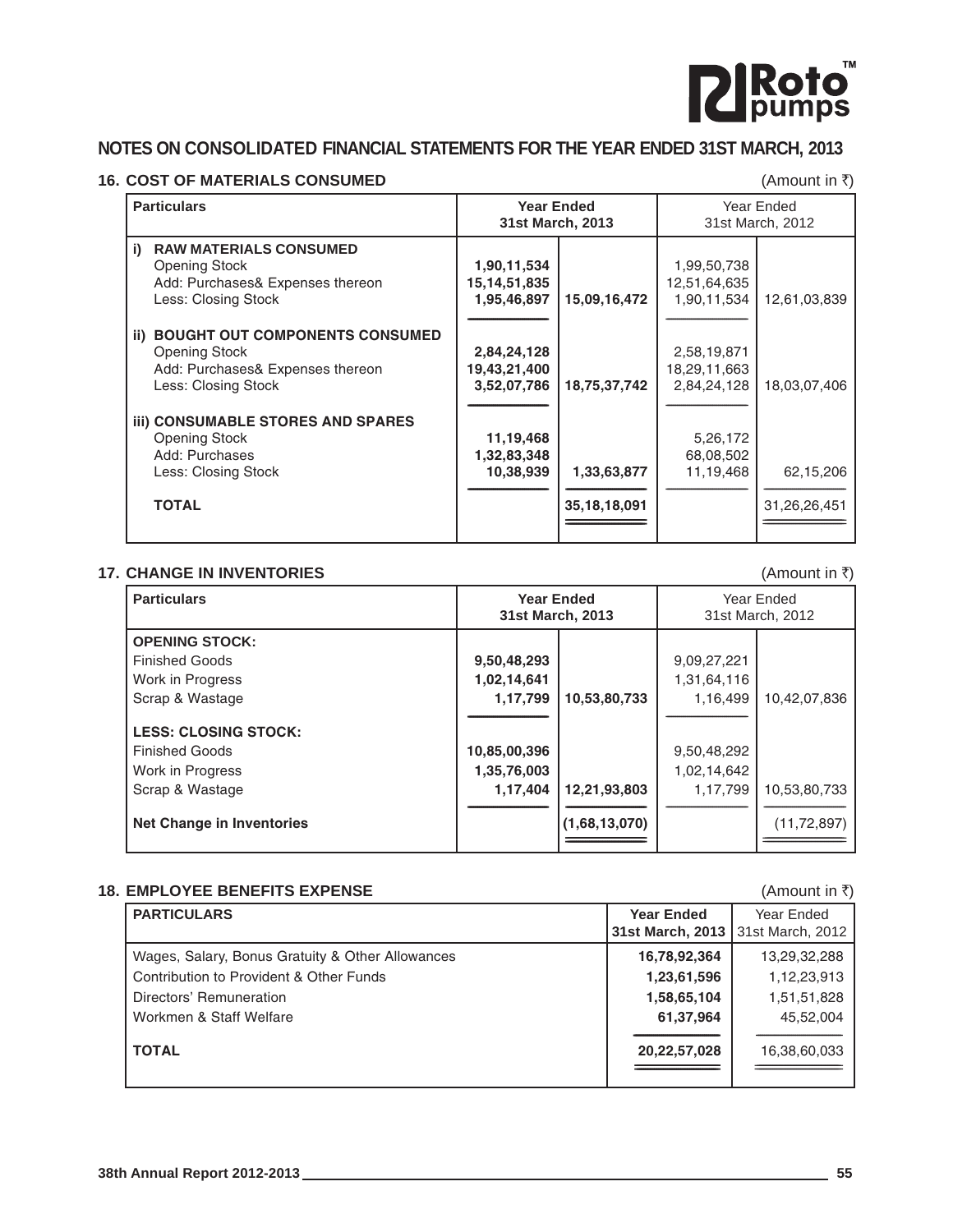## **NOTES ON CONSOLIDATED FINANCIAL STATEMENTS FOR THE YEAR ENDED 31ST MARCH, 2013**

| <b>19. FINANCE COST</b> |                                     | (Amount in ₹) |
|-------------------------|-------------------------------------|---------------|
| <b>PARTICULARS</b>      | <b>Year Ended</b>                   | Year Ended    |
|                         | 31st March, 2013   31st March, 2012 |               |
| <b>INTEREST:</b>        |                                     |               |
| On Term Loans           | 35,75,223                           | 48,67,669     |
| On Others               | 1,51,69,544                         | 1,44,63,573   |
| <b>TOTAL</b>            | 1,87,44,767                         | 1,93,31,242   |
|                         |                                     |               |

## **20. DEPRECIATION & AMORTISATION EXPENSE** (Amount in ₹)

| <b>PARTICULARS</b>                                       | <b>Year Ended</b><br>31st March, 2013   31st March, 2012 | Year Ended              |
|----------------------------------------------------------|----------------------------------------------------------|-------------------------|
| For the year<br>Less: Transferred to Revaluation Reserve | 2,54,94,097<br>1,06,740                                  | 1,97,16,905<br>1,22,374 |
| <b>TOTAL</b>                                             | 2,53,87,357                                              | 1,95,94,531             |

## **21. OTHER EXPENSES** (Amount in ₹)

| <b>Particulars</b>                                                                                                                                                                                                                       | <b>Year Ended</b><br>31st March, 2013                        |                                                                                                         |                                                              | Year Ended<br>31st March, 2012                                                                       |
|------------------------------------------------------------------------------------------------------------------------------------------------------------------------------------------------------------------------------------------|--------------------------------------------------------------|---------------------------------------------------------------------------------------------------------|--------------------------------------------------------------|------------------------------------------------------------------------------------------------------|
| Power & Fuel<br>Machining & Electroplating<br>Tools                                                                                                                                                                                      |                                                              | 1,52,14,723<br>1,74,49,799<br>84,07,362                                                                 |                                                              | 1,25,66,297<br>1,36,39,011<br>50,95,193                                                              |
| Repairs:<br><b>Building</b><br>Plant & Machinery<br><b>Others</b>                                                                                                                                                                        | 61,40,423<br>61,79,349<br>33,37,966                          | 1,56,57,738                                                                                             | 24,16,965<br>35,98,604<br>17,52,510                          | 77,68,079                                                                                            |
| <b>Insurance Charges</b><br><b>Travelling &amp; Conveyance</b><br>Postage & Telephone<br>Professional & Consultancy<br>Vehicle Running & Maintenance<br>Rent<br>Rates & Taxes<br><b>Directors' Sitting Fees</b><br>Payment to Auditors : |                                                              | 11,72,191<br>2,94,65,742<br>52,80,843<br>20,99,507<br>44,63,464<br>1,02,35,228<br>19,69,957<br>2,15,000 |                                                              | 8,82,190<br>2,58,59,463<br>46,26,974<br>20,27,331<br>43,06,419<br>86,35,917<br>20,00,012<br>1,85,000 |
| <b>Audit Fee</b><br>Tax Audit Fee<br><b>Taxation Matters</b><br>Foreign Branch Audit Fee<br>Cost Audit Fee<br>Out of Pocket Expenses                                                                                                     | 1,75,000<br>50,000<br>25,000<br>6,17,104<br>40,000<br>25,000 | 9,32,104                                                                                                | 1,75,000<br>50,000<br>25,000<br>5,72,489<br>30,000<br>19,500 | 8,71,989                                                                                             |
| Packing & Forwarding Exp.<br>Commission & Discount<br><b>Advertisement &amp; Publicity</b><br><b>Bad Debts</b><br>Miscellaneous Expenses                                                                                                 |                                                              | 4,07,80,173<br>16,34,314<br>66,33,816<br>21,03,967<br>2,65,84,532                                       |                                                              | 2,99,61,531<br>6,31,072<br>67, 17, 747<br>3,54,491<br>2,26,20,578                                    |
| <b>TOTAL</b>                                                                                                                                                                                                                             |                                                              | 19,03,00,460                                                                                            |                                                              | 14,87,49,294                                                                                         |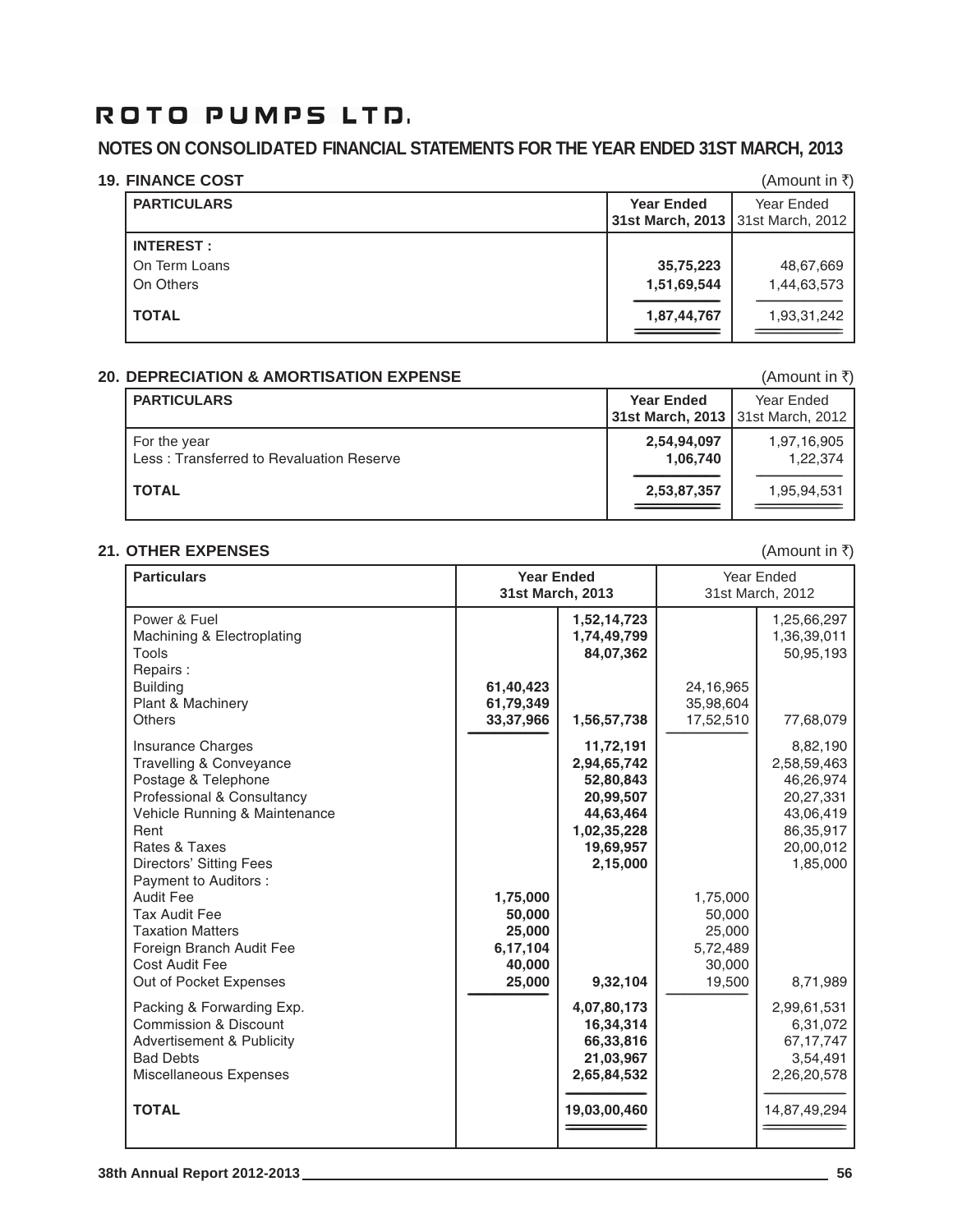

## **NOTES ON CONSOLIDATED FINANCIAL STATEMENTS FOR THE YEAR ENDED 31ST MARCH, 2013**

## **22. CONTINGENT LIABILITIES & COMMITMENTS**

## **22.1 Contingent Liabilities** (Amount in `)

| <b>CONTINUES</b> LIBRIILITY                  |             | $\sqrt{2}$  |
|----------------------------------------------|-------------|-------------|
| <b>PARTICULARS</b>                           | 2012-13     | 2011-12     |
| Disputed Sales Tax (appeals pending)         | ٠           | 4.03.642    |
| Disputed Income Tax (appeals pending)<br>ii) | 50,54,838   | 50.54.838   |
| iii)<br><b>Bank Guarantee</b>                | 2,16,53,193 | 2,33,42,385 |
| iv)<br>Labour Cases                          | 43,82,214   | 35,74,214   |

#### **22.2 Commitments**

Estimated amount of contracts remaining to be executed on capital account and not provided for,  $\bar{\tau}$  9,32,29,992/-(Previous year ₹ 2428769/-)

- **23.** Revaluation of all the fixed assets (except Building under construction upto 31.03.1993) was carried out by an approved valuer as on 31st March, 1993, which resulted in an increase in the Gross Value of assets over original cost by ₹ 2,50,17,478/-. The net increase in the value, resulting from the revaluation amounting to  $\bar{z}$  2,50,17,478/- has been credited to Revaluation Reserve, created during the year ended 31.03.1993. Of this Revaluation reserve, a sum of ` 2,39,74,556/- has been adjusted on account of depreciation/sale of revalued assets till 31st March, 2013.
- **24.** Depreciation for the year, on write up of assets due to revaluation as on 31.03.1993, has been recouped out of Revaluation Reserve.
- **25.** Term Deposits with Bank of India, Janpath Branch amounting to  $\bar{x}$  37,21,415/- (Prev. year  $\bar{x}$  89,24,823/-) are pledged with Bank of India as Margin on Bank Guarantees, Letter of Credit and Foreign biils purchased by them.

| <b>Key Managerial Personnel</b> |                              |                                                                                                                       | (Amount in ₹) |
|---------------------------------|------------------------------|-----------------------------------------------------------------------------------------------------------------------|---------------|
| <b>Name</b>                     | <b>Designation</b>           | <b>Nature of Transaction-Gross Salary</b><br>2011-2012<br>2012-13<br>77,46,179<br>72,90,680<br>47,91,932<br>45,83,293 |               |
|                                 |                              |                                                                                                                       |               |
| Mr. Harish Chandra Gupta        | Chairman & Managing Director |                                                                                                                       |               |
| Mr. Anurag Gupta                | Dy. Managing Director        |                                                                                                                       |               |
| Mr. Arvind Veer Gupta           | Whole Time Director          | 46,87,282                                                                                                             | 45,86,301     |

## **26. Related Party Disclosure**

### **Relatives of Key Managerial Personnel**

#### **Mr. H.C. Gupta HUF**

Mr. H. C. Gupta, Chairman & Managing Director of the Company is the Karta of H. C. Gupta HUF and the Company had taken on lease a residential accommodation from H. C. Gupta HUF and paid  $\bar{\tau}$  Nil towards rent during the year (Prev year ₹4,65,000/-)

### **Mr. N. K Gupta HUF**

Mr. Anurag Gupta, Dy. Managing Director of the Company is the karta of N. K. Gupta HUF and the Company has taken on lease a residential accommodation from N. K. Gupta HUF and paid  $\bar{\tau}$  14,16,000/- towards rent during the year (Prev. year ₹ 14,16,000/-)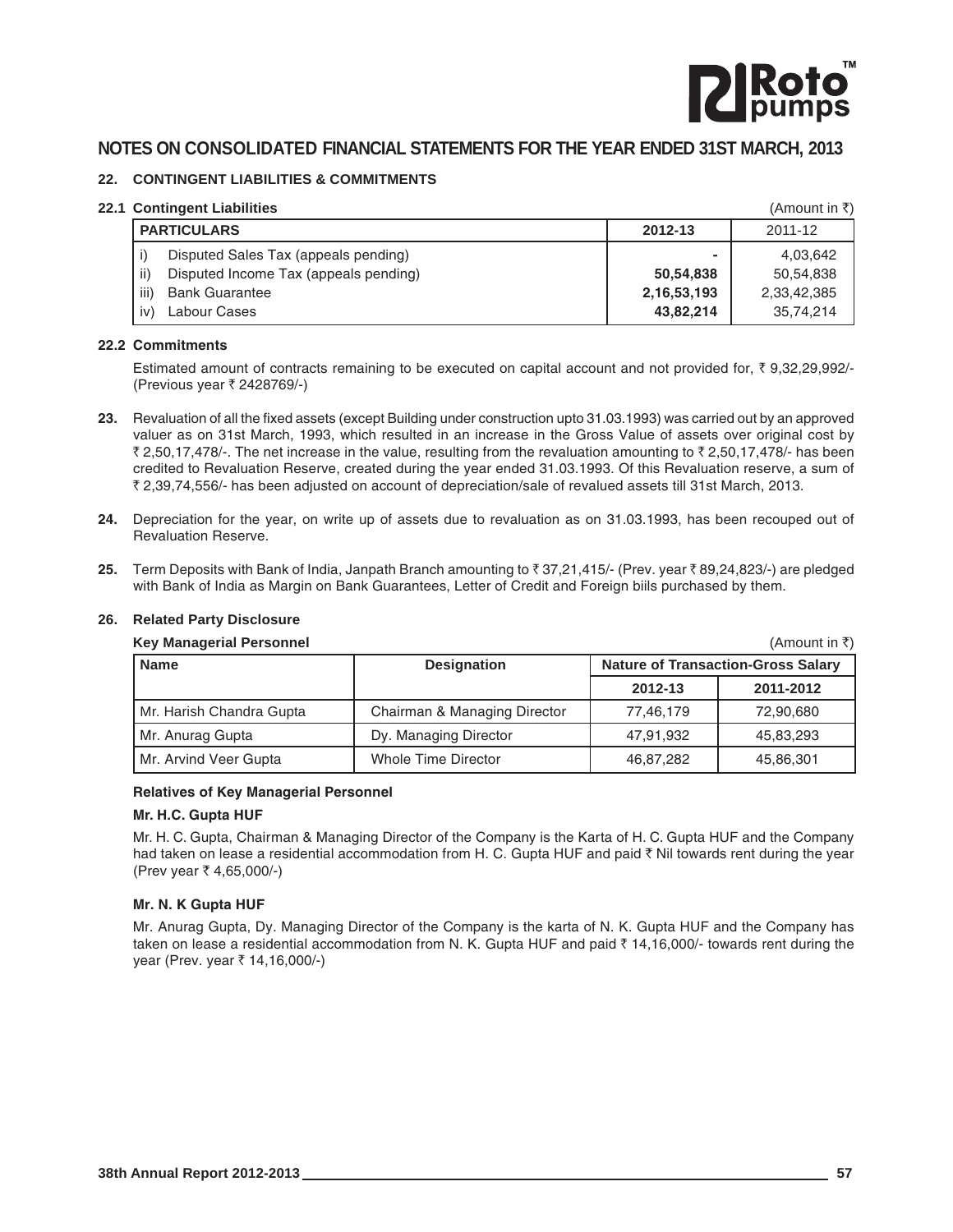## **NOTES ON CONSOLIDATED FINANCIAL STATEMENTS FOR THE YEAR ENDED 31ST MARCH, 2013**

**27. Remuneration to Chairman & Managing Director, Dy. Managing Director and Whole Time Director.**  $(0 \mod 1)$ 

|                                                                          |                                       | $($ Allivulit III $\setminus$         |
|--------------------------------------------------------------------------|---------------------------------------|---------------------------------------|
| <b>Particulars</b>                                                       | Year<br>2012-13                       | Year<br>2011-12                       |
| Salary<br>Contribution to P.F. & other funds<br><b>Other Perguisites</b> | 1,09,62,000<br>13,15,440<br>49,47,953 | 1,05,46,500<br>12,65,580<br>46,48,194 |
|                                                                          | 1,72,25,393                           | 1,64,60,274                           |

- **28.** Income /(Loss) on difference in exchange rates on account of foreign currency transactions relating to Export Sales amounting to ₹34,42,735/- (Previous Year - (₹38,91,826/-)) has been grouped with Export Sale.
- **29.** Excise duty payable on finished goods/Scrap Stock lying in stock at factory amounting to ₹11,11,553/- (Prev. year ` 5,61,602/-) has been included in the value of the closing stock after creating suitable provision for liability.
- **30.** In the opinion of the Board, the Current Assets, Loans and Advances are stated at a value, considered realisable in the ordinary course of business.
- **31.** The Company's operations predominantly comprises of only one segment Pumps & spares, therefore segment reporting does not apply.

## **32. Deferred Tax**

Deferred Tax assets and liabilities are being offset as they relate to taxes on income levied by the same governing laws.

Breakup of deferred tax assets / liabilities and reconciliation of current year deferred tax credit/charge.

|                                                                                                   |                                                        |                                        | (Amount in ₹)                                          |
|---------------------------------------------------------------------------------------------------|--------------------------------------------------------|----------------------------------------|--------------------------------------------------------|
| <b>Particulars</b>                                                                                | Deferred Tax Asset/<br>(Liability) as on<br>31.03.2012 | <b>Current Year</b><br>Credit/(Charge) | Deferred Tax Asset/<br>(Liability) as on<br>31.03.2013 |
| Difference in carrying amount of<br>fixed assets in financial statements<br>and income tax return | (56, 90, 503)                                          | 1,96,583                               | (54,93,920)                                            |
| <b>Provision for Gratuity</b>                                                                     | 9,30,258                                               | 9,10,956                               | 18,41,214                                              |
| Provision for Leave encashment                                                                    | 26,85,764                                              | (5, 11, 726)                           | 21,74,038                                              |
| Others                                                                                            | (5,85,638)                                             | 2,02,849                               | (3,82,780)                                             |
| <b>Total</b>                                                                                      | (26, 60, 119)                                          | 7,98,662                               | (18, 61, 457)                                          |

**Note:** The Company has recognised the Deferred Tax Assets of ₹7,98,662/- (Previous year Deferred Tax Charge ₹ 37,01,921/-) during the year and debited to Profit & Loss Account.

## **33. Earning per share** (Amount in  $\bar{x}$ )

| <b>Larring per share</b>             |             | $\left(\mathsf{minour} \cup \mathsf{min} \right)$ |  |
|--------------------------------------|-------------|---------------------------------------------------|--|
| <b>Particulars</b>                   | 2012-13     | 2011-12                                           |  |
| Net profit after taxes for the year  | 8,04,88,056 | 7,24,31,235                                       |  |
| Number of Equity Shares              | 30,90,761   | 30,90,761                                         |  |
| Basic and Diluted Earning per Shares | 26.04       | 23.43                                             |  |
| Face Value per Share                 | 10          | 10                                                |  |

**34.** The disclosure required under Accounting Standard 15-"Employee Benefits" notified in the Companies (Accounting Standards) Rules 2006, are given below: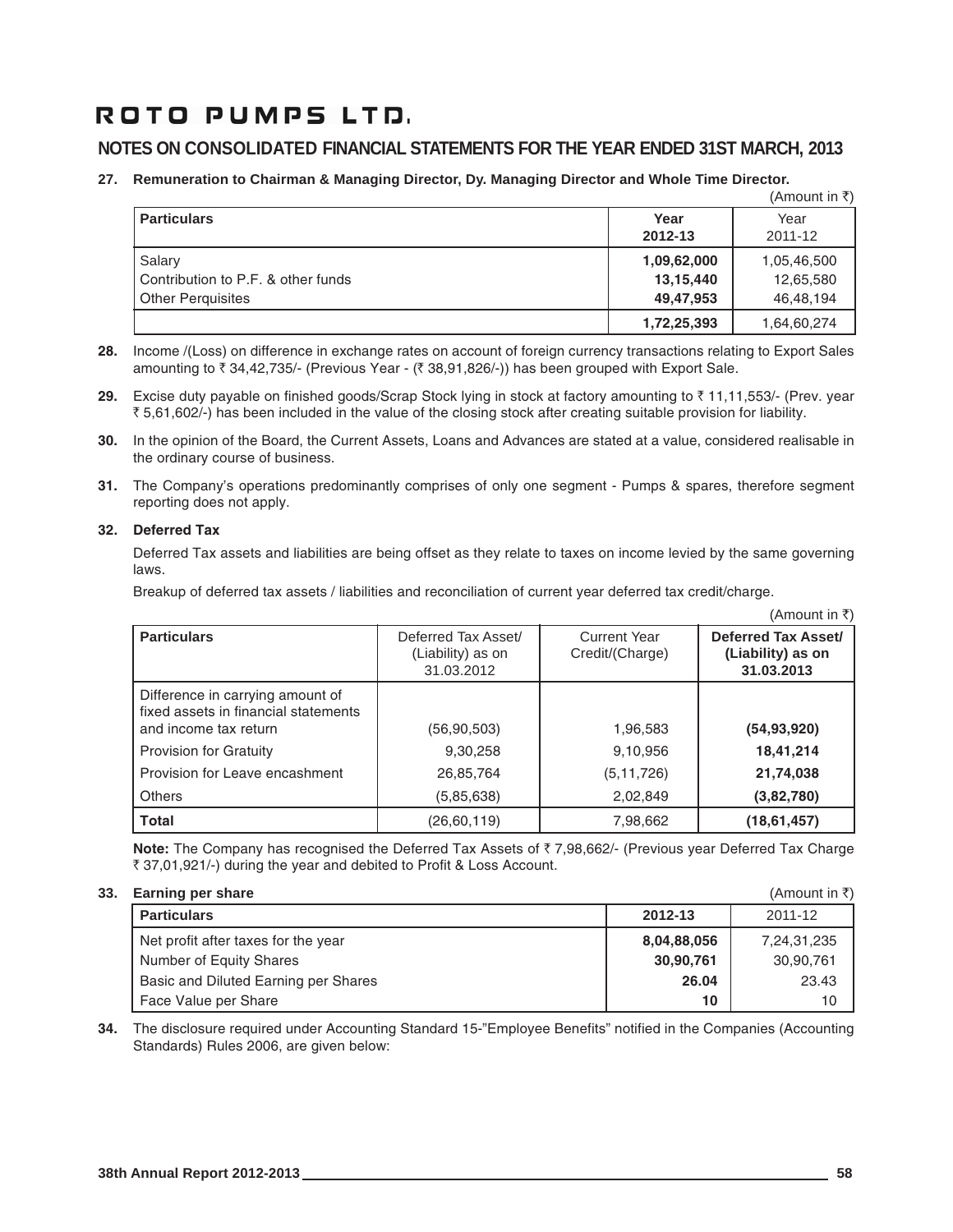

## **NOTES ON CONSOLIDATED FINANCIAL STATEMENTS FOR THE YEAR ENDED 31ST MARCH, 2013**

## **DEFINED CONTRIBUTION PLAN**

| Contribution to Defined Contribution Plan, recognised are charged off for the year are as under:               |                        |                        |
|----------------------------------------------------------------------------------------------------------------|------------------------|------------------------|
| <b>Particulars</b>                                                                                             | 2012-13                | 2011-12                |
| Employer's Contribution to Provident fund<br>Employer's Contribution to Superannuation/NIC at foreign branches | 41.54.990<br>56,95,121 | 51,86,298<br>49,59,571 |

### **DEFINED BENEFIT PLAN**

The Employees' gratuity fund scheme managed by Reliance Life Insurance Company Ltd. is a defined benefit plan. The present value of obligation for gratuity and leave encashment is determined on the basis of Acturial Valuation Report made at the year end.

#### **In respect of Employees in India**

| <b>Particulars</b>                                      | <b>Gratuity Funded</b>  |                         | Leave encashment      |                       |
|---------------------------------------------------------|-------------------------|-------------------------|-----------------------|-----------------------|
|                                                         | 2012-13<br>Amount (₹)   | 2011-12<br>Amount (₹)   | 2012-13<br>Amount (₹) | 2011-12<br>Amount (₹) |
|                                                         |                         |                         |                       |                       |
| The principle assumptions used in actuarial valuation   |                         |                         |                       |                       |
| - Discount rate                                         | 8.50%                   | 8.25%                   | 8.25%                 | 8.3%                  |
| - Expected rate on return of assets (per annum)         | 8.50%                   | 8.25%                   | N.A                   | N.A                   |
| - Expected rate of future salary increase               | 6.25%                   | 5.75%                   | 5.75%                 | 5.75%                 |
| Change in Present value of Obligation                   |                         |                         |                       |                       |
| - Present value of obligation as at the                 |                         |                         |                       |                       |
| begining of the year<br>- Interest Costs                | 1,16,50,355<br>9,90,280 | 1,09,39,069<br>9,02,473 | 42,37,398<br>3,48,628 | 43,48,950<br>3,58,788 |
| - Current Service Cost                                  | 16,41,026               | 15,30,505               | 6,69,371              | 7,07,434              |
| - Past Service Cost( vested benefit)                    | (40, 788)               |                         |                       |                       |
| - Benefits Paid                                         | (3,53,250)              | (8,66,712)              | (36, 84, 506)         | (25, 69, 546)         |
| - Actuarial (Gain)/Loss on obligations                  | (5, 32, 476)            | (8,54,980)              | 14,50,899             | 13,91,772             |
|                                                         |                         |                         |                       |                       |
| - Present value of obligation as at the end of the year | 1,33,55,147             | 1,16,50,355             | 30,21,790             | 42,37,398             |
| Change in fair value of Plan Assets                     |                         |                         |                       |                       |
| Fair Value of Plan Assets at the beginning of the year  | 88,23,958               | 89,11,080               |                       |                       |
| <b>Expected Return on Plan Assets</b>                   | 7,50,036                | 7,35,164                |                       |                       |
| Contributions                                           |                         |                         |                       |                       |
| <b>Benefit Paid</b>                                     | (3,94,038)              | (9,07,506)              |                       |                       |
| Actuarial Gain/(Loss) on Plan Assets                    | 68,364                  | 44,427                  |                       |                       |
| Fair Value of Plan Assets at the end of the year        | 92,48,320               | 88,23,958               |                       |                       |
| <b>Actual Return on Plan Assets</b>                     | 6,00,840                | 8,99,406                |                       |                       |
| Liability Recognised in balance Sheet                   |                         |                         |                       |                       |
| - Present value of obligation as at the                 |                         |                         |                       |                       |
| begining of the year                                    | 1,33,55,147             | 1,16,50,355             | 30,21,790             | 42,37,398             |
| - Fair value of plan assets as at the end of the year   | 92,48,320               | 87,83,170               |                       |                       |
| - Unfunded status                                       | 41,06,827               | 28,67,185               | 30,21,790             | 42,37,398             |
| - Unrecognised Actuarial (Gain)/Loss                    |                         |                         |                       |                       |
| Net (Assets)/Liability recognised in Balance Sheet      | 41,06,827               | 28,67,185               | 30,21,790             | 42,37,398             |
| Expenses recognised in Profit and Loss Account          |                         |                         |                       |                       |
| - Current Service Cost                                  | 16,41,026               | 15,30,505               | 6,69,371              | 7,07,434              |
| - Interest Costs                                        | 9,90,280                | 9,02,473                | 3,48,628              | 2,98,408              |
| - Expected Return on Plan assets                        | (7,50,036)              | (7, 35, 164)            |                       |                       |
| - Past Service Cost( vested benefit) Recognised         | (40, 788)               |                         |                       |                       |
| - Net Actuarial (Gain)/Loss recognised during the year  | (6,00,840)              | (8,58,619)              | 14,50,899             | 13,91,772             |
| Total Expenses recognised in Profit and Loss a/c        | 12,39,642               | 8,39,195                | 24,68,898             | 23,97,614             |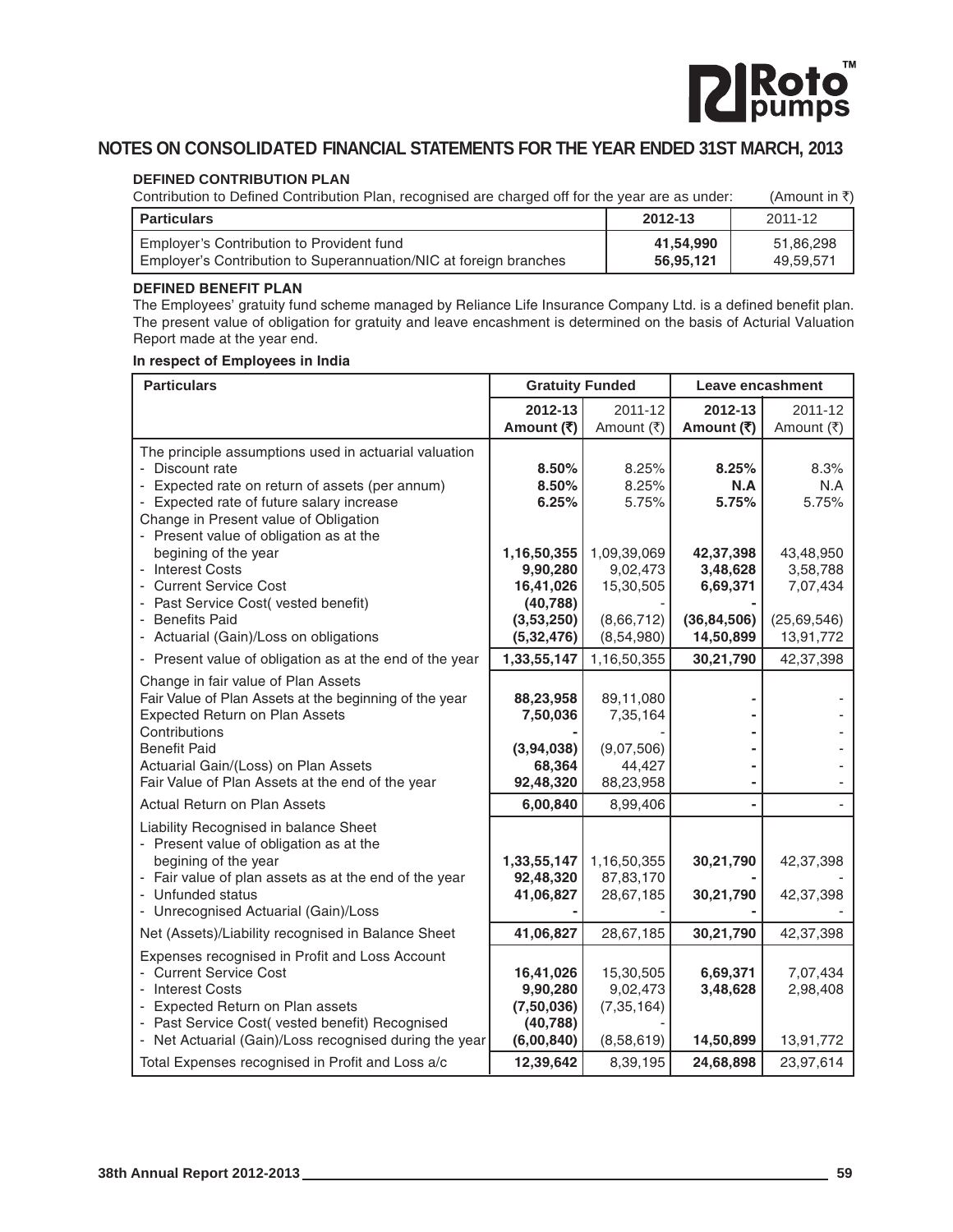## **NOTES ON CONSOLIDATED FINANCIAL STATEMENTS FOR THE YEAR ENDED 31ST MARCH, 2013**

| <b>Particulars</b>                                                                                                                                                                                                                                                  | <b>Gratuity Funded</b> |                       | Leave encashment         |                             |
|---------------------------------------------------------------------------------------------------------------------------------------------------------------------------------------------------------------------------------------------------------------------|------------------------|-----------------------|--------------------------|-----------------------------|
|                                                                                                                                                                                                                                                                     | 2012-13<br>Amount (₹)  | 2011-12<br>Amount (₹) | 2012-13<br>Amount (そ)    | $2011 - 12$<br>Amount $(₹)$ |
| In respect of employees at Foreign branches<br>Change in Present value of Obligation<br>- Present value of obligation as at the begining                                                                                                                            |                        |                       |                          |                             |
| of the year<br><b>Interest Costs</b>                                                                                                                                                                                                                                |                        |                       | 40,39,853<br>3,54,439    |                             |
| - Current Service Cost<br>- Past Service Cost(Vested benefit)                                                                                                                                                                                                       |                        |                       | 17,71,856                |                             |
| - Benefits Paid<br>- Acturarial (Gain)/Loss on obligations                                                                                                                                                                                                          |                        |                       | (19,68,990)<br>10,49,791 |                             |
| - Present Value of obligation as at the end of the year                                                                                                                                                                                                             |                        |                       | 52,46,949                |                             |
| Change in fair value of Plan Assets<br>Fair Value of Plan Assets at the beginning of the year<br>Expected Return on Plan Assets<br>Contributions<br><b>Benefit Paid</b><br>Actuarial Gain/(Loss) on Plan Assets<br>Fair Value of Plan Assets at the end of the year |                        |                       |                          |                             |
| Actual Return on Plan Assets                                                                                                                                                                                                                                        |                        |                       |                          |                             |
| Liability Recognised in balance Sheet<br>- Present value of obligation as at the end of the year<br>- Fair value of plan assets as at the end of the year<br>- Unfunded status                                                                                      |                        |                       | 52,46,949<br>52,46,949   | 40,39,853<br>40,39,853      |
| - Unrecongnised Actuarial (Gain)/Loss                                                                                                                                                                                                                               |                        |                       |                          |                             |
| Net (Assets)/Liability recognised in Balance Sheet                                                                                                                                                                                                                  |                        |                       | 52,46,949                | 40,39,853                   |
| Expenses recongnised in Profit and Loss Account<br>- Current Service Cost<br>- Interest Cost<br><b>Expected Return on Plan assets</b><br>- Past Service Cost(vested benefit) Recognised                                                                             |                        |                       | 17,71,856<br>3,54,439    |                             |
| - Net Actuarial (Gain)/Loss recognised during the year                                                                                                                                                                                                              |                        |                       | 7,81,423                 |                             |
| Total Expenses recognised in Profit and Loss a/c                                                                                                                                                                                                                    |                        |                       | 29,07,718                | 3,62,887                    |

**35.** Taxation provisions for current year and previous year tax adjustments includes interest thereon.

**36.** The Company has not received information from vendors regarding their status under the Micro, Small and Medium Enterprises Development Act, 2006 and hence disclosure relating to amounts unpaid as at the year end together with interest paid/payable under this Act have not been given.

## **37. Raw Material and Components Consumed** (Amount in ₹)

| Raw material and Components Consumed |              | $($ Allivulit III $\vee$ ) |
|--------------------------------------|--------------|----------------------------|
| <b>Particulars</b>                   | 2012-13      | 2011-12                    |
| Mild Steel                           | 21,15,948    | 5,48,989                   |
| Steel (Ss & Alloy)                   | 7,00,01,618  | 6,03,31,130                |
| Iron & Metal Castings                | 3,80,22,561  | 2,85,41,031                |
| <b>Rubber &amp; Chemicals</b>        | 2,24,83,840  | 2,02,17,744                |
| Pipes                                | 1,36,89,740  | 1,28,40,547                |
| Other Materials & Components         | 18,75,37,743 | 18,03,07,405               |
| Freight, Cartage, Clg. & Ins.        | 46.02.764    | 36,24,399                  |
| <b>TOTAL</b>                         | 33,84,54,214 | 30,64,11,245               |
|                                      |              |                            |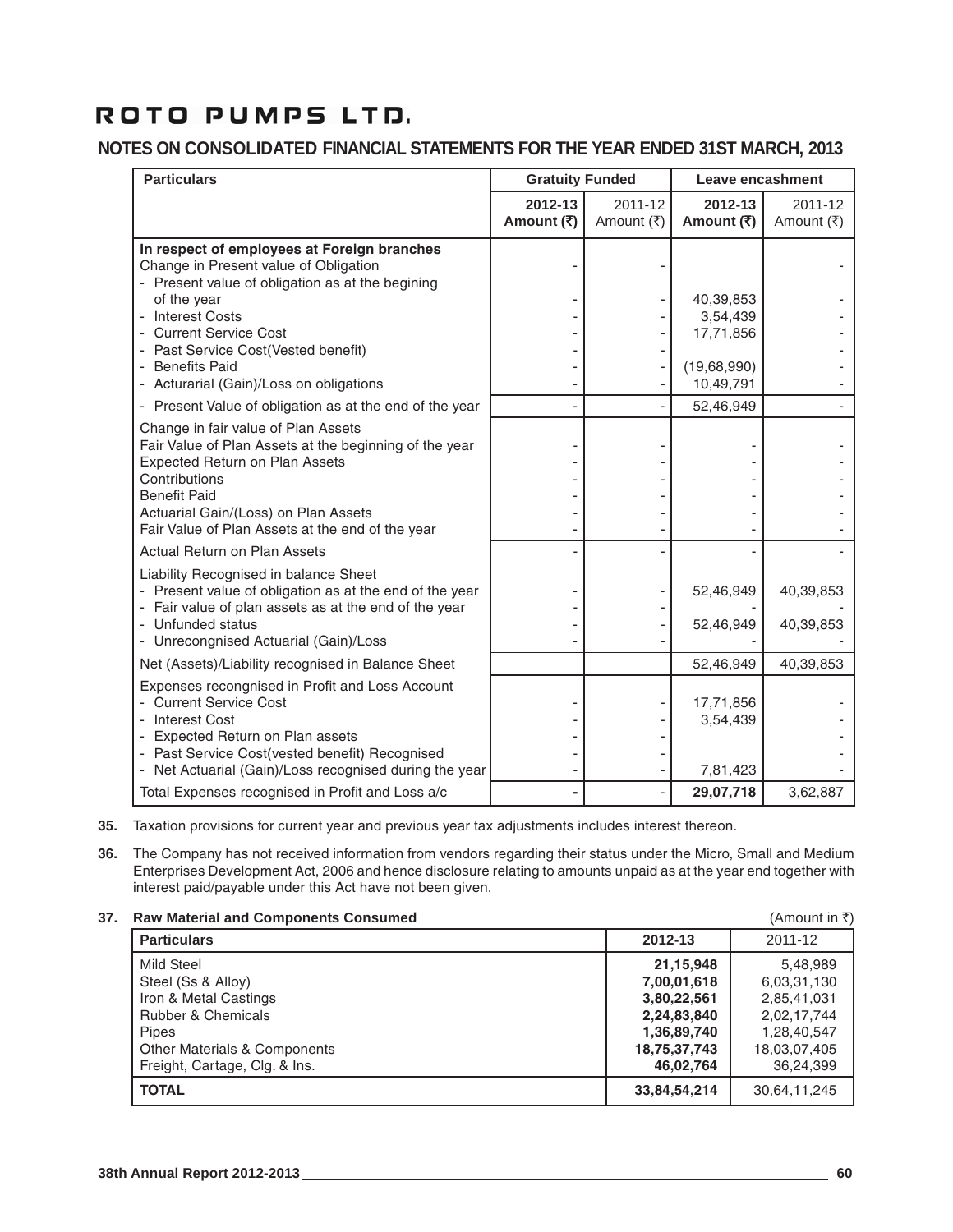

## **NOTES ON CONSOLIDATED FINANCIAL STATEMENTS FOR THE YEAR ENDED 31ST MARCH, 2013**

### **38. Consumable Material** and the set of the set of the set of the set of the set of the set of the set of the set of the set of the set of the set of the set of the set of the set of the set of the set of the set of the

| <b>Particulars</b> | 2012-13     | 2011-12   |
|--------------------|-------------|-----------|
| Stores Consumbales | 1,33,63,877 | 62,15,206 |
| <b>TOTAL</b>       | 1,33,63,877 | 62,15,206 |

## **39. Particulars of Revenue from Operations** (Amount in ₹)

**Particulars 2012-13** 2011-12 Amount (₹)  $\qquad \qquad$  Amount (₹) **Domestic** Sales of Products - Pumps **19,96,47,539** 18,51,03,557 - Spares **12,78,89,093** 32,75,36,632 11,30,70,859 29,81,74,416<br>Sales of Services **13,51,223** 13,51,223 Other Operating Revenue **43,92,021** 26,40,369 **33,32,79,876** 30,20,34,251 **Export** Sales of products - Pumps **24,20,75,408** 22,90,91,063 - Spares **19.45,95,89,953** 55,34,61,735 55,34,61,735 55,304,98,890 55,89,953 5<br>Tales of Services **11,67,897** 11,67,897 **55,38,69,219** 46,07,57,850 **TOTAL** 76,27,92,101

## **40. Earnings in Foreign Currency**

| <b>Particulars</b>     | 2012-13           |                  |                   | 2011-12          |
|------------------------|-------------------|------------------|-------------------|------------------|
|                        | <b>Bill Value</b> | <b>FOB Value</b> | <b>Bill Value</b> | <b>FOB Value</b> |
|                        | (3)               | (3)              | (₹)               | (₹)              |
| <b>Export of Goods</b> |                   |                  |                   |                  |
| <b>Pumps</b>           | 24, 20, 75, 408   | 23,99,43,854     | 22,90,91,063      | 22,84,62,680     |
| <b>Spares</b>          | 31, 13, 86, 327   | 30,68,33,299     | 23,04,98,890      | 22,87,28,780     |
| <b>Others</b>          |                   |                  |                   |                  |
| Service Charges        | 4,07,484          | 4,07,484         | 11,67,897         | 11,67,897        |
| Interest Income        | 3,043             | 3,043            | 25,724            | 25,724           |
| <b>TOTAL</b>           | 55, 38, 72, 262   | 54,71,87,679     | 46,07,83,574      | 45,83,85,081     |

Note : Export of goods includes sales at Foreign Branches ₹ 36,75,14,645/- (Prev. Year ₹ 27,54,42,238/-) Service Charges includes charges at Foreign Branches  $\bar{\tau}$  4,07,484/- (Prev. Year  $\bar{\tau}$  11,67,897/-) Interest Income includes interest at Foreign Branches ₹ 3,043/- (Prev. Year ₹ 25,724/-)

## **41. Expenditure in Foreign Currency** (Amount in ₹)

| $\blacksquare$             |              | $(1$ unvunt in $\sqrt{1}$ |
|----------------------------|--------------|---------------------------|
| <b>Particulars</b>         | 2012-13      | 2011-12                   |
| <b>Travelling Expenses</b> | 77,16,239    | 53,13,263                 |
| Expenses at Foreign Branch | 10,99,79,891 | 8,58,57,391               |
| <b>Other Expenses</b>      | 21.15.919    | 24.93.744                 |
| <b>TOTAL</b>               | 11,98,12,049 | 9,36,64,398               |

**Note :** Expenses of Foreign Branch includes Capital goods (net of sales) installed and used at Foreign Branch ₹ 17,71,128/- (Prev. Year ₹ 4,13,795/-)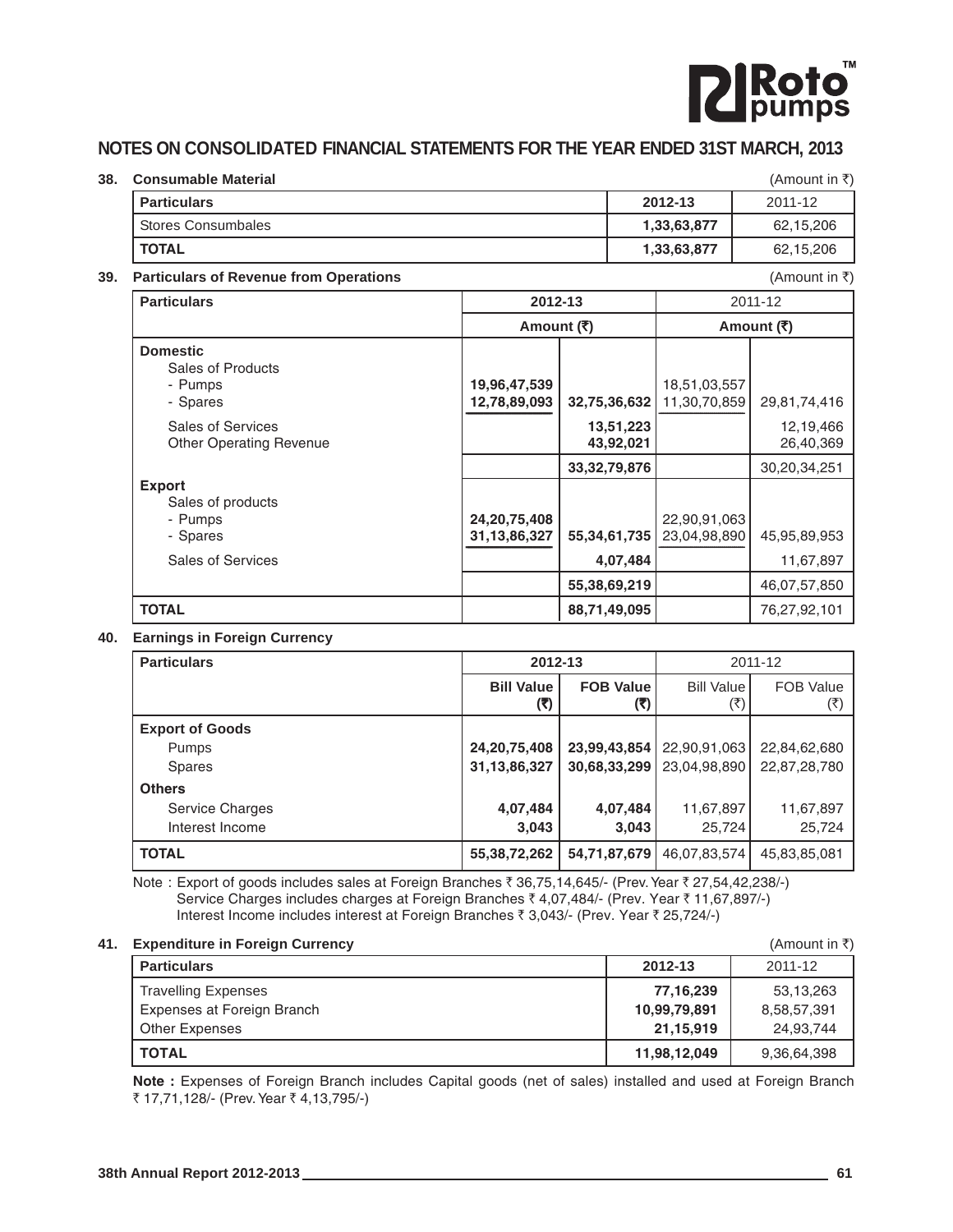## **NOTES ON CONSOLIDATED FINANCIAL STATEMENTS FOR THE YEAR ENDED 31ST MARCH, 2013**

**42.** Remittance in foreign currency towards Dividend for 2011-12 to Ms. Debra Pauly, U.K. of ₹1,91,000/- on 76400 Equity Shares (Previous Year ₹ 1,91,000/-)

## **43. Value of Imports (Calculated on CIF basis)** (Amount in ₹)

| <b>Particulars</b> | 2012-13     | 2011-12     |
|--------------------|-------------|-------------|
| Materials          | 1,18,90,095 | 2,32,96,037 |
| Capital Goods      | 23,92,860   | 39,89,283   |
| <b>TOTAL</b>       | 1,42,82,955 | 2,72,85,320 |

## **44. Consumption of Indigenous/Imported Materials**

| <b>Particulars</b>                                                                                                                                                   | 2012-13         |           | 2011-12                    |        |
|----------------------------------------------------------------------------------------------------------------------------------------------------------------------|-----------------|-----------|----------------------------|--------|
|                                                                                                                                                                      | Amount (₹)      | %         | Amount (₹)                 | $\%$   |
| a) Raw Materials and components                                                                                                                                      |                 |           |                            |        |
| Indigenous                                                                                                                                                           | 27,92,40,921    |           | <b>79.37% 24,51,86,393</b> | 80.02% |
| Imported                                                                                                                                                             | 7,25,77,169     | $20.63\%$ | 6,12,24,852                | 19.98% |
| <b>TOTAL</b>                                                                                                                                                         | 35, 18, 18, 090 |           | 100% 30,64,11,245          | 100%   |
| <b>Note:</b> Imported Raw Material and Components includes $\bar{\tau}$ 6,73,06,981/- (Previous Year $\bar{\tau}$ 5,46,63,044/-) consumption<br>at foreign branches. |                 |           |                            |        |
| b) Consumable Stores                                                                                                                                                 |                 |           |                            |        |
| Indigenous                                                                                                                                                           | 1,25,76,865     | 94.11%    | 53,70,645                  | 86.41% |
| Imported                                                                                                                                                             | 7,87,012        | 5.89%     | 8,44,561                   | 13.59% |
| <b>TOTAL</b>                                                                                                                                                         | 1,33,63,877     | 100%      | 62,15,206                  | 100%   |
| <b>Note:</b> Imported Consumables includes $\overline{z}$ 7,87,012/- (Previous Year $\overline{z}$ 8,44,561/-) consumption at foreign branches.                      |                 |           |                            |        |

**45.** Previous Year's figures have been re-grouped/re-arranged wherever necessary to render them comparable with the current year's figures.

**46.** Figures have been rounded off to the nearest rupee.

As per our Report of even date.

Chartered Accountants (Registration No. 050004C)

Membership No. 009963

Place : Noida Date : 30th May, 2013

For A.Kay.Mehra & Co., For and on behalf of the Board

**(A. KAY. MEHRA) (HARISH CHANDRA GUPTA) (ARVIND VEER GUPTA)** Partner **Chairman & Managing Director** Director **Director** Director

(DGM-Finance & Accounts) Company Secretary

**(D.K. SURI) (ASHWANI K VERMA)**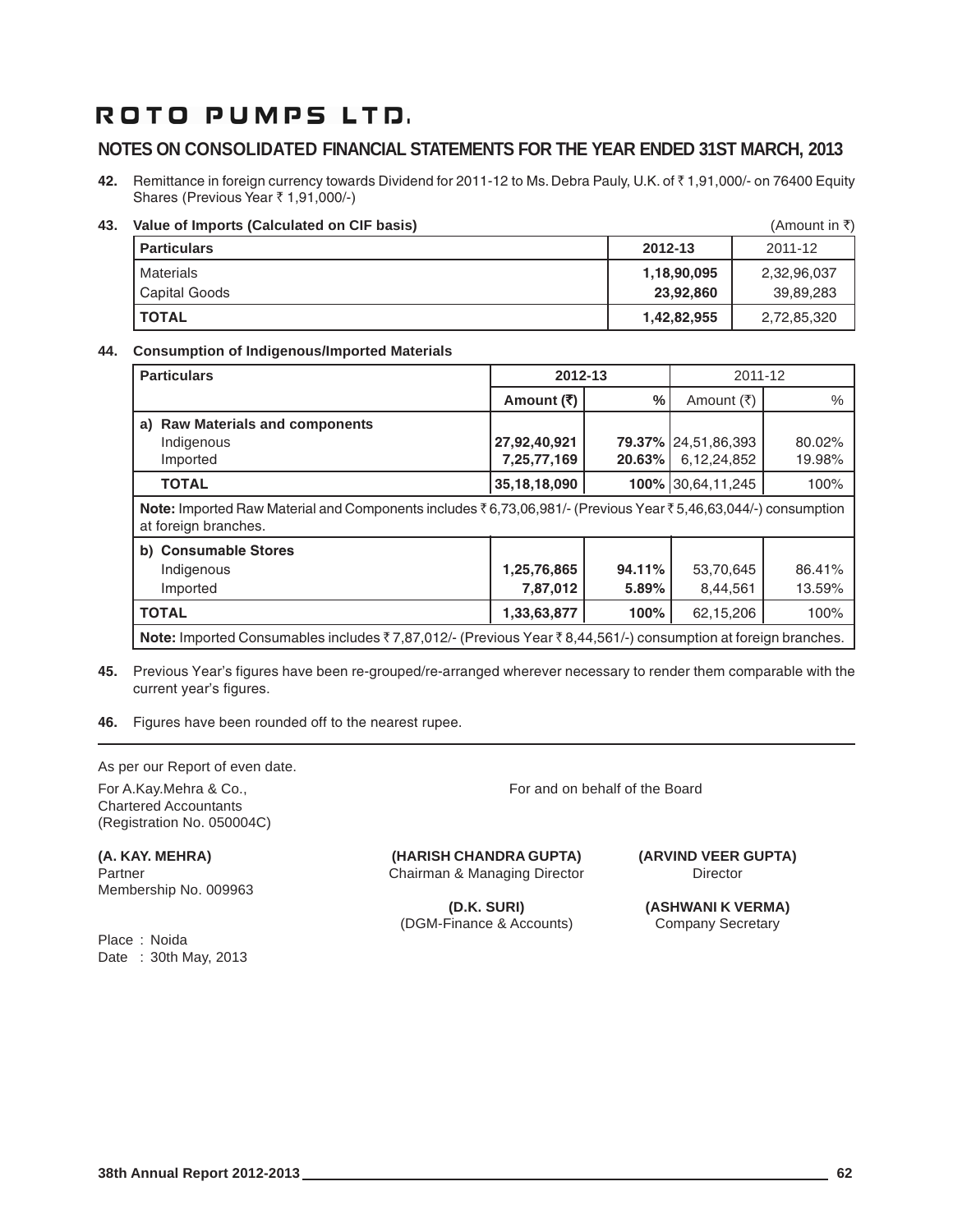

## **ROTO PUMPEN GmbH**

## **BILANZ (BALANCE SHEET) ZUM (AS PER) 31. MÄRZ (MARCH) 2013**

| EUR                                                               | (Previous Year)<br>EUR |
|-------------------------------------------------------------------|------------------------|
| <b>AKTIVA (Assets)</b>                                            |                        |
| Sonstige Vermögensgegenstände<br>238,55<br>(Assets – receivables) | -,-                    |
| Bankkonto (Bank Account)<br>5.701,15<br>7.347,20                  |                        |
| 5.939,70<br>7.347,20                                              |                        |

## **BILANZ ZUM 31. MÄRZ 2013 (BALANCE SHEET AS PER 31 MARCH 2013)**

|                                               |                              | EUR                                                                                                       | Vorjahr<br>(Previous Year)<br>FUR |
|-----------------------------------------------|------------------------------|-----------------------------------------------------------------------------------------------------------|-----------------------------------|
|                                               |                              |                                                                                                           |                                   |
|                                               |                              |                                                                                                           |                                   |
| Gezeichnetes Kapital<br>(Subscribed capital)  | 25.000,00                    |                                                                                                           | 25.000,00                         |
| Nicht eingefordert<br>(Uncalled)              | 12.500,00                    |                                                                                                           | 12.500,00                         |
| Eingefordertes Kapital<br>(Called-up capital) |                              | 12.500,00                                                                                                 | 12.500,00                         |
| Verlustvortrag<br>(Loss carry-forward)        |                              | 5.152,80                                                                                                  | 2,00                              |
|                                               |                              | 1.407,50                                                                                                  | 5.150,80                          |
|                                               |                              | 5.939,70                                                                                                  | 7.347,20                          |
|                                               | <b>PASSIVA (Liabilities)</b> | Eigenkapital (Equity Capital)<br>Jahresergebnis (= Fehlbetrag)<br>(Annual result = Net loss for the year) | Geschäftsjahr<br>(Financial Year) |

## **GEWINN- UND VERLUSTRECHNUNG VOM 01.04.2012 BIS 31.03.2013**

#### **(PROFIT AND LOSS ACCOUNT FOR THE PERIOD FROM 01.04.2012 THROUGH 31.03.2013)**

|    |                                                                                          | Geschäftsjahr<br>(Financial Year)<br><b>EUR</b> | Vorzeit<br>(Prior Period)<br><b>EUR</b> |
|----|------------------------------------------------------------------------------------------|-------------------------------------------------|-----------------------------------------|
| 1. | Income<br>Vat receivabels                                                                | 238,55                                          |                                         |
| 2. | Sonstige betriebliche<br>Aufwendungen<br>(Other operating expenses)                      | 1.646,05                                        | 5.150,80                                |
| 3. | Ergebnis der gewöhnlichen<br>Geschäftstätigkeit<br>(Result of ordinary business activity | 1.407,50                                        | 5.150,80                                |
| 4. | Jahresergebnis (=Fehlbetrag)<br>(Annual result=Net loss for the year)                    | 1.407,50                                        | 5.150,80                                |

### **KONTENNACHWEIS ZUR BILANZ ZUM 31.03.2013 (ACCOUNT STATEMENTS TO BALANCE SHEET AS PER 31.03.2013)**

|                                                                                                                           | Geschäftsjahr<br>(Financial Year)<br><b>EUR</b> | Vorzeit<br>(Prior Period)<br><b>EUR</b> |
|---------------------------------------------------------------------------------------------------------------------------|-------------------------------------------------|-----------------------------------------|
| Konto Bezeichnung<br>(Account) (Designation)                                                                              |                                                 |                                         |
| <b>AKTIVA (Assets)</b>                                                                                                    |                                                 |                                         |
| Sonstige Vermögensgegenstände<br>(Oster Assets)                                                                           |                                                 |                                         |
| 1545 Vorsteuererstattungsanspruch<br>(VAT receivabels)                                                                    | 238,55                                          | -.-                                     |
| Schecks, Kassenbestand,<br><b>Bundesbank- und Postgiro-</b><br>guthaben, Guthaben bei<br>Kreditinstituten                 |                                                 |                                         |
| (Cheques, cash in hand,<br>deposits with Federal Bank<br>and Postal Giro Bank, credit<br>balances with credit institutes) |                                                 |                                         |
| 1200 State Bank of India 0072240014                                                                                       | 5.701,15                                        | 7.347,20                                |
| Summe Aktiva<br>(Total Assets)                                                                                            | 5.939,70                                        | 7.347,20                                |

## **KONTENNACHWEIS ZUR BILANZ ZUM 31.03.2013 (ACCOUNT STATEMENTS TO BALANCE SHEET AS PER 31.03.2013)**

|      |                                                                                                          | Geschäftsjahr<br>(Financial Year)<br><b>EUR</b> | Vorjahr<br>(Previous Year)<br><b>EUR</b> |
|------|----------------------------------------------------------------------------------------------------------|-------------------------------------------------|------------------------------------------|
|      | Konto Bezeichnung<br>(Account) (Designation)                                                             |                                                 |                                          |
|      | <b>PASSIVA(Liabilities)</b>                                                                              |                                                 |                                          |
|      | <b>Gezeichnetes Kapital</b><br>(Subscribed capital)                                                      |                                                 |                                          |
| 0800 | Gezeichnetes Kapital<br>(Subscribed capital)                                                             | 25.000,00                                       | 25.000,00                                |
| 0820 | nicht eingefordertes Kapital<br>(Uncalled capital)                                                       | 12.500,00                                       | 12.500,00                                |
|      | eingefordertes Kapital<br>(Called-up capital)                                                            | 12.500,00                                       | 12.500,00                                |
| 8860 | Verlustvortrag<br>(Loss carry-forward)<br>Vortrag vor Verwendung<br>(Carry-forward prior to utilization) | - 5.152,80                                      | $-2,00$                                  |
| 0000 | Jahresergebnis<br>(Annual result)<br>Verlust<br>(Loss for the year)                                      | 1.407,50                                        | 5.150,80                                 |
|      | Summe Passiva<br>(Total Liabilities)                                                                     | 5.939,70                                        | 7.347,20                                 |
|      |                                                                                                          |                                                 |                                          |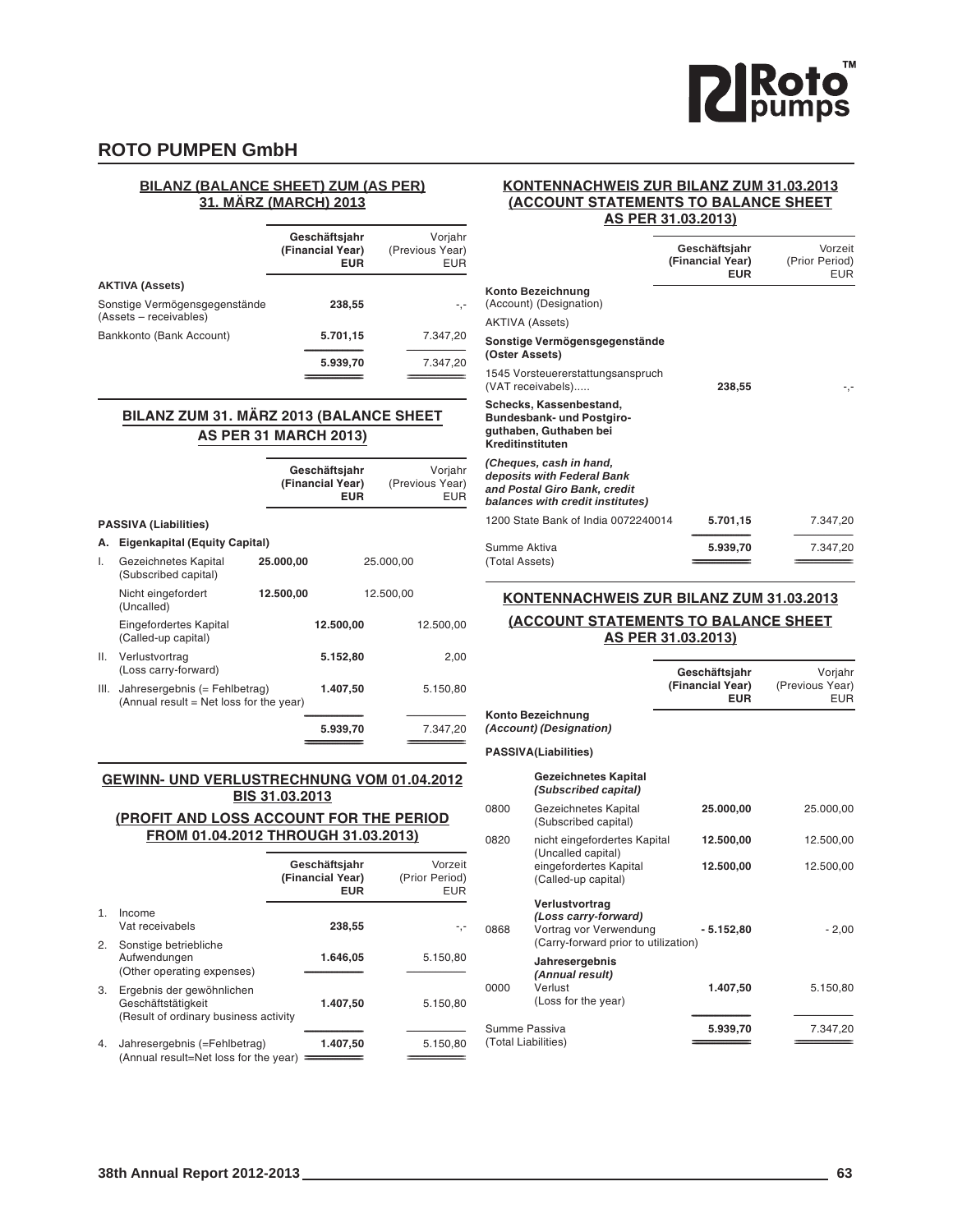## **ROTO PUMPEN GmbH**

#### **KONTENNACHWEIS ZUR G. U. V. VOM 01.04.2012 BIS 31.03.2013 (ACCOUNT STATEMENTS TO PROFIT AND LOSS ACCOUNT FOR THE PERIOD FROM 01.04.2012 THROUGH 31.03.2013)**

#### Geschäftsjahr Vorzeit<br>**Financial Year)** (Prior Period) **(Financial Year) EUR** EUR **Konto Bezeichnung (Account) (Designation) Einkommen (Income)** 1545 Vorsteuererstattungsanspruch **238,55** -,- Vat receivables **-------------------------------------------------** ------------------------------------------------- **238,55** -,- **================================** ================================ **sonstige betriebliche Aufwendungen (Other operating expenses)** 4380 Beiträge **128,00** 214,00 (Contributions) 4390 Sonstige Abgaben/Gebühren **-,-** 20,00 (Other charges/fees) 4950 Rechts- und Beratungskosten **1.494,05** 4.898,80 (Legal and consultancy fees) 4970 Nebenkosten des Geldverkehrs **24,00** 18,00 (Incidental expenses for monetary transactions) **-------------------------------------------------** ------------------------------------------------- **1.646,05** 5.150,80 **================================** ================================ **Jahresergebnis** *(Annual result)* 0000 Verlust 1.407,50 5.150,80 (Net loss for the year)

## **ANHANG UND LAGEBERICHT ZUM JAHRESABSCHLUSS AUF DEN 31.03.2013 (ANNEX AND MANAGEMENT REPORT TO ANNUAL FINANCIAL STATEMENTS AS PER 31.03.2013)**

#### **ANHANG (ANNEX)**

- **I. Buchführung** (Accounting) Die Buchführung erfolgte manuell. (The accounting was done manually.)
- **II. Erläuterungen zur Bilanz und zur Gewinn- u. Verlustrechnung**

(Notes to the Balance Sheet and to the Profit & Loss Account)

Die Gesellschaft war im Geschäftsjahr de facto noch nicht wirtschaftlich nicht tätig.

(During the financial year the company was de facto not yet engaged in economic transactions.)

#### **III. Sonstige Angaben**

(Other Details) Geschäftsführer der Gesellschaft ist Herr Anurag Gupta. (The Managing Director of the company is Mr. Anurag Gupta.)

#### **LAGEBERICHT (Management Report)**

Die Gesellschaft plant die Aufnahme des aktiven Geschäftsbetriebs im Geschäftsjahre 2013/2014.

(The company intends to start the active business operations in the financial years 2013/2014.)

Noida India, den 8th Mai 2013 Noida India; 8th May 2013)

#### Sd/-

(Anurag Gupta) Managing Director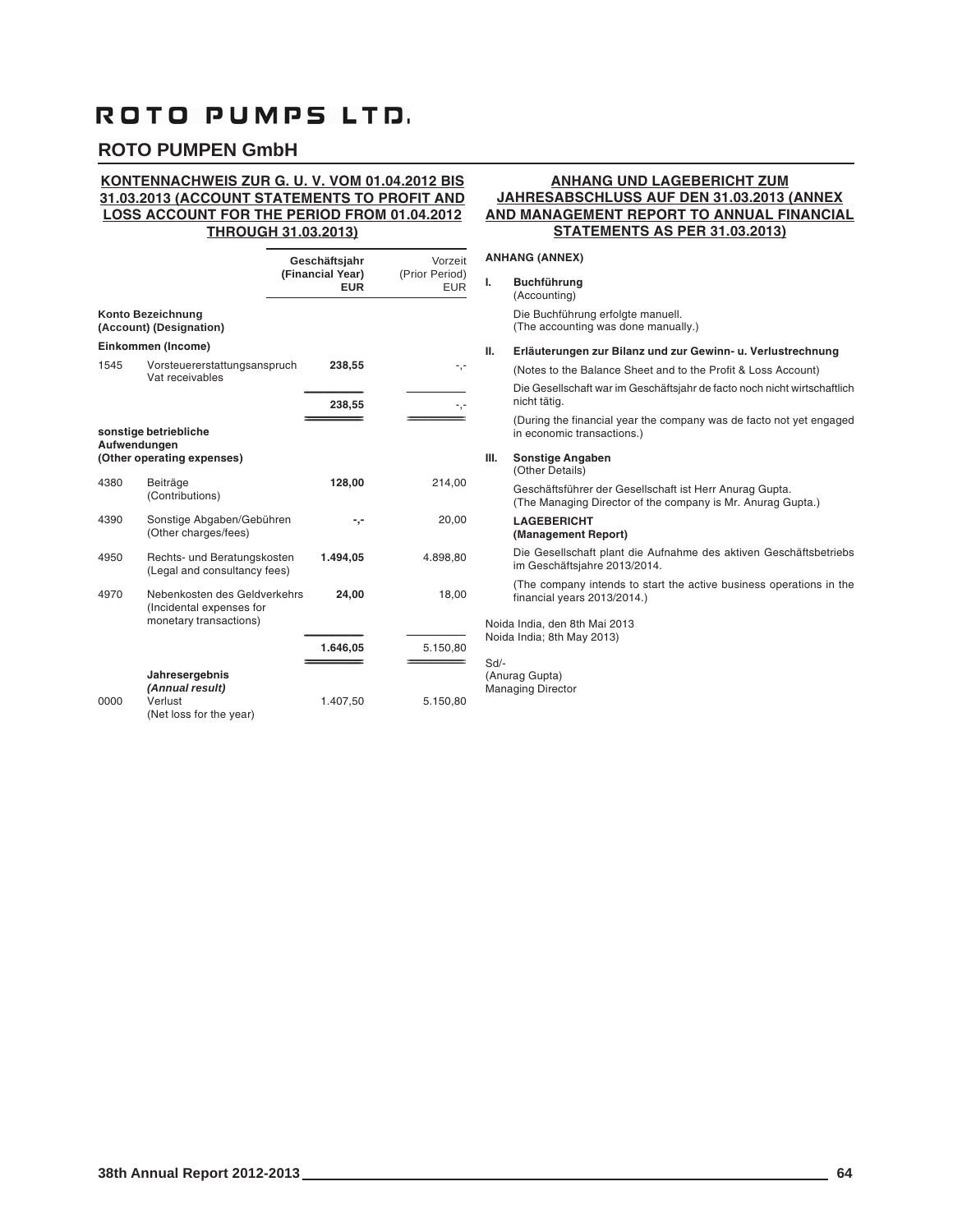**Registered Office :** Roto House, Noida Special Economic Zone Noida-201305

## **PROXY**

|                             | our proxy to attend and vote for me /us and on my / our behalf at the Thirty Eight Annual General Meeting of the Company at |  |
|-----------------------------|-----------------------------------------------------------------------------------------------------------------------------|--|
|                             | Roto House, Noida special Economic Zone, Noida - 201305 to be held on Saturday the 28th September, 2013 at 11.30 A.M. and   |  |
| at any adjournment thereof. |                                                                                                                             |  |
|                             |                                                                                                                             |  |
|                             |                                                                                                                             |  |

Folio No / Client Id / DP Id ……………

**Note :** The proxy form duly signed across revenue stamp of ₹1/- should reach the Company's Registered Office at least 48 hours before the time fixed for holding the meeting.

## ROTO PUMPS LTD.

I/ We hereby record my presence at the THIRTY EIGHT ANNUAL GENERAL MEETING of the Company at Roto House, Noida Special Economic Zone Noida – 201305 to be held on Saturday the 28th September, 2013 at 11.30 A.M.

.............................................................................................. ................................................

Name of the Shareholder (In Block Capitals) Signature Shareholder (In Block Capitals) Signature

Folio No. / Client Id / DP Id:

| Full name of Proxy (In Block Capitals) |  |
|----------------------------------------|--|

**Note :** Shareholders attending the meeting in person or by proxy are requested to complete the attendance slip and hand it over at the entrance of the meeting hall.

### **IMPORTANT INFORMATION**

Shareholders holding Shares in physical form and wish to avail ECS facility, may send their ECS mandate form as given below:

| To.                                  |
|--------------------------------------|
| <b>RCMC Share Registry Pvt. Ltd.</b> |
| Unit: Roto Pumps Limited             |
| B-106. SECTOR-2.                     |
| Noida - 201301, U. P.                |

 $Re:$  Payment of Dividend through ECS Noida – 201301, U. P. **Folio No. ………………………………..**

Dear Sirs,

I / We hereby give to Company my / our consent to credit my / our dividend on the shares held by me / us under the aforesaid foilo number directly to my / our bank account through the Electronic Clearing Service. The details of the Bank account are given below:

| Name of the Bank      |  |  |  |  |  |  |  |  |  |  |  |  |  |  |  |  |
|-----------------------|--|--|--|--|--|--|--|--|--|--|--|--|--|--|--|--|
| <b>Branch Address</b> |  |  |  |  |  |  |  |  |  |  |  |  |  |  |  |  |
| Account No. (SB /CA)  |  |  |  |  |  |  |  |  |  |  |  |  |  |  |  |  |
| MICR Code No.         |  |  |  |  |  |  |  |  |  |  |  |  |  |  |  |  |

(Please attach a photocopy of the cheque or a cancelled cheque of the aforesaid account)

.............................................................................................. ................................................

Stamp

-------------

Dated : ………………………